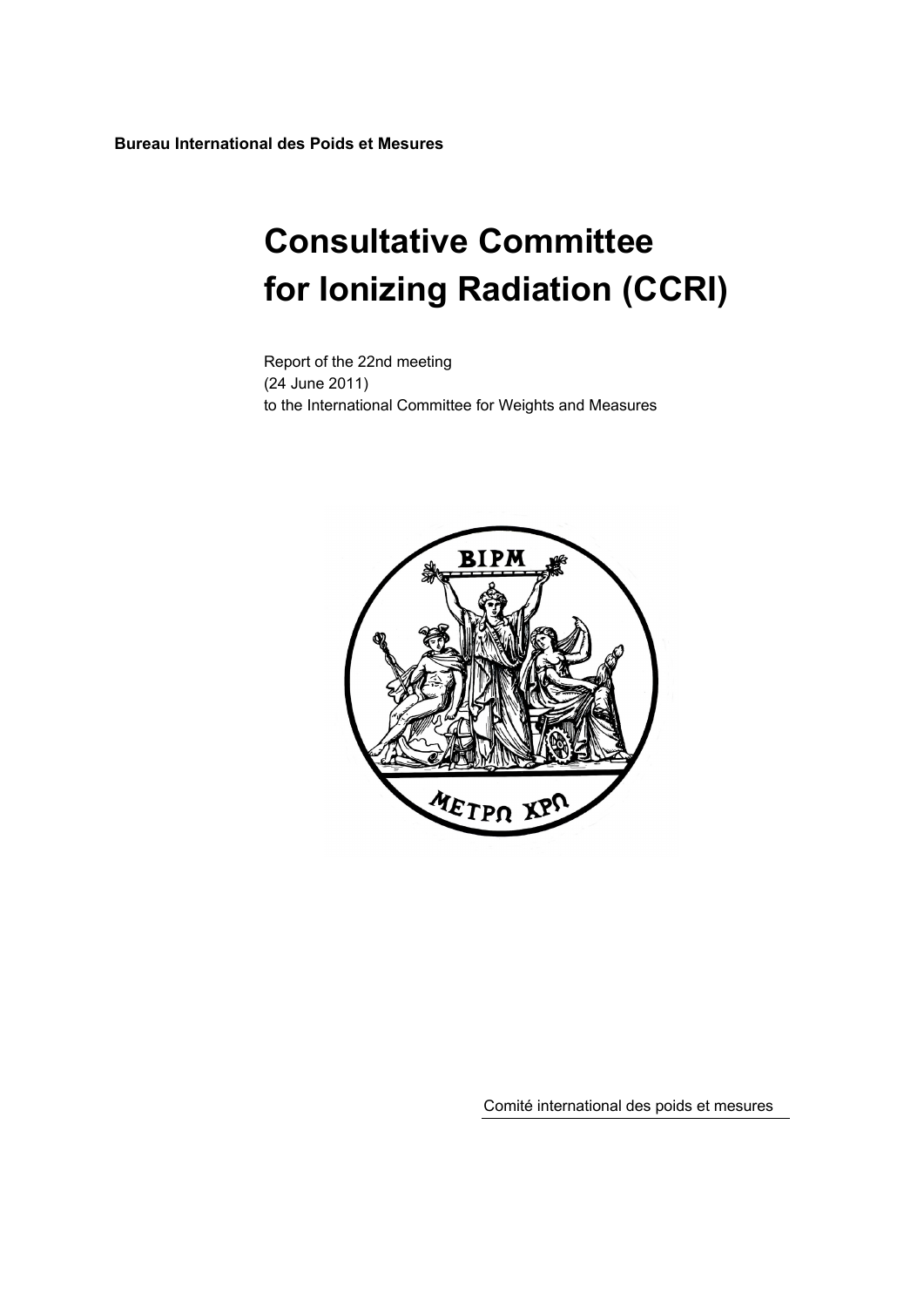Note:

Following a decision of the International Committee for Weights and Measures at its 92nd meeting (October 2003), reports of meetings of the Consultative Committees are now published only on the BIPM website and in the form presented here.

Full bilingual versions in French and English are no longer published.

> M. Kühne Director BIPM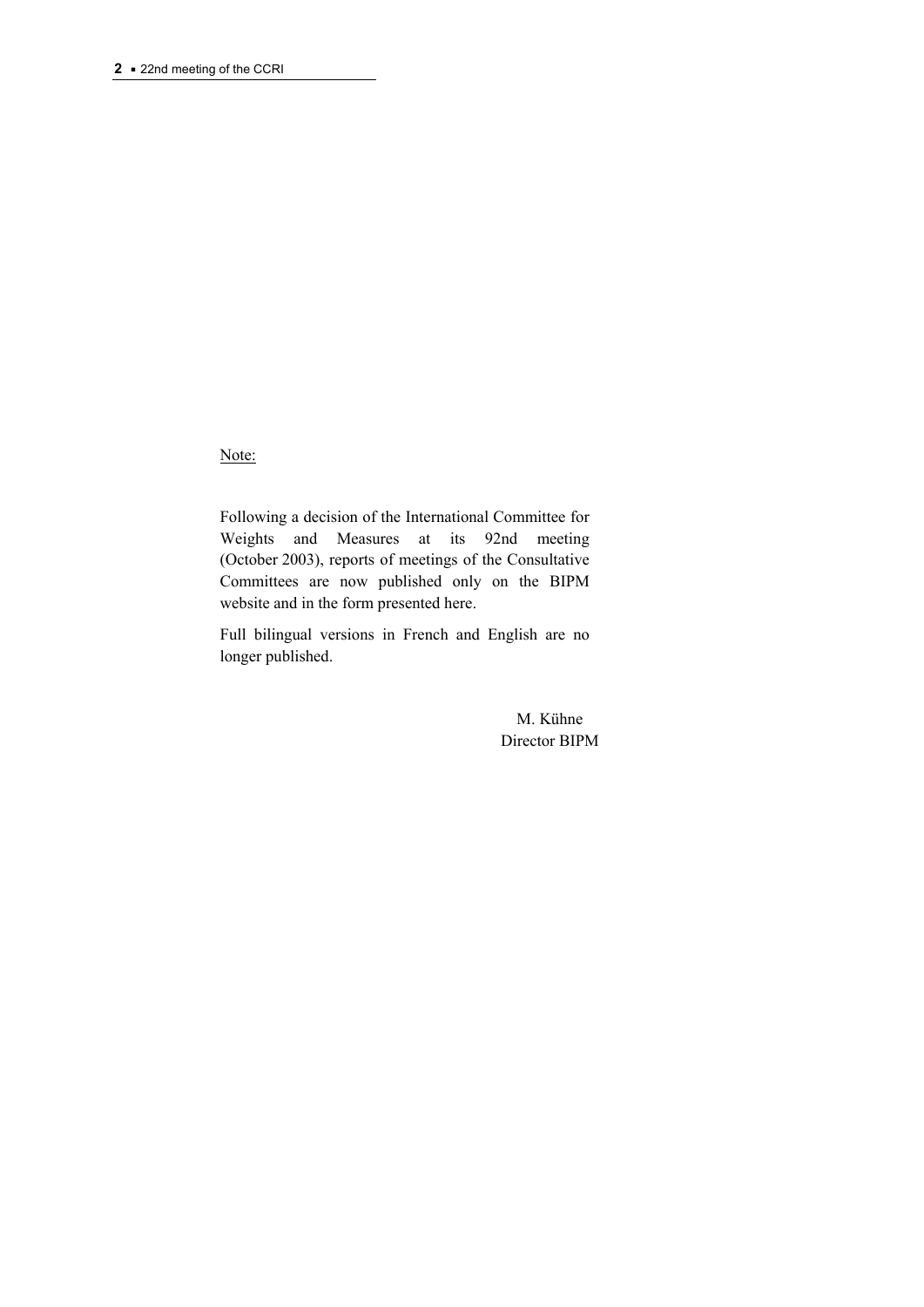# **LIST OF MEMBERS OF THE CONSULTATIVE COMMITTEE FOR IONIZING RADIATION**

as of 24 June 2011

## **President**

K. Carneiro, member of the International Committee for Weights and Measures.

## **Executive Secretary**

P.J. Allisy-Roberts, International Bureau of Weights and Measures [BIPM], Sèvres.

## **Members**

The Chairman of Section I. The Chairman of Section II. The Chairman of Section III. The Director of the International Bureau of Weights and Measures [BIPM], Sèvres.

## **Section I: x- and γ-rays, charged particles**

## **Chairman**

P. Sharpe, National Physical Laboratory, Teddington.

## **Members**

Australian Radiation Protection and Nuclear Safety Agency [ARPANSA], Yallambie.

Bundesamt für Eich- und Vermessungswesen [BEV], Vienna.

Central Office of Measures/Glówny Urzad Miar [GUM], Warsaw.

Commissariat à l'Énergie Atomique/Laboratoire National Henri Becquerel [LNE-LNHB], Gifsur-Yvette.

- D.I. Mendeleyev Institute for Metrology, Rostekhregulirovaniye of Russia [VNIIM], St Petersburg.
- Ente per le Nuove Technologie, l'Energia e l'Ambiente, Istituto Nazionale di Metrologia delle Radiazioni Ionizzanti [ENEA-INMRI], Rome.

Federal Office of Metrology/Office Fédéral de Métrologie [METAS], Bern-Wabern.

Hungarian Trade Licensing Office [MKEH], Budapest.

International Commission on Radiation Units and Measurements [ICRU].

Korea Research Institute of Standards and Science [KRISS], Daejeon.

National Institute of Metrology [NIM], Beijing.

National Institute of Standards and Technology [NIST], Gaithersburg.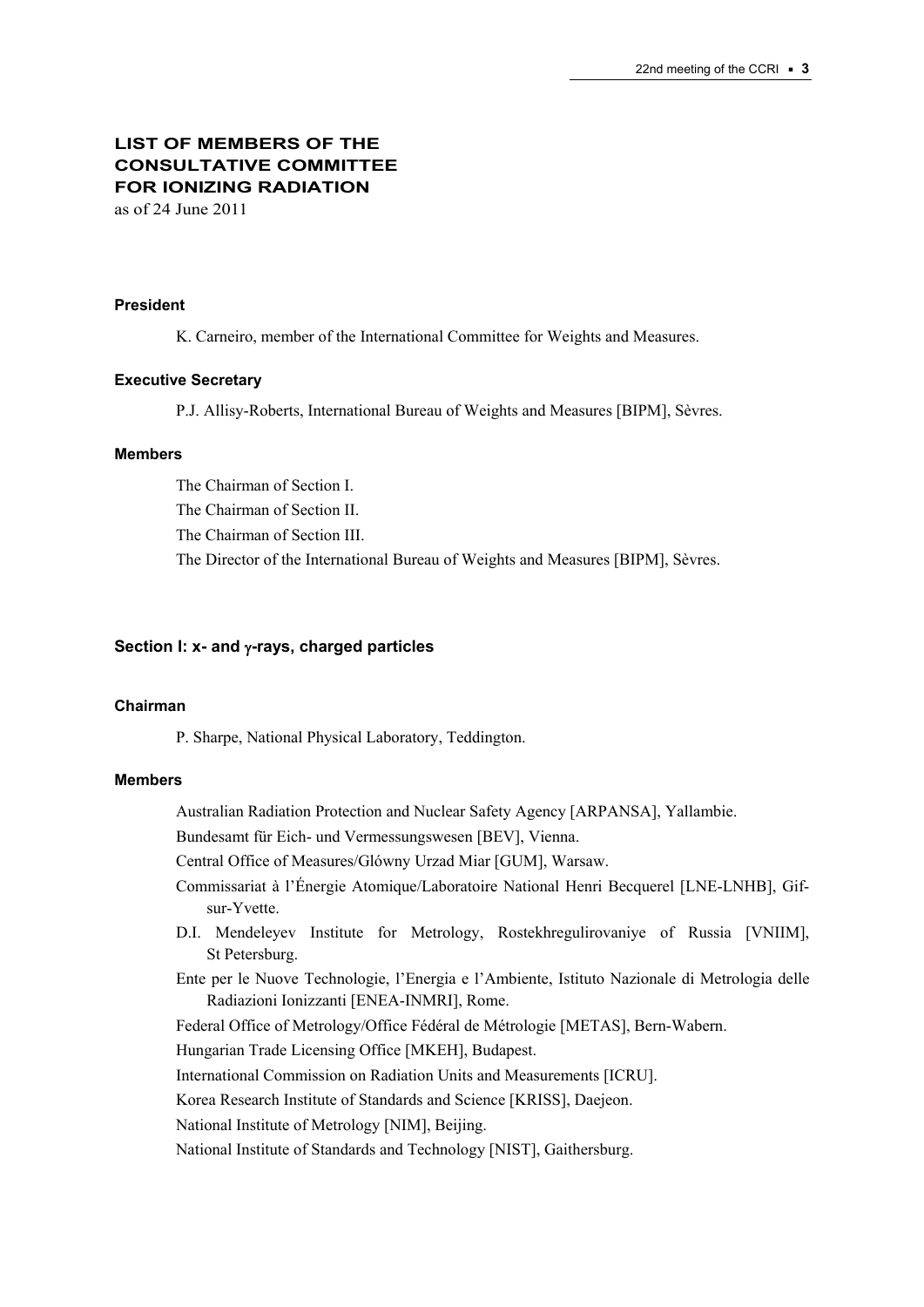- National Metrology Institute of Japan, National Institute of Advanced Industrial Science and Technology [NMIJ/AIST], Tsukuba.
- National Physical Laboratory [NPL], Teddington.
- National Research Council of Canada Institute for National Measurement Standards [NRC-INMS], Ottawa, Ontario.
- Physikalisch-Technische Bundesanstalt [PTB], Braunschweig.

VSL [VSL], Delft

The Director of the International Bureau of Weights and Measures [BIPM], Sèvres.

#### **Observers**

- Centro de Investigaciones Energéticas, Medioambientales y Tecnológicas [CIEMAT], Madrid.
- Comisión Nacional de Energía Atómica [CNEA], Buenos Aires.

Czech Metrology Institute/Český Metrologický Institut [CMI], Brno.

Instituto Tecnológico e Nuclear [[ITN](http://www.itn.pt/uk/uk_main.htm)], Sacavém.

- International Atomic Energy Agency [IAEA], Vienna.
- International Organization for Medical Physics [IOMP].

International Radioprotection Association [IRPA].

- National Laboratory for Metrology of Ionizing Radiation, Institute of Radiation Protection and Dosimetry CNEN/Laboratório Nacional de Metrologia das Radiações Ionizantes, Instituto de Radioproteçao e Dosimetria [LNMRI-IRD], Rio de Janeiro.
- National Metrology Institute of South Africa [NMISA], Pretoria.
- Swedish Radiation Protection Authority [SSI], Stockholm.

## **Section II: measurement of radionuclides**

#### **Chairman**

L.R. Karam, National Institute of Standards and Technology [NIST], Gaithersburg.

#### **Members**

Australian Nuclear Science and Technology Organisation [ANSTO], Menai.

- Centro de Investigaciones Energéticas, Medioambientales y Tecnológicas [CIEMAT], Madrid.
- Commissariat à l'Énergie Atomique/Laboratoire National Henri Becquerel [LNE-LNHB], Gifsur-Yvette.

Czech Metrology Institute/Český Metrologický Institut [CMI], Brno.

- D.I. Mendeleyev Institute for Metrology, Rostekhregulirovaniye of Russia [VNIIM], St Petersburg.
- Ente per le Nuove Technologie, l'Energia e l'Ambiente, Istituto Nazionale di Metrologia delle Radiazioni Ionizzanti [ENEA-INMRI], Rome.
- "Horia Hulubei" National Institute of Physics and Nuclear Engineering [IFIN-HH], Bucharest-Magurele.

Hungarian Trade Licensing Office [MKEH], Budapest.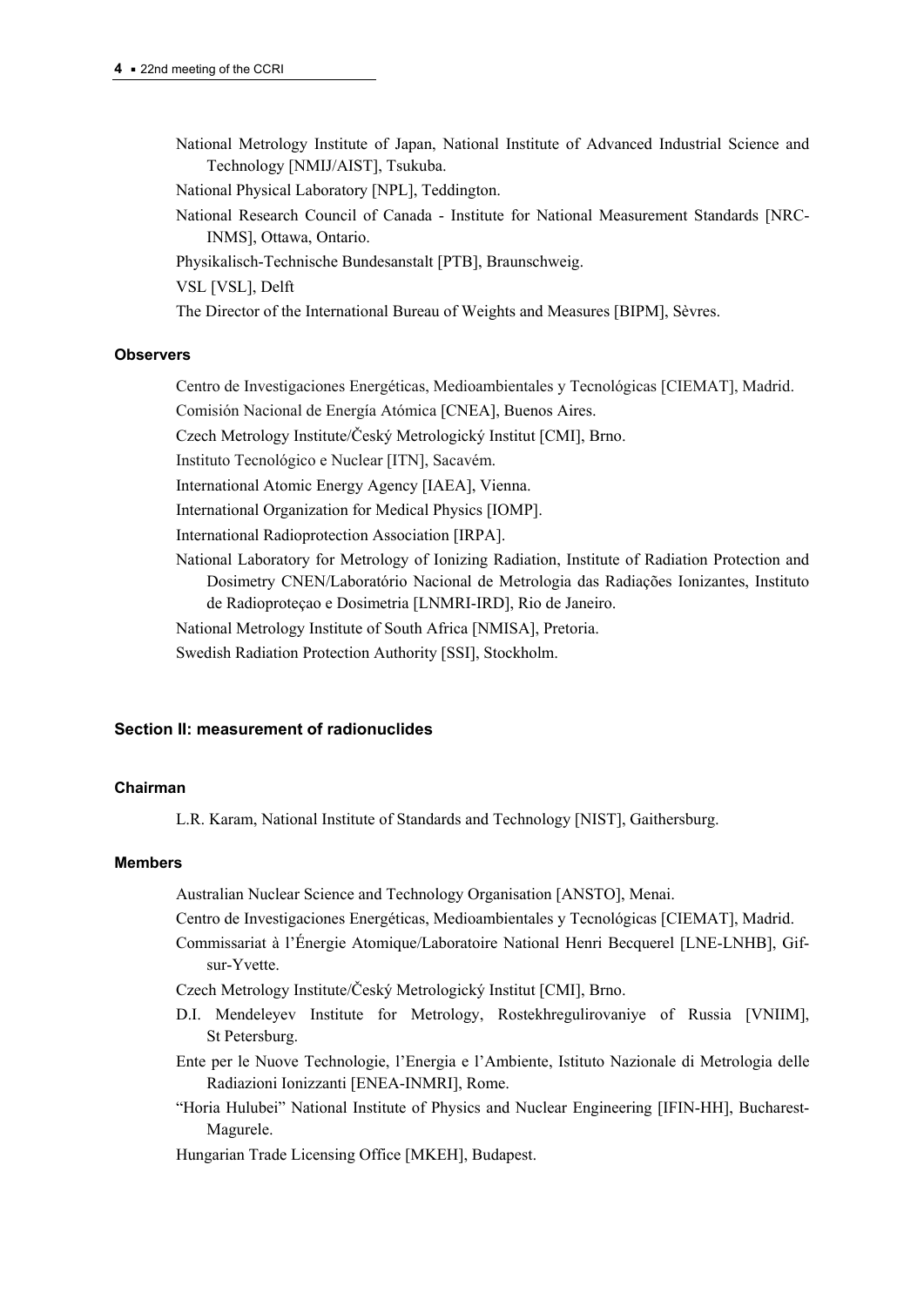Institut de Radiophysique Appliquée [IRA], Lausanne.

Institute for Reference Materials and Measurements [IRMM], Geel.

Korea Research Institute of Standards and Science [KRISS], Daejeon.

National Institute of Metrology [NIM], Beijing.

National Institute of Standards and Technology [NIST], Gaithersburg.

National Laboratory for Metrology of Ionizing Radiation, Institute of Radiation Protection and Dosimetry CNEN/Laboratório Nacional de Metrologia das Radiações Ionizantes, Instituto de Radioproteçao e Dosimetria [LNMRI-IRD], Rio de Janeiro.

National Metrology Institute of Japan, National Institute of Advanced Industrial Science and Technology [NMIJ/AIST], Tsukuba.

National Metrology Institute of South Africa [NMISA], Cape Town.

National Physical Laboratory [NPL], Teddington.

Physikalisch-Technische Bundesanstalt [PTB], Braunschweig.

Radioisotope Centre Polatom [RC], Swierk.

The Director of the International Bureau of Weights and Measures [BIPM], Sèvres.

#### **Observers**

Bhabha Atomic Research Centre [BARC], Mumbai. Bundesamt für Eich- und Vermessungswesen [BEV], Vienna. Comisión Nacional de Energía Atómica [CNEA], Buenos Aires. International Atomic Energy Agency [IAEA]. International Commission on Radiation Units and Measurements [ICRU]. International Organization for Medical Physics [IOMP]. International Radioprotection Association [IRPA]. National Research Council of Canada - Institute for National Measurement Standards [NRC-INMS], Ottawa, Ontario. VSL [VSL], Delft.

## **Section III: neutron measurements**

#### **Chairman**

D. Thomas, National Physical Laboratory, Teddington.

#### **Members**

Commissariat à l'Énergie Atomique/Laboratoire National Henri Becquerel [LNE-LNHB], Gifsur-Yvette.

Czech Metrology Institute/Český Metrologický Institut [CMI], Brno.

D.I. Mendeleyev Institute for Metrology, Rostekhregulirovaniye of Russia [VNIIM], St Petersburg.

Institute for Reference Materials and Measurements [IRMM], Geel.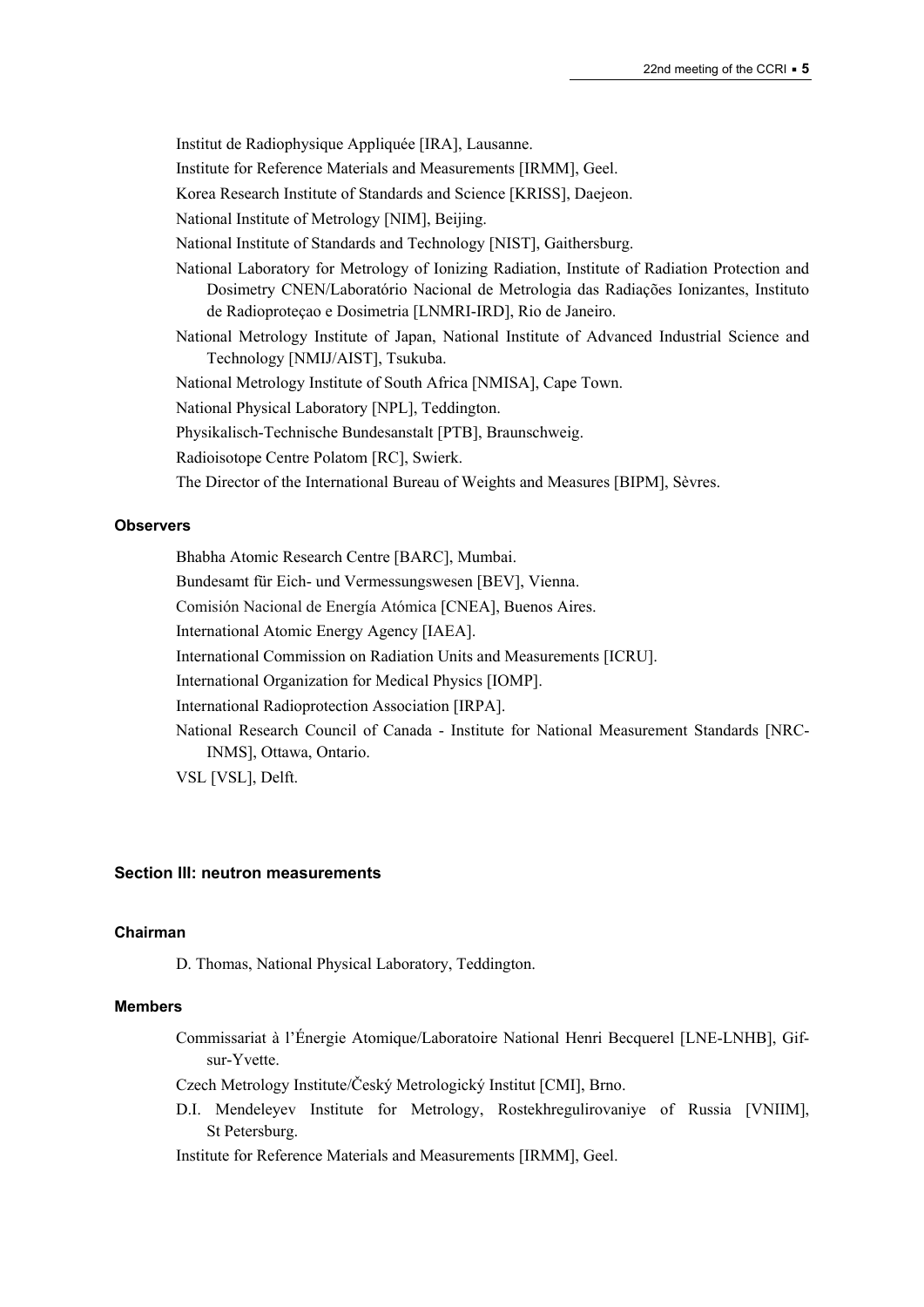Korean Research Institute of Standards and Science [KRISS], Daejon.

National Institute of Metrology [NIM], Beijing.

National Institute of Standards and Technology [NIST], Gaithersburg.

- National Laboratory for Metrology of Ionizing Radiation, Institute of Radiation Protection and Dosimetry CNEN/Laboratório Nacional de Metrologia das Radiações Ionizantes, Instituto de Radioproteçao e Dosimetria [LNMRI-IRD], Rio de Janeiro.
- National Metrology Institute of Japan, National Institute of Advanced Industrial Science and Technology [NMIJ/AIST], Tsukuba.

National Physical Laboratory [NPL], Teddington.

Physikalisch-Technische Bundesanstalt [PTB], Braunschweig.

The Director of the International Bureau of Weights and Measures [BIPM], Sèvres.

## **Observers**

Centro de Investigaciones Energéticas, Medioambientales y Tecnológicas [CIEMAT], Madrid.

Chinese Institute of Atomic Energy [CIAE], Beijing.

International Atomic Energy Agency [IAEA].

International Commission on Radiation Units and Measurements [ICRU].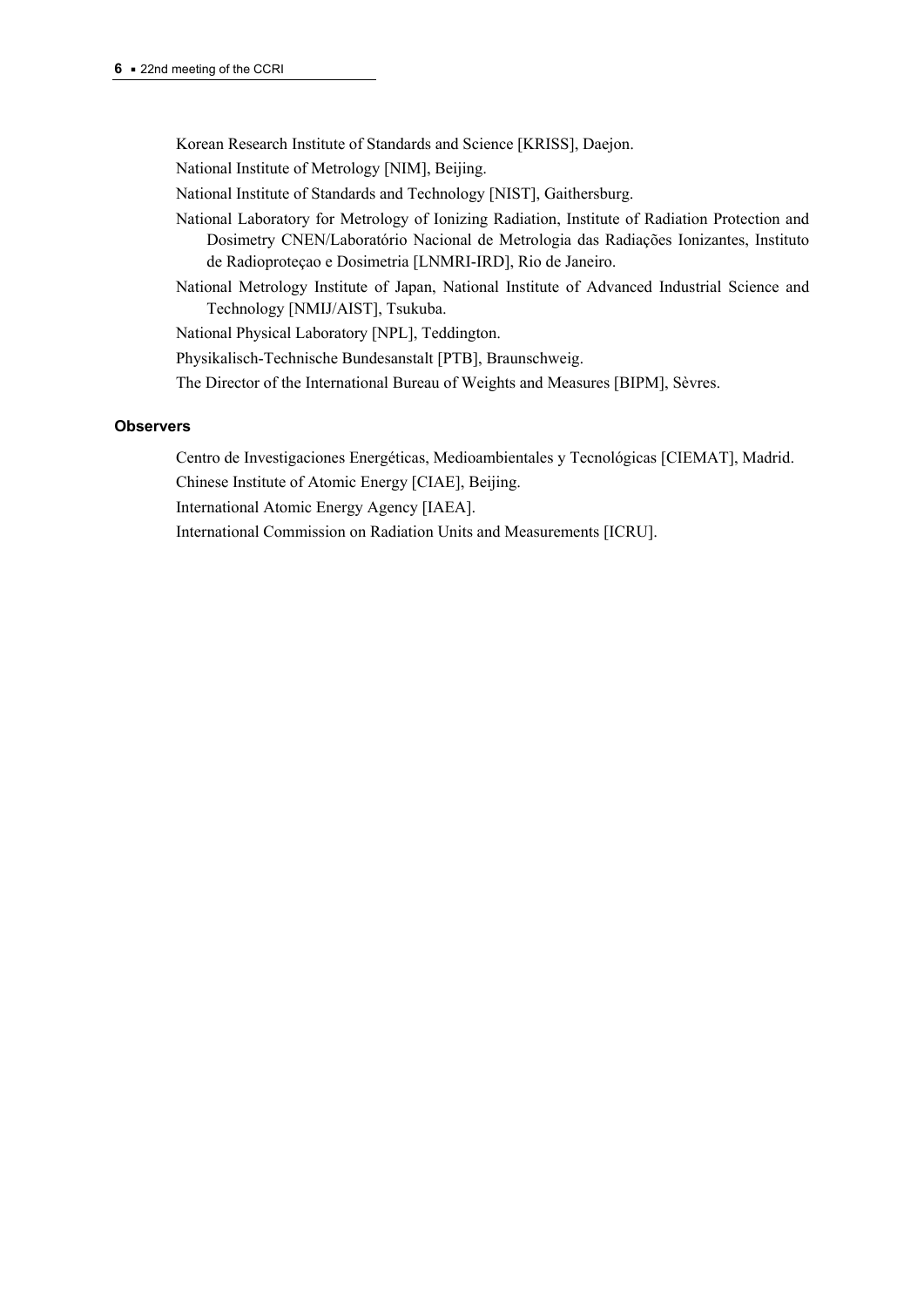# **CONSULTATIVE COMMITTEE FOR IONIZING RADIATION**

Report of the 22nd meeting (24 June 2011)

to the International Committee for Weights and Measures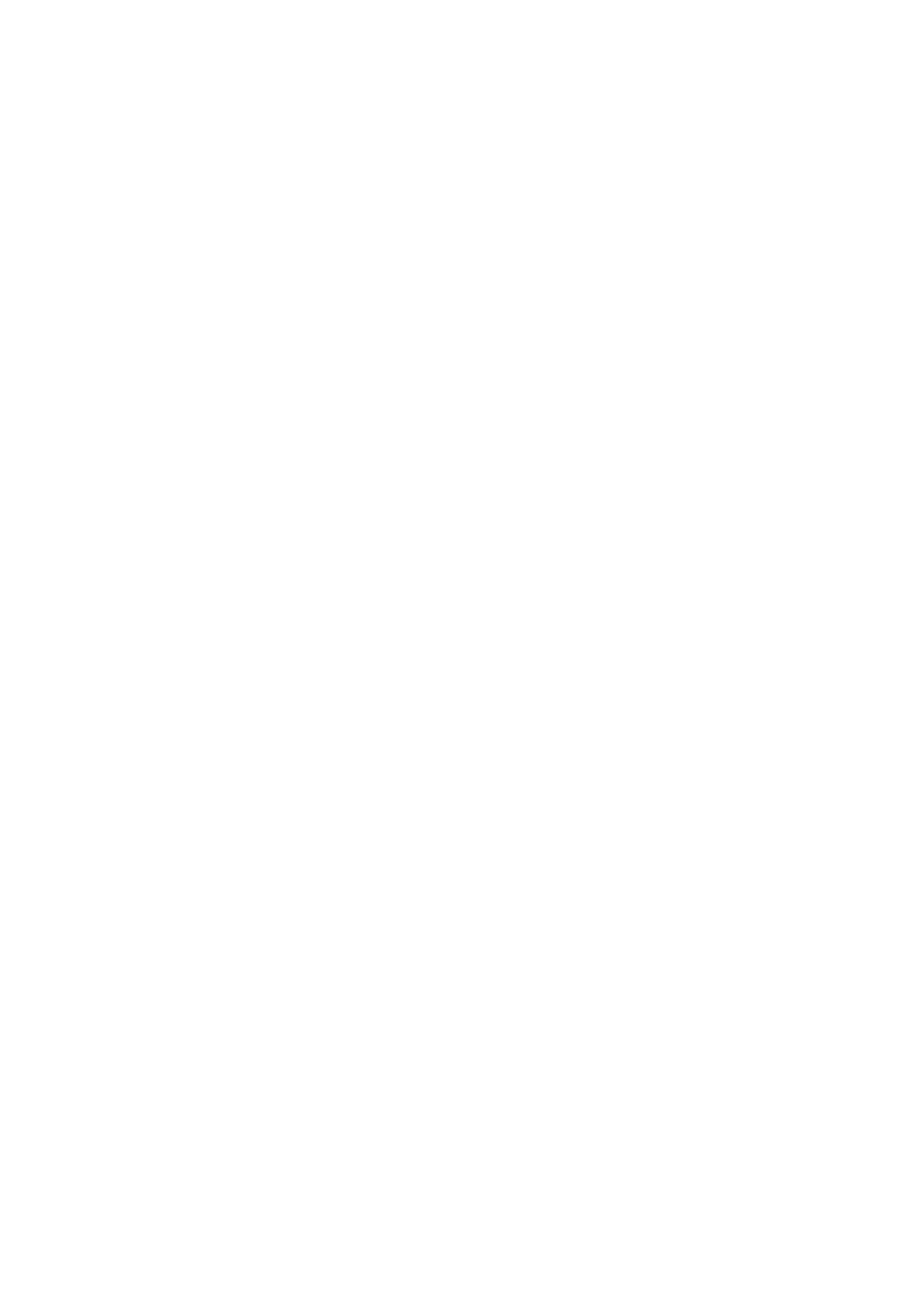# **1 - 3 OPENING OF THE MEETING: WELCOME / AGENDA / APPOINTMENT OF A RAPPORTEUR**

The 22nd meeting of the Consultative Committee for Ionizing Radiation (CCRI) was held at the BIPM headquarters in Sèvres on 24 June 2011.

The following members were present: K. Carneiro (President), M. Kühne (Director of the BIPM), P.J. Allisy-Roberts (Executive Secretary), P. Sharpe (Chairman of CCRI(I)), L. Karam (Chair of CCRI(II)), D. Thomas (Chairman of CCRI(III)).

Guests: C. Borrás (EFOMP), J. Chavaudra (IOMP), A. Wambersie (ICRU).

BIPM participants: O. Altan, D.T. Burns (rapporteur), C. Kessler, C. Michotte, S. Picard, G. Ratel, P. Roger, C. Thomas.

Apologies: R.K. Chhem (IAEA), A.R. Keyser (AAPM).

The numbering below follows that of the agenda.

Prof. Kühne, Director of the BIPM, welcomed the participants and expressed his desire for a productive meeting. Dr Carneiro, President of the CCRI, formally opened the meeting and outlined the agenda. He particularly welcomed the presence of representatives from the medical physics community, as well as Prof. Kühne in his new role as Director of the BIPM, and Dr Karam as the new Chair of CCRI Section II. Dr Allisy-Roberts noted apologies from the representatives of the International Atomic Energy Agency (IAEA) and the absence of the American Association of Physicists in Medicine (AAPM). Dr Burns was appointed rapporteur.

# **4 REPORT OF THE 2009 CCRI MEETING**

Dr Carneiro discussed progress on two recommendations to the International Committee for Weights and Measures (CIPM) as mentioned in the report of the 21st meeting of the CCRI held in 2009. The first recommendation concerned the mechanism for including comparison results for IAEA/World Health Organization (WHO) Secondary Standards Dosimetry Laboratories (SSDLs) that are designated institutes (DIs) in the Key Comparison Database (KCDB). Dr Allisy-Roberts clarified the situation; an appropriate mechanism is now in place and involves the participation of the IAEA, a signatory to the CIPM MRA, in Regional Metrology Organization (RMO) comparisons. An SSDL that is a DI and a signatory can then participate in a bilateral (or other) comparison with the IAEA, and if this comparison is pre-registered in the KCDB the SSDL results can be included in the KCDB. The second recommendation to the CIPM concerned difficulties in the transportation of samples issued for a  $^{241}$ Pu comparison by the NPL; the BIPM had written a statement, signed by the Director, aimed at facilitating the transport of the samples.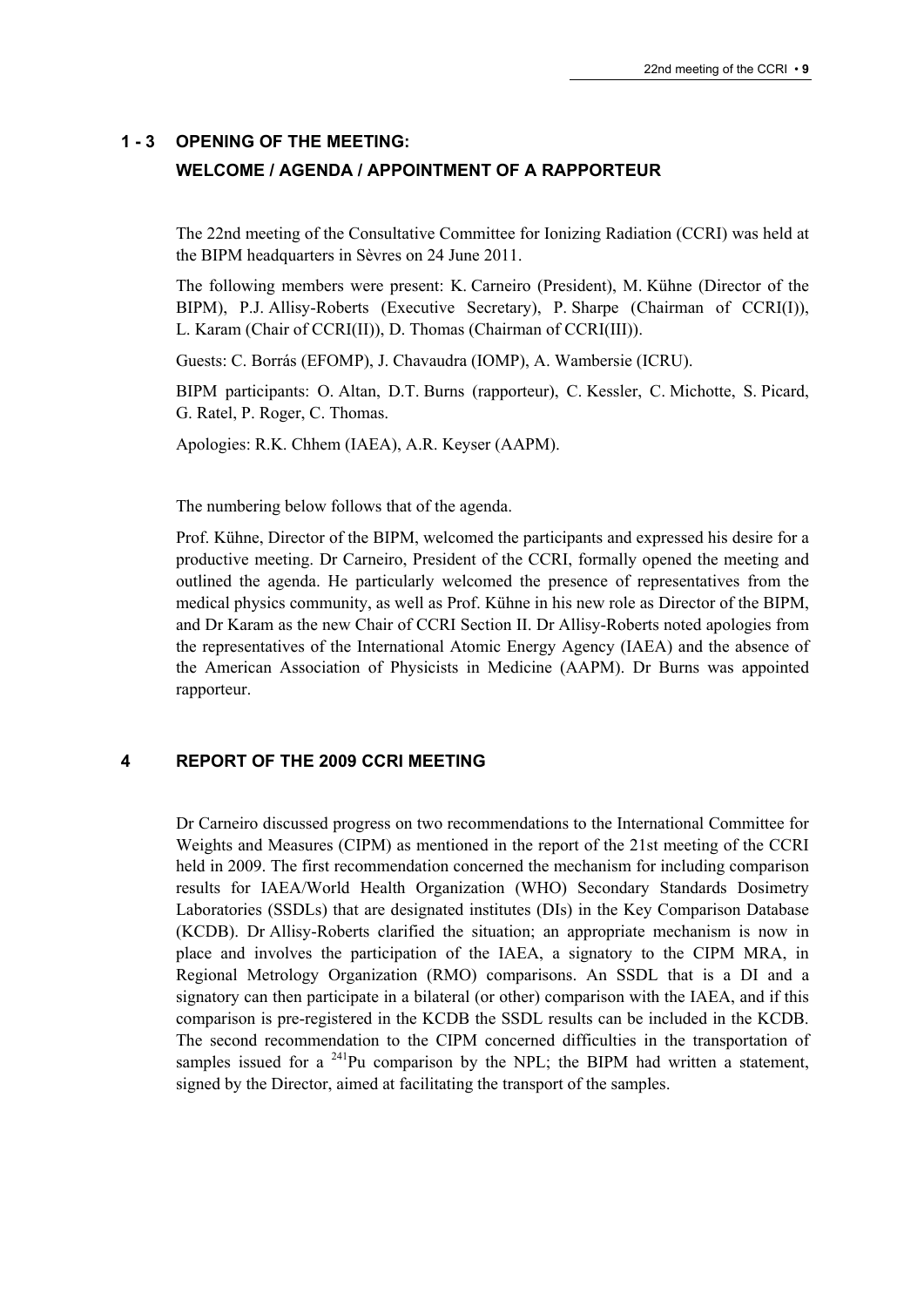# **5 SUMMARIES OF THE MEETINGS OF THE CCRI SECTIONS**

The President of the CCRI invited each CCRI Section Chairman to report on the Section and Working Group meetings.

# **5.1 CCRI Section I (Chairman P. Sharpe)**

In addition to the CCRI(I) meeting held at the beginning of May 2011, meetings of the Accelerator Dosimetry Working Group (ADWG(I)) and the Key Comparison Working Group (KCWG(I)) were held in May 2010 and a further meeting of the KCWG(I) was held immediately prior to the latest CCRI(I) meeting in May 2011.

CCRI(I) discussed the draft CCRI Strategy Document prepared by Dr Carneiro and a number of suggested changes and additions for consideration by the CCRI were made.

Dr Burns presented a review of new and existing data on *W*a, the mean energy to produce an ion pair in air, and on the graphite-to-air stopping power ratio  $s_{c,a}$ . The review indicated a possible change in the stopping power ratio of  $\sim 0.5\%$  or more, which will affect all <sup>60</sup>Co air-kerma cavity standards. This analysis forms part of the work being carried out for the International Commission on Radiation Units and Measurements (ICRU) Report Committee on Key Data for Dosimetry, which is expected to report in 2012. The implications of this work will be discussed by CCRI(I) participants at the next meeting in 2013 and a decision will be taken on recommending a change to the accepted value of the product  $W_a/e$   $s_{ca}$ .

At the suggestion of the KCWG(I), CCRI Section I agreed to propose to the CCRI that pairwise degrees of equivalence are removed from dosimetry comparisons in the KCDB, with a proviso that comparison reports should contain sufficient information for these to be calculated, if required. This change will significantly reduce the work required to produce reports and maintain entries in the KCDB. Dr C. Thomas noted that this change, which is already approved by the Consultative Committee for Amount of Substance (CCQM) and the Consultative Committee for Photometry and Radiometry (CCPR), did not need to be the subject of a formal recommendation, it is sufficient to report the change to the CIPM.

Further recommendations from the KCWG(I) accepted by CCRI Section I included the publication of the updated BIPM report on measuring conditions and uncertainties (subject to minor changes) and a number of detailed recommendations relating to  $^{137}Cs$ , mammography and absorbed-dose calibrations. The KCWG(I) reviewed the need for comparisons to cover all x-ray qualities used in the NMIs for radiotherapy, diagnostic and protection level applications, and concluded that no additional key comparisons were needed. This recommendation was accepted by CCRI Section I.

The current and future work programme of the BIPM was reviewed, and CCRI(I) praised the considerable progress already made, particularly on mammography, high-energy x-ray absorbed dose and brachytherapy dosimetry comparisons. It was noted that progress in brachytherapy had benefitted from secondees, who developed the methodology and assisted with the comparisons. Further secondments are needed to complete the work. Dr Allisy-Roberts stated that a further contract with J. Alvarez (ININ, Mexico) is under negotiation and a PhD student may be appointed.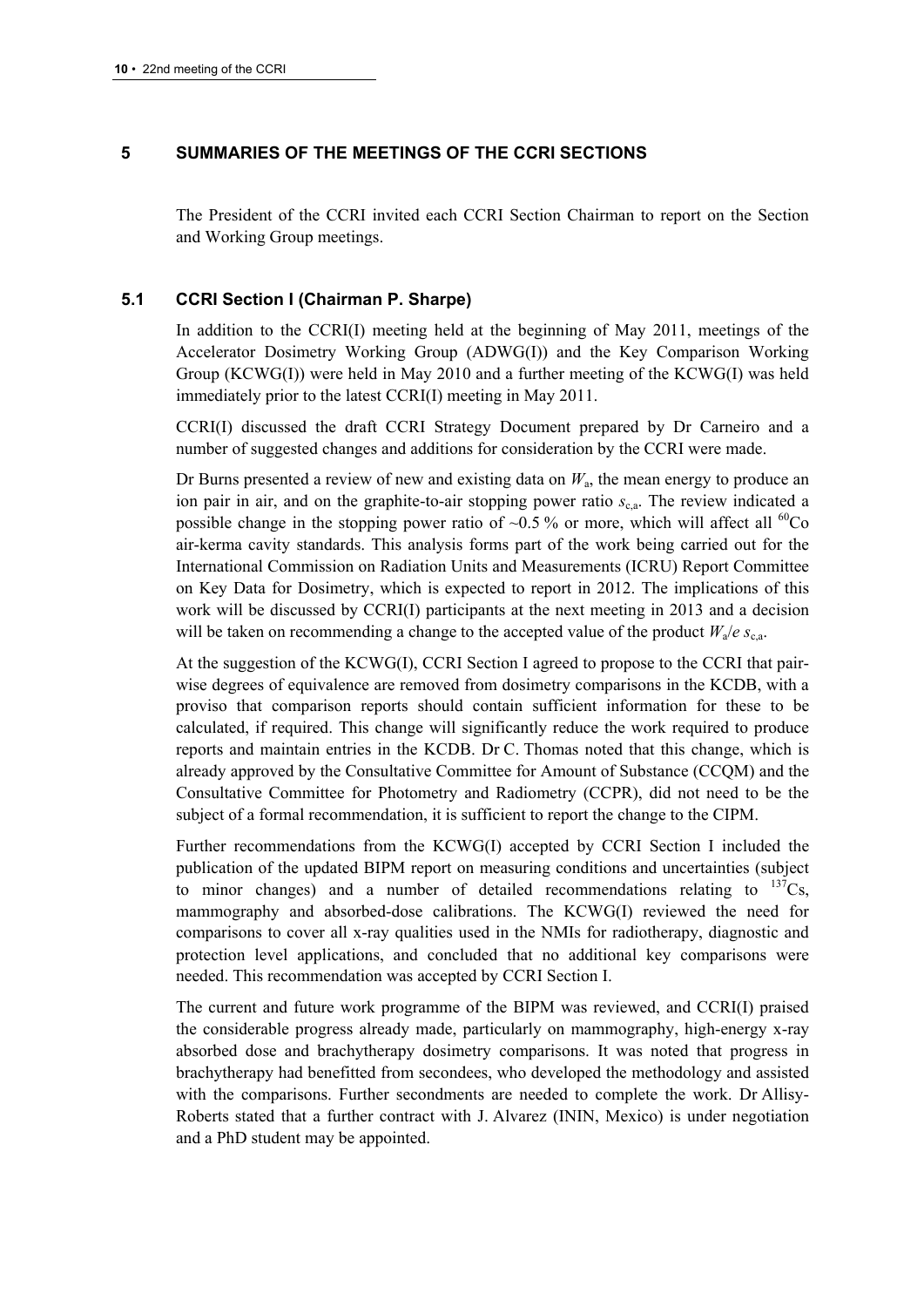CCRI Section I endorsed the Ionizing Radiation Department plans for 2013 to 2016 and reaffirmed its strong support for a linear accelerator to be installed on-site at the BIPM. A proposal for a new EURAMET comparison of absorbed dose to water standards for therapy electron beams was endorsed by the meeting, with ten NMIs expressing an interest to participate.

Several changes in the membership of CCRI(I) are recommended for consideration by the CCRI:

a) The IAEA should become a full member.

b) The NRPA, Norway, should replace the SRPI, Sweden, as observer to represent the Nordic area.

c) RMO TC chairs should be invited as observers to CCRI Section I meetings.

Dr Allisy-Roberts mentioned that the draft report on the validity of comparisons, which aims to assist CMC reviewers is currently being updated to include recommendations by the KCWG(I) on generic groupings of x-ray beam qualities.

# **5.2 CCRI Section II (Chairman L. Karam)**

The CCRI(II) undertook to streamline the process of reporting Key Comparison Reference Values (KCRV) by omitting unnecessary information and refraining from re-publishing existing data for minor changes within the KCRV. The CCRI(II) welcomed the work completed on the method of calculation of the KCRV and the CCRI(II) agreed that it is time to update the procedures by combining scientific judgment and emerging statistical methods as presented at the meeting.

CCRI Section II recommended that the Uncertainties Working Group (UCWG(II)) be incorporated into KCWG(II) to improve the efficiency of its working group structure. CCRI(II) will propose to the CCRI that pair-wise degrees of equivalence be removed from the KCDB, as was the case for CCRI(I). CCRI Section II accepted a recommendation by the KCWG(II) to hold a roundtable during the next KCWG(II) meeting to discuss the lessons learnt from the <sup>241</sup>Pu comparison and other comparisons, if appropriate. CCRI Section II recommended to the CCRI that the Radionuclide Measurement Methods Matrix (MMM), formerly the generic groupings table, be made publicly accessible, with a cautionary note on the limits of its use. The importance of the MMM to manage CMCs and to conduct key comparisons was noted. The recommendation was approved by the CCRI.

New KCRVs were accepted for the BIPM.RI(II)-K1 comparisons for the following radionuclides: <sup>22</sup>Na, <sup>60</sup>Co, <sup>75</sup>Se, <sup>88</sup>Y, <sup>99m</sup>Tc, <sup>166m</sup>Ho, <sup>111</sup>In, <sup>56</sup>Co, <sup>57</sup>Co, <sup>131</sup>I, <sup>137</sup>Cs, <sup>152</sup>Eu, <sup>241</sup>Am,  $177$ Lu and  $222$ Rn. KCRVs were registered for  $56$ Mn,  $64$ Cu and  $207$ Bi for the first time. For the International Reference System (SIR), seventeen new results for twelve radionuclides, in ampoules from eleven laboratories, were obtained in 2009; thirteen new results for eleven different radionuclides, in ampoules from four laboratories, were obtained in 2010. To date in 2011, five ampoules have been received. The new SIR Transfer Instrument (SIRTI) was used to establish equivalence of <sup>99m</sup>Tc standardizations at the LNE-LNHB, NPL, NIST and KRISS. The SIRTI will be used next at the NMIJ.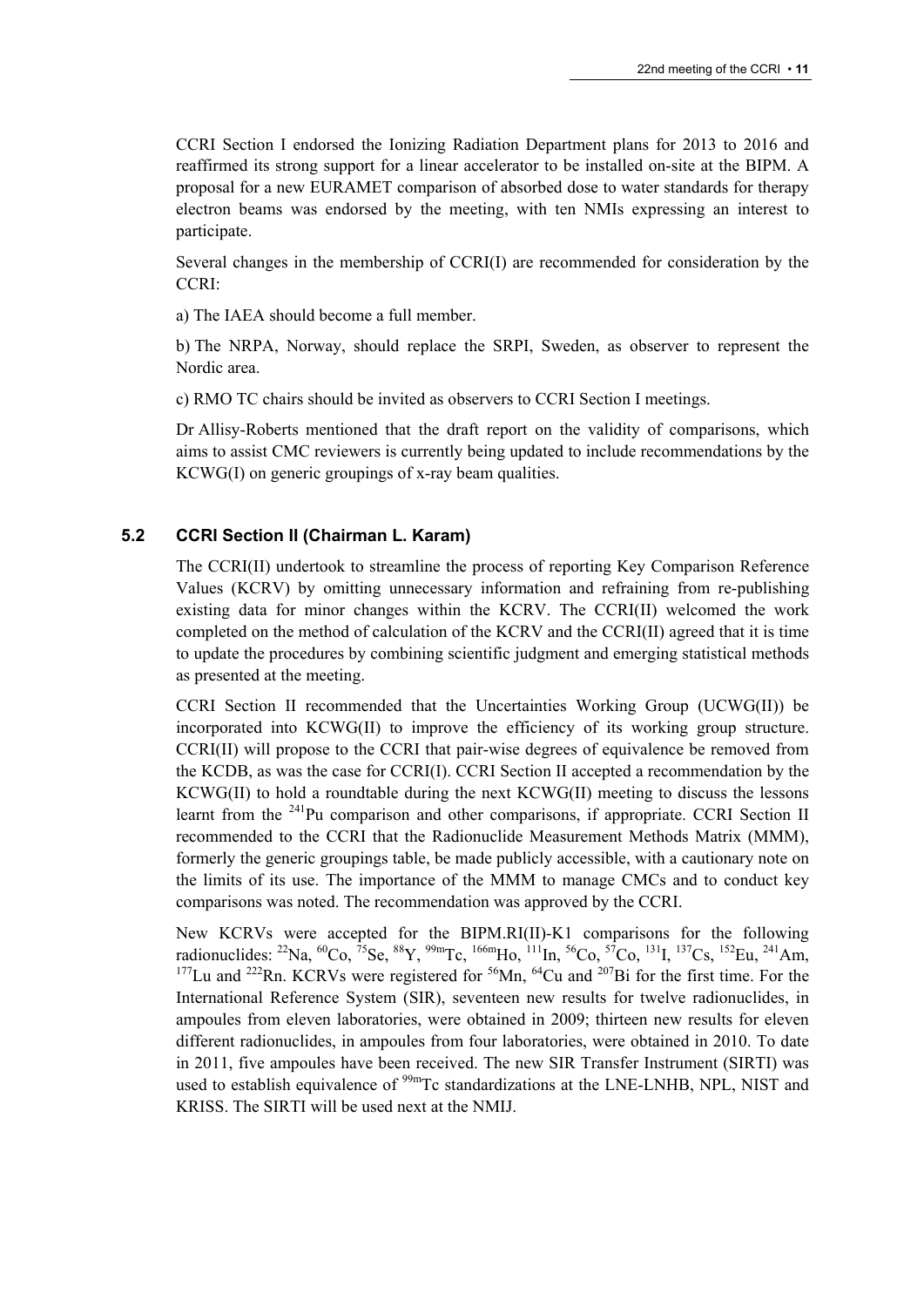Since the previous CCRI(II) meeting in 2009, twelve CCRI(II) reports and one RMO key comparison report have been published. Progress on key comparison reports for tritiated water,  ${}^{89}Sr$ ,  ${}^{241}Pu$ ,  ${}^{177}Lu$  and  ${}^{85}Kr$  were discussed in detail.

Dr Akira Yunoki (NMIJ) was invited to give a presentation on "The consequences of the earthquake in Japan, and NMIJ measurements regarding the Fukushima nuclear power plant". He presented information on Japan's largest recorded earthquake and the subsequent devastating tsunami. He gave an overview of the evolution of the Fukushima accident; the measurement programme developed by AIST-NMIJ in response to the emergency; and explained the *ad hoc* training courses and seminars mainly on surface contamination measurements given to the personnel of regional authorities. The NMIJ introduced a 16-page procedure for measurements as a first step for quality management. The AIST website provides information to explain the measurement procedures in place in Japan, the traceability of results obtained, and the role of the CIPM MRA in this context.

# **5.3 CCRI Section III (Chairman D. Thomas)**

Although the neutron metrology community is relatively small, eleven NMIs and the IRMM were represented at the CCRI(III) meeting, plus observers from the IAEA and the China Institute of Atomic Energy (CIAE). A guest from Canada, the first for many years, provided evidence of a resurgence of interest by Canada with the NRC-INMS becoming active again in this area.

Four comparisons were discussed. The CCRI(III)-K9.AmBe on neutron source emission rate is completed and awaiting publication in the *Metrologia Technical Supplement*. The results were generally good but included a couple of outliers, and one laboratory was unable to participate in the allotted time. For this reason a small-scale follow-up comparison using a source from the NIM, China is planned, but has been delayed due to closure of research reactors in China following the Japanese earthquake (manganese cannot be activated to calibrate the manganese bath without a reactor).

Progress on the thermal neutron fluence comparison CCRI(III)-K8 was reported. Three scheduled participants were unable to make measurements, resulting in only four results. The results of two laboratories agreed within their uncertainties, a third was consistently about 8 % lower, and the fourth between 5 % and 20 % higher depending on the transfer device. This presented some difficulty in evaluating a reference value for the comparison. Further investigation is under way to understand the discrepancies.

A new comparison for monoenergetic neutron fluence, CCRI(III)-K11, is planned for the autumn of 2011 and will take place at the LNE-IRSN AMANDE facility at Cadarache in the south of France. The protocol was presented for approval. The aim is to compare fluence measurements at four energies 27.4 keV, 565 keV, 2.5 MeV and 17 MeV. The number of energies at which standards are provided presents a problem for comparisons. A solution is to agree that a standard at a particular energy is representative of a range of energies, or of a particular reaction. It is hoped that a final report from the evaluator will be sent to all members of CCRI(III) for discussion and approval around late October 2012.

Arguments for a comparison of calibrations of new electronic personal dosimeters were discussed, but it was considered that the required accuracy was low and no volunteers came forward to organize such a comparison. However, the NIST has registered CMCs for this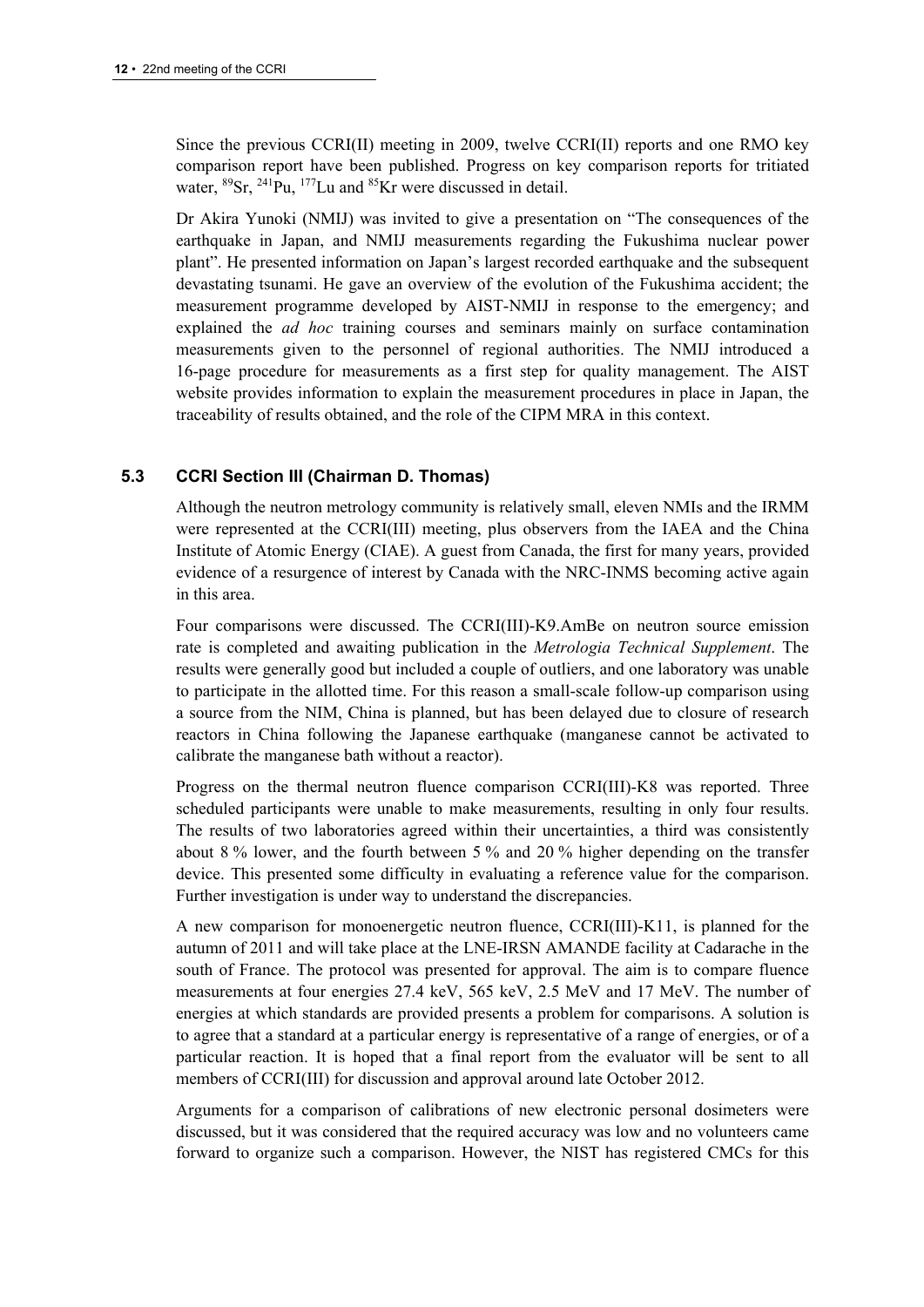type of calibration and its representative agreed to make enquiries to determine what is needed in terms of a protocol for such a comparison and to circulate the findings for comment. Spectrometry comparisons were discussed, although no decisions were taken. Participants were encouraged to formulate ideas for discussion at the next CCRI(III) meeting in 2013.

RMO reports were provided, by the SIM and COOMET. Two EURAMET comparisons in progress are: a long-counter comparison (EURAMET 396), for which preliminary results were presented at the 11th Symposium on Neutron Dosimetry held in Cape Town in 2009 and have been published in a special issue of *Radiation Measurements*; and EURAMET 1104 measurement of the low-energy part of the Am-Be spectrum. An APMP supplementary comparison was proposed for the calibration of ambient dose equivalent survey meters in source-based neutron fields. Discussions are under way regarding the sources to be used and the instruments for calibration.

The NMIs presented the work of their laboratories and it was noted that this is a much appreciated opportunity to share information on research and development in the field. The Japanese presentation, coming soon after the earthquake and tsunami, provided graphic evidence of the damage caused at the NMIJ, recovery from which is expected to take at least 6 months.

Discussion of delays to the special edition of *Metrologia* provoked much subsequent activity within the CCRI(III) and as a result nine papers have been submitted and are currently being refereed. The 2011 deadline for publication is expected to be achieved.

A brief review of the neutron section of the CCRI Strategy Document resulted in a few modifications. A statement about the loss of expertise in the preparation of neutron reaction targets proposed by the PTB representative at the CCRI(III) was strongly supported by the IRMM. Discussion of the statement was postponed until agenda item 10.

Dr Chavaudra (IOMP) enquired about work that was under way on photoneutron reactions around linear accelerators. Dr D. Thomas replied that the neutron whole-body dose to patients is of greater concern during proton therapy, but that the European members of CCRI(III) were unsuccessful in obtaining European Metrology Research Programme (EMRP) funding for work in this area.

# **6 REPORTS FROM INTERNATIONAL OBSERVERS**

Dr Chavaudra outlined the role and organizational structure of the International Organization for Medical Physics (IOMP), an umbrella organization representing over 18 000 medical physicists through four regional organizations (EFOMP in Europe, ALFIM in Latin America, AFOMP in Asia-Oceania and SEAFOMP in South-East Asia) and 76 national member organizations. IOMP functions through two main committees: a Science Committee to advance medical physics practice by disseminating scientific and technical information; and an Education and Training Committee to foster the educational and professional development of medical physicists. A suggestion was made that cooperation between the CCRI and the IOMP could be enhanced through publication of their work in *Medical Physics World*, the journal of the IOMP. Dr Carneiro commented that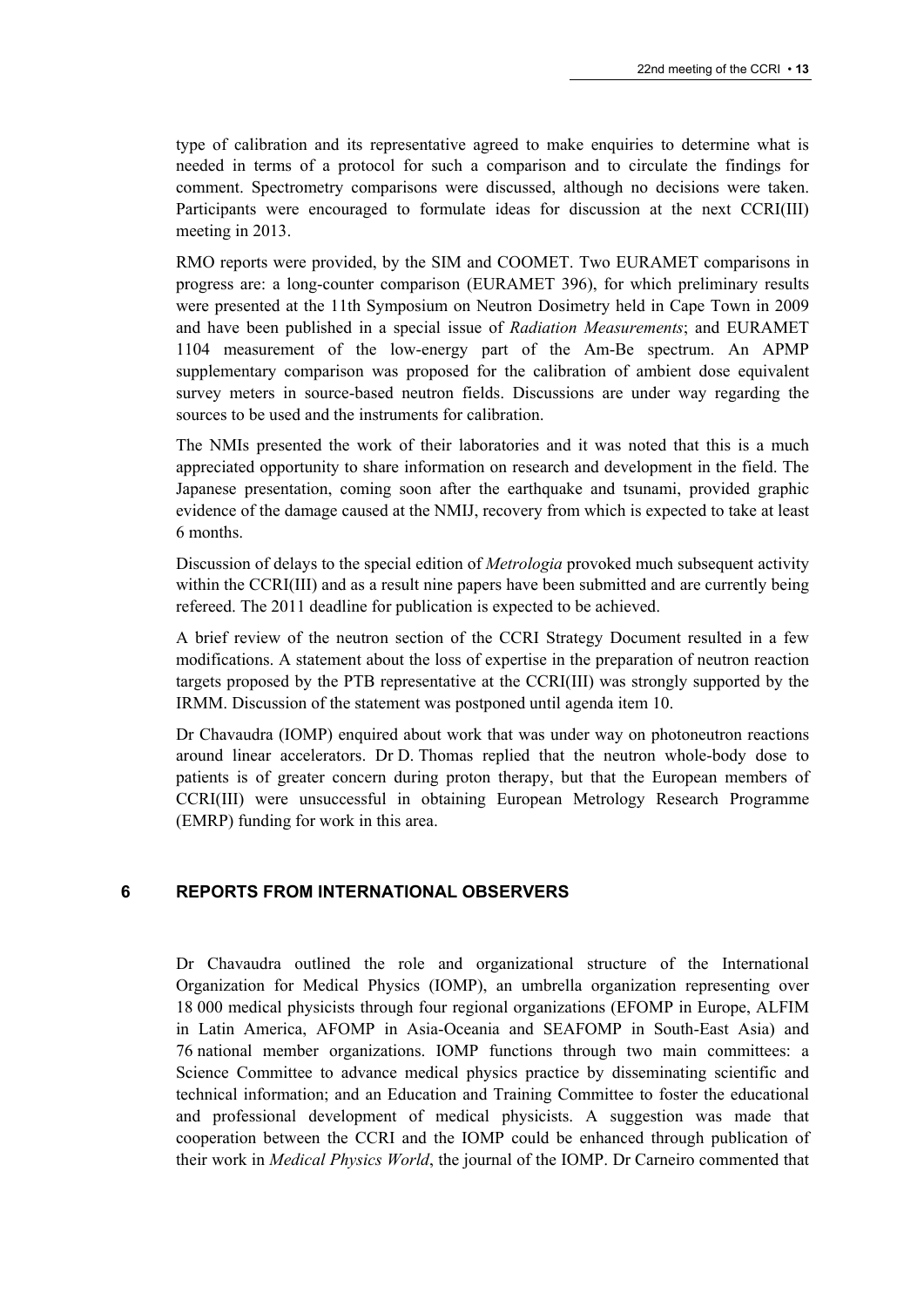traceability could be given a higher profile in the training programmes organized by the IOMP. Dr Chavaudra agreed and stressed that the need for accuracy in radiotherapy was increasing, with a concomitant need for increased accuracy in reference beam calibrations.

Prof. Wambersie commented briefly on the work of the ICRU. The ICRU Report 85 on Fundamental Quantities and Units, replacing ICRU Report 60, has been published and the BIPM was thanked for its contribution. The report series on "Prescribing, Recording and Reporting…" continued with the publication of ICRU Report 83 on intensity-modulated radiotherapy (IMRT), and while the practice of modifying the symbol for radiation units is not permitted, Prof. Wambersie remarked that it remains commonplace in clinical practice to use, for example, GyE (the "gray equivalent" being the physical dose in grays multiplied by the RBE). The ICRU confirmed its strong support for a linear accelerator to be installed at the BIPM and the need for calibrations in beams that are as similar as possible to those used in medical practice. He emphasized that for certain cancers a change in dose of a few percent can be observed in the clinical outcome. Prof. Kühne thanked the international organizations and stressed the importance of their strong support if the BIPM was to be successful in obtaining a linear accelerator.

In the absence of a representative from the IAEA, Dr Allisy-Roberts gave a summary of the document submitted by the Agency. As noted earlier in the meeting, there is now a clear mechanism through which SSDLs designated as DIs could have degrees of equivalence in the KCDB. The IAEA currently has nine CMCs and following an initial review of its Quality System by the JCRB, subsequent reviews will be made by individual RMOs (the next being through EURAMET). In support of the need for accelerator dosimetry, the Directory of Radiotherapy Centres (DIRAC) database has a record of 9920 clinical accelerators in 116 countries. Dr Borrás reported IAEA activities in radiation safety, and Dr Karam stated that the IAEA pilots secondary level comparisons in activity with mixtures of radionuclides often in complex matrices.

Dr Borrás made a short presentation about the EFOMP, a European federation representing 35 national organizations which, like the IOMP, functions through two main committees, a Science Committee and a Committee for Education and Training. Although EFOMP is a separate organization to the IOMP and its members are subject to regulatory requirements, it shares essentially the same goals towards medical physics practice and training within Europe.

Dr Carneiro agreed with the focus on the importance of traceability in the training of medical physicists and thanked the International Observers for their contributions.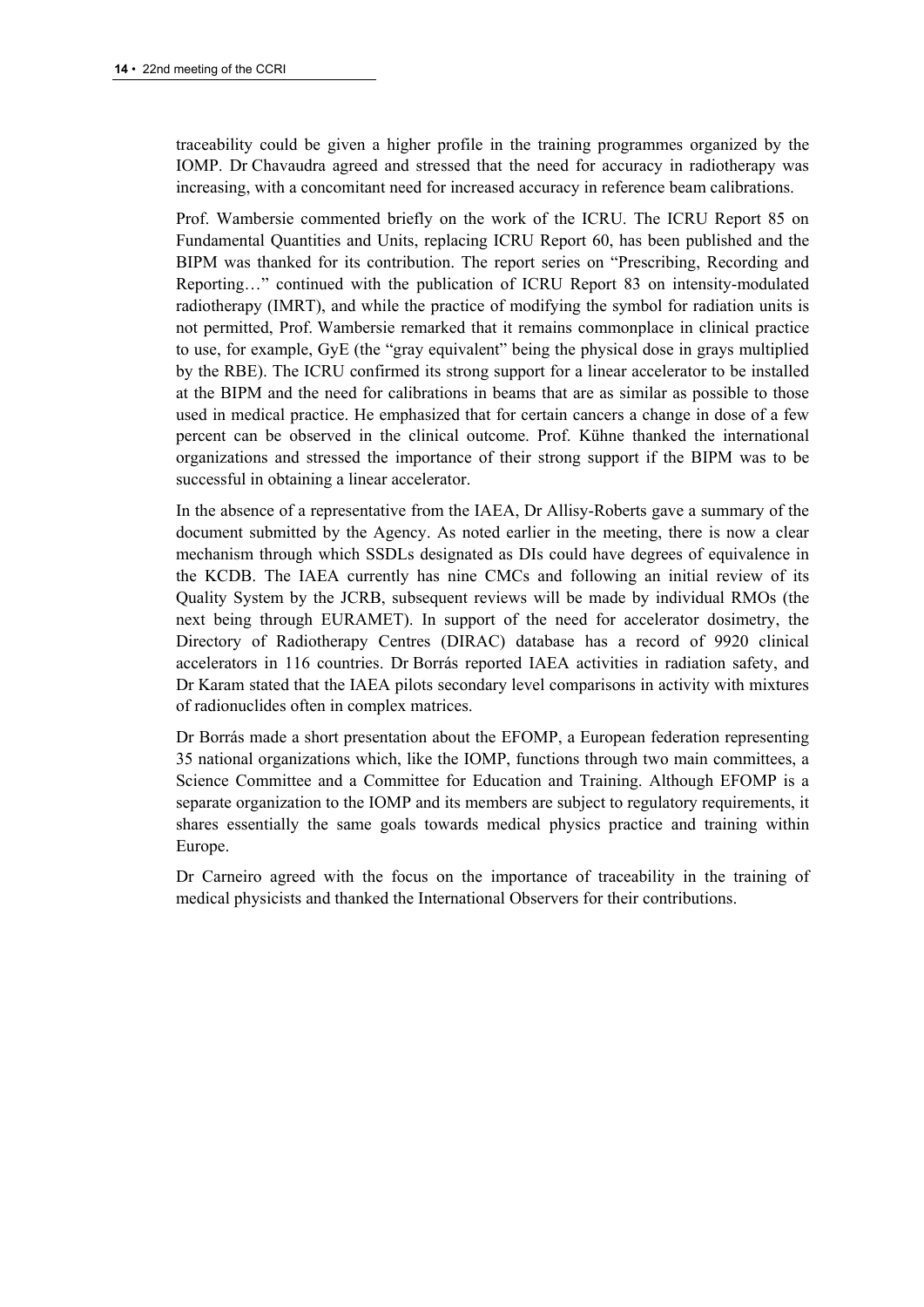# **7 FUTURE STRATEGY FOR IONIZING RADIATION METROLOGY**

## **7.1 & 7.2 CCRI Strategy**

Dr Carneiro stated that the CCRI Strategy Document should be finalized by early September 2011, after which it will serve as a reference for the CCRI and be used to monitor and align progress. The draft document was presented and proposed changes noted, including suggestions from Section Chairmen following discussions within the Section meetings. Minor suggestions on the "Stakeholders" are not noted here. Dr Karam commented that the "Short-term actions" list should distinguish between ongoing and time-limited actions. Dr Carneiro noted progress in reducing the time taken for comparison reports to be published and emphasized the focus on supporting CMCs rather than resolving outstanding scientific issues. Dr Sharpe requested clarification of the statement "Equal opportunities for NMI/DI" and Dr Carneiro explained that this relates specifically to participation in EMRP projects. Dr Allisy-Roberts commented on communication between NMIs and DIs; specifically, stating that in ionizing radiation the national laboratory is often a DI, but only the NMI is represented at BIPM meetings of Directors and at the CGPM.

Dr Carneiro requested that the three Section Chairmen study the action lists (short-, medium- and long-term), to suggest modifications, where necessary, and to produce a single paragraph description for each short-term action (with numbered cross referencing) for inclusion in Chapter 7 of the CCRI Strategy Document. The Chairmen were invited to provide an appropriate paragraph on the "Description of Stakeholders" for each CCRI Section.

A discussion on working groups followed. Chapter 8 of the CCRI Strategy Document provides a table for each working group outlining its membership, remit, time-frame and expected deliverables. Dr Carneiro stated that all working groups should be classified as 'time-limited', with the exception of the KCWGs. The Strategy Working Group should now be closed, while the ADWG(I) could evolve into a linear accelerator fundraising WG (depending on the outcome of the CGPM). Following discussions at the CCRI(II) meeting, the UCWG(II) will be merged with the KCWG(II).

Dr Carneiro will produce a revised document, with the aim of finalizing the document by 1 September 2011.

# **7.3, 7.4 & 7.5 BIPM present and future work programme (including accelerator project)**

Dr Allisy-Roberts summarized the status of the BIPM Ionizing Radiation Department work programme for 2009 to 2012. Progress on the development of standards is steady, while targets for comparisons and calibrations have been surpassed. Dosimetry highlights were noted, including developments in mammography, and accelerator photon beams using a travelling calorimetric standard at the NRC, the PTB and the NIST. Progress on the brachytherapy project was noted and it was commented that a secondee is needed to further this project. A high-dose comparison for industrial applications, piloted by the BIPM, has been successfully completed and published. In radioactivity, new electronics for the SIR have been validated and the SIR transfer instrument for short-lived radionuclides has been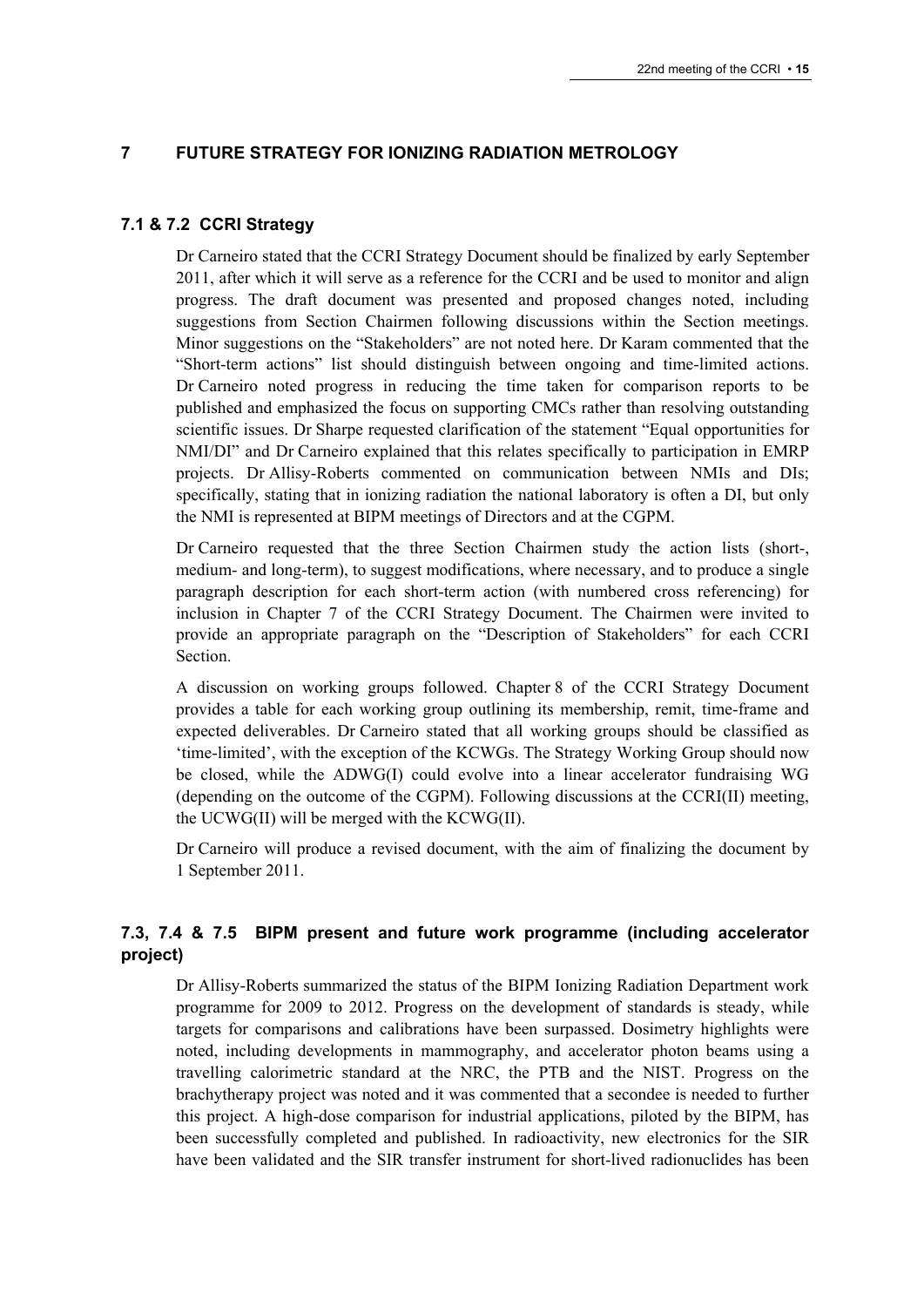successfully used at the NIST and the KRISS. Developments were outlined for the pressurized proportional counter, solid-source preparation and the extension of the SIR to pure beta emitters. The Ionizing Radiation Department is now responsible for in-house thermometry calibrations. International collaboration and knowledge transfer continues at a high level, for example through visits to the BIPM; around 20 external publications; and participation in committees of the ICRU, the IAEA and the ICRM. Dr Karam joined the others in congratulating the Ionizing Radiation Department on its impressive programme of work.

Prof. Kühne presented a summary of the proposed work programme for 2013 to 2016 for the BIPM, including the core activities in mass, electricity, time and chemistry. In ionizing radiation, Prof. Kühne presented the technical and financial arguments for a linear accelerator at the BIPM. Although it is unlikely that the CGPM will agree to fund the 3.6 M€ required in the present financial climate, Prof. Kühne was moderately confident that the CGPM will not block the proposal. If the CGPM agrees to cover the estimated cost of inflation over the four-year programme, the BIPM will keep the accelerator project in the programme of work; funded by voluntary contributions and third-parties. Dr Sharpe commented that voluntary contributions could have implications for access. Prof. Kühne stressed that all Member States will have access independently of voluntary contributions. A suggestion was made that introducing charges might be another option. The BIPM already charges in a limited number of areas, including the supply of prototypes of the kilogram.

# **7.6 Report of the CCRI president to the CGPM**

Dr Carneiro presented a draft report describing the activities of the CCRI between 2008 and 2011, which will be presented at the CGPM. Highlights included the plan for a linear accelerator at the BIPM, in the context of which he stressed that the work of the BIPM Ionizing Radiation Department was driven by the uncertainty requirements of the users, and the adoption of a written strategy as discussed above. Dr Carneiro reflected on more than 50 years of CCRI activity; what had been achieved, the present status as documented in three special issues of *Metrologia* dedicated to ionizing radiation, and future prospects as presented at the CCRI Section meetings in 2009 by top-level invited talks on metrological technologies of interest for the medium- and long-term.

The report contains statistics relating to end users world-wide: 7 million radiotherapy patients per year; 33 million nuclear medicine patients per year (diagnosis and treatment); 350 million patients per year for diagnostic x-rays; 11 million ionizing radiation workers per year monitored for personal dose. Further statistics relate to the KCDB (as of 10 March 2011); 3864 CMCs supported by 193 active key and supplementary comparisons (of which 137 are CCRI comparisons). This ratio of 20 CMCs per comparison is typical of the KCDB globally and is optimized via the use of a 'generic' approach that minimizes the number of comparisons required to support CMCs in areas such as x-ray dosimetry and radionuclide metrology.

Dr Carneiro concluded with a request for relevant photographs to be supplied by the CCRI Section chairmen for his report to the CGPM, ideally to include images of people to give a sense of scale, as well as performance data, for example the number of comparisons completed per year.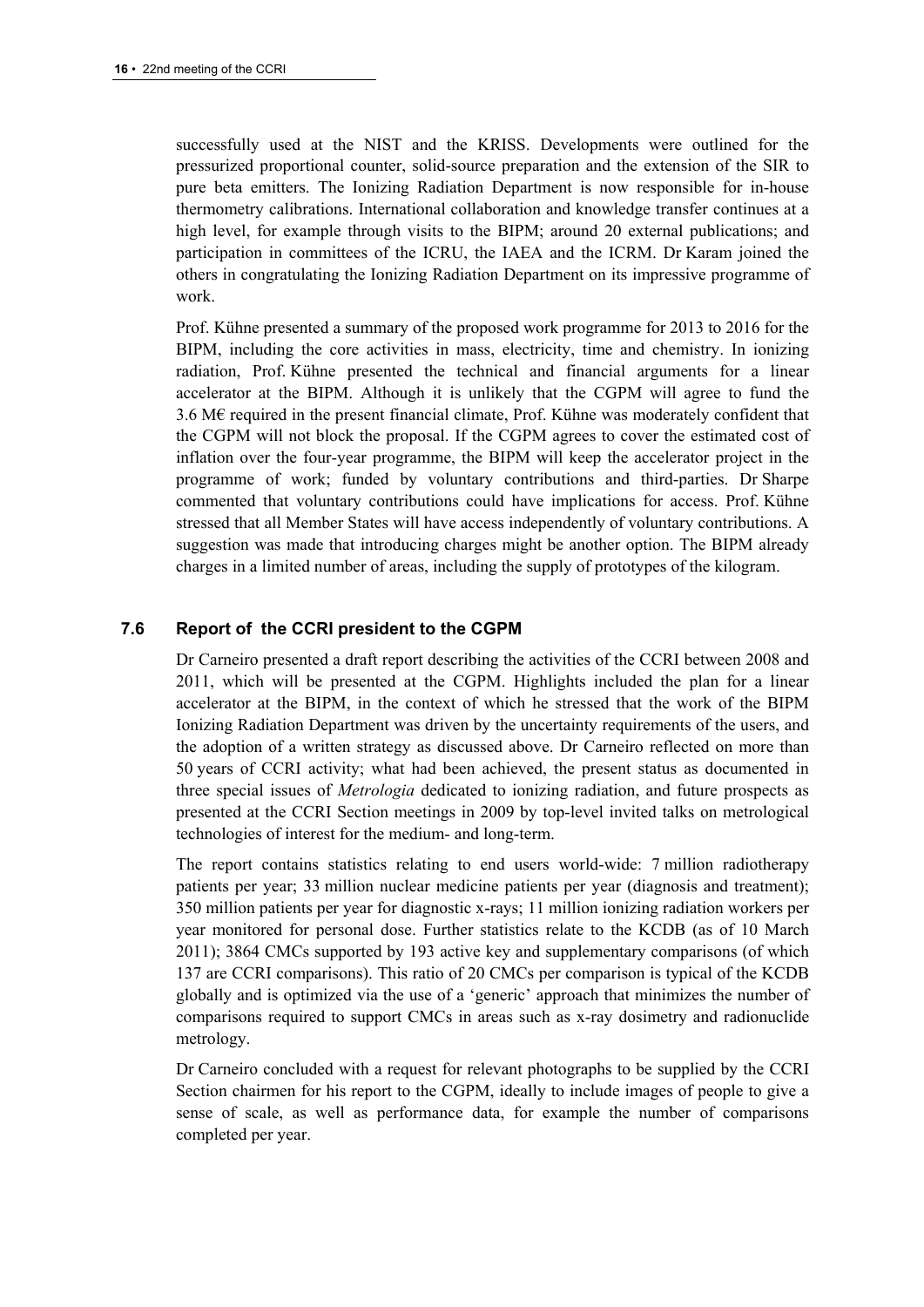## **8 CIPM MRA AND MATTERS OF MUTUAL INTEREST**

Dr Karam gave a summary of the report, by A Aalbers, of the RMOWG meeting, held at the BIPM on 2 May 2011. The Latvian laboratory, formerly RMTC, was closed and renamed LATMB, operating within a new department. This amounted to a loss of designation and breaks the metrological continuity so the relevant calibration and measurement capabilities (CMCs) were greyed-out in 2010; the JCRB Secretary noted that greyed-out CMCs will be removed after 5 years. The EURAMET TC Chairman will try to ascertain whether the laboratory intends to seek re-designation. The JCRB has requested that CMC files for a given country be separated according to discipline to limit the number of CMCs delayed due to problems within a single discipline. A proposal that authorship of RMO comparison reports is limited to those having made a 'substantial intellectual contribution' is under discussion by the JCRB.

The RMO reports submitted by AFRIMETS, COOMET, EURAMET and the SIM were not presented during the meeting but are available in the working documents.

# **9 STATUS OF CCRI WORKING GROUPS**

As noted in discussions of the Strategy Document and in the working document CCRI-11/14 presented by the CCRI(II), it is proposed that the UCWG(II) is merged with the KCWG(II). The KC working groups are considered to be the only standing working groups of the Sections. It was recommended and accepted that the RMOWG should remain as a standing working group of the CCRI.

## **10 RECOMMENDATIONS TO THE CIPM**

Dr D Thomas presented a recommendation in working document CCRI-11/04 concerning the increasing difficulty in identifying institutions that are able to produce and characterize reference samples needed by the NMIs to carry out their work programmes at an appropriate level of uncertainty. The CCRI requests that the CIPM facilitates knowledge preservation, exchange of expertise and training of specialists in radioactive and non-radioactive sample preparation and, further, that the CIPM actively supports the maintenance of the technical infrastructure needed for sample preparation and characterization, via recommendations to the Member States on the importance of this subject. Dr Karam commented that the same issue was discussed in the CCRI(II) meeting.

Prof. Kühne was not wholly in support of the suggestion that the CIPM should send letters to laboratory Directors on this subject. Dr Allisy-Roberts suggested that the request be clarified by Dr D Thomas and submitted at least one month before the CIPM meeting in October 2011. (**ACTION** Dr D. Thomas)

Dr Allisy-Roberts will summarize and combine the discussions that had taken place in the Section meetings about membership of the CCRI Sections and will formulate a proposal to be presented to the CIPM. (**ACTION** Dr Allisy-Roberts).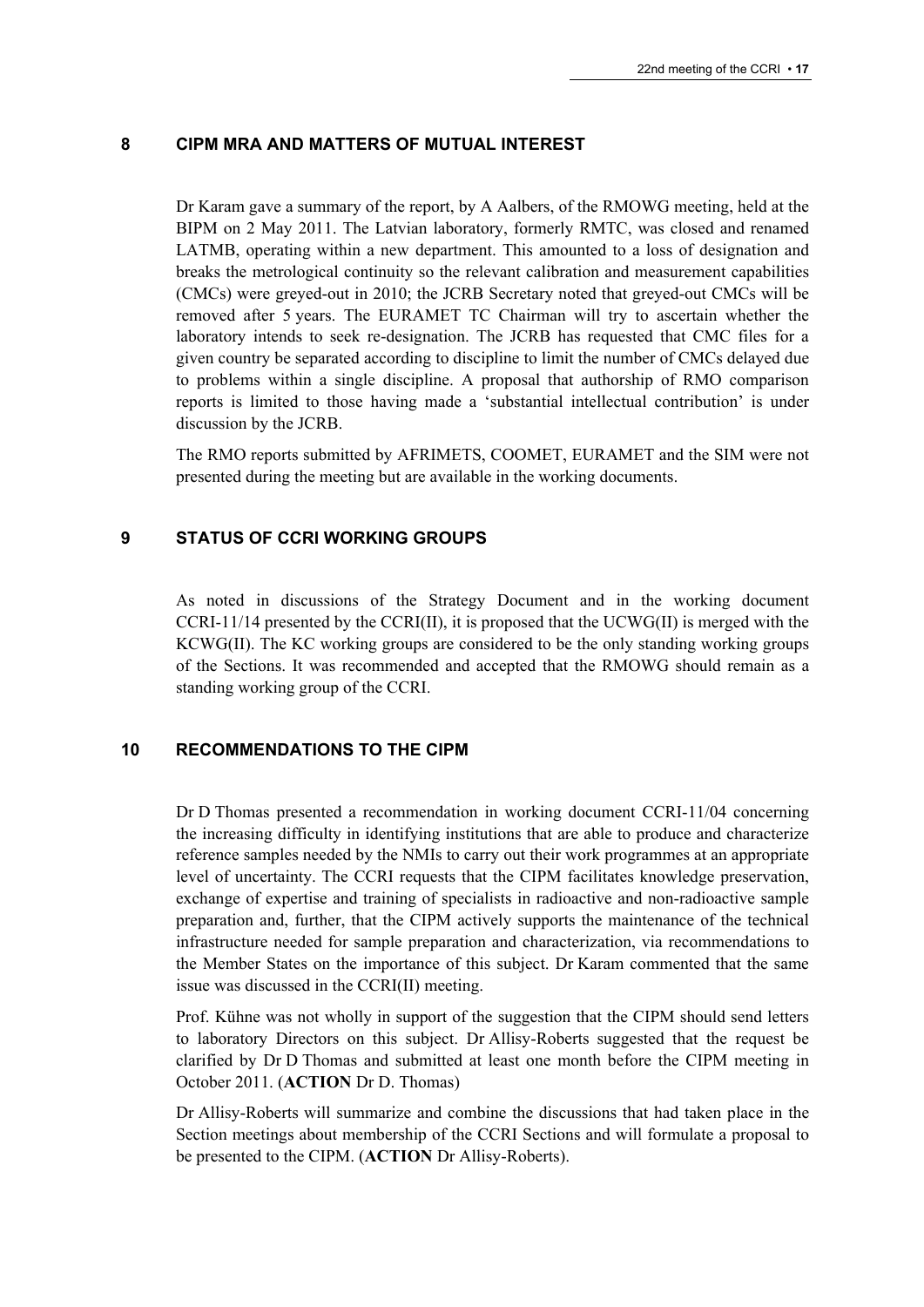The organization of working groups was discussed in the context of the Strategy Document, which includes a table for each working group defining membership, remit, timescale and expected deliverables.

Dr Karam sought advice on an issue that arose in the meeting of CCRI(II) in relation to a recent <sup>241</sup>Pu comparison, namely whether a Draft A report could be sent to the TC chair to speed up the review of related CMCs while awaiting the Draft B report. Mr Altan was of the opinion that a comparison report used to support CMCs had to be a published report (i.e. was already approved by the relevant CC). Mr Altan requested the proposal in writing to facilitate his clarification of the issue. Dr Allisy-Roberts commented that such a situation may arise due to the perceived need for a supporting comparison to appear in column 'P' of CMCs, which is a misleading assumption because support by means other than comparisons is permitted.

Both the KCWG(I) and the KCWG(II) supported the proposal to suppress pair-wise degrees of equivalence, with the important proviso that comparison reports continue to contain sufficient data to allow pair-wise degrees of equivalence to be evaluated at a later stage. There was no discussion of this matter at the Section III meeting, however Dr D. Thomas voiced support for the proposal. As noted in Section 5.1, this change does not need to be the subject of a formal recommendation, it is sufficient to report the change to the CIPM. **The CCRI formally decided that pair-wise degrees of equivalence will no longer be evaluated, and will be progressively removed from the KCDB as new results are added, but that comparison reports must contain sufficient information for subsequent evaluation.** Dr Allisy-Roberts commented that the CIPM and the NMIs should be notified of this decision.

# **11 DATES PROPOSED FOR THE NEXT CCRI MEETINGS**

The choice of dates for the next CCRI meetings has been complicated by the rescheduling of the CIPM meeting from October to May of each year, and by the need to optimize the timing for CCRI input to the CGPM in 2015. Dr Allisy-Roberts presented a possible schedule which included meetings of the CCRI and its Sections during September to November 2012 (and subsequently 2014). Prof. Kühne commented that the next meeting of NMI Directors is scheduled to be held in October 2012. Dr Carneiro proposed that a tentative schedule, as prepared, be sent to the CIPM for a decision. Dr Allisy-Roberts stated that the NMIs should be informed that the dates proposed during the Section meetings were no longer valid.

# **12 CONCLUDING REMARKS**

In his concluding remarks, Dr Carneiro suggested that Ionizing Radiation be submitted as a candidate topic for World Metrology Day in 2012, or alternatively to propose Health as a more general topic. Prof. Kühne welcomed the suggestion, stating that the organizers (BIPM and OIML) are still inviting proposals. Dr Carneiro closed the meeting by expressing his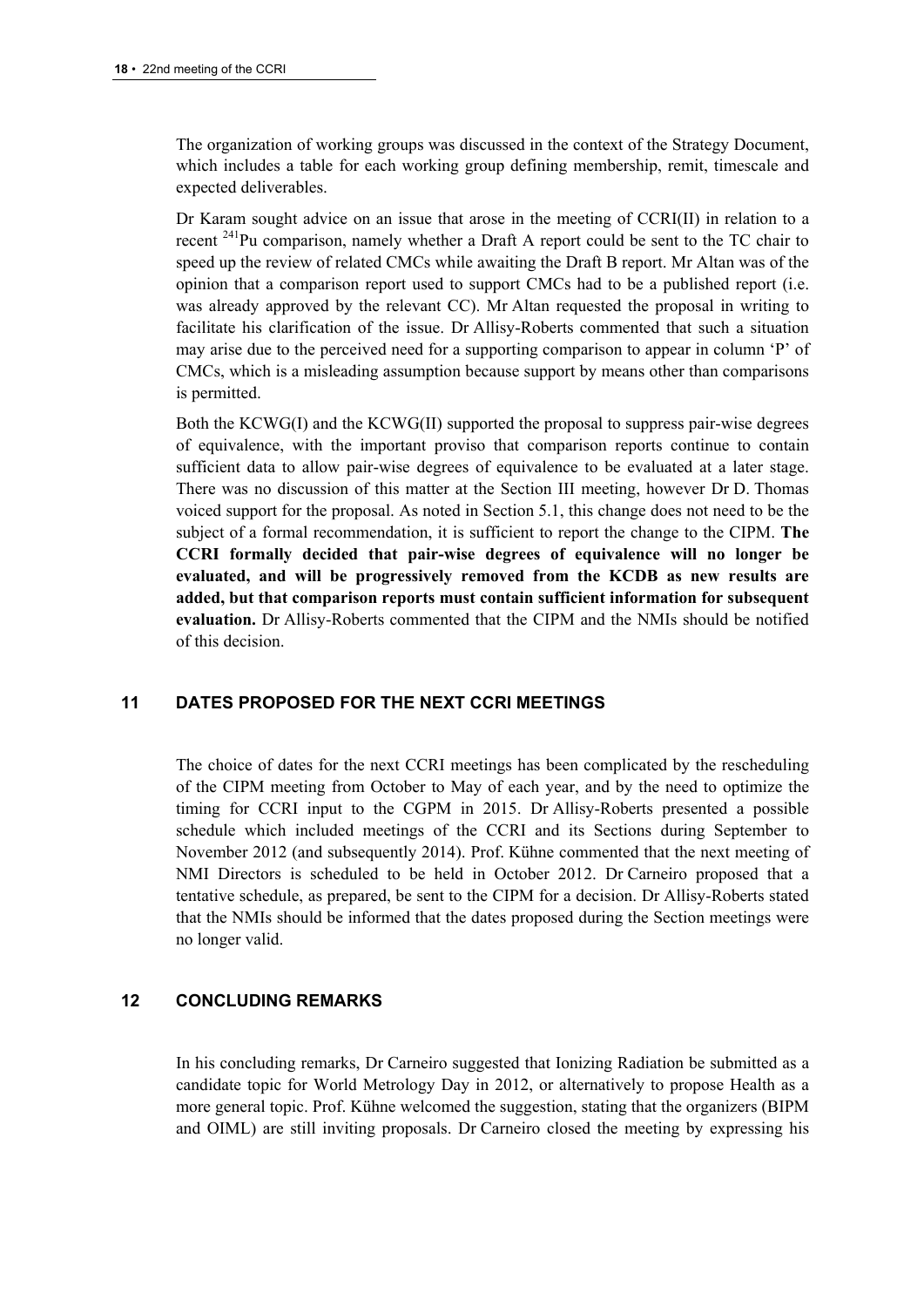pleasure at the progress which has been made and thanked all participants for their contributions.

D. T. Burns July 2011 Edited September 2011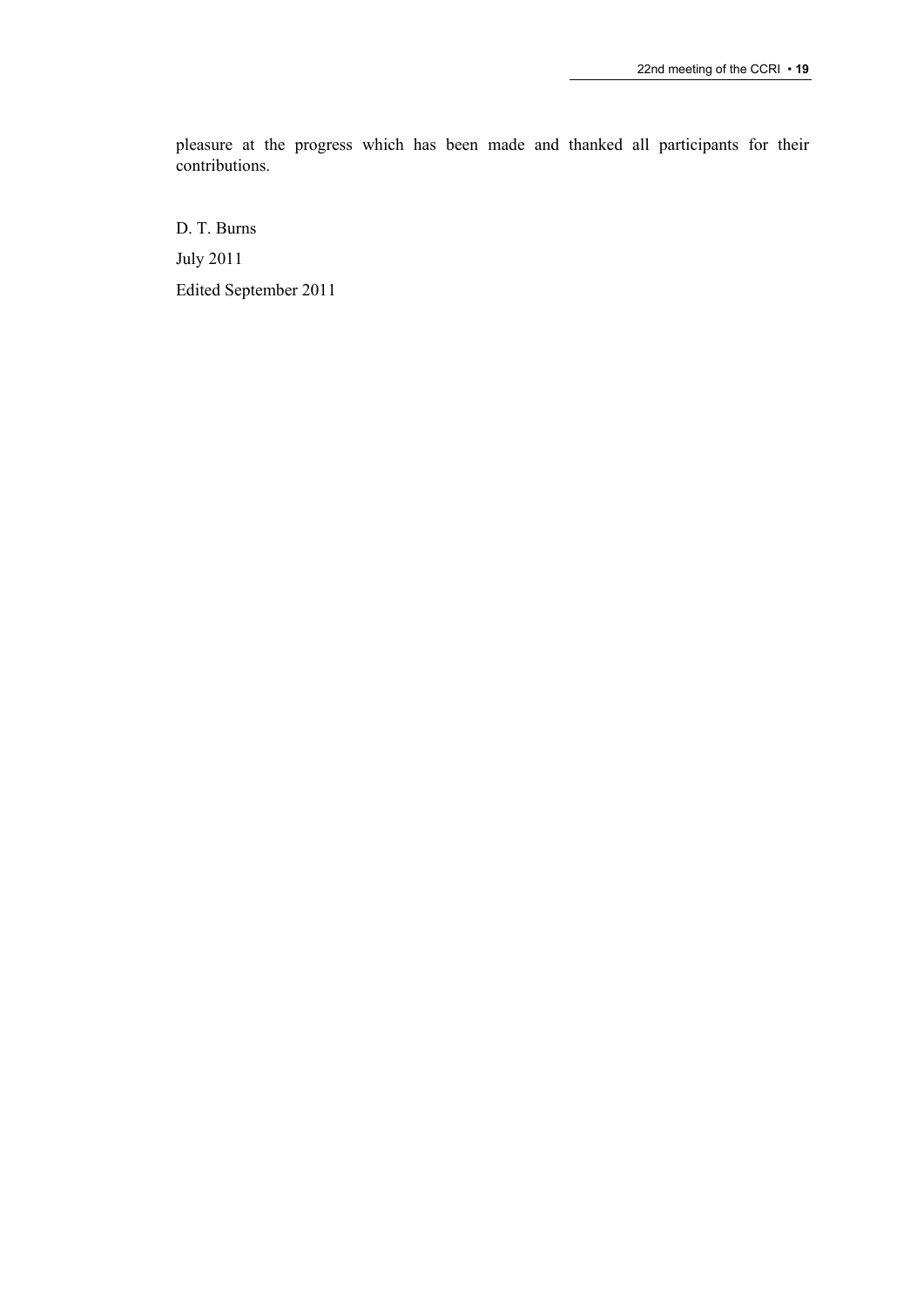# **APPENDIX R 1. Working documents submitted to the CCRI for its 22nd meeting**

Documents restricted to Committee members can be accessed on the [restricted website](http://www.bipm.org/cc/CCRI/Restricted/WorkingDocuments.jsp).

Document CCRI/

| $11 - 00$ | Draft agenda – updated, P.J. Allisy-Roberts, 2 pp.                            |
|-----------|-------------------------------------------------------------------------------|
| $11 - 01$ | Minutes of the special CCRI meeting on Strategy, D.T. Burns, 3 pp.            |
| $11-02$   | CCRI Strategy paper – updated, K. Carneiro, 13 pp.                            |
| $11 - 03$ | Report from the SIM, L. Karam, 8 pp.                                          |
| $11 - 04$ | Statement from the CCRI(III), D.J. Thomas, 1 p.                               |
| $11-05$   | Report of the AFRIMETS laboratories to the CCRI, Z. Msimang, 1 p.             |
| $11-06$   | COOMET report on ionizing radiation, V. Yarina, 3 pp.                         |
| $11 - 07$ | EURAMET report on ionizing radiation, H. Bjerke, 12 pp.                       |
| $11-08$   | Proposal for the BIPM's programme for 2013 to 2016, M. Kühne, 29 pp.          |
| 11-09     | BIPM Ionizing Radiation Department work progress, P.J. Allisy-Roberts, 53 pp. |
| $11 - 10$ | Activities of the Dosimetry and Medical radiation Physics Section, IAEA,      |
|           | A. Meghzifene, 28 pp.                                                         |
| $11 - 11$ | Presentation of the IOMP, J. Chavaudra, 13 pp.                                |
| $11 - 12$ | CCRI RMO WG Report, A. Aalbers, 8 pp.                                         |
| $11 - 13$ | CCRI Report to the CGPM, 2011, K. Carneiro, 6 pp.                             |
| $11 - 14$ | Recommendation on Working Groups, L. Karam, 1 p.                              |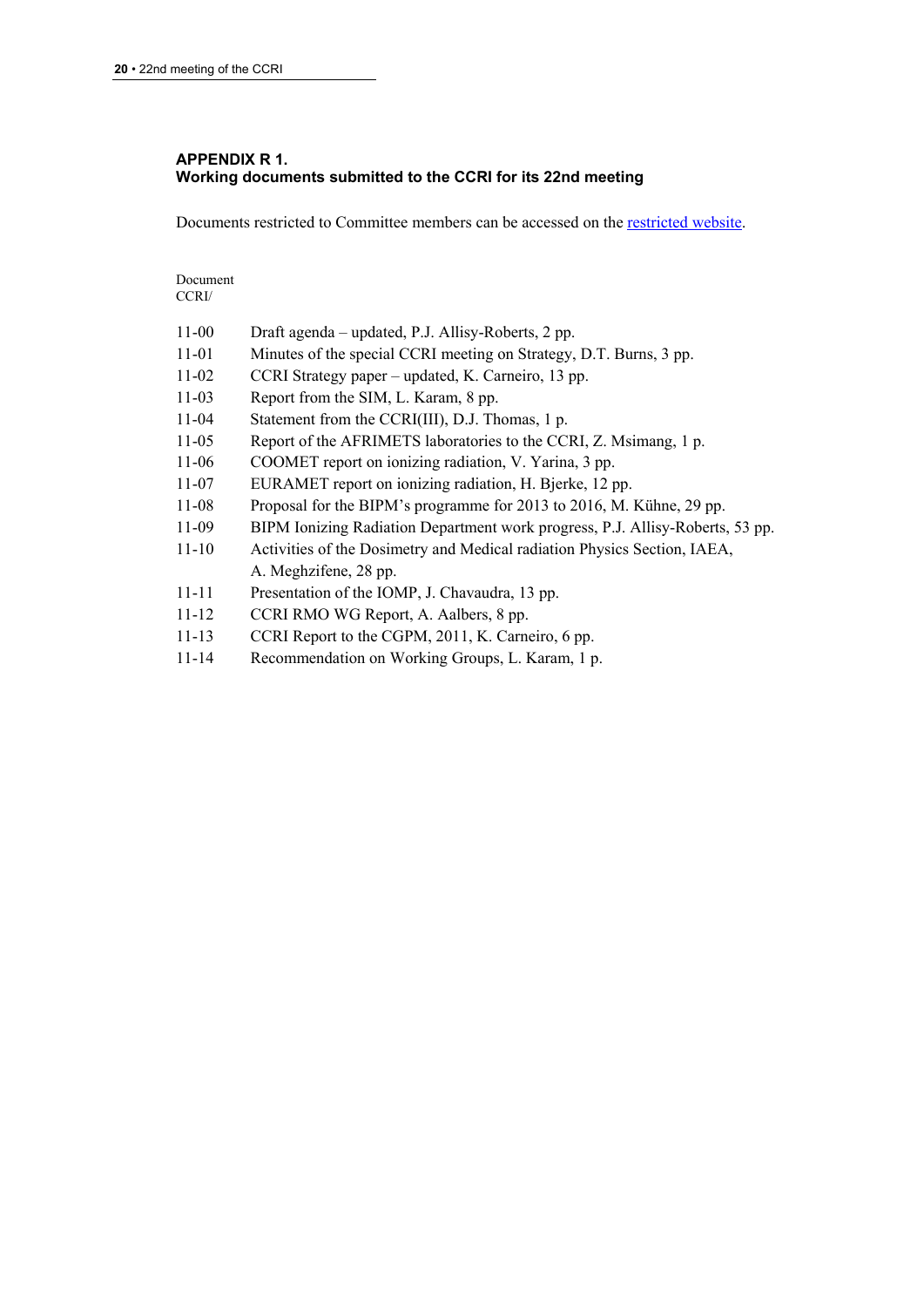# **CONSULTATIVE COMMITTEE FOR IONIZING RADIATION**

Section I: X- and  $\gamma$ -rays, charged particles Report of the 20th Meeting (4-6 May 2011)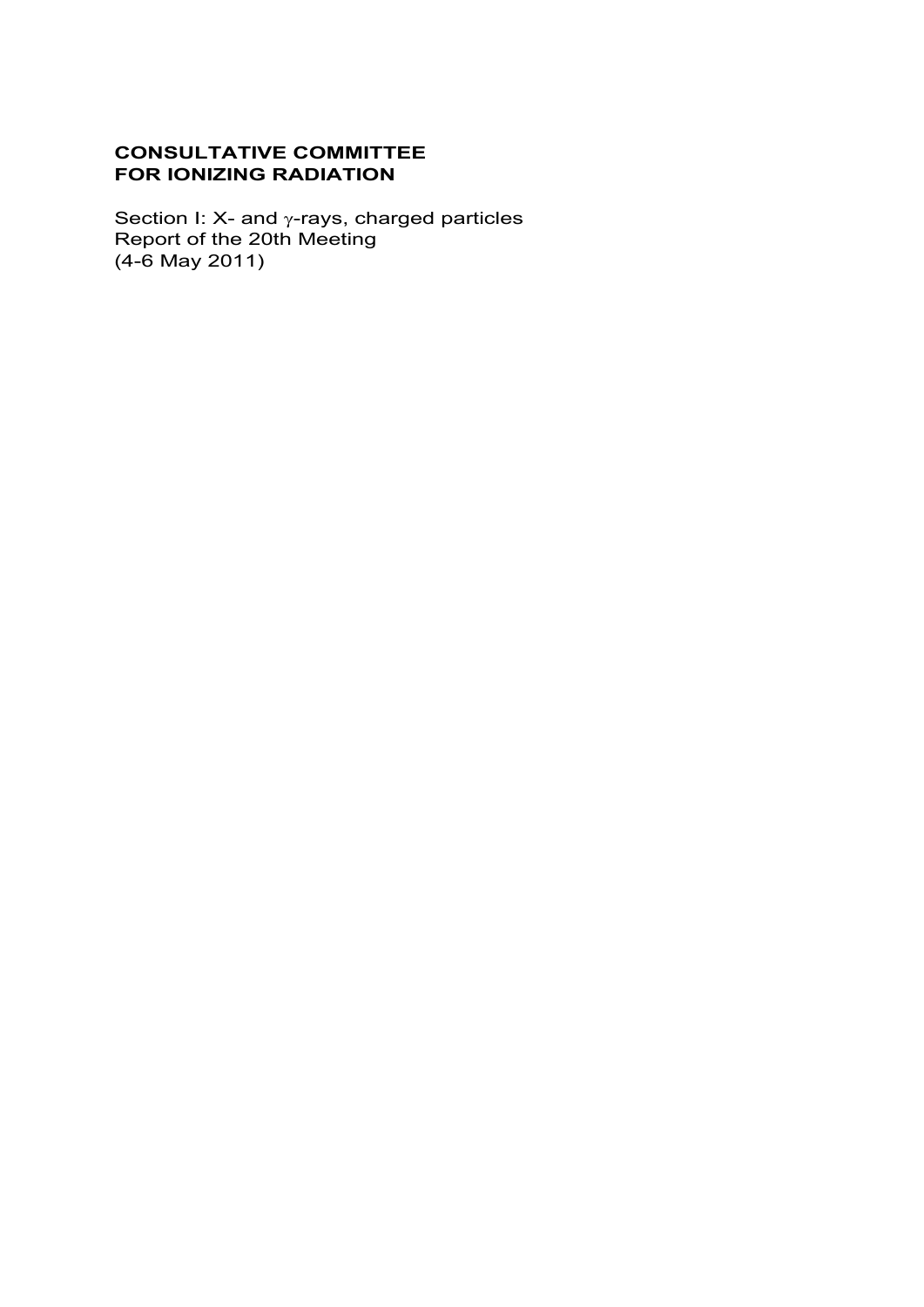## **Abstract**

The CCRI(I) meeting was preceded by a meeting of the Key Comparison Working Group (KCWG) on 3 May 2011. Recommendations and feedback from the KCWG provided important input to the  $CCRI(I)$  meeting. Of note among the recommendations accepted by the  $CCRI(I)$ members was one that eliminates the requirement to report pair-wise degrees of equivalence in comparison reports. An examination by the BIPM staff of the consistency of the recommended values for *W/e* and the graphite stopping power suggested that air kerma standards based on cavity chambers may need to be revised. The BIPM graphite calorimeter, designed to measure the absorbed dose to water in MV x-ray beams, has been successfully used at three NMIs. Visits to several more NMIs that operate clinical accelerators are scheduled over the next two years. The proposal to establish an accelerator laboratory at the BIPM continues to receive strong support from the international community and members acknowledged letters of support received from several international organizations.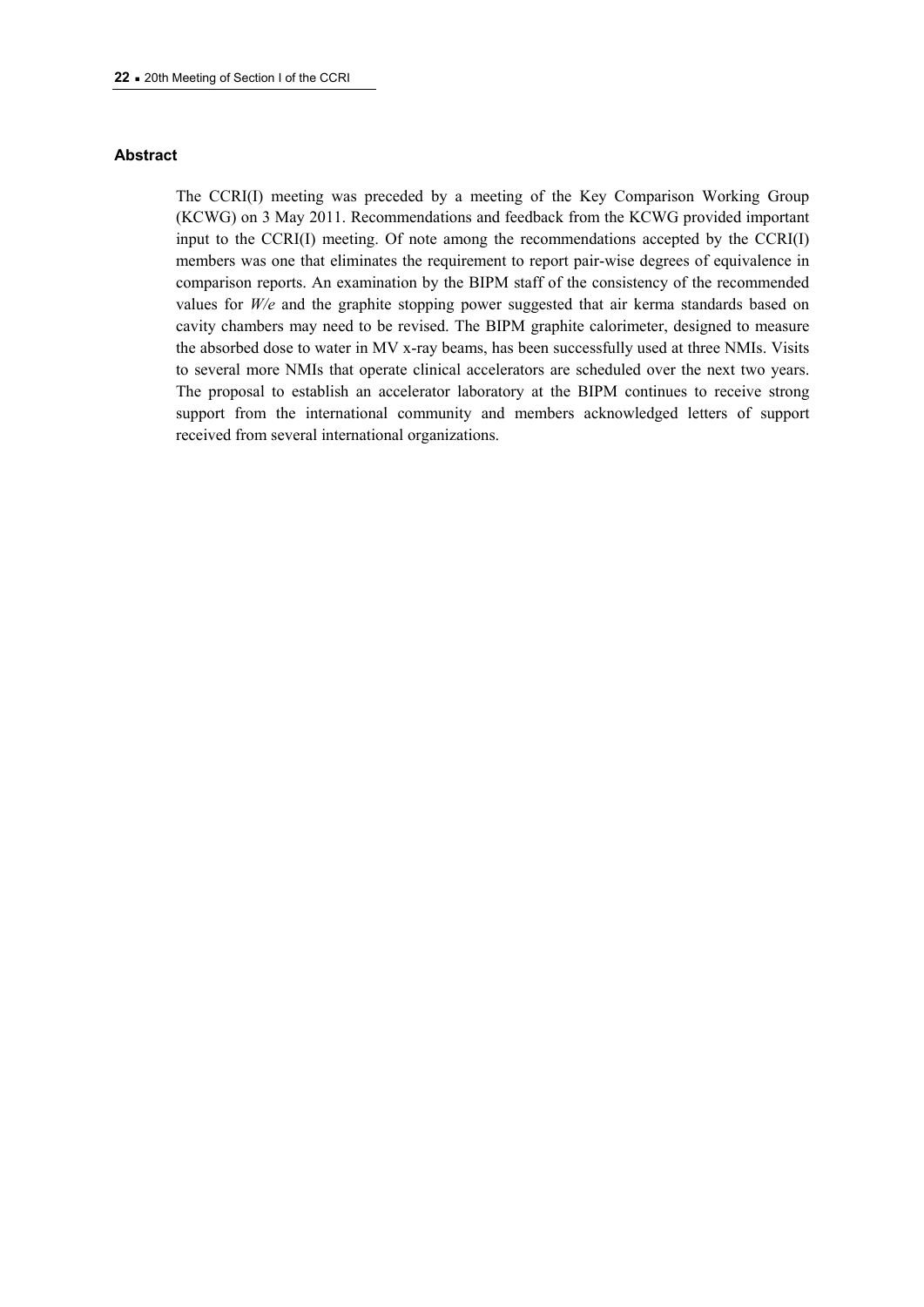# **1 OPENING OF THE MEETING**

Section I (x- and  $\gamma$ -rays, charged particles) of the Consultative Committee for Ionizing Radiation (CCRI) held its 20th meeting at the Pavillon de Breteuil (the BIPM headquarters), Sèvres, from 4-6 May 2011.

The following representatives of member organizations were present:

U. Ankerhold (PTB), J.M. Bordy (LNE-LNHB), D. Butler (ARPANSA), I. Csete (MKEH), F. Delaunay (LNE-LNHB), J. de Pooter (VSL), S. Duane (NPL), A. Knyziak (GUM), H.-M. Kramer (PTB), B. Michael (ICRU), M. Mitch (NIST), M. Pinto (ENEA-INMRI), C. Ross (NRC-INMS), N. Saito (NMIJ), P. Sharpe (NPL, Chairman of CCRI Section I), A. Steurer (BEV), M.P. Toni (ENEA-INMRI), D. Twerenbold (METAS), A.Y. Villevalde (VNIIM), D. Webb (ARPANSA), Z. Yanli (NIM), C.Y. Yi (KRISS).

Observers: J. Chavaudra (IOMP), A. Meghzifene (IAEA), Z. Msimang (NMISA), C. Oliveira (ITN), M. Saravi (CNEA), M.E. Segura (CIEMAT), V. Sochor (CMI).

Guests: H. Bjerke (NRPA, and EURAMET IR TC Chair), J. Alvarez Romero (ININ).

BIPM members also present for all or part of the meeting: M. Kühne (Director of the BIPM), P.J. Allisy-Roberts (Executive Secretary of the CCRI), O. Altan (JCRB Executive Secretary), D.T. Burns, C. Kessler, S. Picard, P. Roger, C. Thomas (KCDB coordinator).

Apologies were received from: K. Carneiro (President of the CCRI) and J.G. Peixoto (LNMRI/IRD).

The meeting was called to order at 10 am on 4 May 2011 by the Chairman, Dr Sharpe.

# **2 INTRODUCTIONS**

Dr Kühne, Director of the BIPM, welcomed the delegates to the BIPM and to the 20th meeting of the CCRI(I). He pointed out that this was his first CCRI(I) meeting since being appointed as Director of the BIPM.

Dr Sharpe also welcomed the delegates and expressed regret that Dr Carneiro, President of the CCRI, would not be able to attend because of recent surgery.

The delegates introduced themselves.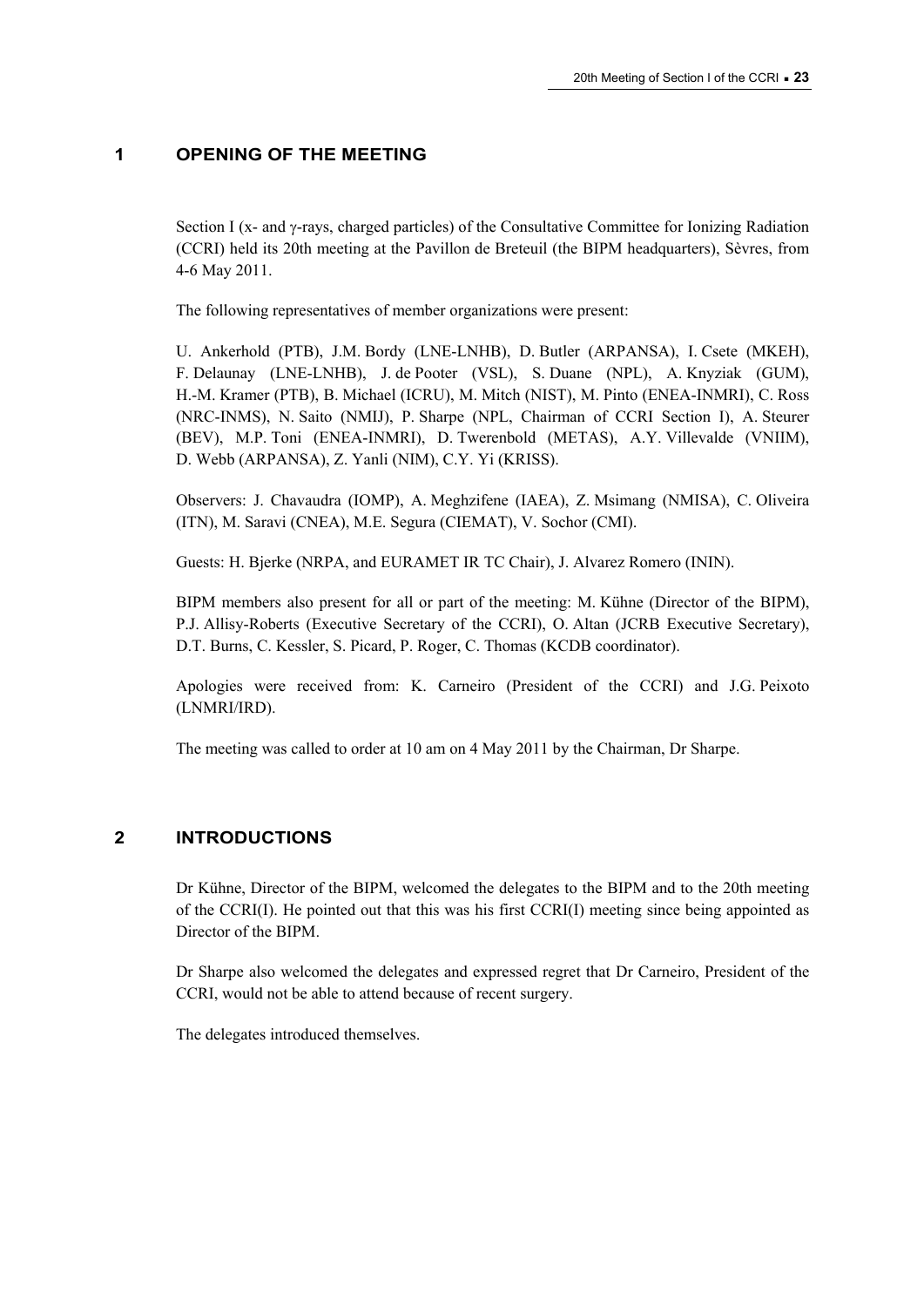# **3 APPOINTMENT OF A RAPPORTEUR**

Dr Ross was thanked sincerely for his previous reports and was re-appointed as *Rapporteur*.

# **4 CHANGES OR ADDITIONS TO THE AGENDA**

The Chairman recommended that a new subsection, 8.4, be added to the agenda to permit Dr Burns to discuss recent results related to the standard for absorbed dose to water at the BIPM.

As there had been rather few papers on specific research topics submitted for the meeting, the Chairman agreed to call for presentations on the subjects listed under agenda items 12 and 13 that might otherwise be given as part of the laboratory reports under agenda item 15.

Laboratory reports that were received after the agenda was prepared would also be included in item 15. Otherwise, the agenda (CCRI(I)/11-00) was adopted without further change.

The Chairman noted that several papers had been submitted after the deadline. He emphasized the importance of having papers submitted in time for review before the meeting. He also noted that laboratory reports are an important piece of evidence for maintaining delegate status with the CCRI(I).

# **5 REPORT OF THE CHAIRMAN ON THE CCRI MEETING OF JUNE 2009**

Dr Sharpe noted that the 2009 meeting had been the 50th anniversary of the CCRI and a number of guests had been invited to the meeting. Dr Carneiro intends to continue to invite guests as and when appropriate.

All of the recommendations from the CCRI(I) had been approved by the CCRI and the proposal to establish a clinical accelerator at the BIPM continues to have strong support.

Dr Sharpe noted that the CCRI has prepared a strategy document to help guide the work of the three sections.

# **6 CCRI STRATEGIC PLANNING**

The CCRI President, Dr Carneiro had asked each of the three sections to provide input for a CCRI strategy document. A draft is now available, and Dr Sharpe scrolled through this, asking for comments and advice.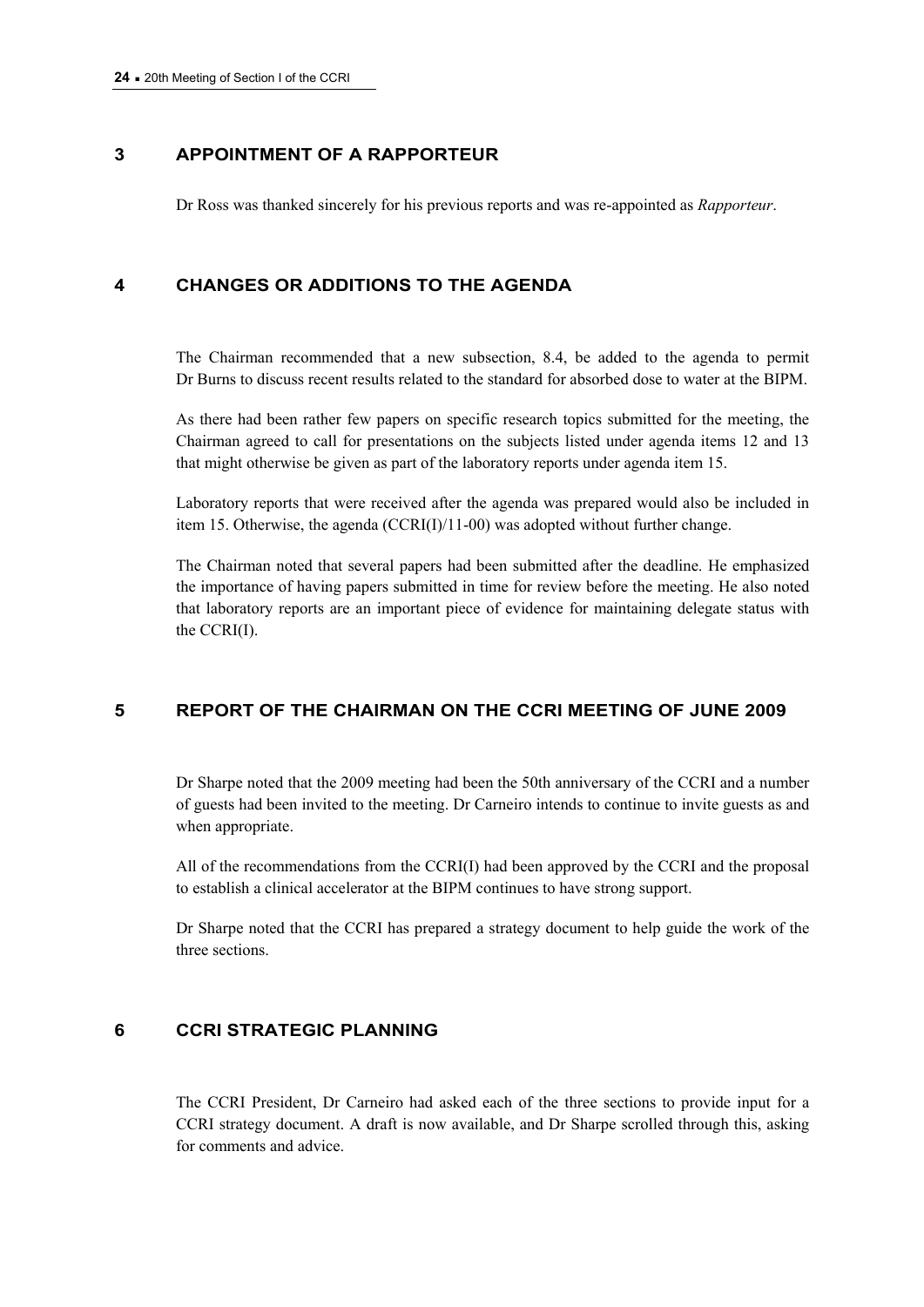With regard to the list of institutional stakeholders, there was some discussion as to whether or not various medical physics organizations should be listed. Prof. Chavaudra felt it was adequate to list the IOMP which is the umbrella organization for the others.

With regard to the list of end-user stakeholders, it was felt that they all made use of the work of the three sections so there would be no need to repeat the lists for each section, it being sufficient simply to list the stakeholders. There was a suggestion that stakeholders working on environmental issues as well as safety and radiation protection should also be listed.

The Chairman went through the various action items in the document. The following comments were noted:

Short term actions:

- The item "equal opportunities for NMI/DI" was not understood and should be explained.
- It was noted that a way has now been identified for SSDL comparisons undertaken by the IAEA to be incorporated into the KCDB as regional bilateral comparisons.
- "Diagnostic imaging needs" might better be replaced with "dosimetry for diagnostic imaging".

Medium term actions:

- The item "air kerma to absorbed dose to water" would be better phrased to indicate that the intent is to promote the use of absorbed dose rather than air kerma.
- The item related to "molecular imaging" needs to be clarified.
- The item "proton therapy" should be replaced with "hadron therapy".

Long term actions:

Remove hadron therapy because it is now included in medium term actions.

With regard to the SSDL comparisons, Dr Kühne pointed out that only designated institutes can have their results reported in the KCDB.

# **7 PRESIDENT'S REPORT TO THE CGPM**

Dr Sharpe scrolled through the draft of the President's report to the CGPM. Dr Thomas noted that a PowerPoint presentation will be prepared based on this document and will subsequently be available on the BIPM website. Members were invited to provide the President with images for him to use during his presentation.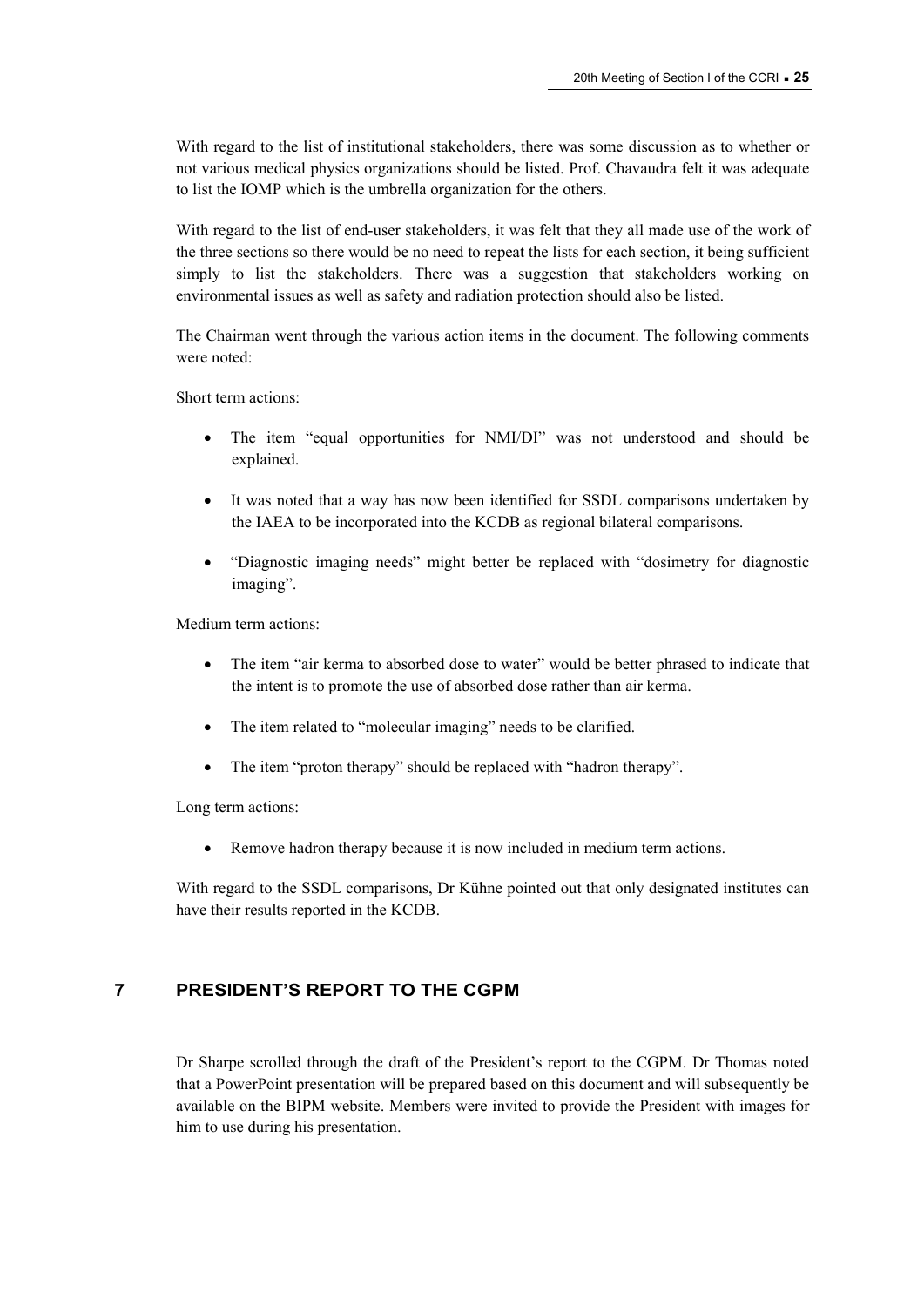The Chairman asked that any further comments be submitted before the end of June 2011.

# **8 CURRENT ISSUES IN DOSIMETRY**

## **8.1 Physical constants –** *W***/***e* **and stopping powers**

Dr Burns summarized work at the BIPM to obtain a value for  $W/e$  using <sup>60</sup>Co  $\gamma$ -rays and the new BIPM graphite calorimeter. From a measurement of the ratio of the dose-to-graphite to the charge per mass of air in the transfer ionization chamber, one can extract a value for the product of *W/e* and the graphite-to-air electron mass stopping power ratio. The estimated standard uncertainty on the product is 0.18%. If values of  $I = 82.5$  eV and  $\rho = 2.265$  g/cm<sup>3</sup> are assumed for graphite, then a value of *W*/*e* = 34.12 J/C is obtained.

Dr Burns then turned to an analysis of several of the data sets that provide information on either *W/e*, or the graphite stopping power or the product of *W/e* and the graphite-to-air stopping power ratio. From a best fit to the data, he obtained a value for *W/e* that is very close to the accepted value of 33.97 J/C. However, the stopping power ratio is reduced by close to 0.8 % and the combined uncertainty is increased to 0.35 %.

An implication of this analysis is that air kerma standards for  ${}^{60}Co$ , which depend on graphite cavity chambers, will provide smaller values for the air kerma by about 0.8 %. The air kerma values produced by free-air chambers will not change but the estimated uncertainty will increase.

These data are being considered by an ICRU report committee on key data and will be augmented by separate calculations of the *I*-value for graphite.

Several delegates congratulated Dr Burns on his careful work. Dr Kramer asked if it was time to consider changing air kerma standards. The Chairman felt that the CCRI should wait for recommendations from the ICRU before proposing changes.

## **8.2 Changes to the BIPM standards**

Dr Allisy-Roberts pointed out that the changes to BIPM x-ray and  $137Cs$  standards that were approved at the previous CCRI(I) meeting have been published in *Metrologia* (**46**(5) 2009, L21- 23 and L24-L25). These revised standards are now the basis for any comparisons or calibration services carried out by the BIPM.

## **8.3 BIPM uncertainty budgets**

Dr Allisy-Roberts pointed out that the BIPM has prepared a document which describes the measuring conditions and uncertainties associated with each of the services provided by the Ionizing Radiation Department of the BIPM. It was agreed to postpone discussion of the document until agenda item 9.1, which deals with issues arising from the meeting of the key comparison working group on 3 May 2011.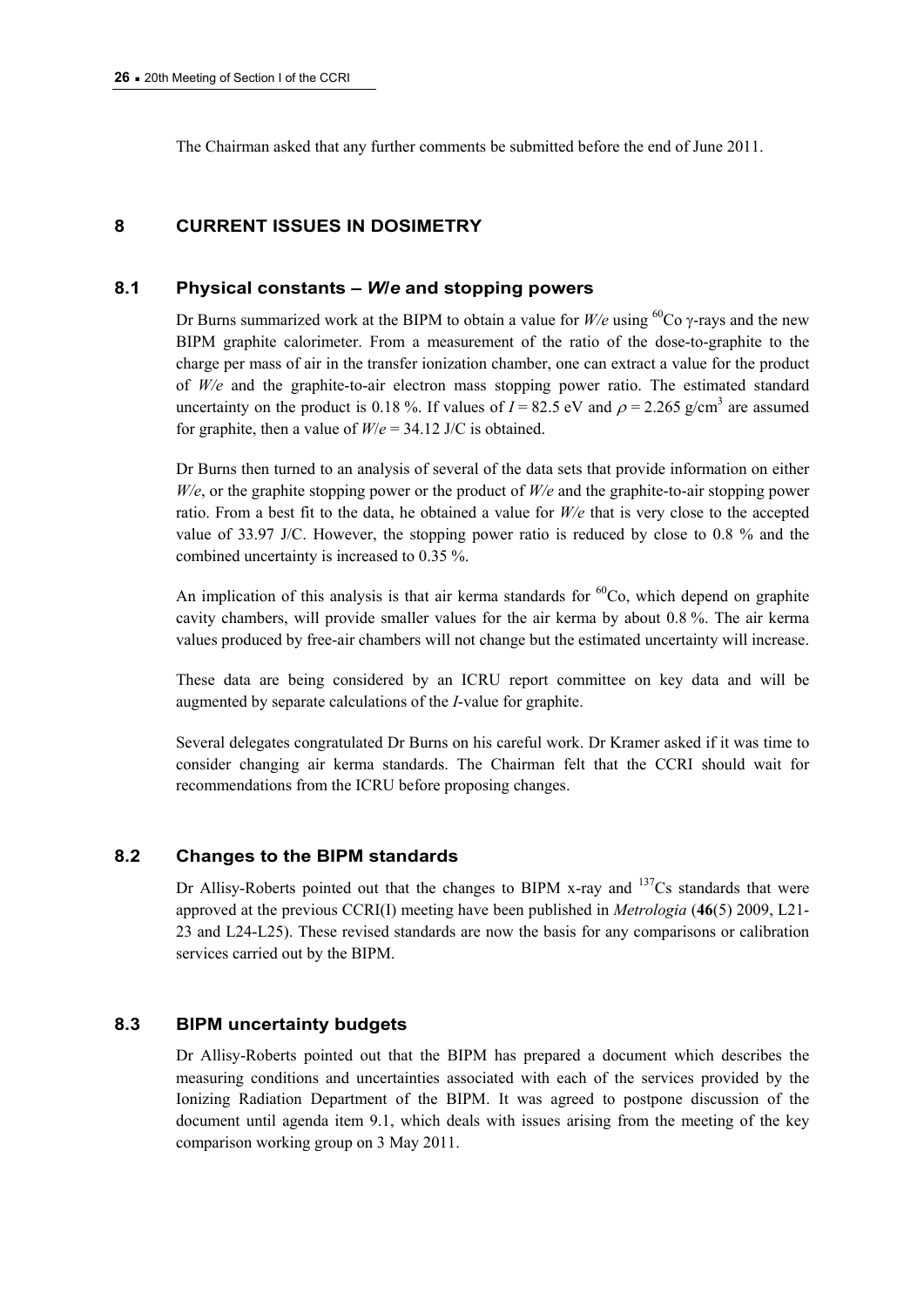# 8.4 BIPM determination of  $D_w$

Dr Burns described work at the BIPM to obtain  $D_w$  using the new BIPM graphite calorimeter. The conversion coefficient,  $C_{w,c}$ , is obtained from a Monte Carlo calculation. Results obtained using the PENELOPE code at the BIPM and the EGSnrc code at the NRC agree to 0.15 %. Although this level of agreement is encouraging, a robust evaluation of the uncertainty on  $C_{\rm w,c}$ requires an estimate of the effect of the uncertainty of the photon cross-section data. The tentative value of  $D_w$  for <sup>60</sup>Co is about 0.2 % larger than the present BIPM value, with an uncertainty of 0.25 %.

The Chairman asked when the BIPM would transition to using the graphite calorimeter as the basis of its standard for absorbed dose to water. Dr Burns responded that there is still some work needed to clarify issues related to the water-proofing sleeve used with the transfer chamber.

# **9 FEEDBACK FROM WORKING GROUPS**

The Key Comparison Working Group (KCWG) met on 17 May 2010, the Accelerator Dosimetry Working Group (ADWG) met on 18 May 2010, and the KCWG met again on 3 May 2011. Matters arising from the ADWG meeting are covered elsewhere in the agenda. There were no specific items from the KCWG meeting in 2010 to present to the CCRI(I) as these were raised at the recent KCWG meeting. However, there were nine recommendations arising from this KCWG meeting on 3 May 2011 and the discussions surrounding these are summarized below.

1) Delegates agreed that comparison reports for the KCDB should no longer report pair-wise degrees of equivalence. The burden of work to prepare these tables is considerable, and the information can be obtained from the comparison data with respect to the KCRV. Dr Thomas reported that some other CCs have also stopped reporting the pair-wise values. However, it was emphasized that comparison reports must contain sufficient details regarding the uncertainties so the pair-wise degrees of equivalence could be calculated if required.

2) The second recommendation dealt with document CCRI(I)/11-27 on the general principles that govern comparisons related to ionizing radiation. Dr Allisy-Roberts drew attention to some minor wording changes in the document. She also noted that the JCRB has pointed out that the IAEA itself cannot register a comparison, but it can act as a link laboratory. The comparison must be registered by the RMO of the institute(s) participating in the comparison. Delegates accepted the proposed changes to the document.

3) The third recommendation dealt with document CCRI(I)/11-16 which summarizes measurement conditions and uncertainties for comparisons with the BIPM. Dr Allisy-Roberts summarized some minor changes and indicated that a section on W-Mo beam qualities would be included, if agreed. The document, including the stated uncertainties, was accepted by delegates.

4) The NIST comparison result for  $^{137}Cs$  in BIPM-RI(I)-K5 has formally expired. However, a new comparison is scheduled for September 2011, and delegates accepted that an exemption would be granted in this case, but the exemption would expire at the end of December 2011.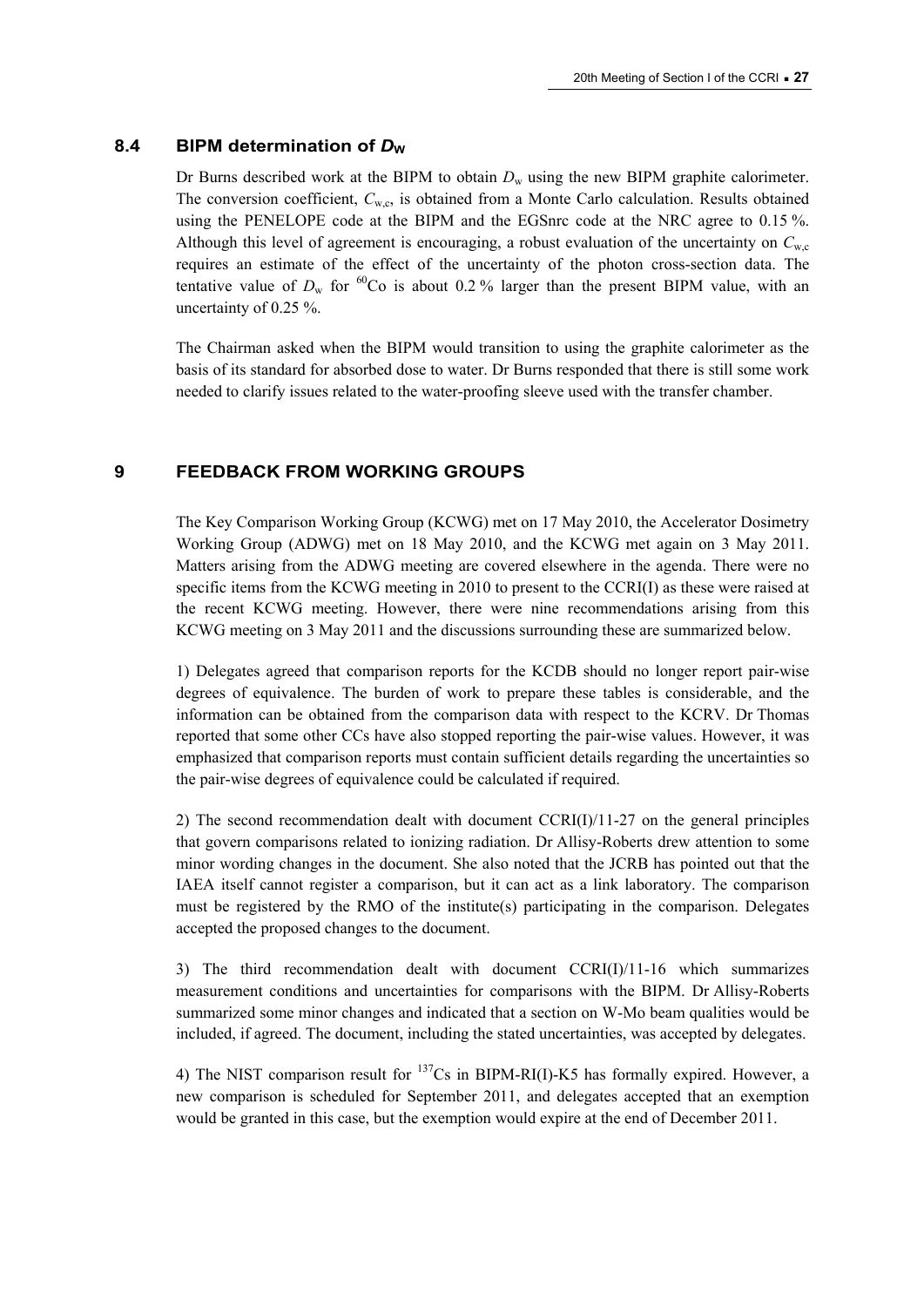5) For mammography qualities, some laboratories use Mo/Mo systems while others use W/Mo. It was agreed that a laboratory could choose one or the other for a comparison but not both. Separate degrees of equivalence would be maintained for the two set-ups.

6) It was recommended by the KCWG, and accepted by delegates, that for comparisons in accelerator beams (BIPM-RI(I)-K6) the results would be reported as the ratio of the value of  $D_w$ obtained by the participating NMI to the value obtained using the BIPM graphite calorimeter.

7) There are a large number of x-ray beam qualities in use for different purposes and holding comparisons for all of them would not be practical. The KCWG recommended, and delegates accepted, that there is no requirement to define new beam qualities for supporting CMCs. The RMOs are free to choose those qualities that best support their CMCs.

8) There has been some confusion as to what uncertainty should be assigned to the product of *W/e* and  $s_{c,a}$  when used for <sup>137</sup>Cs. Delegates agreed that the same uncertainty value used for <sup>60</sup>Co, namely, 0.11 %, was indeed the appropriate value to use.

9) Dr Allisy-Roberts proposed, and delegates agreed, that there was no justification for holding a key comparison for ambient dose equivalent,  $H^*(10)$ . It was pointed out that it is really nothing more than a standard of air kerma.

# 10 COMPARISONS OF DOSIMETRY STANDARDS (X AND  $\gamma$ -RAYS, **CHARGED PARTICLES)**

# **10.1 BIPM and CCRI key comparison status**

# **10.1.1 BIPM.RI(I)-K1, BIPM.RI(I)-K2, BIPM.RI(I)-K3, BIPM.RI(I)-K4, BIPM.RI(I)-K5, BIPM.RI(I)-K6, BIPM.RI(I)-K7, BIPM.RI(I)-K8**

Dr Allisy-Roberts summarized the status of the key comparisons identified as BIPM.RI(I)-K1 through BIPM.RI(I)-K5. She acknowledged the efforts of Ms Kessler in helping to prepare the comparison reports.

Dr Allisy-Roberts began the discussion of BIPM.RI(I)-K6 (MV x-rays) by pointing out that world-wide there are now 9870 clinical accelerators being used for radiation therapy and twelve nations either already have, or are planning, a clinical accelerator to support their standards work.

Dr Picard provided an overview of the status of the comparisons carried out using the BIPM graphite calorimeter. The first laboratory to be visited was the NRC in June 2009. Since then, the calorimeter has been used successfully at the PTB and at the NIST. Visits have been scheduled to several additional NMIs.

Ms Kessler discussed BIPM.RI(I)-K7 for mammography beam qualities. The BIPM Mo x-ray tube was installed in 2009 and four reference fields have been established. Several comparisons are already complete or under way.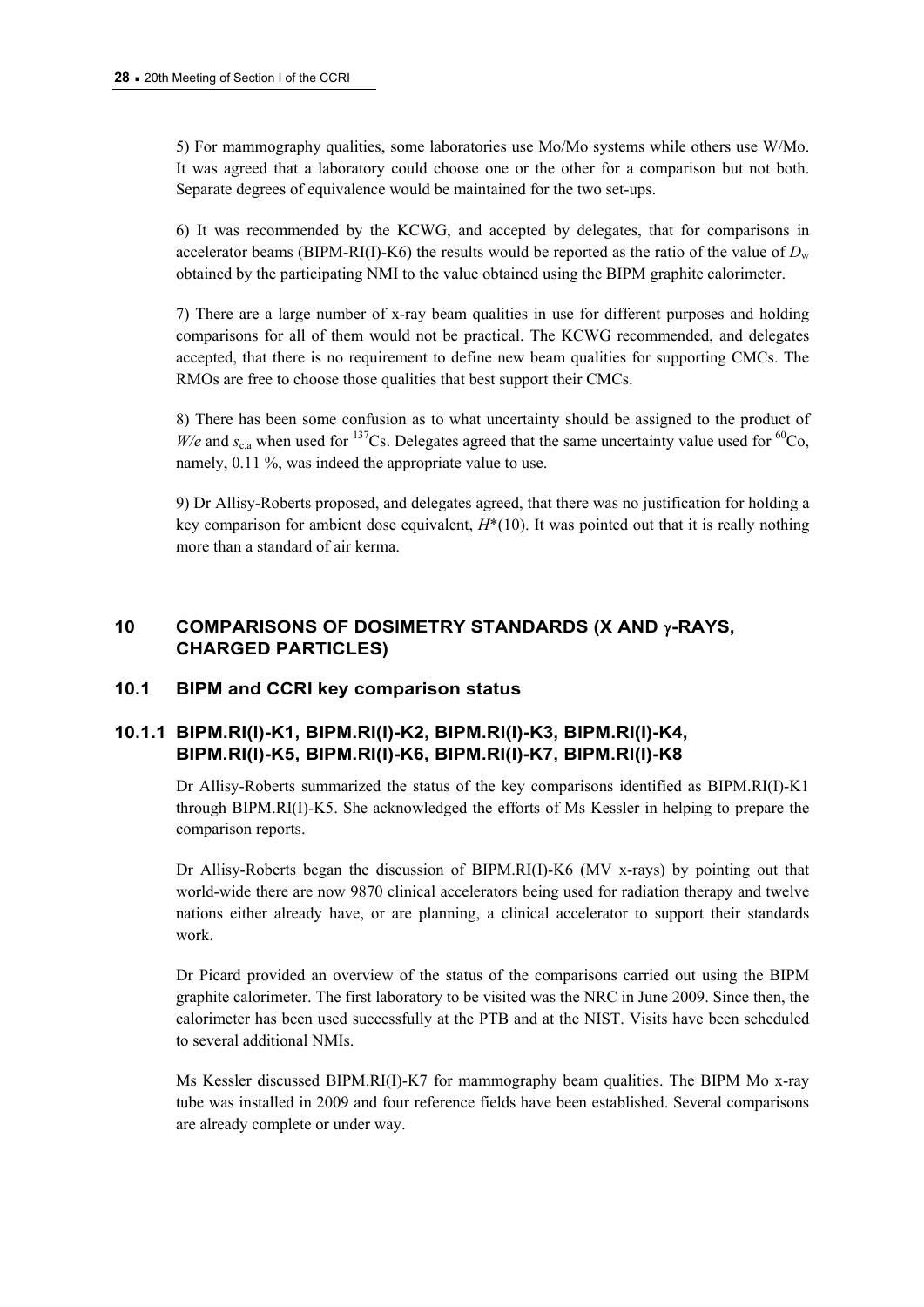Dr Allisy-Roberts discussed comparison BIPM.RI(I)-K8 for brachytherapy. Measurements had been carried out with the VSL and the results look encouraging. There has been no time to complete the analysis of measurements with the LNE-LNHB or the NPL. The BIPM is hoping that an NMI will be able to volunteer a guest worker to continue the brachytherapy work.

# **10.1.2 CCRI(I)-S2, 60Co high dose**

This comparison is now complete (*Metrologia* **48** (2011) Tech. Suppl. 06009) and Dr Sharpe summarized the results. Eight national laboratories participated, using alanine dosimeters supplied by the NPL and the NIST. There was general agreement among the various standards. An alanine dose rate effect was identified which would be the subject of a separate paper.

# **10.2 Regional key and supplementary comparisons, AFRIMETS, APMP, COOMET, EURAMET, SIM**

The status of regional comparisons was reviewed briefly. The COOMET is planning a  $\frac{137}{Cs}$ comparison and the EURAMET has a comparison under way using alanine for therapy dose rates.

The rules for registering a comparison are posted on the JCRB website and Dr Thomas emphasized the importance of completing the form. Regional comparisons can also be registered for inclusion in the KCDB and the JCRB encourages RMOs to register all their comparisons. Registration helps to establish a formal record of the comparison.

# **10.3 Comparison reports for approval**

Dr Allisy-Roberts pointed out that delegates of the CCRI(I) are asked to review and approve all reports. *Metrologia* states that reports have been reviewed by the appropriate committee. All final reports now include the reference to their abstract in *Metrologia*.

# **11 Current and future programmes at the BIPM**

The present four-year programme for the BIPM runs from 2009 to 2012. The CGPM will meet in the autumn of 2011 to fix the budget for the next four-year programme from 2013 to 2016. Dr Allisy-Roberts reviewed the BIPM activities related to the CCRI(I) during the present work term. Significant successes since 2009 include the development of a standard for mammography x-rays and the development of a graphite calorimeter specifically intended for MV x-rays. The work on brachytherapy benefited from having Dr José Alvarez Romero from the ININ as a visiting worker, recipient of an IAEA fellowship, for several months. The staff of the Ionizing Radiation Department work closely with several international organizations, such as the ICRU, IAEA, ICRM, IOMP and the RMO technical committees. In addition to their work on ionizing radiations, the group has taken over responsibility for the BIPM standards for room temperature thermometry.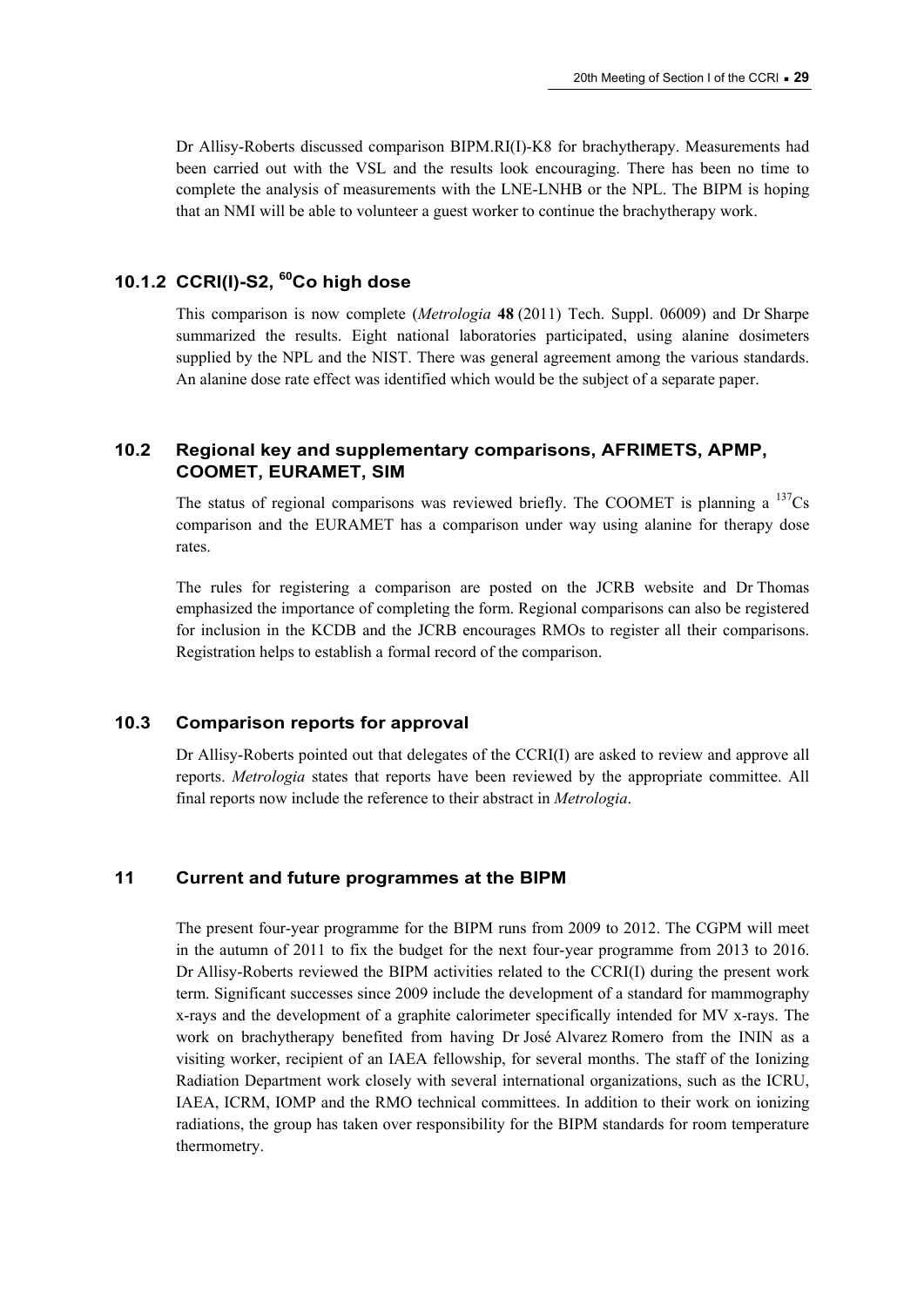On behalf of the delegates, the Chairman acknowledged the hard work of the BIPM staff. In particular, he noted the extra work load required to develop the case for a clinical accelerator at the BIPM.

Dr Allisy-Roberts then turned to a discussion of programme of work for 2013 to 2016. The group needs a new <sup>60</sup>Co unit and have identified a suitable model. Unfortunately, the order has been delayed despite the fact that funding has been committed. On behalf of the delegates, the Chairman expressed concern over the delays and recommended that all necessary measures be taken so that the order can be placed as soon as possible.

The major item for the new work plan concerns standards for MV x-rays. It is generally agreed that the best option is for the BIPM to have its own clinical accelerator, but the CGPM meeting in 2007 asked the BIPM to look at other options. Three options were identified: (A) travelling BIPM calorimeter; (B) use of an accelerator at another NMI; and (C) establishing an accelerator facility at the BIPM. Following the 23rd meeting of the CGPM (2007), Option (A) is already being implemented and works well for NMIs with accelerators but is of no help to those without. Dr Allisy-Roberts reviewed the requirements for Option (B) to be a practical solution. They include: access to at least three x-ray beams with both horizontal and vertical orientations; stable environmental conditions; contiguous access to a  ${}^{60}Co$  unit; flexibility in scheduling; and on-site access for all fifty-five Member States. Negotiations with the PTB indicated that the costs for the 2013-2016 work period would be about 1.2 million Euros. Cost estimates for option (C) have also been established. The linac vault could be attached to the end of the building housing the ionizing radiation standards group. A one-time investment of about 4 million Euros would be required to build the vault and purchase an accelerator. Operation of the laboratory could be managed using existing allocations. Over a fifteen-year operating period, option (C) would be less expensive than option (B) and would permit a more extensive and robust scientific programme.

Given the world-wide economic problems it seems unlikely that Member States will be able to approve a one-time increase in the budget, even though there is strong scientific support. Dr Twerenbold asked if one option would be for the CGPM to approve the initiative in principle but require that the BIPM find alternative ways of funding the laboratory. It was noted that most CGPM members have an industrial perspective and it may be that more effort should be directed towards representatives from the health care sector. This concept was generally supported. Dr Sharpe pointed out that the worst outcome would be if the CGPM simply rejected the accelerator as part of the BIPM programme of work as this would prevent the BIPM from seeking alternative funding. While completion of the watt balance is the number one priority for the BIPM programme of work for 2013-2016, the linac project is ranked in second place.

# **12 DEVELOPMENT OF NATIONAL STANDARDS FOR PHOTON DOSIMETRY**

There were no specific papers addressing photon dosimetry standards developments. The Chairman asked for any contributions that were included in the laboratory written reports and several presentations were made.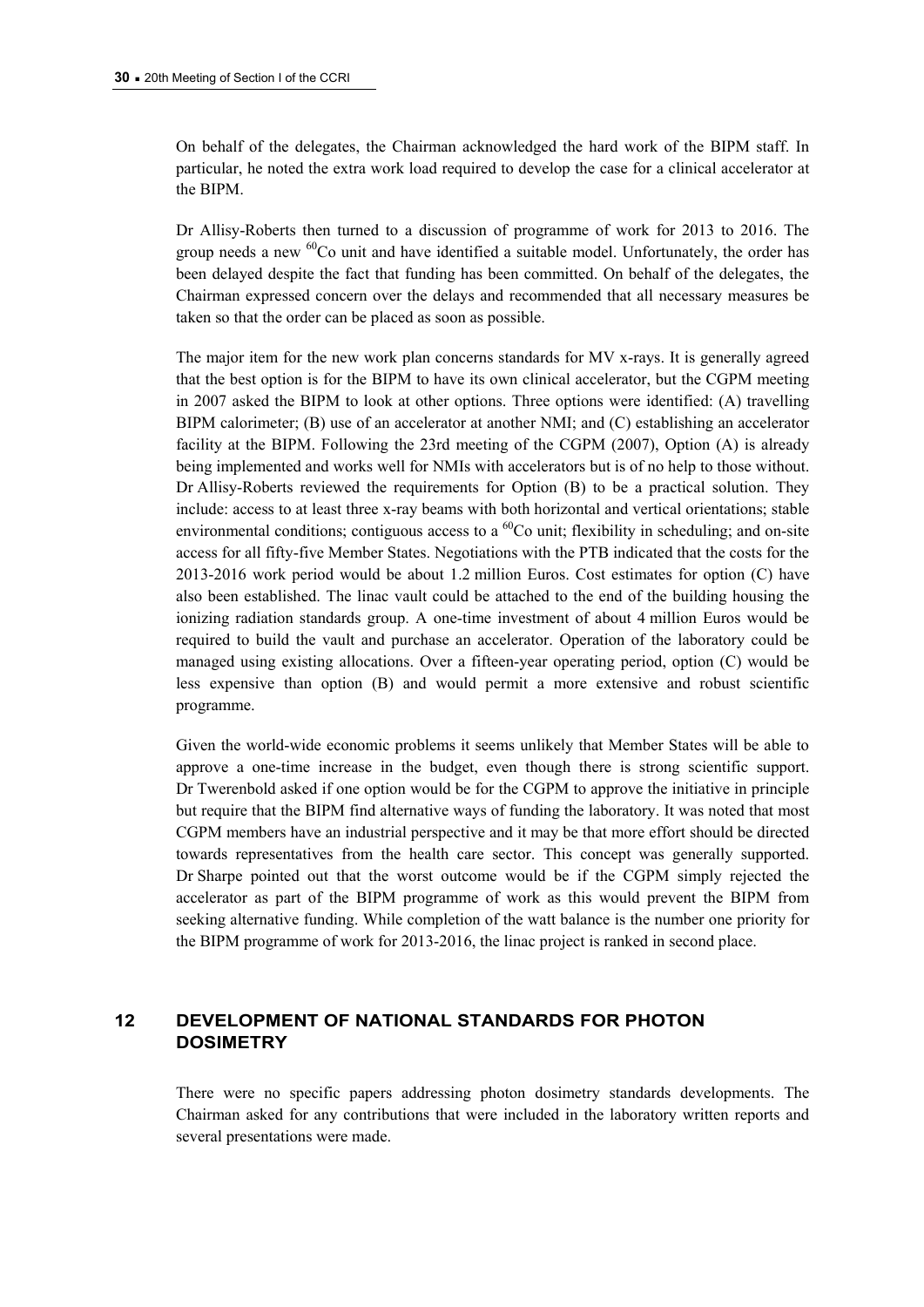# **12.1 Air kerma**

Dr Yi from the KRISS described the cylindrical graphite chamber that forms the basis of their air kerma standards for  $^{137}Cs$  and  $^{60}Co$   $\gamma$ -rays. They have carried out a detailed theoretical study of the electric field within the chamber volume. The KRISS operates three  $137$ Cs units and one  $60$ Co unit. Monte Carlo techniques were used to calculate the photon spectra from these irradiators and were found to be in reasonable agreement with spectra obtained by other standards laboratories.

Dr Ankerhold of the PTB described the design of a new free-air chamber for x-rays from 5 keV to 100 keV. The new design will eliminate the presence of guard wires in the beam.

Ms Villevalde of the VNIIM pointed out that an ND1005 graphite cavity chamber manufactured by the MKEH is now the basis of their  ${}^{60}Co$  air kerma standard. A comparison with the BIPM carried out in 2009 showed satisfactory agreement. Correction factors for their medium-energy free-air chamber have been re-evaluated using Monte Carlo techniques and a comparison with the BIPM was completed in 2010. The low-energy x-ray standards of the VNIIM have been upgraded and a mammography standard has been established.

## **12.2 Absorbed dose to water**

Dr Butler discussed recent work at the ARPANSA using graphite calorimetry. In the past, they used the photon fluence scaling theorem to convert from  $D_{\alpha}$  to  $D_{\alpha}$ , but now use a Monte Carlo calculation. They use measured depth-dose data to test the accuracy of the Monte Carlo code. He said that the ARPANSA is interested in guidance on the best approach for operating their calorimeter and for obtaining  $D_w$ . Dr Duane commented that the NPL uses approximate scaling theorem geometry and calculates  $N_{\text{D}} c/N_{\text{D}} w$  for their transfer chamber using Monte Carlo techniques. Dr Burns commented that it is important to model the cavity chamber used to measure depth-dose if one wants a robust test of the Monte Carlo code.

Dr Steurer reviewed recent work using the BEV graphite calorimeter. A comparison has been undertaken with the PTB and the METAS for both  ${}^{60}Co$   $\gamma$ -rays and MV x-rays and the final results are available on the EURAMET website. The results for the PTB comparison were not completely satisfactory.

Dr Duane reported that the NPL has used their existing graphite calorimeter standard in the MV beams of their new Elekta accelerator. He discussed a re-evaluation of the calorimeter gap effect and showed measured values of  $k<sub>Q</sub>$ . At this time, the NPL will continue to disseminate calibrations for the absorbed dose to water based on calorimeter measurements of  $k<sub>Q</sub>$  obtained using their Vickers research accelerator.

Dr Ankerhold pointed out that the PTB operates one water calorimeter for  ${}^{60}Co$   $\gamma$ -rays and another for MV x-rays. They have successfully used the calorimeter for field sizes as small as 3 cm by 3 cm. A portable water calorimeter has been developed for use with a beam of  $^{12}C$  ions and measured values of  $k<sub>0</sub>$  are in satisfactory agreement with theory. They have also measured  $k<sub>O</sub>$  for several parallel-plate chambers in photon beams.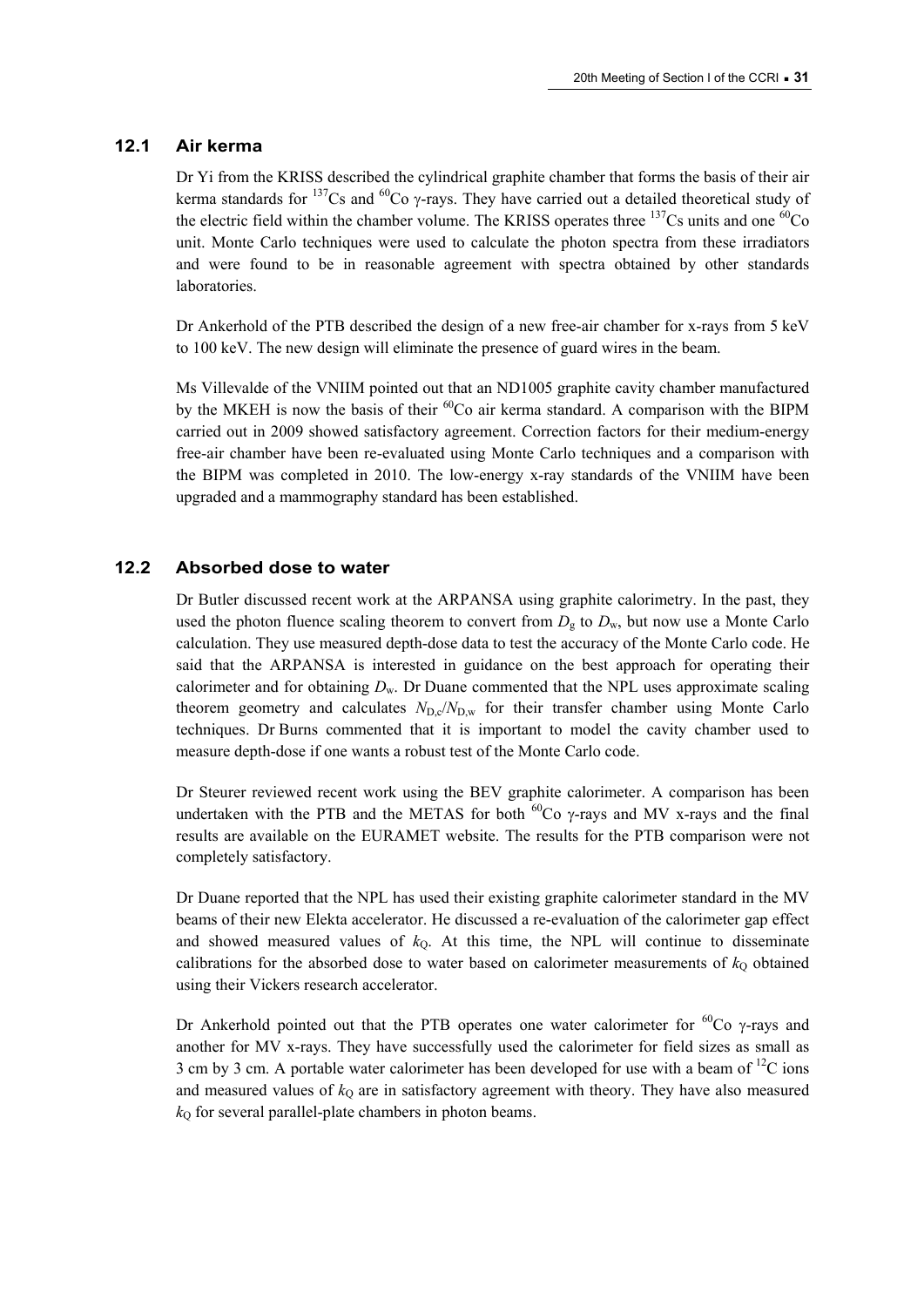Dr Twerenbold pointed out that the METAS no longer calibrates user chambers directly in highenergy x-ray or electron beams. Instead, they use a <sup>60</sup>Co calibration and a set of generic  $k_0$ values, obtained from 10 years of direct chamber calibrations. One consequence of the change is that uncertainties have had to be increased, a move that has led to some client dissatisfaction.

Dr Saito described the graphite calorimeter operated by the NMIJ. It is operated in constant temperature mode for <sup>60</sup>Co measurements, and  $D<sub>g</sub>$  is converted to  $D<sub>w</sub>$  using a Monte Carlo calculation. The estimated standard uncertainty of  $D_w$  is 0.38%. The laboratory has recently installed an Elekta linac and a new, more compact, graphite calorimeter is under development for use on this machine.

Dr Delaunay described a new water calorimeter developed by the LNE-LNHB. It has been used to measure the absorbed dose to water from <sup>60</sup>Co  $\gamma$ -rays. The standard uncertainty of  $D_w$  is 0.49 % and the result agrees with that obtained using graphite calorimetry within 0.1 %. They have also developed a graphite calorimeter suitable for measurements in small fields produced by MV x-rays and have used it for fields as small as 2 cm by 2 cm. The dose to water was obtained from the graphite results by using Monte Carlo calculations. They conducted a series of tests to select one ionization chamber, among the eight different types available, to be used as a reference ionization chamber in a 2 cm × 2 cm field.

Values of  $k_Q$  for an NE2577 do not show any strong dependence on field size between 10 cm × 10 cm and 4 cm × 4 cm fields. Finally, he reviewed progress on work with a water calorimeter for use in medium-energy x-ray beams.

## **12.3 Brachytherapy dosimetry**

Dr Yi described work at the KRISS to characterize a new design of an  $192$ Ir brachytherapy source. The source parameters were obtained using the AAPM TG-43 formalism, along with the PENELOPE Monte Carlo code. They plan to develop a cavity chamber that will be used to establish a primary standard for the air kerma strength of  $^{192}$ Ir sources.

Dr Pinto summarized work at the ENEA to establish standards for low dose rate (LDR) and high dose rate (HDR) brachytherapy sources. The standard for LDR sources is based on a wide angle, variable volume ionization chamber. Monte Carlo calculations are used to convert the ionization chamber measurements to  $D_w$  and the standard uncertainty of the result is expected to be less than 3 %. The HDR standard is under development and is based on a graphite calorimeter with a cylindrical absorber surrounding the source.

Dr Duane summarized work at the NPL to develop a graphite calorimeter for use with HDR sources. The calorimeter is similar in design to that of the ENEA and measures the absorbed dose to graphite at 2.5 cm from the source. The measured dose to graphite is converted to dose to water at 1 cm from the source using Monte Carlo calculations. Although no detailed results are available yet, the expectation is that the overall standard uncertainty will be less than 2 %.

Dr Ankerhold reported that the PTB has developed a water calorimeter that permits the positioning of an HDR source in close proximity to the thermistor probes. The calorimeter has been used to establish the dose rate constant with a standard uncertainty of 1.8 % for two types of <sup>192</sup>Ir seeds. In response to a question, Dr Kramer indicated that they have observed four-digit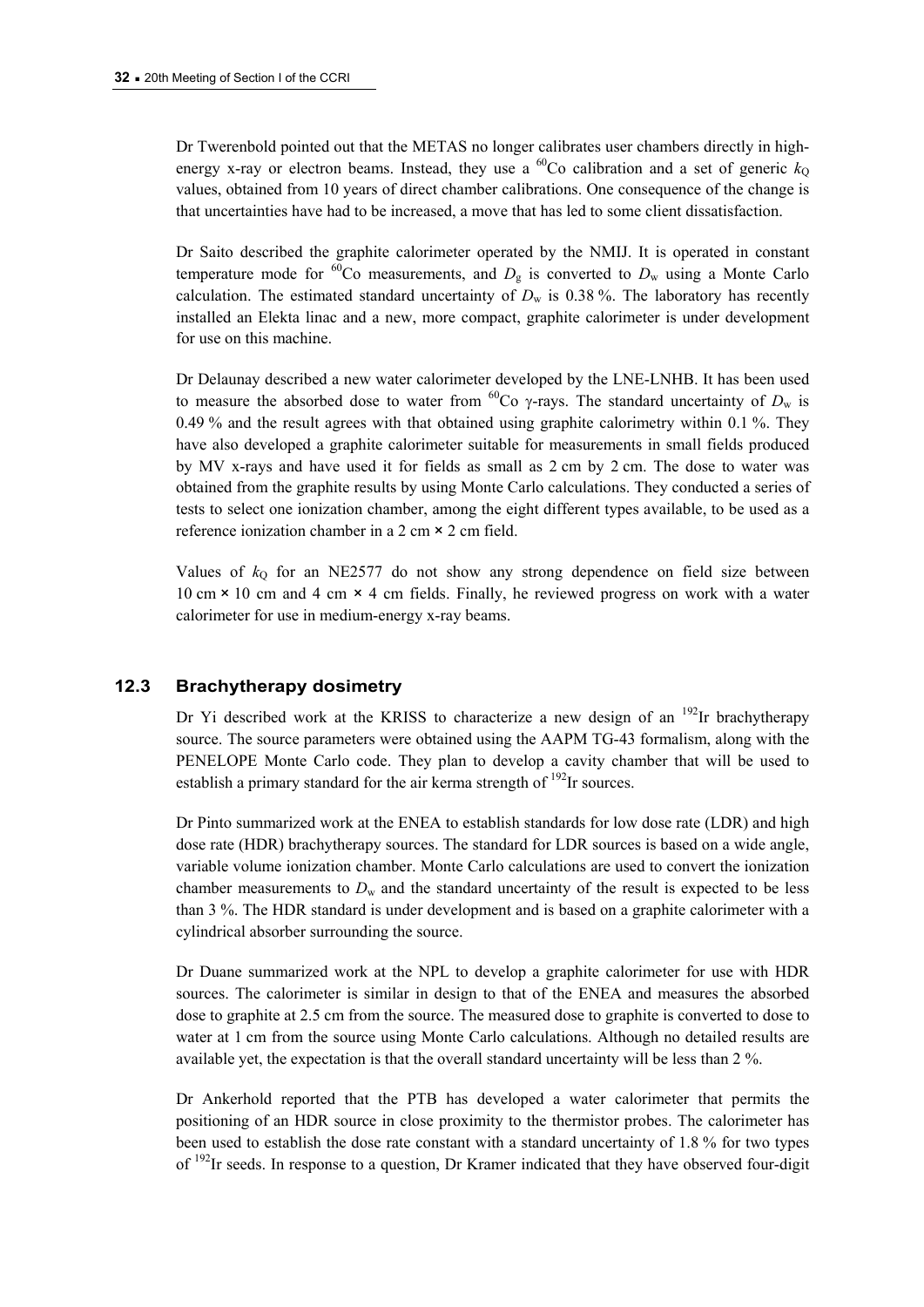agreement between source dosimetry established via the conventional air kerma approach and via the recent calorimeter approach, much better than could be expected based on estimated uncertainties.

Dr Delaunay described the LNHB standard for  $^{125}$ I seeds. It is based on a cylindrical free-air chamber with the source mounted on the central axis of the chamber. Ionization is measured in a  $2\pi$  ring thus eliminating effects due to source anisotropy. The source is mounted at the centre of 1 cm radius water-equivalent sphere. Correction and conversion factors are evaluated using the PENELOPE Monte Carlo code. No final results are available yet, but the standard uncertainty is expected to be about 1 %.

Dr de Pooter described recent work on the development of a water calorimeter for HDR brachytherapy sources. Four thermistors are mounted around the source. In order to reduce the effects of heat conduction from the source to the measuring point, the source is stored at 4 °C when it is not inserted into the calorimeter and a heat sink surrounds the source when a measurement is under way.

Dr Allisy-Roberts expressed satisfaction at the various efforts to establish brachytherapy standards. Most of these efforts receive financial support from the European Commission.

Dr Mitch pointed out that the NIST has now calibrated more than one thousand LDR seeds using their WAFAC chamber. They are also developing a new laboratory that will permit the determination of the air kerma produced by the electronic brachytherapy source manufactured by Xoft. The laboratory is equipped with a free-air chamber that can be rotated about the source.

# **12.4 Radiation processing**

Dr Sharpe noted that the Nordion 220<sup> $60$ </sup>Co irradiator is no longer supported by the company. However, there is another company prepared to re-source the unit but it needs to be sent away for about one month. At the NPL, they have developed a holder for the irradiator that will permit samples to be irradiated at temperatures as low as −80 °C. He noted that blood is typically irradiated with a dose in the range of 25 Gy to 50 Gy using a  $\frac{137}{\text{Cs}}$  irradiator. Due to security issues associated with using radioactive sources, there is considerable interest in using 150 kV x-rays as an alternative.

## **12.5 Radiometry and dosimetry in the energy range from 1 keV TO 60 keV**

There were no submissions this year on standards for low energy photons.

## **12.6 Radiation protection**

Dr Ankerhold reported on work at the PTB to develop pulsed radiation fields for testing survey meters and personal electronic dosimeters. They have installed an x-ray tube which can be operated with a pulse width that is variable from 0.2 ms to infinity. She also reported that the PTB laboratory that has concentrated on the measurement of very low dose rates has been closed.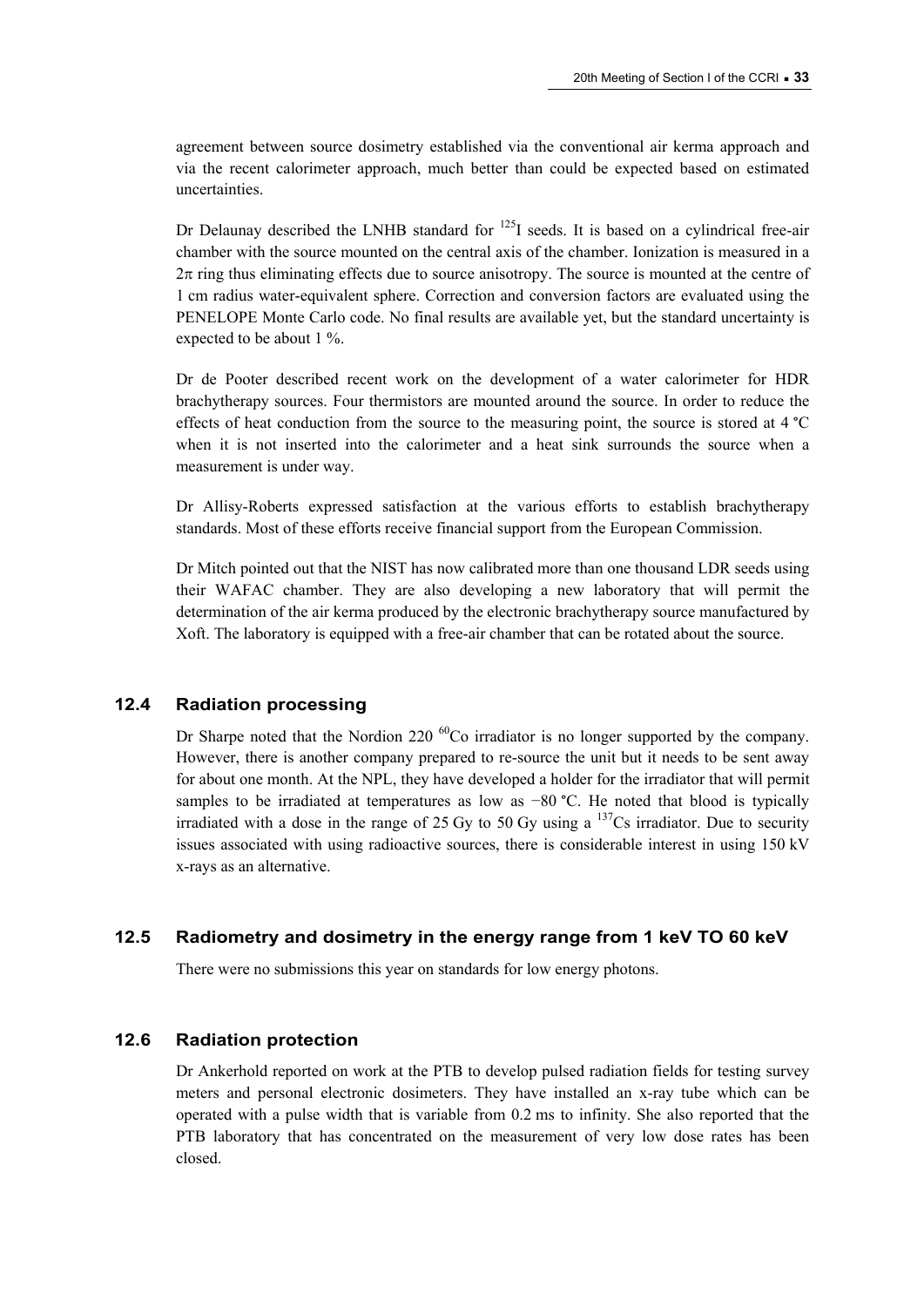Dr Delaunay reported that the LNHB and the ENEA have collaborated on building an ICRU tissue phantom suitable for eye lens dosimetry. Values of  $H_p(3)/K_a$  have been calculated using Monte Carlo codes as a function of photon energy and published as an internal report.

Dr Bordy commented that a company in Poland is planning to develop a meter designed to measure  $H<sub>n</sub>(3)$ .

Dr Delaunay also reported on measurements of the effect of the dose per pulse on the response of various dosimeters. He warned that the change in response with dose per pulse depends on the detector design and can vary over a wide range.

# **13 DEVELOPMENT OF NATIONAL STANDARDS FOR CHARGED PARTICLE DOSIMETRY**

## **13.1 Electron/beta dosimetry**

Ms Villevalde reported on comparisons between the VNIIM and the PTB of the absorbed dose rate to tissue for  $\beta$ -ray sources. The comparison was carried out by transporting sources between the two laboratories. Results agreed within the assigned uncertainties. In response to a question, Ms Villevalde reported that the transport of sources presents serious logistical problems.

Members approved a recommendation to request that the CCRI ask the CIPM to consider if there is anything that can be done to expedite the transport of sources that are used for measurement purposes.

Dr Yi described the KRISS standard for absorbed dose to tissue due to  $\beta$ -rays. It is based on a commercially available extrapolation chamber. The effective area of the collecting electrode is determined from capacitance measurements. The KRISS has two  $\beta$ -ray irradiators; one is used to establish the standard and the other for calibration work.

Dr Twerenbold pointed out that the METAS standard for high energy electron beams is based on Fricke dosimetry. Although METAS used to offer direct calibration of client chambers against the standard this is no longer practical. They have determined generic  $k<sub>Q</sub>$  values based on their 10 years of measurement experience. The user is provided with a  $^{60}$ Co calibration coefficient for their chamber along with generic values of  $k<sub>0</sub>$ . This change has required that the estimated uncertainty on the client calibration coefficients for electron beams be increased to 3 %.

He pointed out that the METAS has not registered a CMC for electron beams because no comparison has been completed. This led to some discussion as to when other NMIs might expect to have operational standards for electron beams and the indications were that it might still be a few years. It was agreed that the METAS and the NPL would draft a new protocol for a EURAMET comparison building on the experience of the previous bi-lateral exercise. The comparison would be open to all NMIs when they had developed their electron standards. Dr Chavaudra pointed out that electron beams in the energy range from 6 MeV to 10 MeV are widely used in radiotherapy so there is a need for dosimetry standards.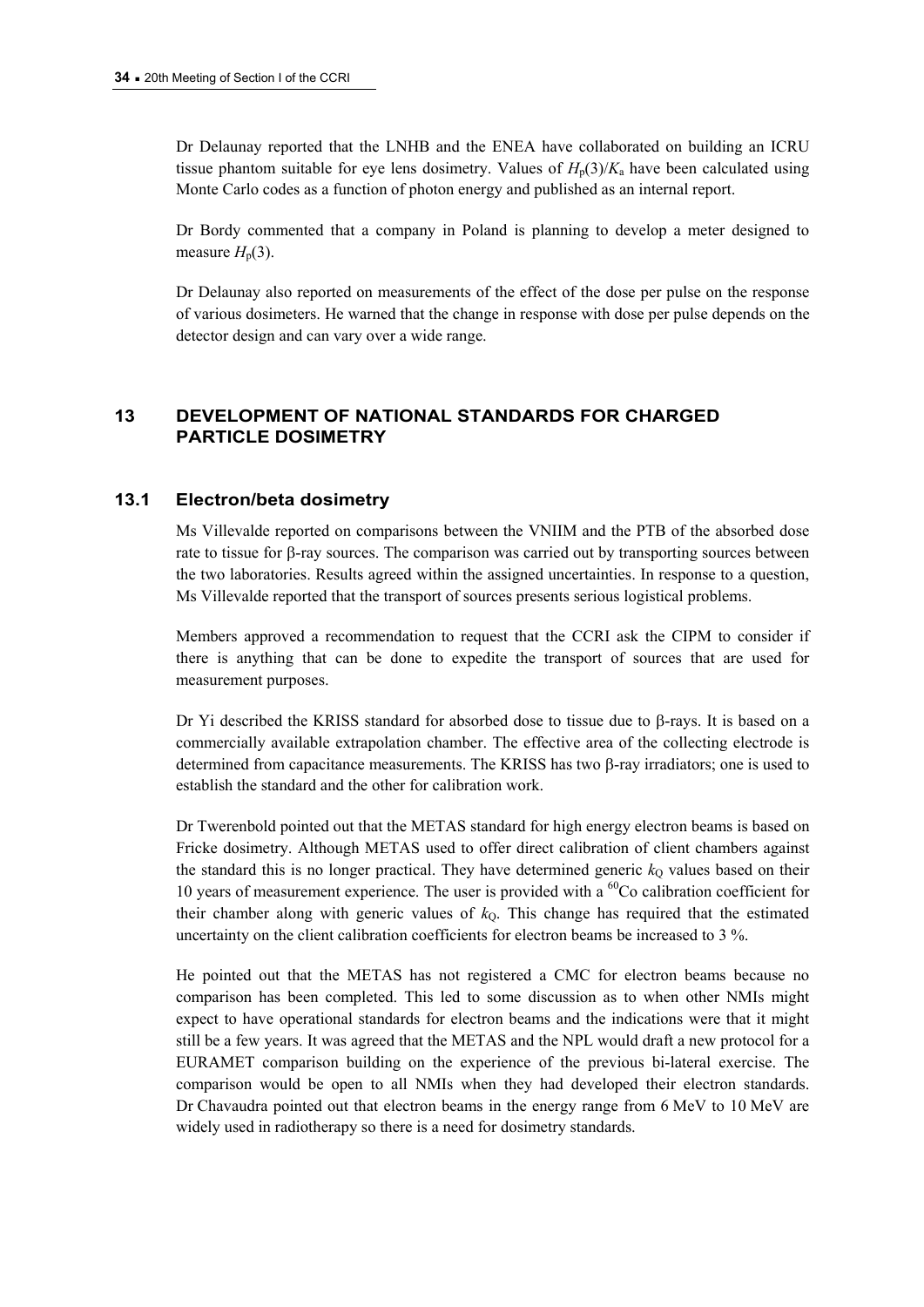## **13.2 Protons**

Dr Twerenbold reviewed measurements carried out using a water calorimeter in a proton beam at the Paul Scherrer Institute. A total of 40 hours of beam time was not enough to reduce the uncertainty of  $D_w$  below 0.5 %. Additional proton beam measurements were carried out using ionization chambers to compare the relative  $k<sub>Q</sub>$  values with those reported in TRS-398. The measured and calculated results were in satisfactory agreement for different chamber types.

# **13.3 Other charged particles**

There were no submissions on other charged particle dosimetry.

# **14 FUTURE TRENDS IN DOSIMETRY**

Dr Ankerhold described the PTB ion beam facility that can be used to irradiate living cells with a well defined number of protons or alpha particles. The spatial resolution of the system is  $2 \mu m$ to 3 µm. She also pointed out that the PTB is hosting a meeting in the autumn of 2011 on metrology for cancer therapy.

# **15 REPORTS FROM MEMBER LABORATORIES**

The Chairman asked members to summarize highlights from their laboratory reports submitted to the meeting.

## **LNE-LNHB**

Dr Delaunay summarized their work using alanine pellets to test the dosimetry of Tomotherapy and Cyberknife systems. When comparing the measured and predicted doses in a PMMA phantom irradiated on a Tomotherapy unit, differences of 4 % were noted. The discrepancy is due largely to an erroneous value for the density of PMMA used by the treatment planning software.

The largest discrepancy observed for the Cyberknife system was also about 4 % and occurred for the smallest field with a diameter of 0.5 cm. In this case, the reason for the discrepancy is not yet identified.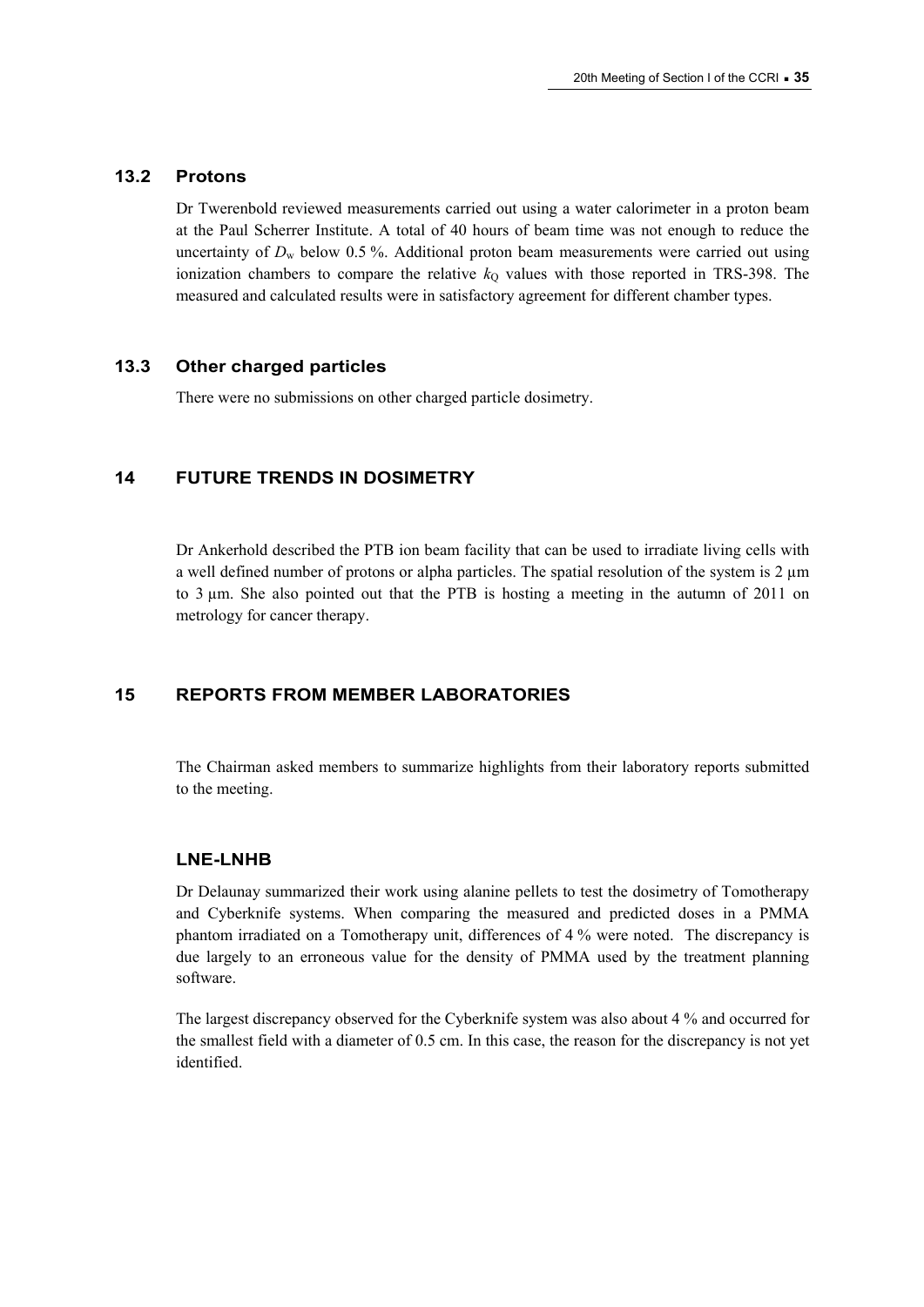## **KRISS**

Dr Yi focused on their work measuring  $x$ - and  $\gamma$ -ray spectra. In general, they find good agreement between measured and calculated spectra, except for low energy x-rays. In this case, the electron impact ionization cross-sections used in the PENELOPE Monte Carlo code may not be adequate to accurately describe the peaks in low energy x-ray spectra. They have also carried out preliminary work measuring spectra with a CdTe detector.

## **ARPANSA**

Dr Butler reported that they are setting up a TLD postal audit system for the radiotherapy centres in Australia.

## **BEV**

Dr Steurer drew attention to the new diagnostic x-ray qualities that have been established at the BEV. Their facilities include two new x-ray tubes designed to deliver mammography beams. He also pointed out that they have successfully used small volume ionization chambers to measure dose distributions near brachytherapy sources.

## **MKEH**

Dr Csete pointed out that they are suffering from a shortage of staff and may have to abandon graphite calorimetry. They have manufactured a new cavity chamber and are using a liquid displacement technique to measure the volume.

## **VSL**

Dr de Pooter pointed out that the name of the Netherlands standards laboratory was changed from the NMi to the VSL in 2009.

## **NRC**

Dr Ross drew attention to recent work using Monte Carlo calculations to determine correction factors for free air chambers. A new correction related to the presence of the aperture has been identified and can be significant for low energy x-ray beams.

## **NIST**

Dr Mitch summarized some organizational changes at the NIST. The Ionizing Radiations Division is now part of the Physical Measurement Laboratory. Dr Soares, who had been responsible for β-ray dosimetry, has retired, as has Mr Seltzer, after 49 years of service. Funding has been received to establish a new <sup>137</sup>Cs laboratory and it will be fitted with a 15 TBq source. Progress has been made using ultrasonic thermometry to image dose distributions in water.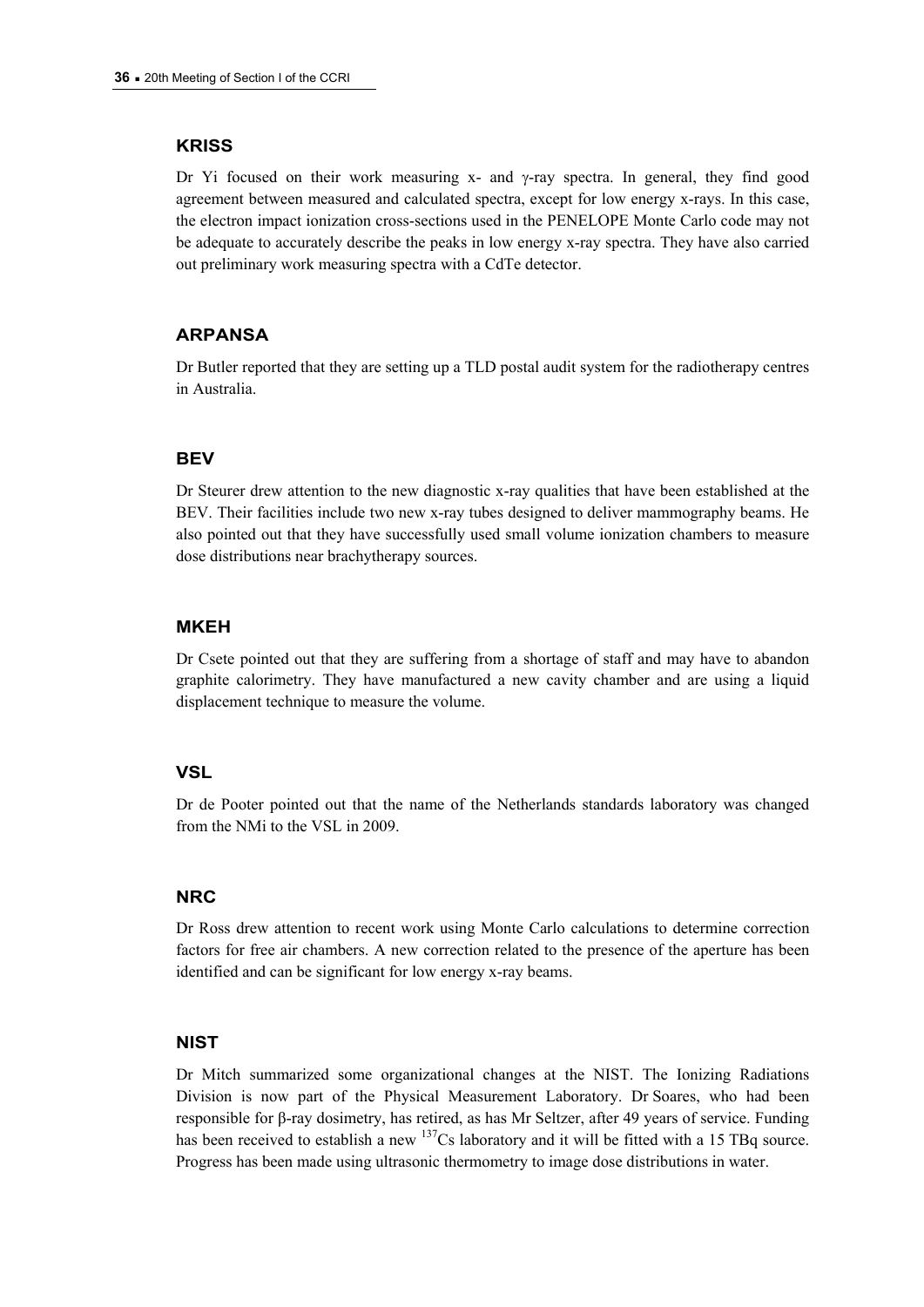#### **NPL**

Dr Duane summarized their audit of IMRT facilities in the UK using alanine. Out of sixty-two facilities that offer IMRT therapy, fifty-seven participated in the audit. In most cases there was excellent agreement between the treatment plan predictions and the alanine measurements. However, there were four results that deviated by more than 5 %. It was demonstrated that all of these outliers were due to errors in implementing the comparison protocol, such as simple miscounting of the number of irradiations required to deliver 10 Gy, this being much higher than the normal dose delivered.

### **PTB**

Dr Ankerhold indicated that all of the key points from their laboratory report had already been presented.

### **NMIJ**

Dr Saito described the NMIJ mammography facility, which uses a Mo x-ray tube with either a Mo or Rh filter. A key comparison of their mammography standard with that of the BIPM showed good agreement. They have used their mammography facility to test the performance of a glass dosimeter that is used for quality control in mammography centres. He then described an effect they have observed which is due to charge storage in the build-up cap of an ionization chamber. The effect can be as large as 0.4 %, but is not present if the build-up cap is made of conducting material. He described some of the damage caused by the March 2011 earthquake and results from some of the radiation measurements due to the problems at the Fukushima reactor facility.

#### **NIM**

Dr Zhang Yanli summarized a number of recent developments at the NIM: they have developed a graphite calorimeter to establish *D*w; they have participated in two high-dose comparisons, one organized by the CCRI and another by the APMP; they are establishing an accelerator for high dose-rate applications; and they hope to have a clinical accelerator operational by the end of 2011.

#### **GUM**

Mr Knyziak pointed out that there have been significant efforts over the past few years to modernize their laboratory. New techniques for measuring charge and current have helped improve uncertainties and they expect to implement Monte Carlo techniques to help improve the estimation of correction factors. Their primary air kerma standard for  ${}^{60}Co$  y-rays is based on a graphite cavity chamber with the volume measured by the MKEH and they operate free air chambers to establish air kerma standards for low and medium energy x-rays. The GUM has participated in several recent comparisons.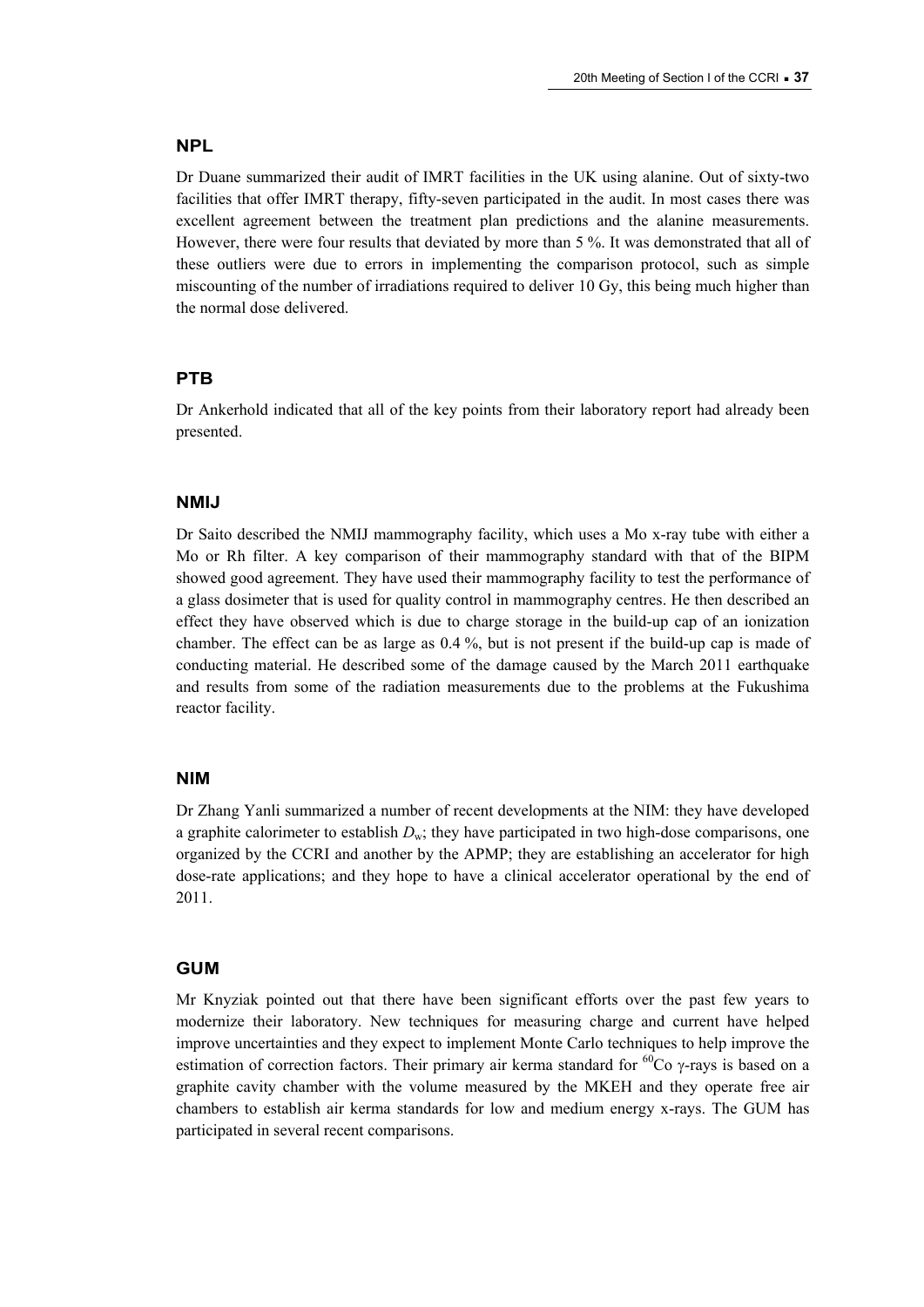## **16 CIPM MRA CALIBRATION AND MEASUREMENT CAPABILITIES**

### **16.1 Report from the CCRI RMO WG**

Dr Webb reported on the RMO WG meeting that was held on 2 May 2011. Details can be obtained from the full report but highlights include: (a) The Latvian CMCs have had to be removed because of changes at the laboratory. The chair of the EURAMET TC will contact Latvia to discuss the status of the laboratory and the JCRB will discuss options at their autumn meeting; (b) The JCRB has decided that 5 years after being greyed out, CMCs will be removed from the database; (c) The status of the CMCs of the ININ will need to be reviewed because of problems with their quality system; (d) The rules establishing the validity of comparisons were reviewed and updated.

### **16.2 Traceability through the BIPM**

Dr Allisy-Roberts drew attention to the calibration and measurement services of the BIPM now described on their website. These could be thought of as the BIPM CMCs and have been presented in a transparent manner for national laboratories that are traceable to the SI through the BIPM.

### **16.3 Report from the JCRB**

Mr Altan reviewed highlights from the 24th, 25th and 26th meetings of the JCRB. At the 24th meeting, it was decided that CMCs that had been greyed out for more than five years would be deleted and that no private companies could participate in comparisons. At the 25th meeting, procedures were laid out for deleting CMCs and it was proposed that the BIPM should run a workshop on CMCs. The 26th meeting began preparations for the CMC workshop and agreed that information needed to be collected on Designated Institutes. Mr Altan pointed out that the CIPM MRA has six new signatories since the last CCRI(I) meeting.

## **16.4 Reports from the RMOS: AFRIMETS, APMP, COOMET, EURAMET, SIM**

#### **AFRIMETS**

Ms Msimang highlighted recent activities, which included a supplementary comparison on radiation protection standards that was piloted by NMISA and a training course on uncertainties. Overall, it was noted by the meeting that AFRIMETS has made excellent progress.

### **APMP**

Dr Webb reported on behalf of the APMP chair (Mr Yang Yuandi) who had encountered problems obtaining a visa. The last TC meeting had 19 participants. He noted that the BARC has had problems with establishing a quality system.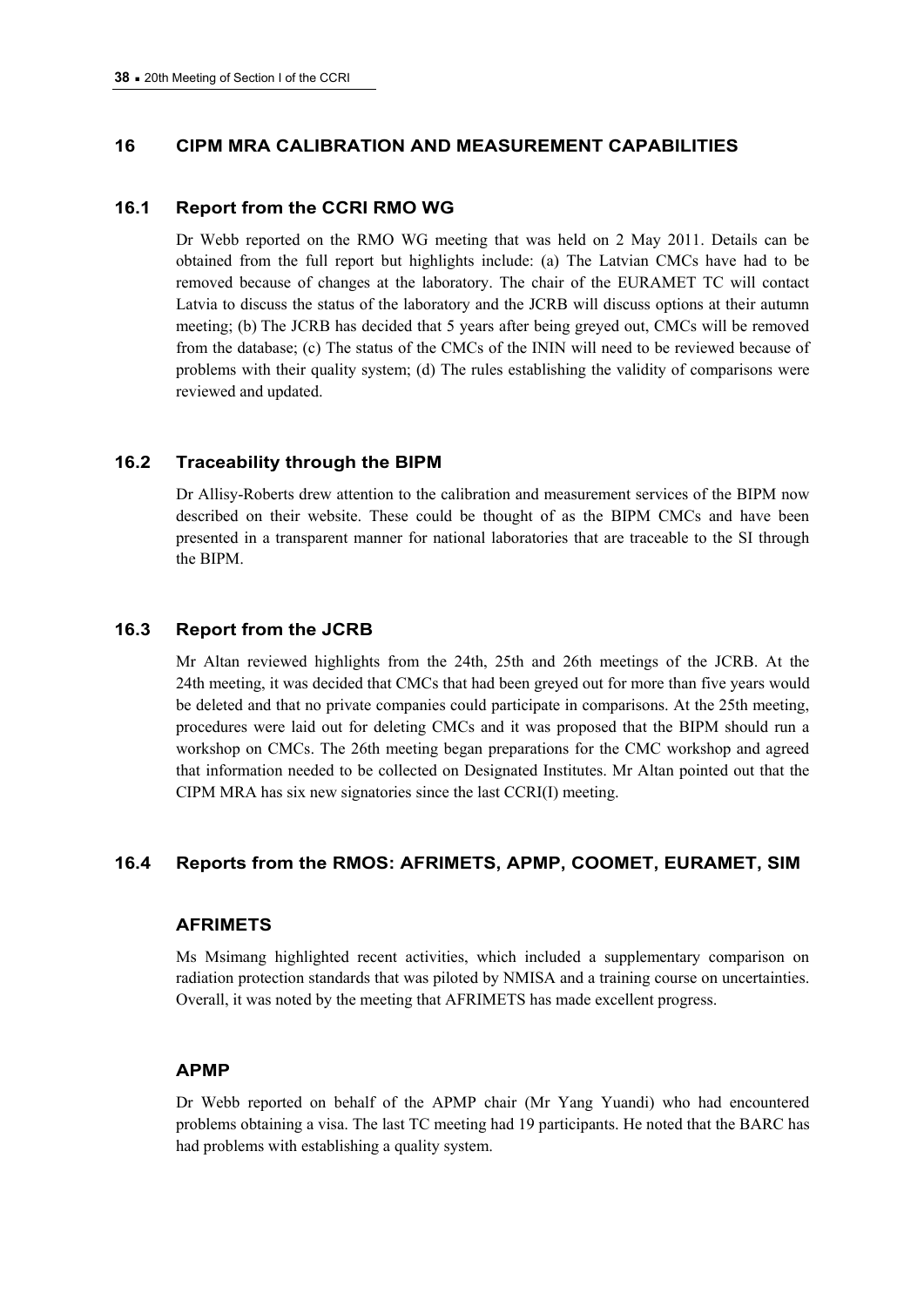### **COOMET**

In the absence of the IR TC Chair, no report was presented.

#### **EURAMET**

Mr Bjerke noted that the EURAMET region has a large number of CMCs. He is concerned that many of them have no entry in column P, which is supposed to provide supporting evidence for the CMC, preferably by citing comparison participation. The EURAMET supports a number of research projects, and one is devoted to developing new techniques for determining  $D_w$  for HDR sources as had been described by some of the participants earlier.

### **SIM**

Dr Mitch drew attention to the fact that the next SIM meeting will be in Buenos Aires, Argentina, in November 2011. It will be accompanied by a workshop to help increase awareness of the metrology of ionizing radiation.

### **17 REPORTS FROM INTERNATIONAL MEMBERS AND OBSERVERS**

#### **17.1 ICRU**

Dr Michael gave a brief summary of recent ICRU activity. Report 85 on fundamental quantities and units has now been published. Reports on the following subjects are under way: small field dosimetry; radon; and key data for dosimetry.

On behalf of the CCRI(I) members, the Chairman gratefully acknowledged the letter from the ICRU supporting the establishment of a clinical accelerator at the BIPM.

### **17.2 IAEA**

Dr Meghzifene gave a summary of recent IAEA activity, with reference to his report CCRI(I)/09-14. He pointed out that the IAEA quality system had initially been approved by the JCRB and that a new assessment is due in 2012. It has been agreed that EURAMET will review the IAEA quality system on this occasion rather than the JCRB.

About 92 % of the calibrations carried out by the IAEA are for SSDLs, while about 8 % are for hospitals in countries without an SSDL. Recent comparisons carried out with SSDLs show that most of them are within agreed-upon acceptance limits. The IAEA has participated in a number of recent comparisons, including SIM-S1, APMP-K2 and AFRIMETS-S1. Recent results for the IAEA TLD postal service shows that 92 % of the participating hospitals are within the acceptance limits (95 % confidence) of +/- 5 %.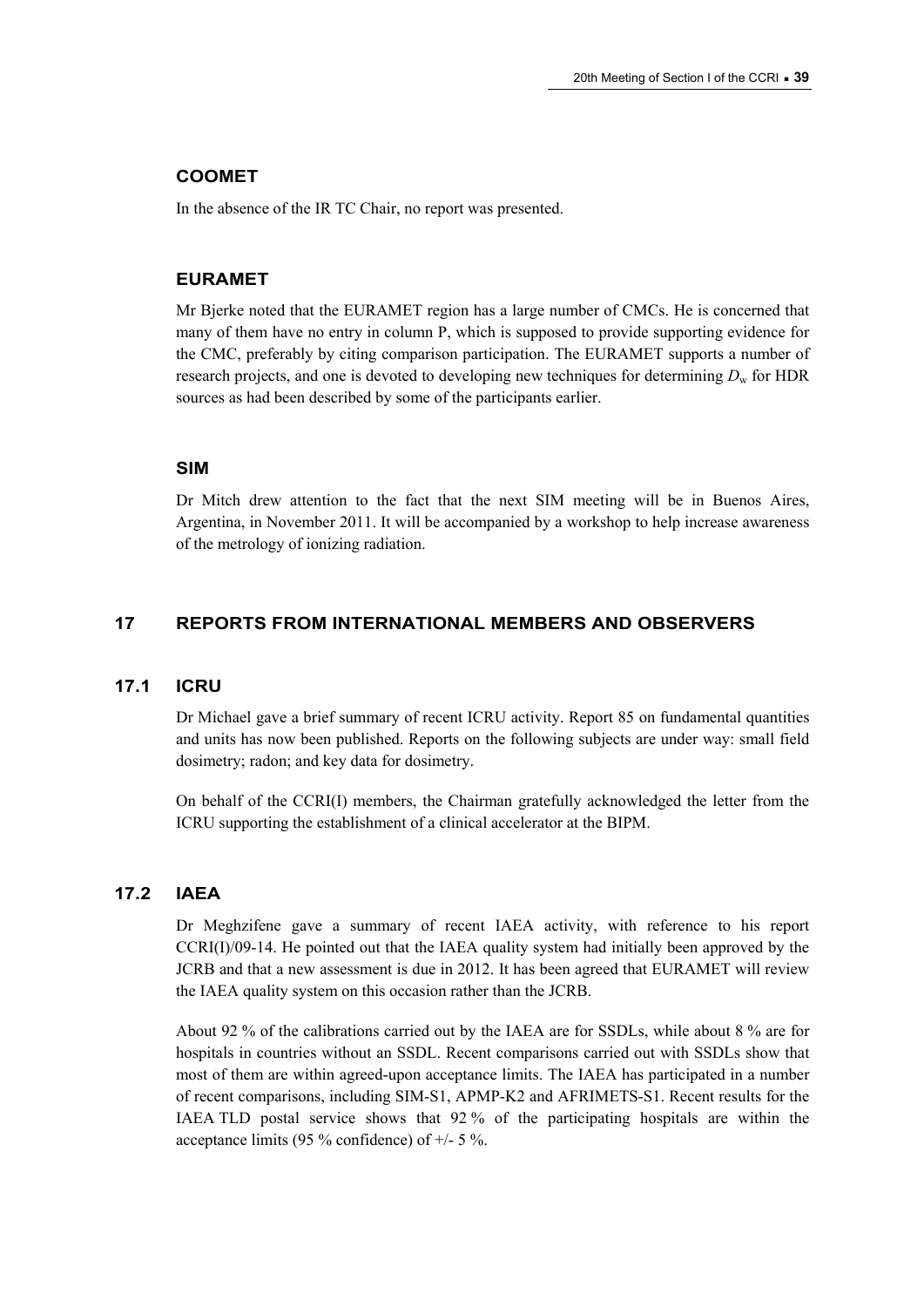### **17.3 IOMP**

Dr Chavaudra pointed out that the IOMP is an umbrella organization that represents about 18,000 medical physicists in 76 regional organizations. It organizes conferences and workshops and has several publications available. It also offers support for medical physics in developing countries.

Dr Allisy-Roberts thanked both the IAEA and the IOMP for their written support of the BIPM accelerator project.

### **17.4 IRPA**

No representative was present.

## **18 PUBLICATIONS**

Every four years the CIPM reviews membership status in all of its Consultative Committees. An up-to-date bibliography is an important way for an NMI to demonstrate activity relevant to the work of the consultative committee. Dr Allisy-Roberts encouraged the member NMIs to keep their bibliographies up to date, noting that only two had not done so this year.

## **19 CCRI(I) MEMBERSHIP CHANGES**

Dr Allisy-Roberts reviewed four items regarding CCRI(I) membership.

- 1. The Republic of Korea, represented by its standards laboratory, KRISS, is now a member of CCRI(I).
- 2. There was unanimous support from members of the CCRI(I) to change the status of the IAEA from observer to member if they so wished.
- 3. The Swedish NMI has observer status with CCRI(I) but does not attend meetings. Dr Allisy-Roberts proposed, and delegates agreed, to change the Scandinavian observer from Sweden to Norway. The NRPA of Norway will need to send a letter to the CCRI(I) requesting that they become an observer.
- 4. Not all of the RMO technical chairs (TC) could attend the present meeting. Delegates agreed to propose to the CCRI and the BIPM Director that all RMO TC chairs be invited as regular observers to CCRI(I) meetings.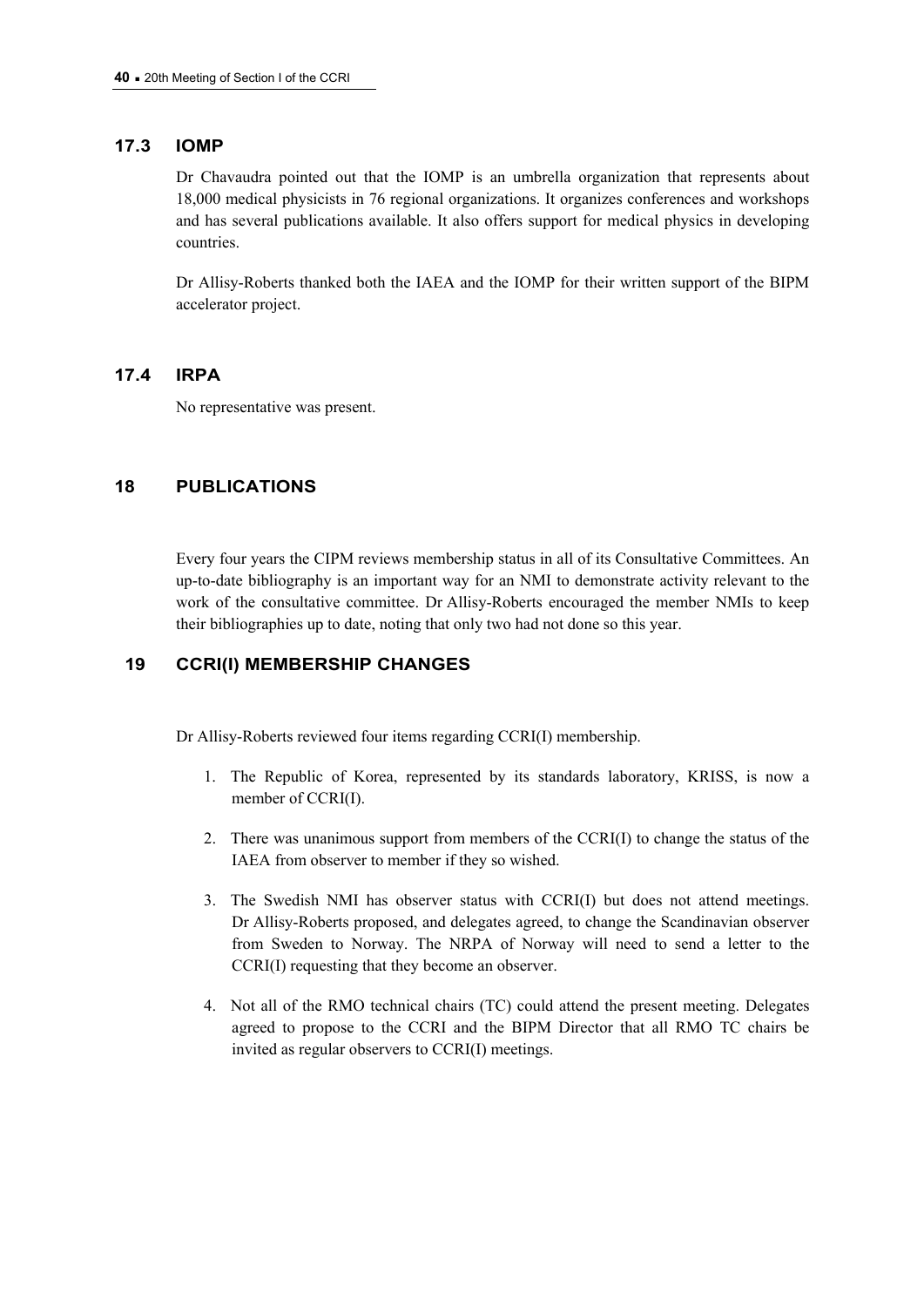## **20 DATE OF NEXT MEETING**

Dr Allisy-Roberts noted that the CIPM will now meet in May of every year. It would be helpful, especially for the President if the CCRI sections could coordinate their meetings so that all three either precede or follow the CIPM meeting. The schedule for 2013 will be proposed at a later date.

## **21 CONCLUDING REMARKS**

Dr Sharpe concluded that it had been a very successful meeting and he thanked everyone for their participation. He noted especially the efforts of the BIPM staff and of Dr Allisy-Roberts in hosting the meeting.

> Carl Ross, *rapporteur*  Produced August 2011 Edited September 2011 Revised January 2012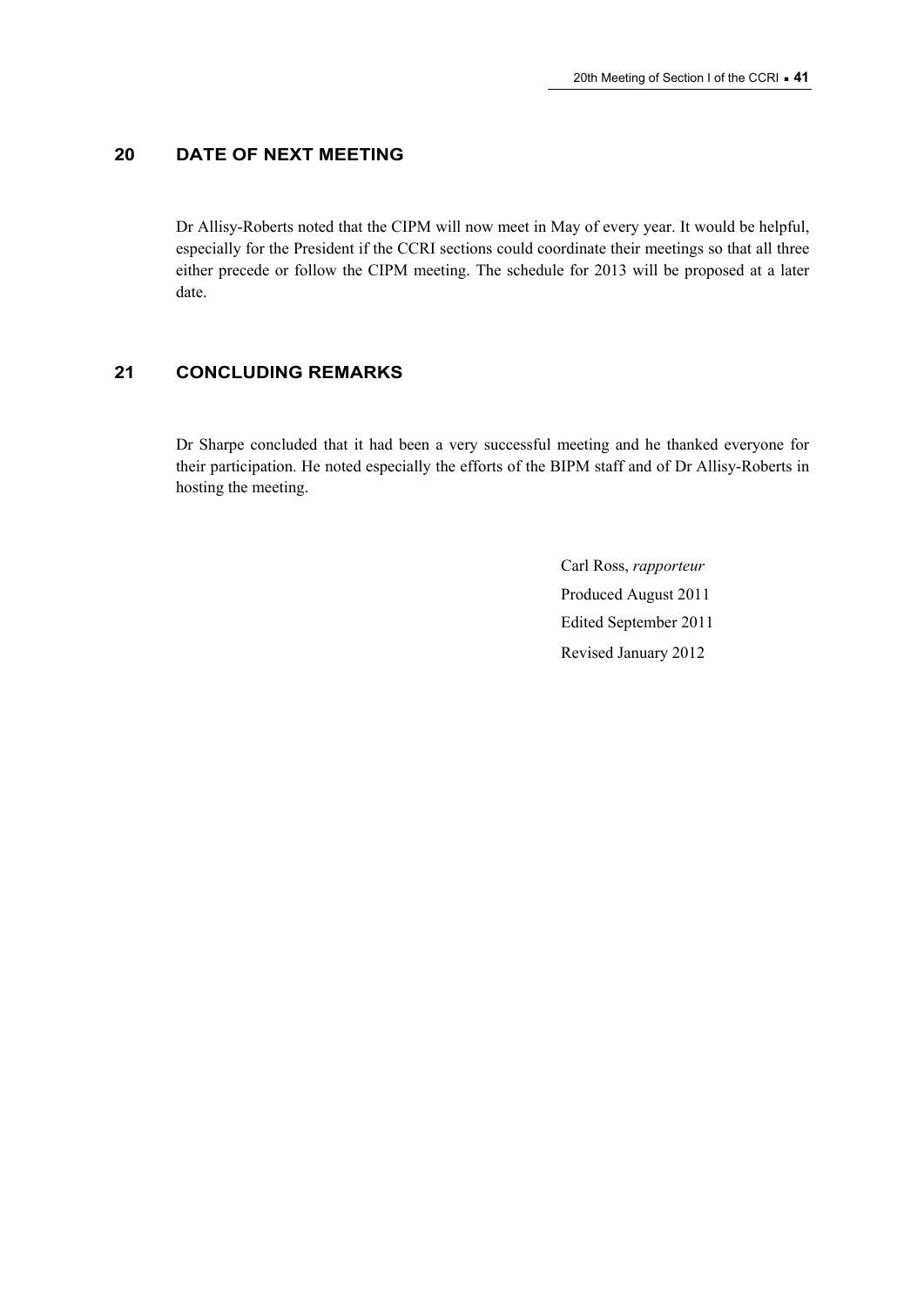### **APPENDIX R(I) 1. Working documents submitted to the CCRI(I) for its 20th meeting**

Open working documents of the CCRI(I) can be obtained from the BIPM in their original version, or can be accessed on the BIPM website:

[http://www.bipm.org/cc/AllowedDocuments.jsp?cc=CCRI\(I\)](http://www.bipm.org/cc/AllowedDocuments.jsp?cc=CCRI(I))

Documents restricted to Committee members can be accessed on the [restricted website](http://www.bipm.org/cc/CCRI(I)/Restricted/WorkingDocuments.jsp).

| Document<br>CCRI(I) |                                                                                                                                  |  |  |
|---------------------|----------------------------------------------------------------------------------------------------------------------------------|--|--|
| $11 - 00$           | Draft agenda – revised, P.J. Allisy-Roberts, 2 pp.                                                                               |  |  |
| $11 - 01$           | NIST report to the CCRI(I) May 2011, M. Mitch, 32 pp.                                                                            |  |  |
| $11 - 02$           | SIM Report 2011 – update, L. Karam, 12 pp.                                                                                       |  |  |
| $11 - 03$           | New determination of the product ( $W_a s_{c,a}$ ) using the BIPM graphite calorimeter,<br>D.T. Burns, 3 pp.                     |  |  |
| $11 - 04$           | An analysis of existing data for $W_a$ , the I-value for graphite and the product $(W_a s_{c,a})$ ,<br>D.T. Burns, 4 pp.         |  |  |
| $11 - 05$           | Progress report on radiation dosimetry at the VNIIM, A. Villevalde, 6 pp.                                                        |  |  |
| $11-06$             | Progress report on photon dosimetry at the CMI, V. Sochor, 2 pp.                                                                 |  |  |
| $11 - 07$           | Progress report on radiation dosimetry at the NPL, P. Sharpe, 8 pp.                                                              |  |  |
| $11 - 08$           | NRC Activities and Publications, 2009-2011, C. Ross, 15 pp.                                                                      |  |  |
| $11 - 09$           | Progress report on radiation dosimetry standards at the NMIJ-AIST, N. Saito, 9 pp.                                               |  |  |
| $11 - 10$           | Progress report on radiation dosimetry, facilities and related topics at the NIM,                                                |  |  |
|                     | China, Zhang Yanli, 15 pp.                                                                                                       |  |  |
| $11 - 11$           | President's draft report for the CGPM, K. Carneiro, 6 pp.                                                                        |  |  |
| $11 - 12$           | Strategy paper for the CCRI, K. Carneiro, 15 pp.                                                                                 |  |  |
| $11 - 13$           | Dosimetry report from the PTB, U. Ankerhold, 27 pp.                                                                              |  |  |
| $11 - 14$           | Activities of the Dosimetry and Medical Radiation Physics Section, IAEA,<br>A. Meghzifene, 28 pp.                                |  |  |
| $11 - 15$           | Recent Activities in Measurement Standards and Dosimetry at ARPANSA, D. Webb,<br>8 pp.                                           |  |  |
| $11 - 16$           | Measuring conditions and uncertainties for BIPM dosimetry comparisons and<br>calibrations - revised, P.J. Allisy-Roberts, 22 pp. |  |  |
| $11 - 17$           | Note on the determination of $D_w$ for Co-60 using the BIPM graphite calorimeter,<br>D.T. Burns, 1 p.                            |  |  |
| $11 - 18$           | Dosimetry comparisons and calibrations by the BIPM 2009 to 2011 – updated,<br>P.J. Allisy-Roberts, 8 pp.                         |  |  |
| 11-19               | Progress report on radiation dosimetry at the MKEH, I. Csete, 2 pp.                                                              |  |  |
| $11 - 20$           | Report of the SSDL, Norwegian Radiation Protection Authority (NRPA), H. Bjerke,<br>3 pp.                                         |  |  |
| $11 - 21$           | Recent activities in measurement standards and dosimetry at the GUM, Poland,<br>M. Derlacinski, 3 pp.                            |  |  |
| $11 - 22$           | Presentation on progress on radiation dosimetry at the BEV, Austria (revised),<br>A. Steurer, 27 pp.                             |  |  |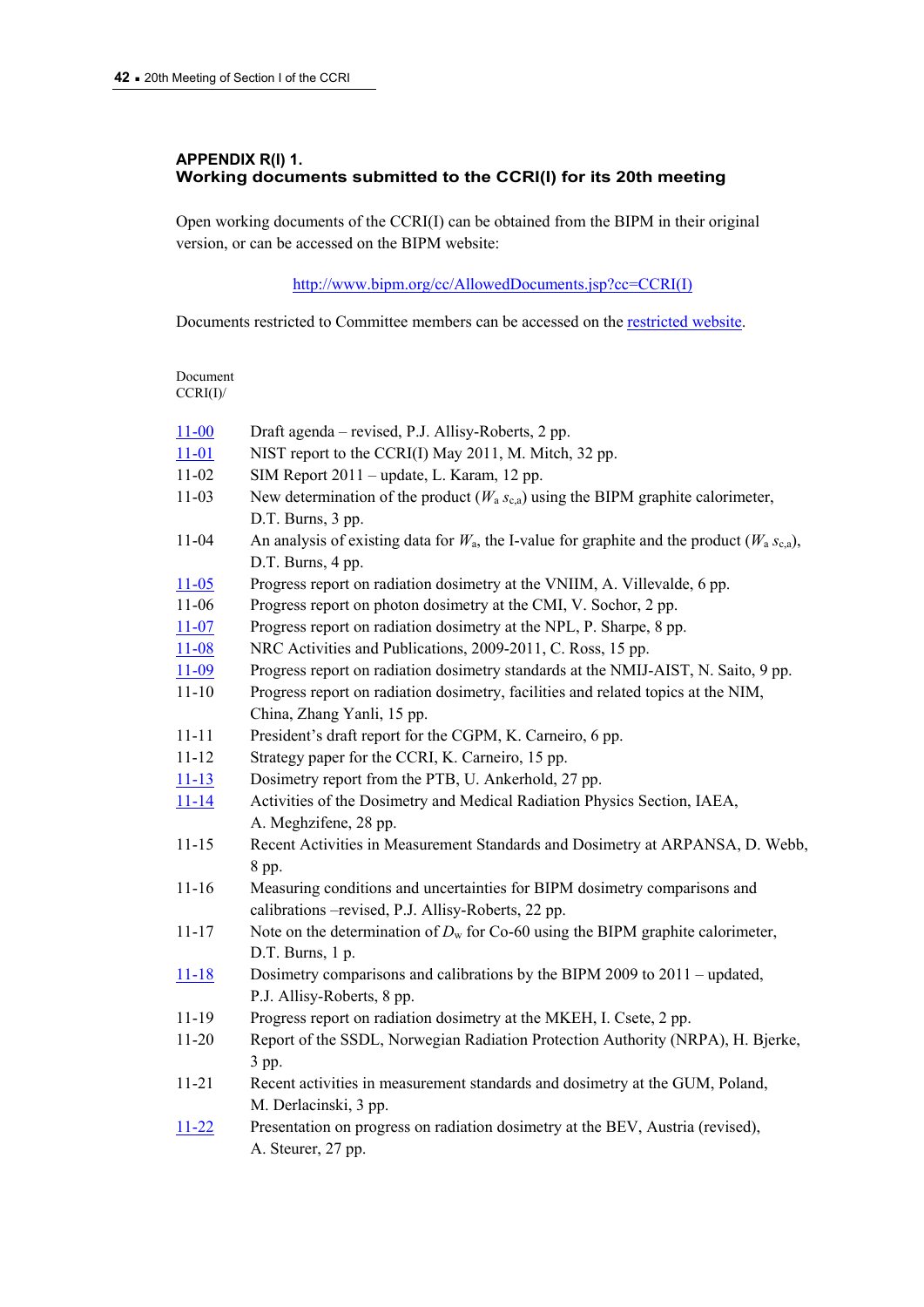- [11-23](http://www.bipm.org/cc/CCRI(I)/Restricted/20/CCRI(I)-11-23.pdf) LNE-LNHB Highlights 2009-2010, F. Delaunay, 14 pp.
- 11-24 Report of the AFRIMETS laboratories to the CCRI, Z. Msimang, 1 p.
- 11-25 Report of the EURAMET TC, H. Bjerke, 12 pp.
- 11-26 METAS radiation therapy dosimetry laboratory report, D. Twerenbold, 17 pp.
- 11-27 Validity of Ionizing Radiation Comparisons under the auspices of the CIPM MRA updated, P.J. Allisy-Roberts, 9 pp.
- [11-28](http://www.bipm.org/cc/CCRI(I)/Restricted/20/CCRI(I)-11-28.pdf) Progress report on radiation dosimetry standards, facilities and related activities at the VSL, J.A. de Pooter, 3 pp.
- [11-29](http://www.bipm.org/cc/CCRI(I)/Restricted/20/CCRI(I)-11-29.pdf) Dosimetry report from the ENEA, Italy, M. P. Toni, 15 pp.
- [11-30](http://www.bipm.org/cc/CCRI(I)/Restricted/20/CCRI(I)-11-30.pdf) Dosimetry report from the KRISS, C-Y Yi, 13 pp.
- 11-31 Presentation from the JCRB Executive Secretary, O. Altan, 11 pp.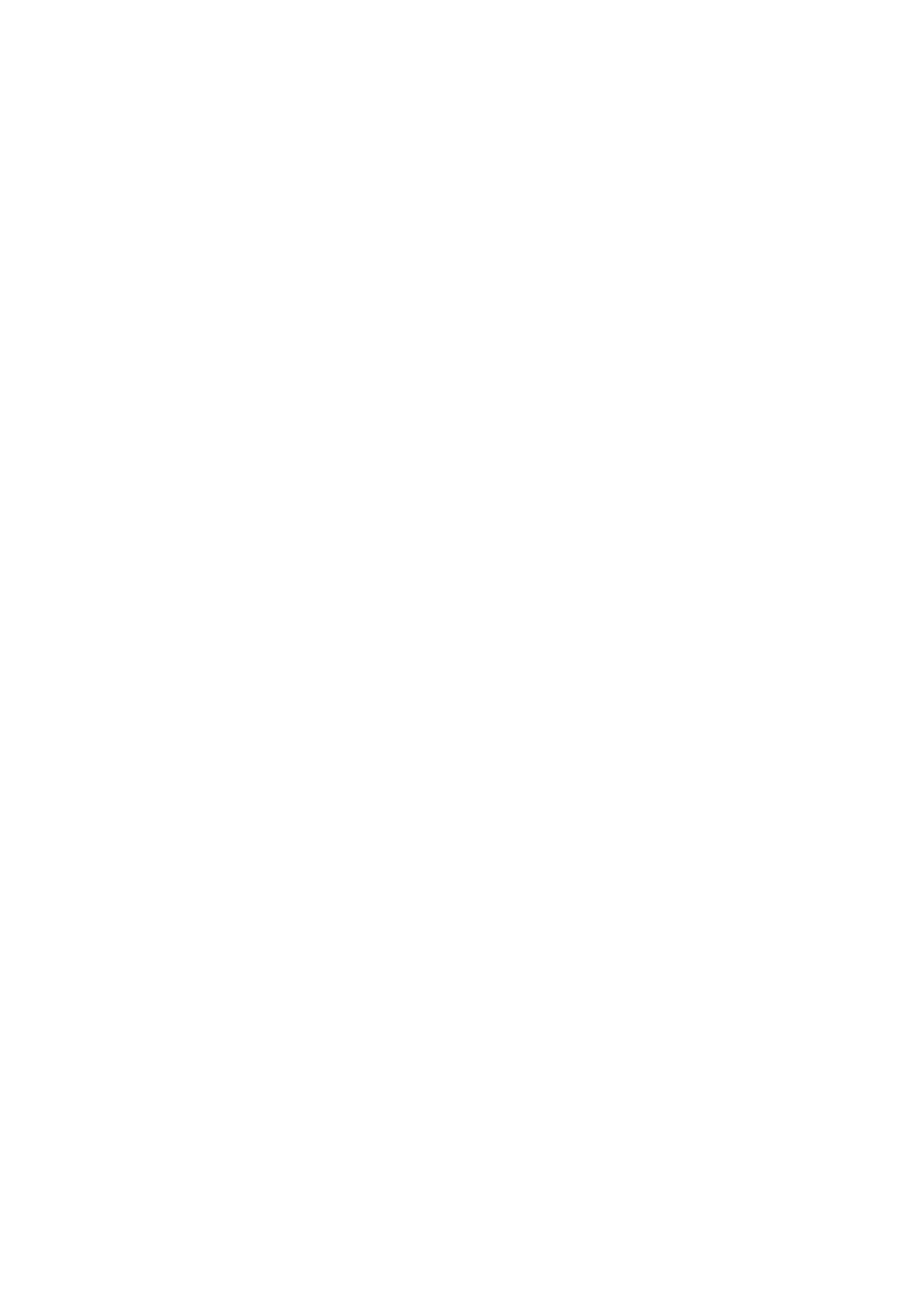# **CONSULTATIVE COMMITTEE FOR IONIZING RADIATION**

Section II: MEASUREMENT OF RADIONUCLIDES Report of the 21st meeting (21-23 June 2011)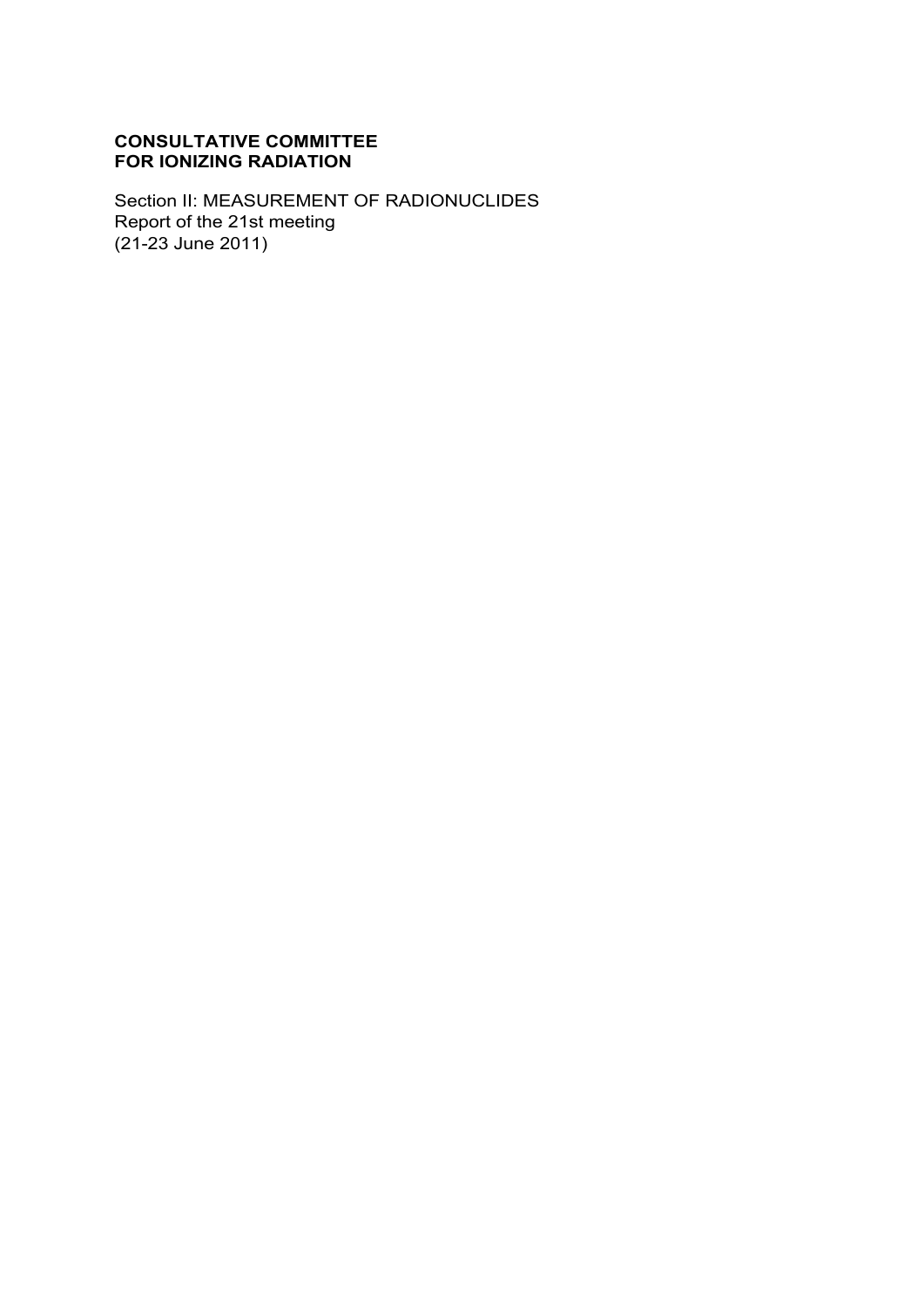# **1 OPENING OF THE MEETING WELCOME**

Section II (Measurement of radionuclides) of the Consultative Committee for Ionizing Radiation held its twenty-first meeting at the Pavillon de Breteuil (the BIPM headquarters), Sèvres, from 21 to 23 June 2011.

The following representatives of member organizations were present:

D. Arnold (PTB), C. Bobin (LNE-LNHB), F. Bochud (IRA), R. Broda (RC), M. Capogni (ENEA-INMRI), K. Carneiro (President of the CCRI), C.J. da Silva (LNMRI/IRD), C. Fréchou (LNE-LNHB), E. García-Toraño (CIEMAT), L. Johansson (NPL), L. Karam (Chairman of CCRI Section II, NIST), J. Keightley (NPL), J.-M. Los Arcos (CIEMAT), T.S. Park (KRISS), M. Reinhard (ANSTO), M. Sahagia (IFIN-HH), T. Shilnikova (VNIIM), F. van Wyngaardt (NMISA), J. Sochorová (CMI), L. Szücs (MKEH), M. Unterweger (NIST), U. Wätjen (IRMM), Y. Yuandi (NIM), A. Yunoki (NMIJ/AIST).

Observers: J. Chavaudra (IOMP), R. Galea (NRC-INMS), F.A. Iglicki (CNEA), L. Joseph (BARC), F.J. Maringer (BEV).

Guests: C. Borras (EFOMP), S. Pommé (IRMM).

Also attending the meeting from the BIPM for all or part of the time: P.J. Allisy-Roberts (Executive Secretary of the CCRI), D.T. Burns, S. Courte, M. Kühne (Director), C. Michotte, M. Nonis, G. Ratel, C. Thomas (KCDB coordinator).

Apologies for absence were received from: Y. Hino (NMIJ/AIST), G. Winkler (Personal member).

Delegates were greeted by the Director of the BIPM (Prof. Michael Kühne).

Dr Kim Carneiro, President of the CCRI, welcomed the delegates to the biennial meeting of CCRI Section II, to be chaired by the newly appointed chairman Dr Lisa Karam. He reminded the delegates that the previous chairman, Dr Bruce Simpson, had been the longest serving chairman of the CCRI(II). Dr Carneiro extended a special welcome to the guests and observers and expressed his thanks to those present, participants in the three preceding working group meetings, and contributors to the preparation of the meeting. Dr Carneiro further mentioned that during the course of the meeting he would introduce the CCRI strategy, an action he is pursuing on behalf of the CIPM.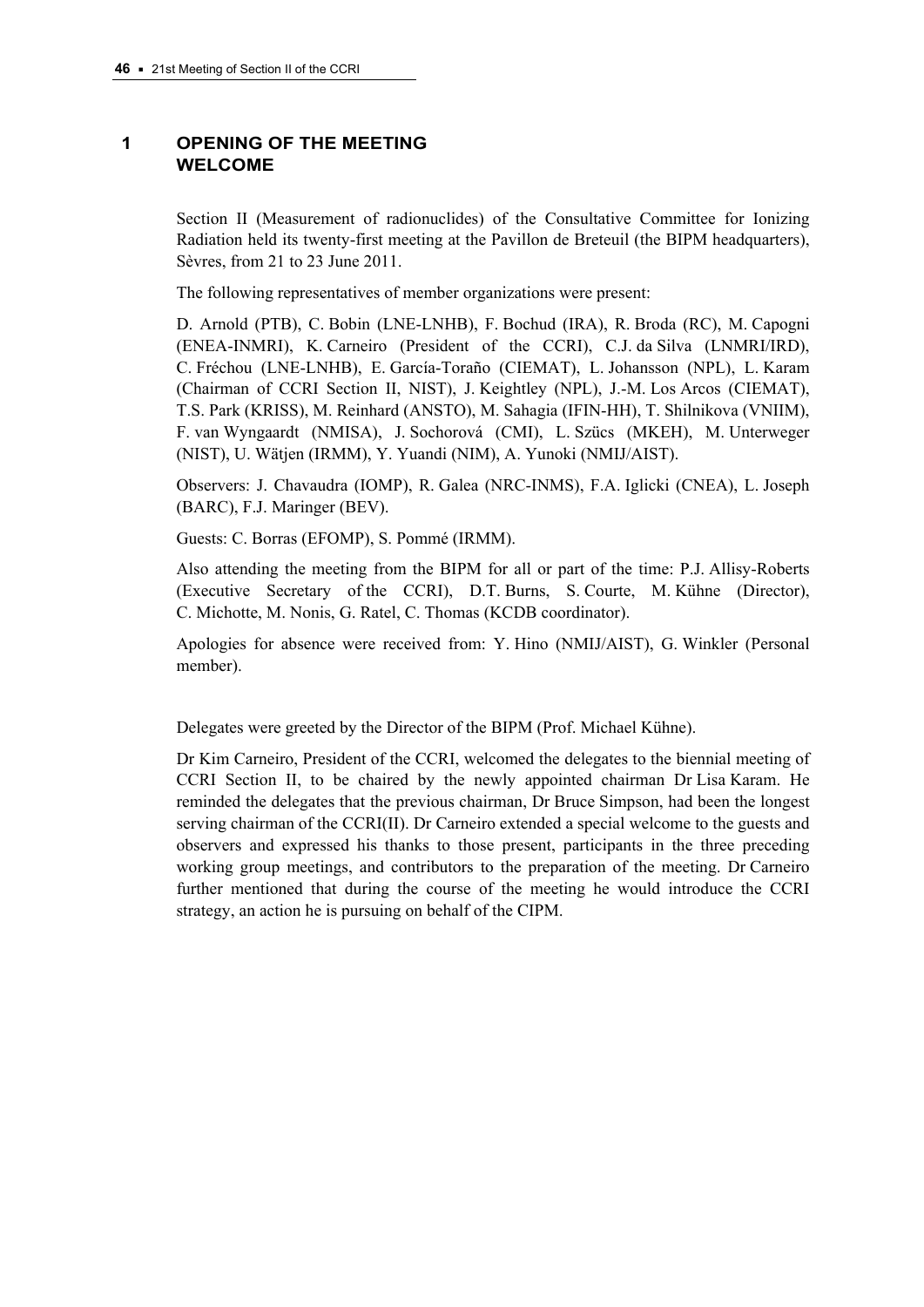### **2 INTRODUCTION BY THE CHAIRMAN, Dr Lisa Karam**

The Chairman, Dr Karam, thanked the Director of the BIPM, Prof. Kühne, for hosting the CCRI Section II meeting, and thanked the President of the CCRI for his introductory words. Dr Karam especially welcomed Dr Akira Yunoki (NMIJ/AIST) and expressed her condolences on behalf of Section II following the recent earthquake and tsunami in Japan. She welcomed the delegates, in particular those new to the CCRI, and asked all present to introduce themselves.

### **3 APPOINTMENT OF THE RAPPORTEUR**

The meeting confirmed the appointment of Dr Uwe Wätjen as *rapporteur*.

## **4 CONFIRMATION OF THE AGENDA**

No changes were made, and the agenda was confirmed although the order of some items changed from the original agenda.

# **5 REPORT OF THE 21st MEETING OF THE CCRI (2009), INCLUDING THE 20th MEETING OF THE CCRI(II) AND MATTERS ARISING NOT OTHERWISE ON THE AGENDA**

Dr Karam gave a short presentation of the highlights from the 21st meeting of the CCRI in 2009. The CCRI celebrated its first 50 years in 2009 with a historical overview of its work. The strategic plan was discussed with the main point being the investment in an accelerator at the BIPM as a matter of priority. A metrologically-proven clinical linear accelerator at BIPM would be advantageous to Member States but costly. It is fully supported by the stakeholder community, having patient safety in mind, as it would serve to achieve worldwide traceability and verification of medical accelerator beam-related dosimetry. A draft brochure emphasizing its benefits is in preparation; a good balance of needs and optimum use of financial resources can be struck. This planned investment was agreed by all three CCRI Section chairmen and the CCRI President. A general strategy document for the CCRI was discussed, which will help formulate the future programme of the CCRI and provide a convincing approach for the CIPM.

Special issues of *Metrologia* were published (an issue on neutron measurements is in progress). The BIPM 2013-2016 programme of work was endorsed. The CCRI gave its formal endorsements to the application for membership of the IAEA to the CCRI(I).

The meeting included summaries of all three Sections. The CCRI(I) has been renamed as "x- and  $\gamma$ -rays, charged particles". In particular, the chairman of Section II had given an update on the preceding meeting of the Section including: the 50th anniversary lecture by Dr Heinrich Schrader; changes in the now-named Measurement Methods Matrix (MMM); active comparisons including the SIR; and the endorsed 10 year plan of key comparisons. The chairman reported that the BIPM programme of work had been endorsed by CCRI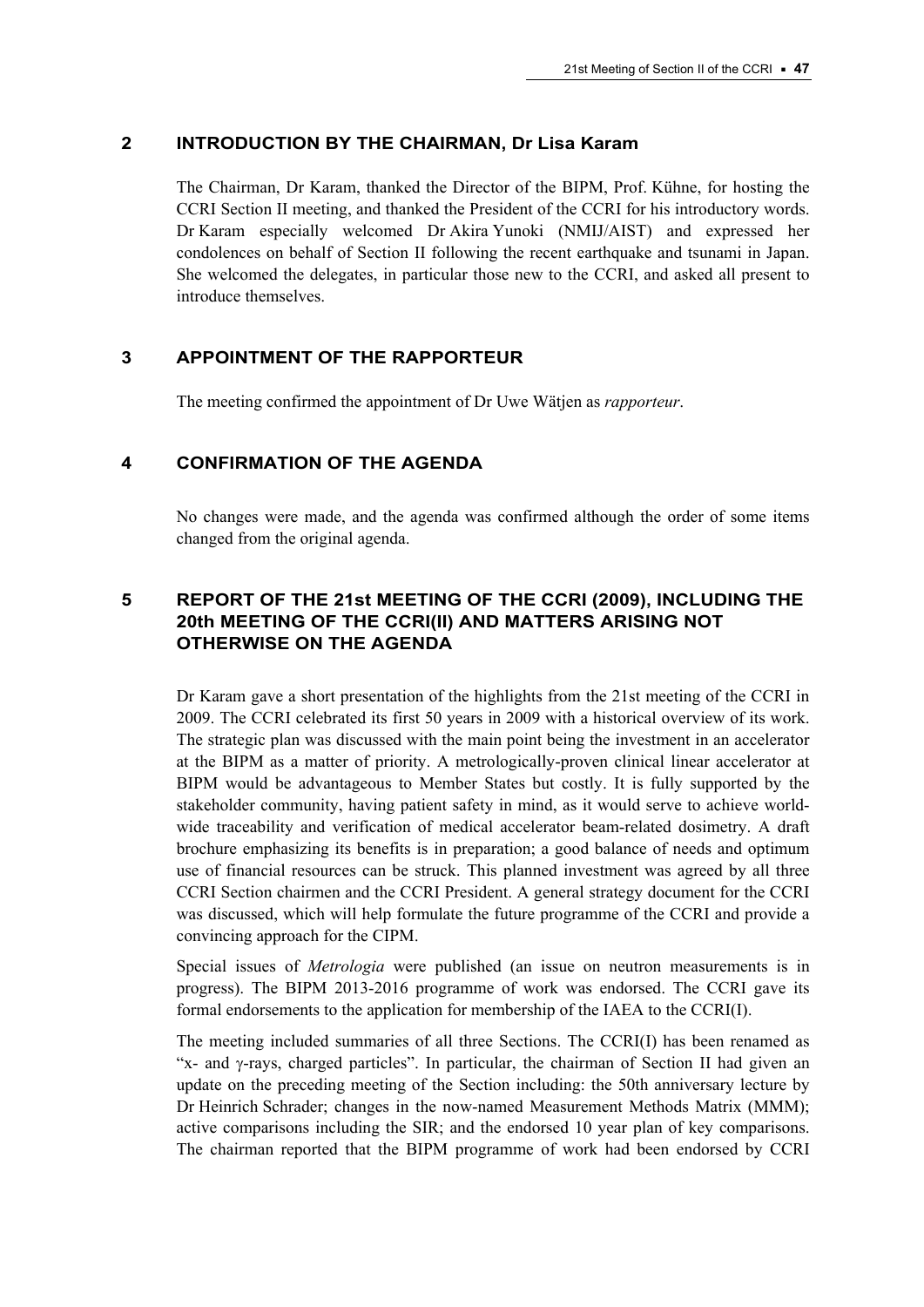Section II, including the extension of the SIR Transfer Instrument to other nuclides; new absolute measurement facilities with either large NaI(Tl) well or CsI(Tl) sandwich detectors; one or more ionization chambers to back-up the SIR [BqWG]; extending the SIR to pure alpha-emitters, low-energy gammas and electron capture radionuclides. Updated roadmaps showed the importance of full communication with the user community and of traceability in medical exposure.

In summary, special issues of *Metrologia* have been published, the future BIPM 2013-2016 programme of work was endorsed, a strategy document is under review, there was unanimous support to invite observers from international organizations to future CCRI meetings, and the current CCRI agenda attempts to reflect relevant points. It is proposed that CCRI Section II should add a description of its stakeholders to the strategy, reflecting its wide range of end users in health care, environment, security, industrial, analysis and research. The regulatory requirements in the ionizing radiation community and the wide range of radioactivity to measure, from extremely low (mBq) to very high (TBq), must be kept in mind. CCRI Section II actions also need to be well described in terms of: importance and difficulties of comparisons; implementation of the Measurement Methods Matrix (MMM) as a means of leverage; efforts towards the fields of applications; and evolving needs.

Prof. Kühne, the Director of BIPM, commented on the status of the accelerator project. The CIPM fully supported the project for the 2013-2016 programme of work and has included the project as part of the programme of work. However, the NMI directors had commented that they would find it very difficult to support a budgetary increase for the BIPM in real terms during their meeting in 2010. Thus, the possibility of funding the accelerator from the regular Member State dotation is remote. Prof. Kühne will ask for *voluntary* donations and will also address international organizations as interested stakeholders. A capital investment of 3.6 million Euros to 3.7 million Euros is needed. The accelerator remains a very high priority project, despite the fact that it cannot be financed from the regular dotation of the Member States.

# **6 REPORT OF THE KEY COMPARISONS WORKING GROUP (WORKING GROUP COORDINATOR: L. KARAM)**

Dr John Keightley (NPL) gave a presentation on behalf of the coordinator, updating CCRI Section II on the Key Comparisons Working Group's (KCWG) objectives, membership, the biannual meeting schedule, and progress with work since the last CCRI(II) meeting. Amendments to the Measurement Methods Matrix (MMM) are a regular item on the KCWG agenda, because the MMM is a dynamic document which is regularly updated with the increasing knowledge about measurement methods and uncertainties typically achieved. During the reporting period, changes to the triple-to-double coincidence ratio method (TDCR) column were the focus. Methods to determine the key comparison reference value (KCRV) were widely discussed in several meetings and the proposals will be summarized for this CCRI Section II meeting under a separate agenda item. The VNIIM standardization of  $137Cs$  with the  $4\pi\beta$  counting method (and the uncertainty estimation of its results) were critically reviewed and deemed not to meet the criteria of a primary method. Comparisons planned and those in progress were reviewed, including the large area sources comparison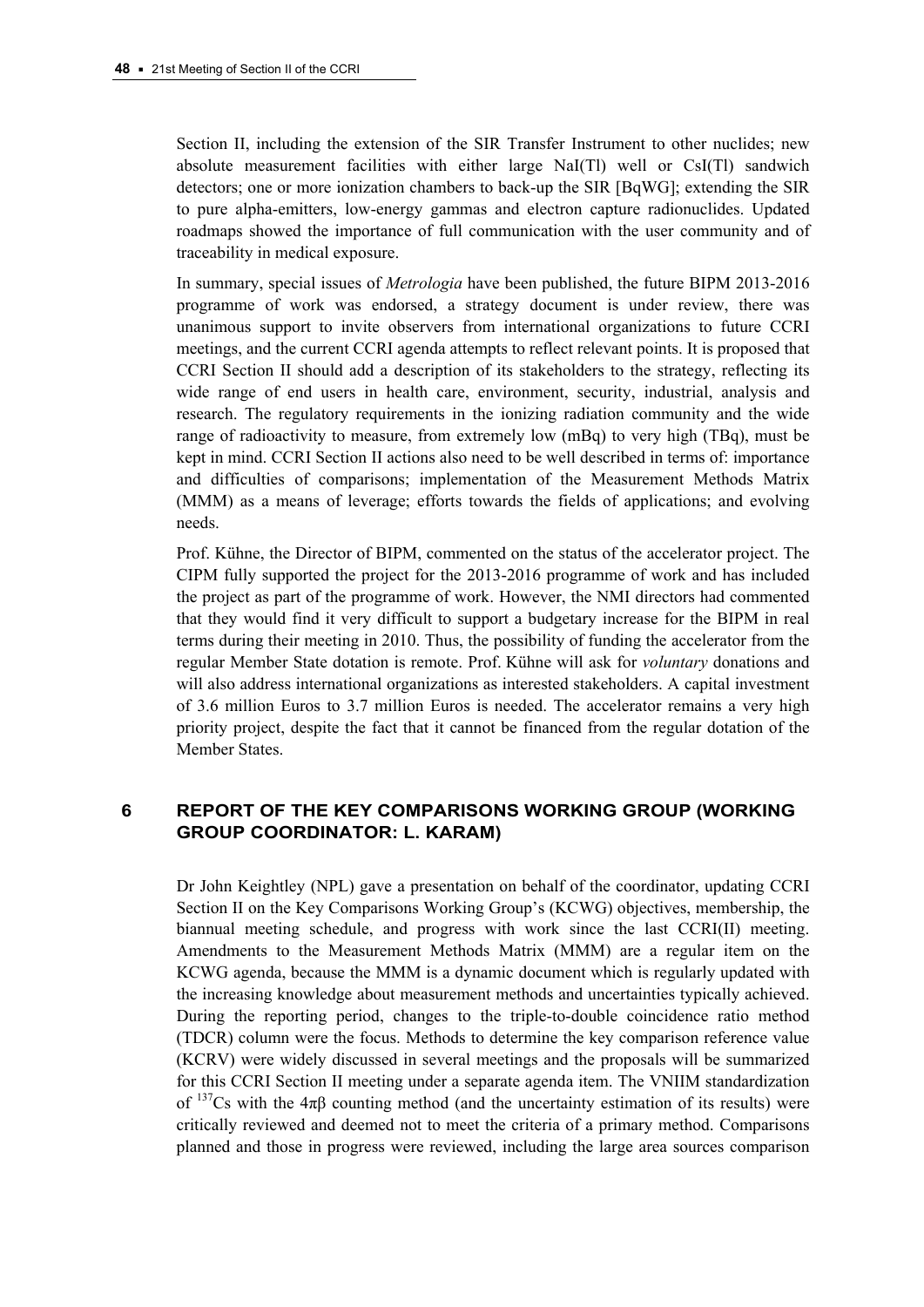(CCRI(II)-S10); the fate of the  $^{90}Y$  microspheres exercise (CCRI(II)-S9) – which was finally abandoned due to presumed problems in the required dissolution and some legal issues; CCRI(II)-S8  $^{137}Cs$ ,  $^{40}K$  and  $^{90}Sr$  in Bilberry powder matrix; issues with the beta spectral shape in the TDCR measurement of  $^{241}$ Pu (CCRI(II)-K2); the CCRI(II)-K2 comparison on  $177$ Lu; the RMO comparison APMP.RI(II)-K2.I-131; and CCRI(II) supplementary comparisons CCRI(II)-S3 Shellfish, the report of which is now available in Draft B; and CCRI(II)-S7 on the uncertainty evaluation for Co-60 in  $4\pi\beta$ - $\gamma$  coincidence counting, now a Draft A report.

The rolling 10-year plan of key comparisons was reviewed with some recommendations for change, and a new rule was proposed for final BIPM.RI(II)-K1 (SIR) report production. Furthermore, discussions were devoted to the matrix of "pair wise" equivalences reproduced in all key comparison reports, and also to problems encountered with glassware cleaning.

The KCWG meeting of 20 June 2011 was the first conducted as a *joint* uncertainty and key comparison Working Group meeting. Most of the items mentioned above were reported in more detail and discussed later in this meeting of CCRI Section II under separate agenda items. All delegates were asked to review the MMM (document CCRI(II)/11-10), in particular the column "applications" and the rows of "blue" radionuclides that are currently without uncertainties, and to send their comments to Dr Karam.

## **6.1 Recommendations of the KCWG(II)**

After discussion of the KCWG recommendations, the CCRI(II) took the following decisions or, as appropriate, endorsed the recommendations for decision at the CCRI level:

- To merge UCWG(II) and KCWG(II), which have almost identical membership in order to rationalize membership and the number of meetings; a new remit remains to be made. A consensus decision is needed to recommend this change to CCRI.
- To streamline the KCRV reporting procedure for BIPM.RI(II)-K1 comparisons in order to increase the efficiency and speed of reporting. A full SIR Final Report reflecting the updated KCRV will be made only if the change to the KCRV is significant, the previous report is more than 10 years old, or the KCRV is defined by fewer than 5 values (document CCRI(II)/11-01).
- To adapt the 10-year plan for comparison exercises by postponing <sup>131</sup>Cs until its actual need is clarified, and to replace the comparison with  $^{99}$ Tc, because  $^{99}$ Tc has become a more important nuclide for many customers in the community. A potential pilot laboratory has been identified.
- To not consider standardizations of  $^{137}Cs$  by  $4\pi\beta$ -counting as a primary method for inclusion in the KCRV. This decision will affect a new VNIIM result and an old CMI entry based on this method, which as a consequence will be removed as a contributor to the KCRV.
- To hold discussions on  $^{241}$ Pu standardization with all participants of the key comparison, on 17 November 2011, as part of the KCWG(II) meeting at the BIPM on 17-18 November.
- To ask all CCRI(II) members to review the Measurement Methods Matrix (MMM).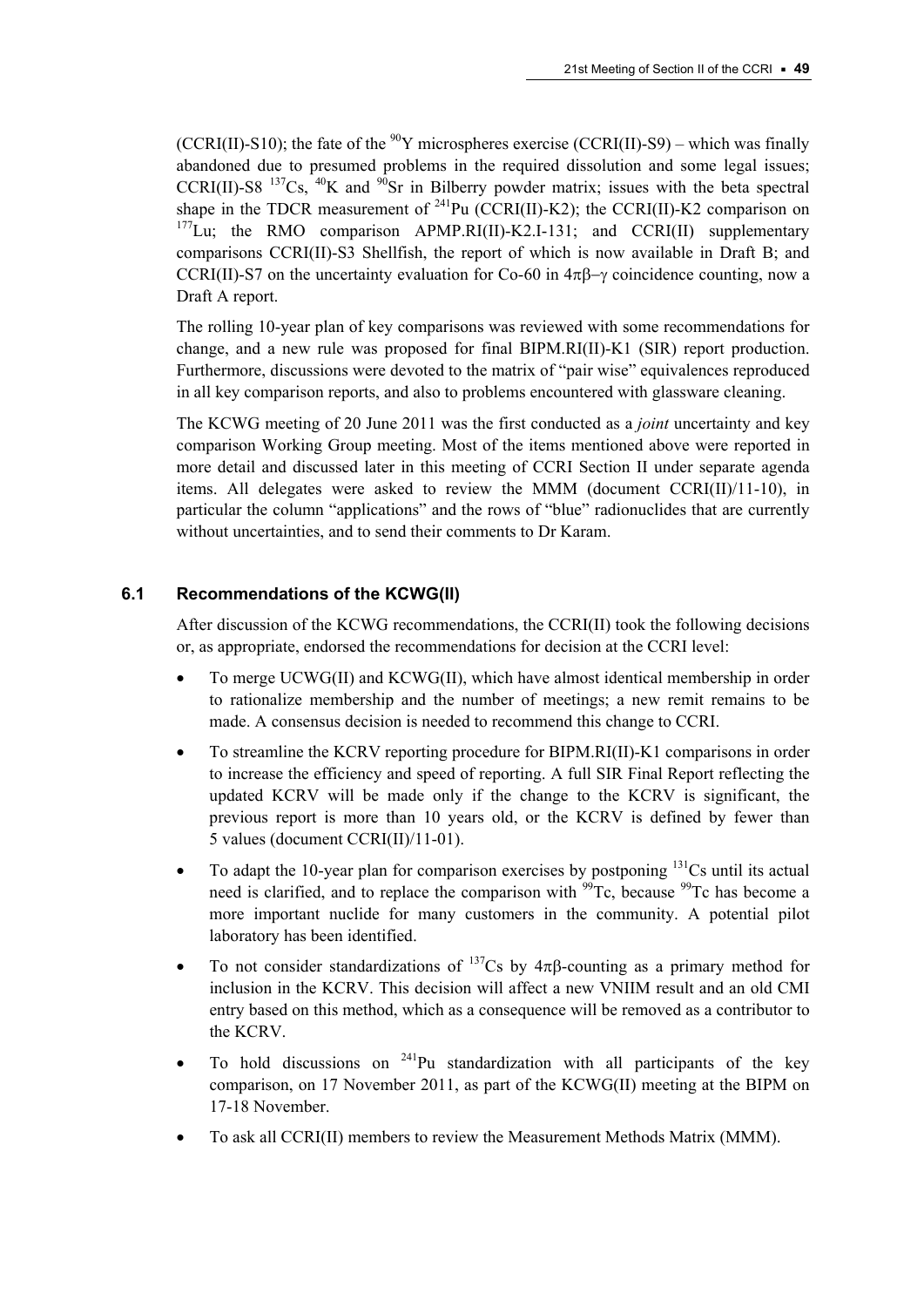To recommend to the CCRI that the MMM is made available for open access, after a cautionary note on its use and additional explanations (i.e., of the acronyms used) were agreed by Section II (updated document CCRI(II)/11-10).

Later in the course of the Section II meeting, Dr Karam announced that Dr Keightley had agreed to be coordinator of the new combined key comparison and uncertainty WG following acceptance of this change by the CCRI.

## 6.1.1 Pair-wise degrees of equivalence

CCRI Section II endorsed the recommendation of the KCWG(II) for a decision by the CCRI to drop the matrix of pair-wise degrees of equivalence from key comparison reports. The graph of individual degrees of equivalence with the KCRV, which helps to illustrate the pair-wise relationships, will remain. The method and data needed to calculate the pair-wise degrees of equivalence will continue to be included in the reports, should the need for their determination arise.

# 6.1.2 Calculation of key comparison reference values (KCRV)

The KCWG(II) believed that time had come to broaden the discussion on how the KCRV is calculated. A working document with draft proposals by Pommé, Cox and Harris had been discussed in the KCWG, but it had not yet phrased a final recommendation. Two detailed presentations were given in this Section II meeting by Dr Pommé (IRMM) and Dr Michotte (BIPM) to explain the different approaches and the resulting options as discussed in the KCWG.

Dr Pommé explained that, so far, the KCRV has been calculated as the arithmetic mean, and its uncertainty from the amount of scatter (standard deviation). This would be acceptable if outliers had been reliably removed and the uncertainties of laboratory results did not contain useful additional information. The arithmetic mean would fail (as would the median) for situations where (some) individual result(s) have large deviation and large uncertainty, leading to a biased mean, and where there is low scatter of data with incidentally close values having large uncertainty, leading to too small an uncertainty in the KCRV.

The weighted mean would be the most efficient for consistent data sets. However, a weighted mean, with an uncertainty derived from claimed measurement uncertainties, is sensitive to uncertainties that are underestimated and would fail if there are discrepant data of low uncertainty leading to a biased mean with too low an uncertainty. The specific method of Cox, based on the weighted mean, uses the largest consistent subset after removal of outliers, more or less implying large data sets are necessary.

A Mandel-Paule-like mean, in which an inter-laboratory variance,  $s^2$ , is added to the weighting factors to allow  $\gamma$  to become 1, would be robust for slightly discrepant data, if measurement uncertainties are informative, and also for outliers symmetric in value or uncertainty. A Mandel-Paule-like mean would offer the best solution for both extremes; it approaches the weighted mean for consistent data sets and the arithmetic mean for discrepant data sets; it would be intermediate between arithmetic and weighted mean for somewhat discrepant data sets.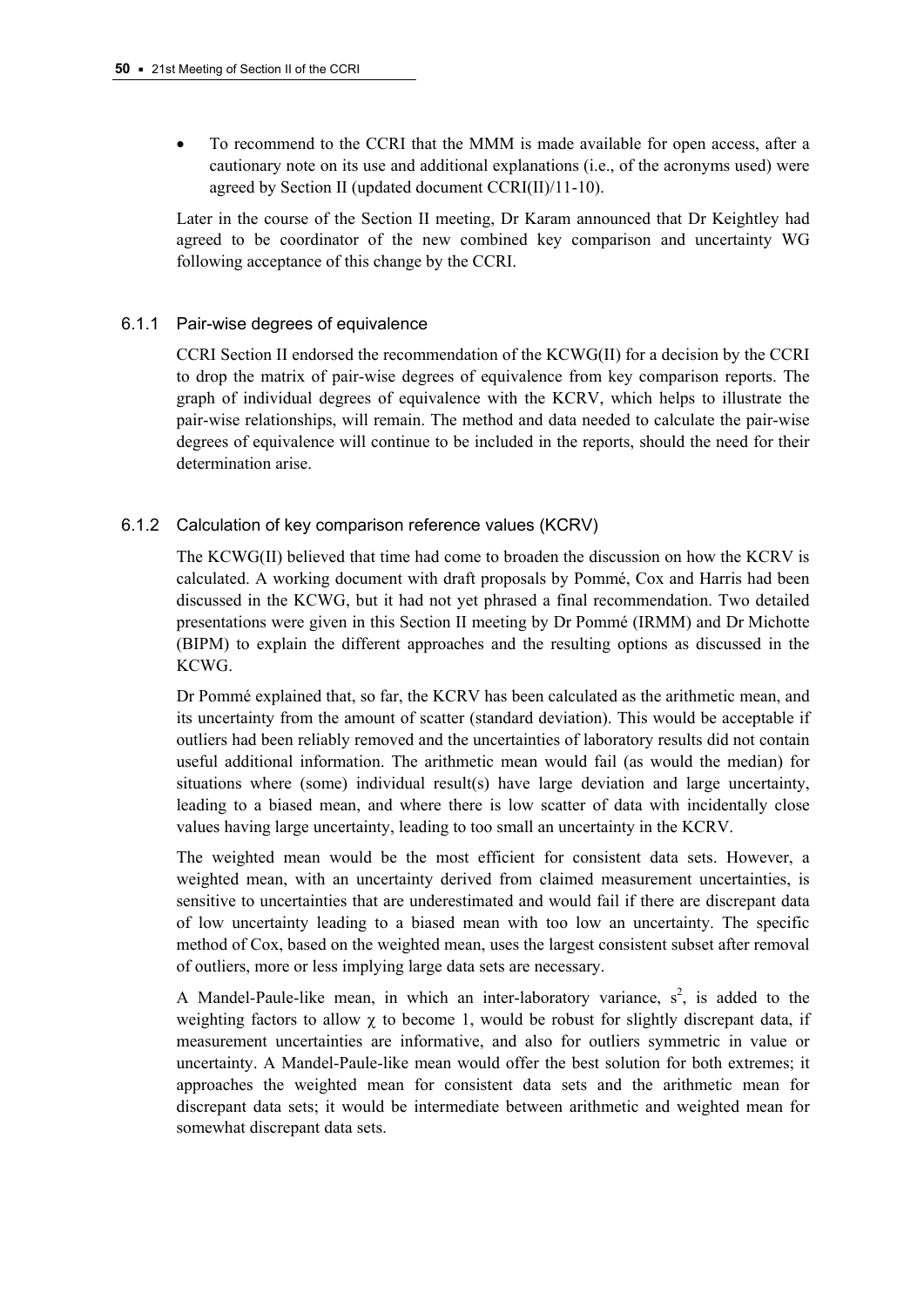The Pommé-Spasova mean, which uses a power between 0 and 2 for weighting, would give robust results similar to the Mandel-Paule-like mean.

Dr Pommé summarized that not using measurement uncertainty, as in the arithmetic mean approach, would be a waste of available information leading to biased means. The weighted mean of discrepant data would also bias the mean and give an unrealistically small uncertainty. A Mandel-Paule-like mean with outlier rejection would give a more robust mean with a realistic uncertainty for moderately discrepant data. He concluded by saying that an up-to-date method should be used, comprising not only statistics but also input of expert knowledge for outlier rejection.

Dr Michotte had applied the calculation of alternative reference values following the methods presented by Dr Pommé to existing key comparison results. The objective was to investigate whether the expectation of minimized influence of slightly discrepant results on the KCRV would be met. The criterion for an outlier to be rejected would be if the difference between the laboratory value and the Mandel-Paule-like mean is *k* times larger than the uncertainty of the difference, where *k* was chosen to be  $k = 2$ . Dr Michotte's presentation covered the SIR comparisons for  $^{137}Cs$ ,  $^{131}I$ ,  $^{152}Eu$ ,  $^{207}Bi$ ,  $^{56}Mn$ ,  $^{222}Rn$ ,  $^{57}Co$ ,  $64$ Cu,  $^{241}$ Am,  $^{65}$ Zn and  $^{177}$ Lu.

In summary, this exercise illustrated that, in 70 % of cases, the Mandel-Paule-like mean would be closer to the SIR efficiency curve than the existing KCRV, and in 35 % of cases it would prove to be less sensitive to slightly discrepant results, whereas in 10 % of the cases it would be more sensitive. In 20 % it would be equal and in another 35 % similar to the KCRV, most of these with smaller uncertainty. The number of outliers that would be rejected from the KCRV would increase in 45 % of cases.

In the discussion it was pointed out that the KCRV should reflect the metrological capabilities of the ensemble of NMIs, and as uncertainty budgets of the laboratories should also reflect their metrological knowledge, a higher number of outliers for the calculation of the best KCRV would be acceptable. This does not greatly affect the degrees of equivalence of the laboratories. Without having arrived at a definite conclusion, the suggested approach to combine modern statistical means with scientific-technical judgment was considered to be the right way to proceed.

## **6.2 Consideration of new results for inclusion in certain KCRVs**

Dr Michotte recalled the present KCWG rules which are that a KCRV is calculated as the arithmetic mean of results from exclusively primary standardization methods (except for gas standards). Outliers, if any, are excluded from the KCRV using the normalized error test with  $k = 4$ . Following the 2009 CCRI(II) recommendations, updates for <sup>22</sup>Na, <sup>60</sup>Co, <sup>75</sup>Se,  $88Y$ ,  $99m$  Tc and  $166m$ Ho were published. Contrary to the 2009 recommendation in the case of  $111$ In, only the PTB result was included in the KCRV, but not the LNE-LNHB result of 2006, as it is based on an ionization chamber measurement. An update for the  ${}^{56}Co$  KCRV (now comprised of four results) had been agreed by email after the 2009 meeting of Section II.

New entries into the SIR with resulting updates to the KCRV were presented and discussed in detail by Dr Michotte. In particular, KCRVs consisting of only a few entries were influenced significantly by new results  $(^{177}$ Lu and  $^{222}$ Rn), and for the nuclides  $^{56}$ Mn,  $^{64}$ Cu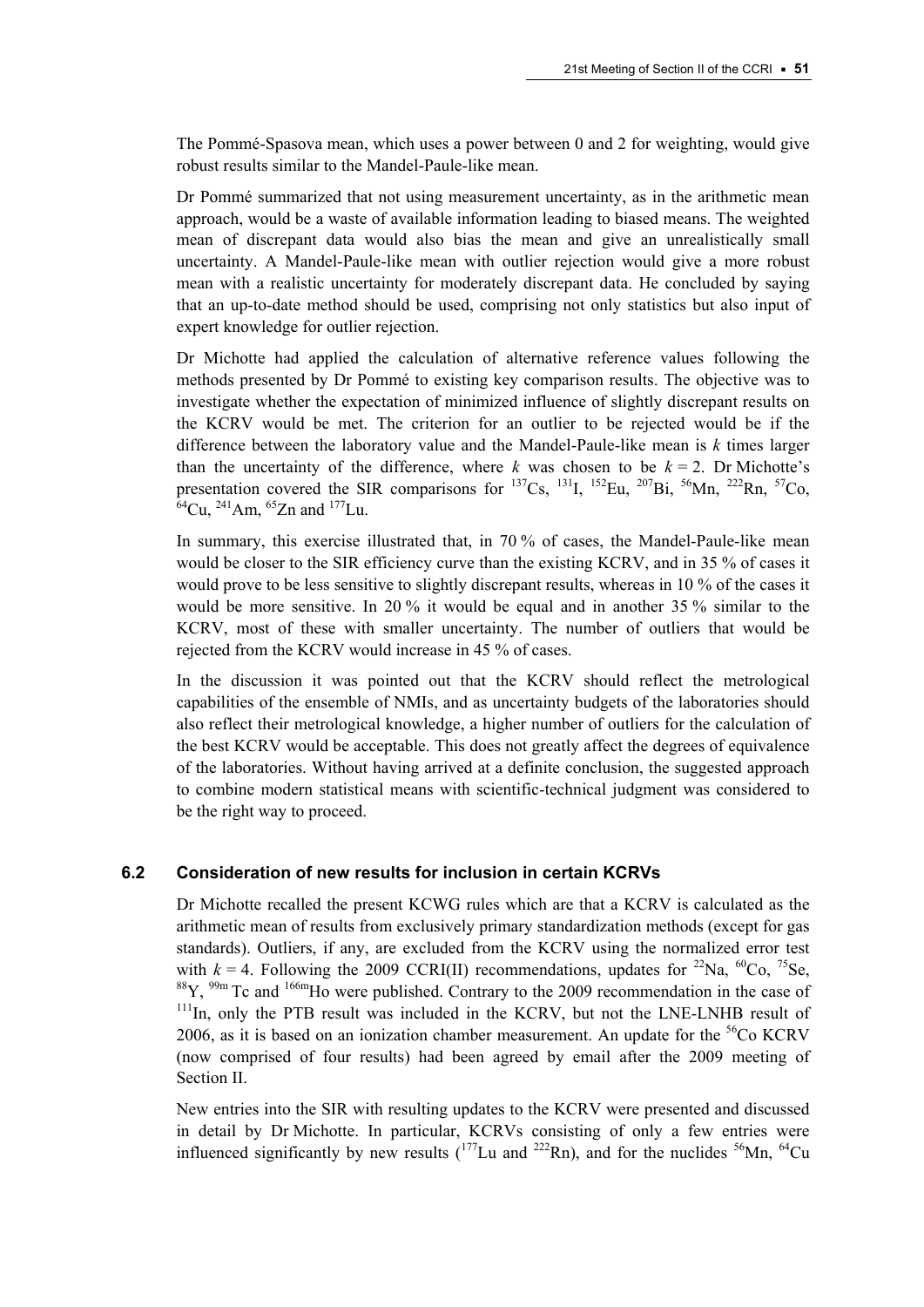and 207Bi, KCRVs were established for the first time. Dr Karam reminded everyone that laboratories with results not included in the KCRV due to a secondary method used or nonstandard mass or volume of solution in the ampoule will still remain in the equivalence tables and graph. The KCRV updates, as summarized in the following table, were accepted by CCRI Section II.

| <b>Nuclide</b> | <b>Old Value</b>  | New data from                    | <b>New Value</b>  |
|----------------|-------------------|----------------------------------|-------------------|
| $Co-57$        | 168 770 (350) kBq | IFIN-HH, NIST                    | 168 780 (310) kBq |
| $I-131$        | 40 400 (40) kBq   | CMI-IIR, IFIN-HH,<br><b>NMIJ</b> | 40 388 (34) kBq   |
| $Cs-137$       | 27 534 (42) kBq   | IFIN-HH, NMISA                   | 27 548 (46) kBq   |
| $Eu-152$       | 14 942 (26) kBq   | VNIIM, LNE-LNHB                  | 14 942 (25) kBq   |
| $Am-241$       | 2053.7 (3.3) MBq  | RC, MKEH                         | 2054.2 (3.1) MBq  |
|                | 2055.8 (2.8) MBq  |                                  |                   |
| $Lu-177$       | 555.1 (3.9) MBq   | NPL, IRMM                        | 558.9 (3.0) MBq   |
| Rn-222         | 9961 (53) kBq     | LNE-LNHB                         | 9880 (90) kBq     |
| $Mn-56$        |                   | <b>BIPM, NPL</b>                 | 10 650 (40) kBq   |
| $Cu-64$        |                   | PTB, NPL, CMI-IIR,<br>LNE-LNHB   | 80 860 (380) kBq  |
| <b>Bi-207</b>  |                   | PTB, LNE-LNHB                    | 10 861 (28) kBq   |

# **7 BIPM.RI(II) KEY COMPARISONS**

## **7.1 Present status of the SIR**

Dr Ratel reported that in 2009, 17 new results were obtained by measurement in the SIR, concerning 12 different nuclides sent by 11 laboratories. In 2010, 13 new results for 11 radionuclides in ampoules from 4 laboratories were obtained for the SIR, among them  $^{125}Sb$ was measured for the first time. To date in 2011, five ampoules were received. Since the inauguration of the SIR in 1976 until January 2011, 944 ampoules were measured, contributing to 699 independent results for 65 different radionuclides.

# 7.1.1 Linearity of the "new" SIR

Dr Michotte gave an update of the new SIR electronics; the electrometer had been replaced by a Keithley type 642, while keeping the principle of the Townsend balance and the set of capacitors unchanged. A LabView interface had been installed, and the system had been validated by measurements of the <sup>226</sup>Ra reference sources.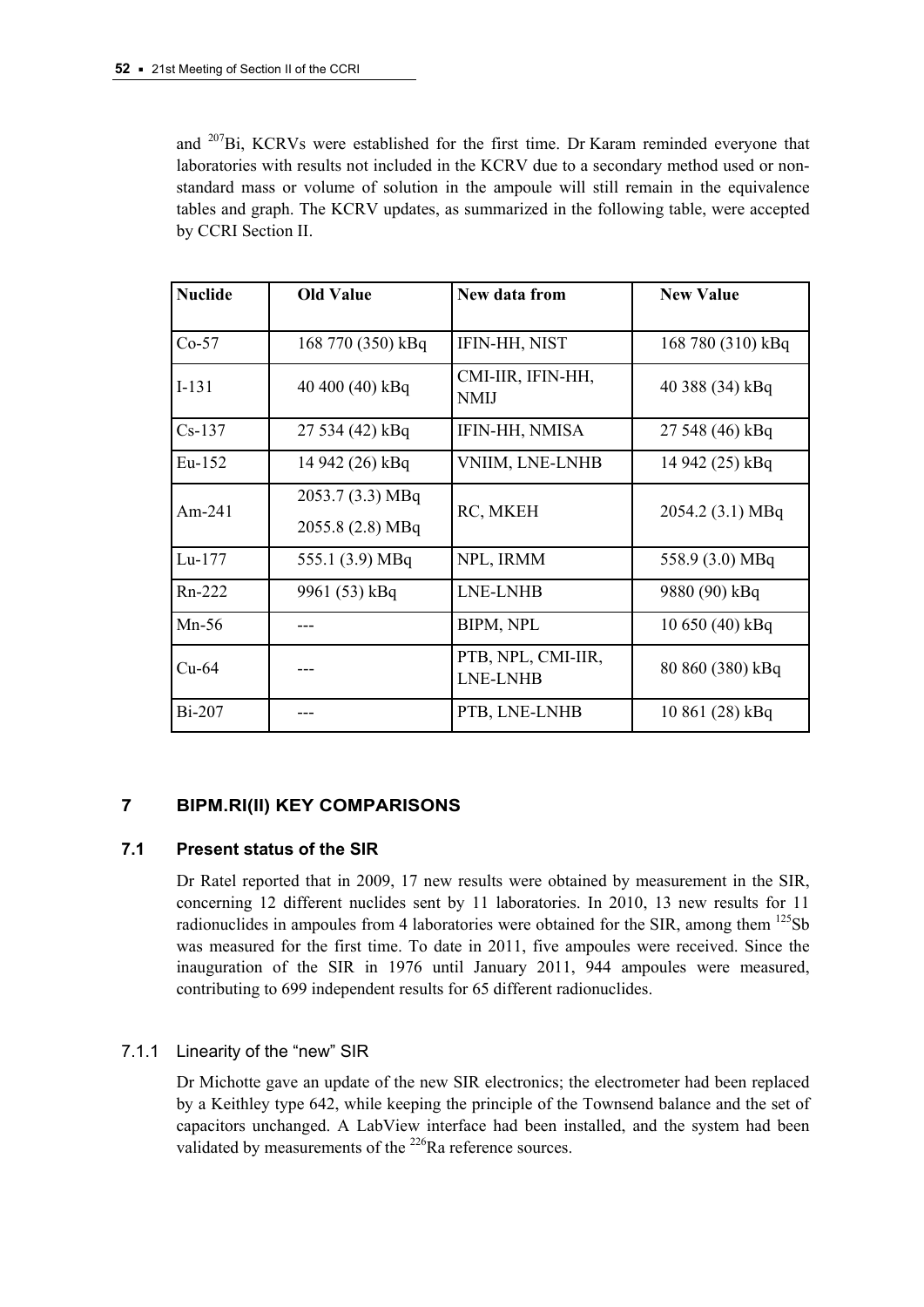The linearity of the system was assessed using NMI  $^{64}$ Cu and  $^{99m}$ Tc submissions to the SIR and fitting the current ratio measurements (versus the  $^{226}$ Ra reference sources) with time to the decay curves of the nuclides. The results were not entirely conclusive (for example, the expected non-linearities were not seen for all ampoules and may be related to other effects), but the magnitude of non-linearity is, in any case, insignificant for the new system and is smaller than with the original measuring system.

In the discussion, it was suggested to correct for  $\frac{99}{9}$ Mo as a possible source of non-linearity, and to perform longer measurements without removing ampoules for intermediate  $^{226}$ Ra measurements as is foreseen in the normal SIR procedure.

## 7.1.2 Update on comparison reports

Dr Allisy-Roberts reported that there are 34 results for which the reports have not yet been finalized although the Draft A results had been issued. Based on the earlier decision to change the rules for key comparison reports, many of these results should be published soon in the agreed condensed format.

## 7.1.3 BIPM.RI(II)-K4.Tc-99m

This key comparison makes use of the SIR Transfer Instrument (SIRTI) to measure shortlived radionuclides, specifically Tc-99m, on site at a NMI. A new result for the NIST was published in 2010, and a measurement at the KRISS will be published at the ICRM conference. Another measurement is planned for September 2011 at the NMIJ. A call for participation in this key comparison is targeted at NMIs that are distant from the BIPM. In each category of potential participants listed below, priority is given to CCRI(II) members. Laboratories shown in bold have already declared their interest:

- 1. NMIs with primary standardization for 99mTc: NIM, **NMISA, VNIIM**.
- 2. NMIs with CMCs for 99mTc (even if not primary): **CNEA**, CENTIS, INER.
- 3. NMIs that cannot rely on another NMI for purchase of  $\frac{99 \text{m}}{2}$  C calibrated and traceable to the SIR: **LNMRI**, BARC.

So far it has only been possible to perform one comparison per year with the SIR Transfer Instrument; it is planned to increase this to two comparisons per year.

## 7.1.4 Phasing out of early results (pre-1991) from the KCDB

With the phasing out of earlier results, NMIs have to identify whether using the Measurement Method Matrix (MMM) can provide a more recent key comparison that will support the radionuclide/method in question, or if they should send another ampoule of the same (or another) radionuclide. The ampoule submitted can be measured by the NMI in an ionization chamber, if the ionization chamber calibration is traceable to a primary standardization.

In the discussion, it was clarified that an advance warning will be sent by the CCRI Executive Secretary prior to any result being removed from the KCDB. However, it is the responsibility of each NMI to check the validity of their own results, so that they can plan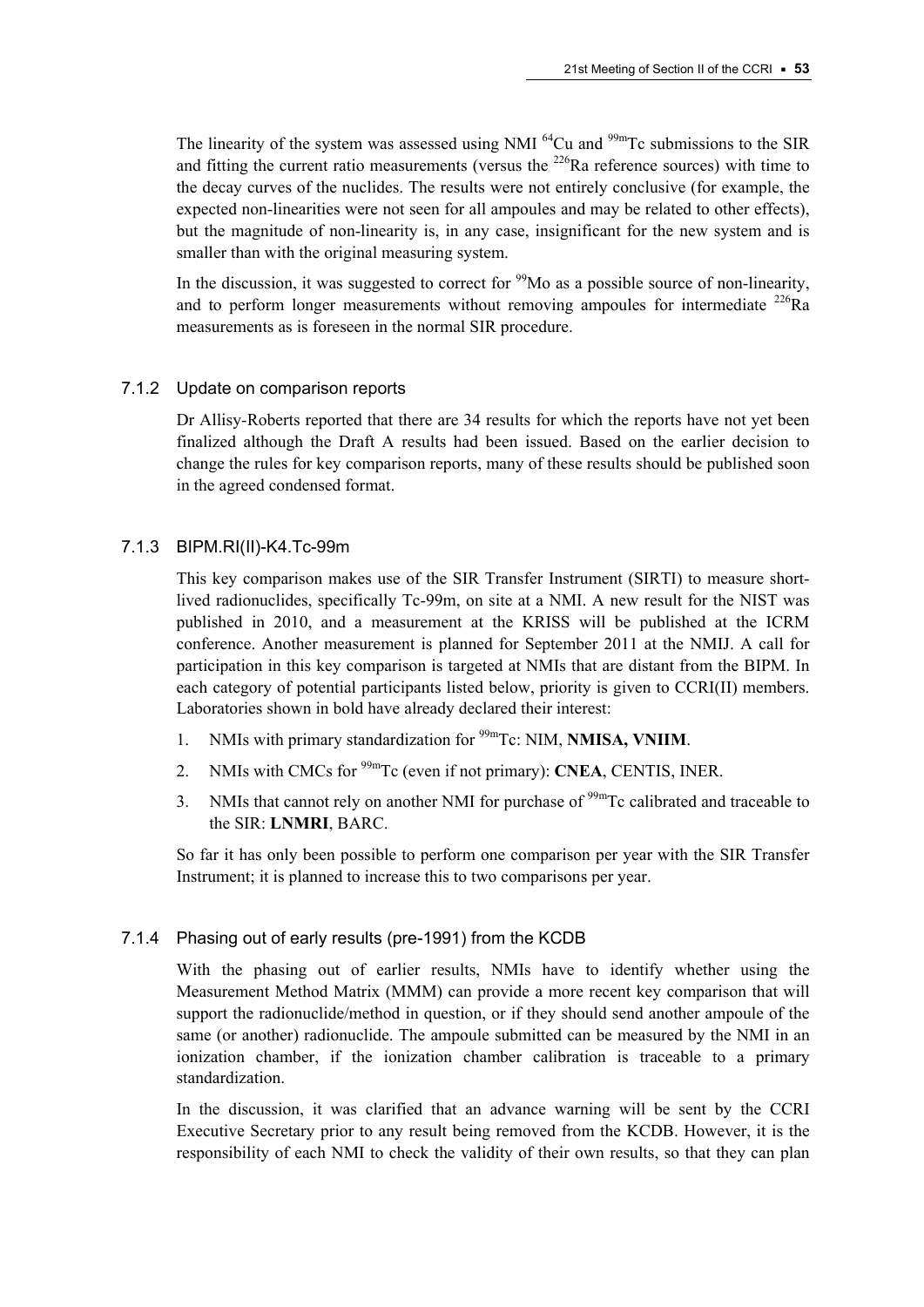their appropriate actions. It was noted that an SIR comparison result for an ampoule calibrated in a NMI's ionization chamber cannot be used to support another radionuclide in the context of the MMM. This is because the MMM represents groupings of radionuclides and primary standardization methods, whereas a calibrated ampoule has no direct association with a primary method.

Dr Thomas requested that only the most up-to-date spreadsheet files be used when sending in changes to CMCs. She demonstrated how to retrieve these files from the BIPM website: *Via Committee structure to the JCRB, and then to the restricted access CMC site. In the Summary "get published CMCs", choose the metrology area and the country to download the valid file.*

It was remarked that EURAMET had recommended to the members of its ionizing radiation section to limit this year's CMC changes to updating what is necessary, in particular column P (supporting evidence), clarifications to uncertainty column L, and other changes not requiring interregional review. This recommendation was intended to reduce the general workload involved in examining CMCs.

## **8 CCRI(II) AND RMO KEY COMPARISONS**

### **8.1 Results and reports of activity measurements**

### 8.1.1 Reports published since June 2009

Dr Allisy-Roberts showed the comparison reports that had been published on the website in *Metrologia Technical Supplements* since June 2009: the APMP regional key comparison on  $133\text{Ba}$ , the re-evaluation of degrees of equivalence for the APMP RMO comparison on  $166$ mHo together with the inclusion of results from IRA and NPL in the BIPM.RI(II)-K1.Ho-166m on-going SIR comparison, and the other SIR comparison reports on  $^{22}$ Na,  $^{60}$ Co,  $^{75}$ Se,  $88$ Y,  $99$ <sup>m</sup>Tc and  $56$ Co leading to KCRV updates as mentioned earlier in section 6.2. A first comparison report on <sup>64</sup>Cu with a primary standardization result of PTB was published in 2009; consequently, while the PTB results agree with the value deduced from the SIR efficiency curve, no KCRV can yet be produced.

# 8.1.2 Results and progress of reports for <sup>3</sup>H, <sup>85</sup>Kr, <sup>177</sup>Lu, <sup>241</sup>Pu, <sup>241</sup>Am, <sup>55</sup>Fe, <sup>89</sup>Sr, <sup>32</sup>P, <sup>125</sup>H,  $^{65}$ Zn,  $^{54}$ Mn,  $^{192}$ Ir,  $^{90}$ Sr

Dr Ratel presented the results of the **CCRI(II)-K2.H-3 tritiated water comparison**. The LNE-LNHB was the pilot laboratory providing the sources for this comparison which had 19 participants. The deadline was postponed from 31 May to 30 June 2009. Six different methods were used: TDCR, LSC (CIEMAT/NIST) with in-house <sup>3</sup>H or commercial <sup>3</sup>H standards, the LSC CIEMAT/NIST method using <sup>54</sup>Mn as efficiency tracer, internal gas counting, efficiency tracing with a Compton electron source, and digital TDCR with a resolving time of 240 ns. A total of 22 results were received from 15 laboratories. The stated uncertainties varied by more than a factor of 4. With one result evaluated as an outlier, 14 laboratory results contributed to the mean of  $37.15(19)$  kBq·g<sup>-1</sup>.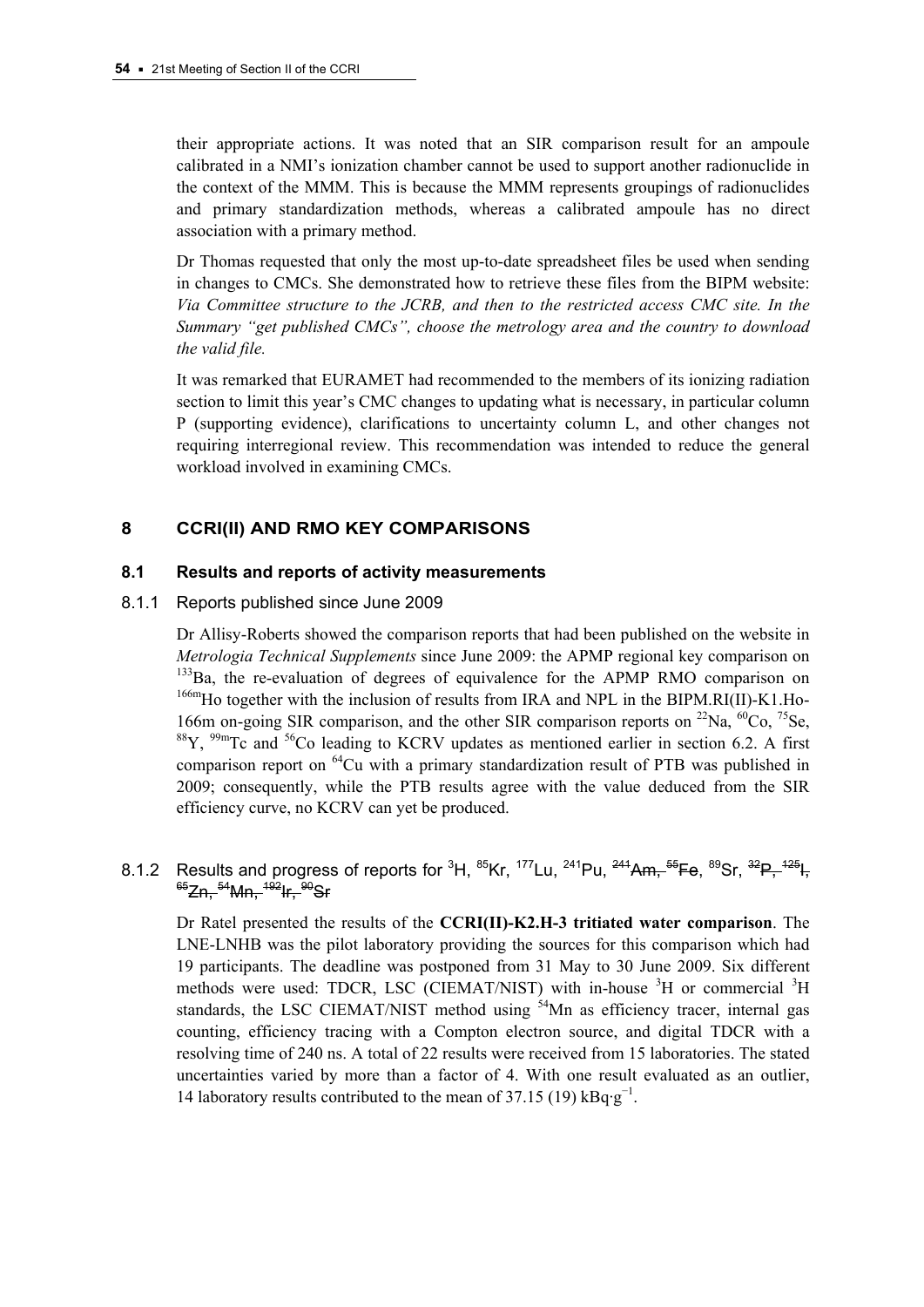Dr Ratel also presented the results of the **CCRI(II)-K2.Sr-89 comparison**. The PTB was the pilot laboratory providing the sources for the 19 participants, having identified impurities of  ${}^{85}Sr$ ,  ${}^{90}Sr$ ,  ${}^{84}Rb$  and  ${}^{86}Rb$  in the solution. The dispatched solution had an activity too low to be measured directly in the SIR so the PTB kindly sent six ampoules of undiluted solution to the BIPM. The mass of the solutions were different and had to be corrected for the normal 3.6 g (which amounted to slightly more than  $1\%$  correction) to determine the equivalent activity in the SIR. Four different liquid scintillation methods had been used by the participants: CIEMAT/NIST, TDCR,  $4\pi\beta$  LSC, and LSC with <sup>14</sup>C as internal tracer. And in addition,  $4\pi\beta-\gamma$  efficiency tracing with <sup>24</sup>Na, <sup>60</sup>Co or <sup>134</sup>Cs as a tracer,  $4\pi\beta$  CsI(Tl),  $4\pi$  PPC with a large counter and  $4\pi$  PC were used. Dr Ratel discussed the results method-wise in some detail; most of the techniques gave results which agree to better than 1 %. Three results obtained with  $4\pi\beta-\gamma$  efficiency tracing with <sup>60</sup>Co, however, deviate rather more from the mean value. The detection efficiency of the  $^{89}$ Sr  $\gamma$ -ray, deduced from the individual equivalent values, was close to the value deduced from the SIR efficiency curve. With these results, the SIR can also be used to evaluate degrees of equivalence for the <sup>89</sup>Sr determination. In the discussion it was pointed out that the <sup>60</sup>Co discrepancy for 3 of the 5 results when using this as a tracer is not surprising in view of the large difference in emitted energy. It was requested that ampoules of  $24$ Na, used in this comparison for efficiency tracing by two laboratories, be sent to the BIPM for measurement in the SIR, if these solutions had been standardized using primary methods.

Dr Johansson presented the status of the **CCRI(II)-K2.Pu-241 comparison**. The NPL was the pilot laboratory and there were 7 participants. The solutions were distributed in November 2009, and the deadline for reporting was postponed from 31 May to 30 September 2010. The importance of this nuclide is underlined by the fact that its activity in reactors is about 500 times that of  $^{239}$ Pu. Impurities in the solution were determined by mass spectrometry (at IRMM on behalf of NPL as pilot) and by alpha- and gammaspectrometry by all the participants. Four laboratories used the CIEMAT/NIST method, five laboratories TDCR, and three laboratories used the in-growth of  $241$ Am measured with  $\alpha$ -spectrometry,  $\gamma$ -spectrometry or  $4\pi\alpha-\gamma$  anticoincidence counting. The <sup>241</sup>Pu beta spectrum has a very large impact on the results. As a complement to theoretical considerations, the LNE-LNHB determined the beta spectrum by cryogenic methods. In view of the difficulties observed in this comparison, all the scientists who performed the measurements at the participating laboratories are recommended to attend the  $^{241}$ Pu standardization discussion meeting in November 2011 as decided earlier in section 6.1.

Dr Karam reported on the **CCRI(II)-K2.Lu-177 comparison**, piloted by the NIST with 12 participants. The Draft A report was accepted by all participants and will now be converted into a Draft B report, and will be reported at the forthcoming ICRM conference. Eleven laboratory results are being used for the KCRV. Two ampoules (IRMM, NPL) were sent to the SIR but the NIST ampoule gave a different result in the SIR than was expected from its equivalence with the NPL ampoule in the key comparison.

Dr Ratel reported on the status of the **CCRI(II)-K2.Kr-85 comparison**, piloted by the LNE-LNHB together with BIPM for the SIR measurements. Prior to distribution, all 10 ampoules had been measured in the SIR. The methods used by the 7 participants were  $\gamma$ -spectrometry,  $4\pi$  (PC) internal gas counting, and measurement in a calibrated ionization chamber. However, conclusions cannot yet be drawn and the report is in preparation.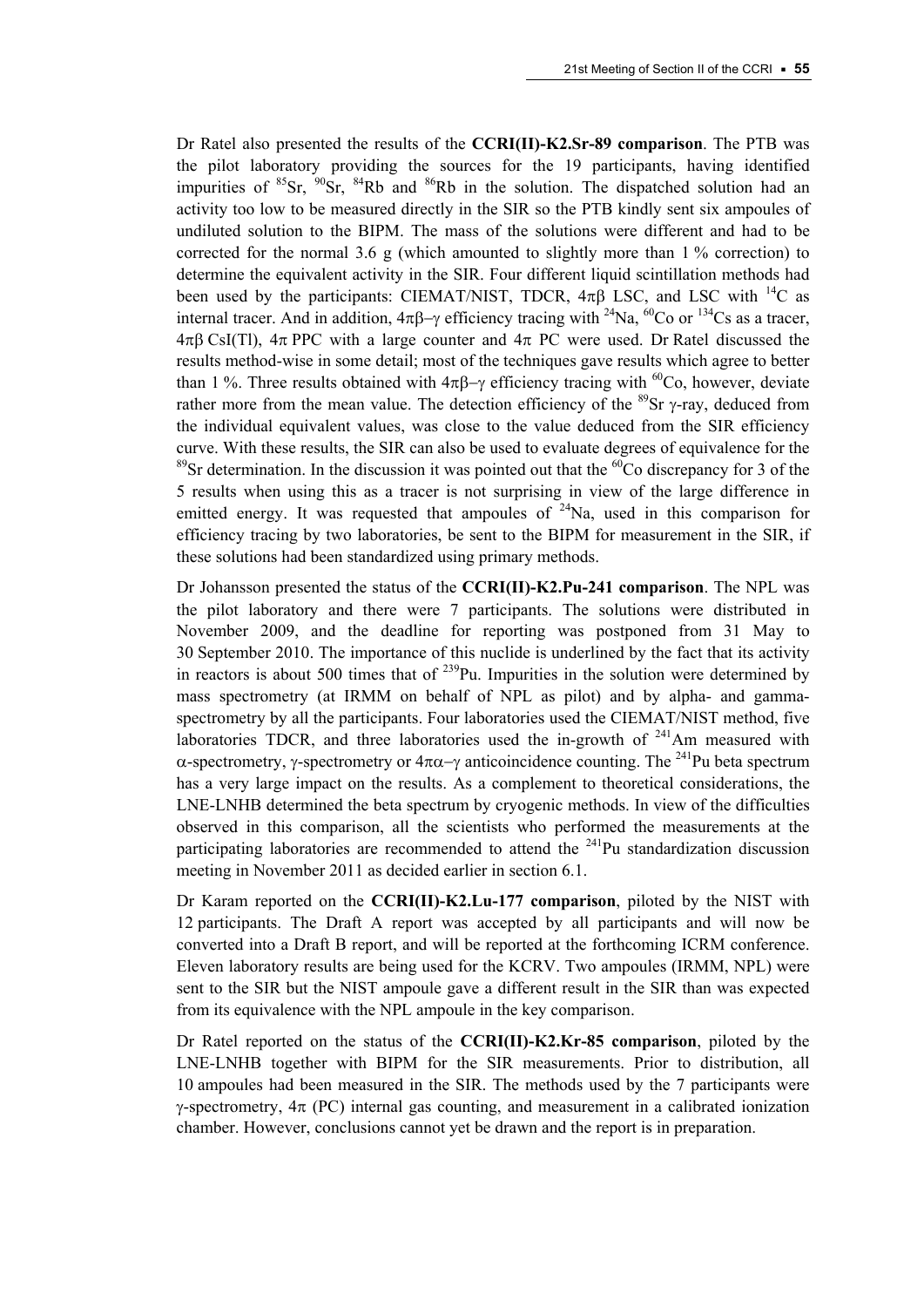### 8.1.3 RMO key comparison reports

Although a number of reports are in progress there were no reports to present to the CCRI(II). Some RMO comparisons are discussed further in section 9.

## **8.2 Present CCRI activity key comparisons**

The following CCRI(II)-K2 comparisons have the status of a report being in progress as Draft B:  ${}^{55}Fe$ ,  ${}^{32}P$ ,  ${}^{238}Pu$ ,  ${}^{204}Tl$ , and recently also  ${}^{3}H$ ,  ${}^{85}Kr$ ,  ${}^{177}Lu$ ,  ${}^{89}Sr$ , and  ${}^{65}Zn$ . The reports for <sup>125</sup>I, <sup>54</sup>Mn, <sup>90</sup>Sr, <sup>32</sup>P, and recently also <sup>241</sup>Pu have Draft A status. The reports for CCRI(II)-K2 key comparisons on  $^{241}$ Am and  $^{192}$ Ir have been published.

## **8.3 Present RMO activity comparisons**

The APMP key comparison on  $131$ I now has a comparison report at the Draft B stage, whereas the status of the COOMET key comparison on <sup>152</sup>Eu is presently unknown.

The Tuesday session was concluded with an invited seminar given by Dr Akira Yunoki (NMIJ/AIST) entitled "The consequences of the earthquake in Japan and NMIJ measurements regarding the Fukushima nuclear power plant".

The earthquake of 11 March 2011 was felt in the NMIJ/AIST building with a gradually increasing amplitude. Whereas earthquakes usually last up to a maximum of 1 minute, this quake had a duration of 5 minutes. Most of the equipment at the NMIJ, including safes for sources, remained intact. With a magnitude of 9.0, this earthquake was the largest ever recorded in Japan. Its epicentre was at a depth of 24 km off the coast. The immediate impact did not destroy many buildings even closer to the epicentre on the coast line. The large magnitude of the earthquake resulted in repeated aftershocks, even after 3 months. However, the aftershocks have not disturbed the calibration measurements continuing at the NMIJ/AIST.

The tsunami induced by the earthquake caused devastating damage in the Tohoku region. It has not been possible to estimate the actual height of the tsunami wave yet due to the damage caused.

As background to the Fukushima accident, Dr Yunoki said that 54 nuclear power plants in Japan produce one third of the country's electricity consumption. Five of the six units of Fukushima I (Daiichi), which were operating at the time of the earthquake, were correctly shut down by the emergency systems (injection of control rods) at 14:46 local time. At 15:27, the tsunami hit the NPP site, resulting in a breakdown of the electricity supply at 15:42 and a loss of the emergency core cooling one hour later. Starting the next day and repeatedly during several following days, reactor vessels had to be vented and massive hydrogen gas explosions occurred, which caused serious damage. The precise evolution of the events that followed, such as lack of cooling water, cracking and melting of fuel rods, and (partial) meltdown of fuel cores is not known yet.

Emergency management plans by the operator TEPCO anticipate the construction of containments around the reactors during the next 6 to 8 months to seal them off as a source of contamination. Testing of decontamination of the huge volumes of cooling water has started.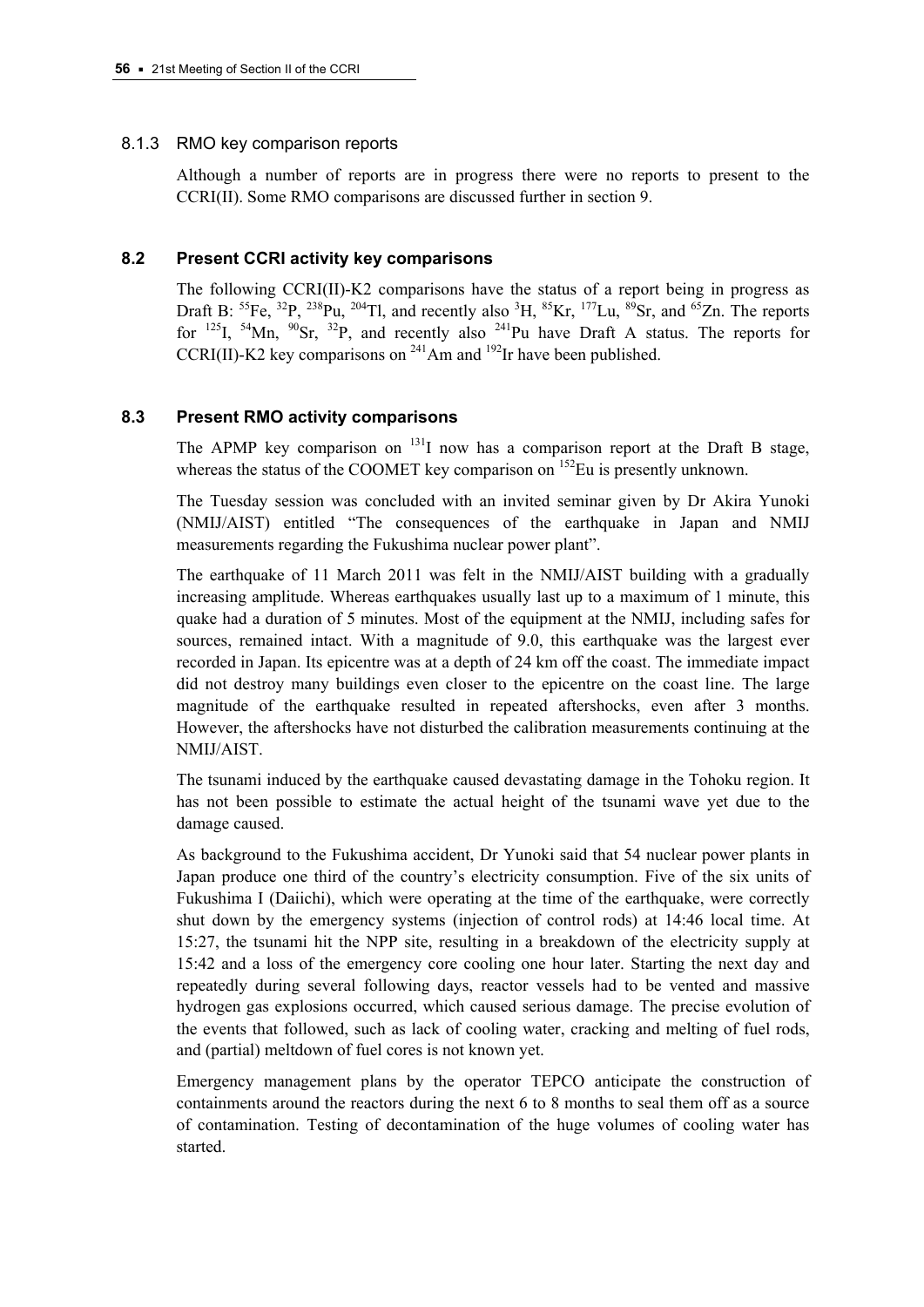The NMIJ engaged early in dose-rate and activity measurements at two points on the AIST campus: a balcony on the third floor and 1 m above ground at several metres from the building. The wind direction turned towards Tsukuba (site of the AIST) on 15 March and rain fell on 21 and 22 March, resulting in fallout of radioactivity being registered. The gamma dose-rate increased on 15 March from 0.1 to 1.5 μSv/h registered as a peak maximum. On 15 June, dose-rate values had fallen to 0.1  $\mu$ Sv/h again. Activity monitoring of swipes taken from vinyl sheets spread on the ground was used to inform the public on radionuclides present in the fallout:  $^{132}$ Te,  $^{131}$ I,  $^{132}$ I,  $^{134}$ Cs, and  $^{137}$ Cs were identified.

As support to neighbouring prefectures, surface contamination measurements were performed, and seminars were held at the NMIJ to train regional government employees in contamination measurements and the estimation of surface contamination. The NMIJ/AIST pinpointed two underlying problems: there were no accepted criteria for surface contamination of industrial products in existence, but some governments wanted such measurements due to fears of potential trade problems. A second concern is with the written standards themselves that prescribe several mm distance from the surface for measurements, which is difficult to realize. As a first step towards quality management, the NMIJ introduced a procedure for surface contamination measurements. Messages on the AIST website explain the measurement procedures that are in place in Japan, and the concept of traceability and the CIPM MRA.

## **9 PROGRESS WITH CCRI(II) AND RMO SUPPLEMENTARY COMPARISONS**

Dr Karam informed the CCRI(II) that the comparison CCRI(II)-S3 "shellfish" now has a Draft B report, which was sent to BIPM on 23 May 2011. Dr Yunoki added that the RMO comparison APMP.RI(II)-S1 on the surface emission rate of charged particles from a  $^{36}Cl$ source is now at the Draft A report stage. The status of other supplementary comparisons not discussed in detail below is as follows: CCRI(II)-S6.Co-57 and CCRI(II)-S6.I-131 are in Draft B report stage, the report of COOMET.RI(II)-S2 on Sr/Y-90 is available as a Draft A report, and the measurements for APMP.RI(II)-S2.Ho-166m were complete.

#### **9.1 Supplementary comparison on uncertainty estimation CCRI(II)-S7**

Dr Bochud reported on the progress of this comparison on uncertainty estimations for the standardization of a <sup>60</sup>Co solution using the data from  $4\pi\beta-\gamma$  coincidence counting measured at NPL. Activity concentration and uncertainty had to be calculated for the comparison data with special emphasis on extrapolation and weighing (source preparation). All calculated activity concentrations were consistent within 0.03 %, but the estimated uncertainties spanned a range of 2.6. For some uncertainty components, very large differences between participants' estimates were observed. Also the estimation of weighing uncertainties varied significantly, possibly due to different approaches in substitution weighing (for example the DKD method with fixed uncertainty for weights versus NPL certificate of weights). Some uncertainties proposed also differed in attribution of Type A or B evaluation. Although most participants used the least-squares method for extrapolation, all extrapolation lines were different; no participant obtained overlapping intercepts for both gates with the y-axis. In spite of the surprisingly different extrapolations, the final values for activity concentration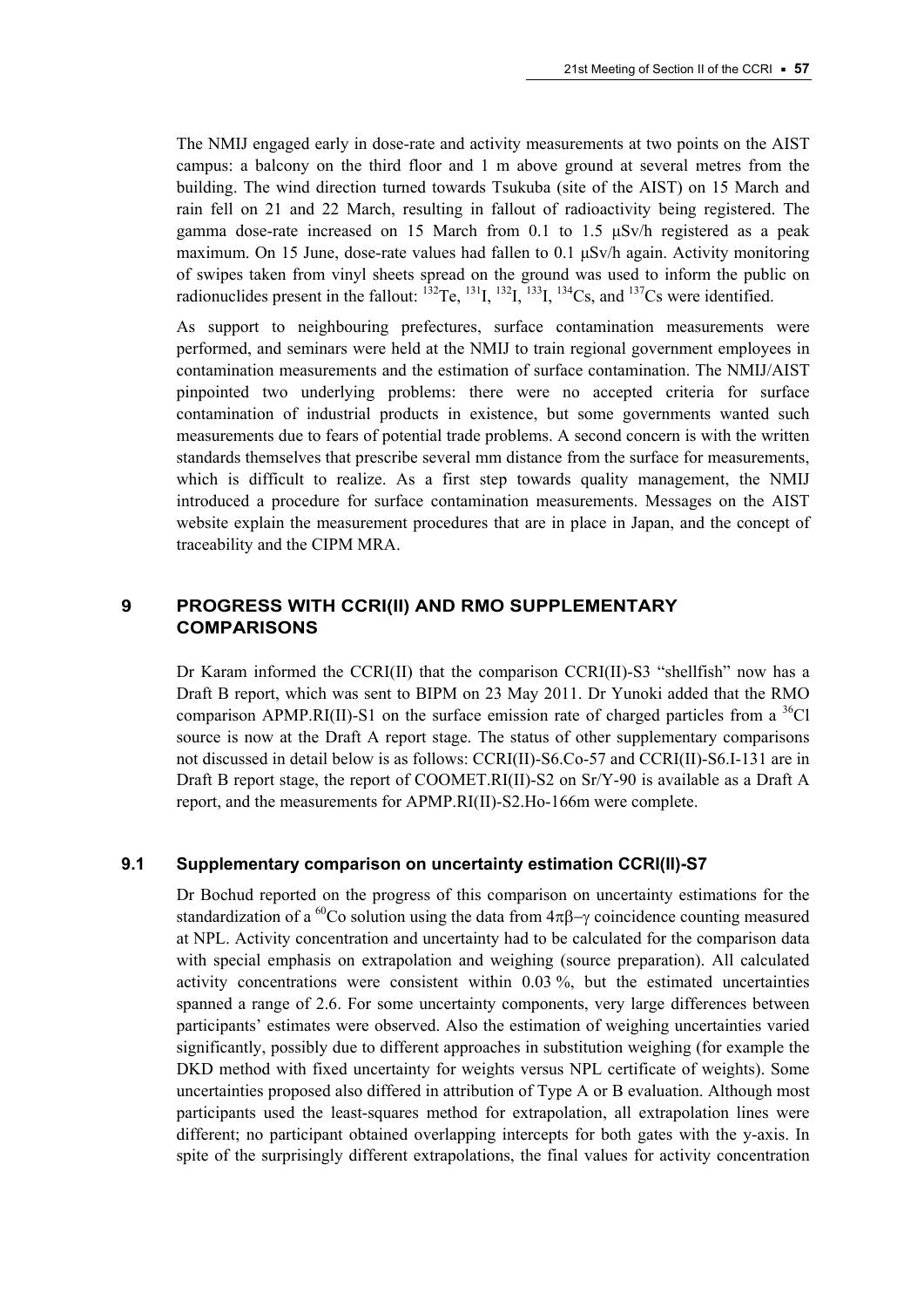were compatible, which supports the robustness of coincidence counting. The Draft A report will be sent to the participants after this present meeting of CCRI Section II.

## **9.2 Supplementary comparison on activity measurements in a rice matrix CCRI(II)-S9**

Dr Park explained the protocol of this CCRI(II) comparison piloted by the KRISS and gave some background information. For Asian countries, rice is a predominant food component; for example, each Korean eats about 80 kg of rice per year. The rice for the comparison was grown in a paddy field in a greenhouse, with  $137Cs$  added to the water. The harvested rice was air dried in the greenhouse and irradiated with  ${}^{60}$ Co to prevent degradation. Its moisture content at the time of bottling (in units of 150 g) was  $8\%$  to 10%. The participants are requested to determine the activity concentration of  $\rm ^{137}Cs$  and  $\rm ^{40}K$ .

Samples will be issued until the end of 2011; results are expected within 2 months after receipt of the samples. The Draft A report will be issued early in 2012. So far, the Copernicus University – Bratislava, **NIST**, US FDA, IAEA Seibersdorf, IAEA Monaco, UK NOC, Radiation Protection Bureau – Health Canada, **LNE-LNHB**, KAERI, **PTB, IRMM**, Nuclear Research Institute – VAEC Vietnam, and **Nuclear Malaysia** are participating (NMIs, which can contribute to the KCRV are shown in bold). Nine of these 13 laboratories have already sent their results to the KRISS.

Since this CCRI(II) comparison is still open for participation, several more laboratories represented at the Section II meeting declared an interest to participate: LNMRI/IRD, NMIJ, NIM, NPL, IFIN-HH, BARC, ENEA-INMRI, BEV, MKEH. CNEA, CIEMAT and the VNIIM (through a partner institute) are considering participation. In addition it was proposed that the CENTIS-DMR and other laboratories from COOMET and possibly AFRIMETS should also be approached.

### **9.3 Large area sources comparison (LASCE) CCRI(II)-S10**

Dr Unterweger presented an update of the status of the large area sources supplementary comparison on behalf of Dr de Felice from the pilot laboratory ENEA-INMRI. Calibration of surface contamination monitors is generally undertaken using anodized reference sources. The NMIJ is also providing reference sources prepared with an ink jet printer. The technical requirements for such sources are given in ISO and IEC standards, among them ISO-7503 and ISO-8769. The only comparison conducted to date has been the RMO comparison of the APMP on the beta-particle emission rate from large area sources of  ${}^{36}Cl$ .

The present comparison was proposed in 2007 at an ICRM Working Group meeting and endorsed as the CCRI(II)-S10 at the last meeting of CCRI(II) in 2009. Participants will be mainly NMIs and designated institutes (DIs) for activity measurements, but other laboratories involved in calibration of large area reference sources can participate, if their country's NMI agrees. To date, 24 laboratories from 18 countries have been enlisted. The measurand is the emission rate of beta/alpha particles into  $2\pi$  sr solid angle. For beta particles, a threshold of 0.590 keV according to ISO-8769 will be set. The nuclides  $^{14}C$ , <sup>147</sup>Pm,  $^{90}Sr/^{90}Y$  and <sup>241</sup>Am will be used, prepared as flat 100 mm x 100 mm anodized Al sources. The same sources, distributed according to a schedule planned by the pilot laboratory, will be measured by all the participants.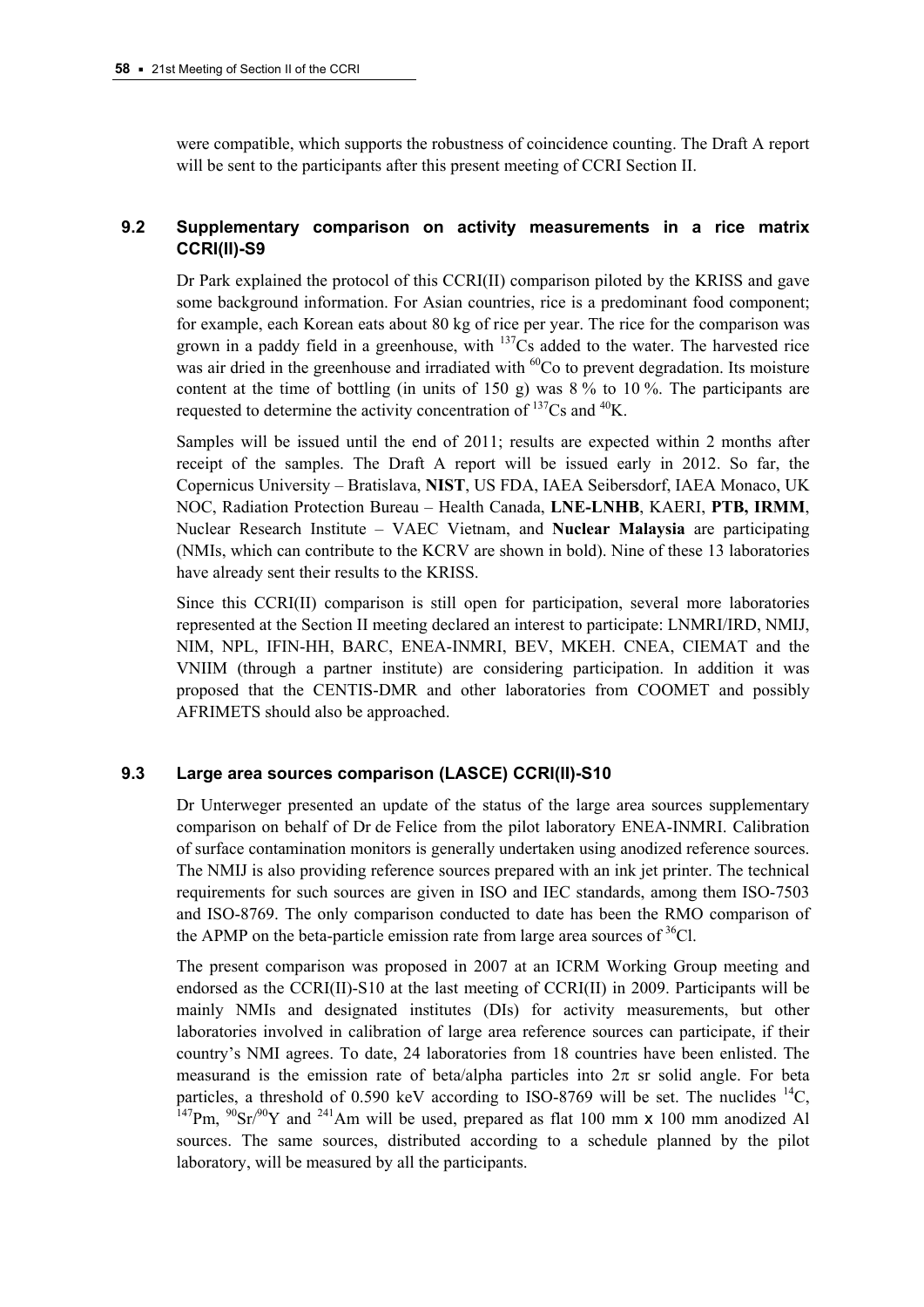During a discussion of the source distribution schedule, Dr Wätjen suggested planning for more intermediate check measurements beyond the anticipated single re-measurement by the PTB at the end of the comparison. It emerged that such checks could be made, for example, before and after the sources enter or leave a different continent or Russia. Dr Keightley added that, since the UK has 6 participants, NPL could measure at the beginning and the end of the UK round. CCRI Section II recommended revising the time schedule taking these concerns into account. Furthermore, Dr Arnold mentioned that a proposal to review problems that arise with the ISO standards will be discussed at the ICRM conference.

#### **9.4 Supplementary comparison on activity measurements in bilberry CCRI(II)-S8**

Dr Wätjen from the pilot laboratory IRMM reported the status of this comparison of activity measurements of a bilberry matrix reference material, which was also endorsed at the CCRI(II) meeting of 2009. The material was a dried powder of bilberries harvested in the region of Chernobyl. The bilberries had metabolized increased levels of  $137Cs$  and  $90Sr$  due to fallout from the nuclear power plant accident of 1986. In collaboration with the Reference Materials (RM) unit of IRMM, the material had been well homogenized and bottled in approximately 1200 units of  $\sim$ 100 g. Since the results of the supplementary comparison will be used to establish the property values for this reference material, the participants received six samples each to provide six individual analyses in accordance with RM certification requirements. In addition to the activity concentrations of the anthropogenic radionuclides  $137Cs$  and  $90Sr$ , the participants were also requested to determine the activity concentration of natural  ${}^{40}$ K.

In late summer of 2010, samples were distributed to the 10 participating laboratories. An incorrect drying procedure was originally issued with the samples, resulting in a delay until the end of November 2010 so that the corrected drying instructions could be supplied. To compensate for this delay, the original deadline of the end of January 2011 was extended until 24 February 2011 to report results for the gamma-ray emitters, and to 22 April 2011 for the  $90$ Sr results. The status of the comparison at the time of the Section II meeting was that all measurements were complete. One laboratory still needed to reply to the invitation of the pilot laboratory to check its results of  $^{90}Sr$  for possible numerical errors. Dr Wätjen mentioned that the standard deviation of the results for  $137$ Cs and  $40$ K was of the order of 5 %. Responding to the question as to when the Draft A report would be prepared, Dr Wätjen replied that this would be towards end of 2011 after the ICRM conference.

## **10 FUTURE CCRI(II) AND BIPM (SIR) KEY COMPARISONS**

#### **10.1 Recommendations for SIR (BIPM) comparisons (call for submissions)**

Dr Michotte repeated the call to NMIs to submit ampoules to the SIR when they make primary standardizations in order to improve the KCRVs. She presented lists of radionuclides for which primary results are particularly needed, either because no KCRV is defined yet  $(^{47}Sc, ^{113}Sn, ^{140}Ba, ^{155}Eu, ^{195}Au, ^{243}Am)$ , or the KCRV is based on very few results (24Na, 56Co, 56Mn, 64Cu, 99Mo, 103Ru, 106Ru, 109Cd, 123I, 124Sb, 133Xe, 153Gd, 153Sm,  $^{154}$ Eu,  $^{166m}$ Ho,  $^{177}$ Lu,  $^{207}$ Bi,  $^{222}$ Rn), or the KCRV is defined with inconsistent primary results: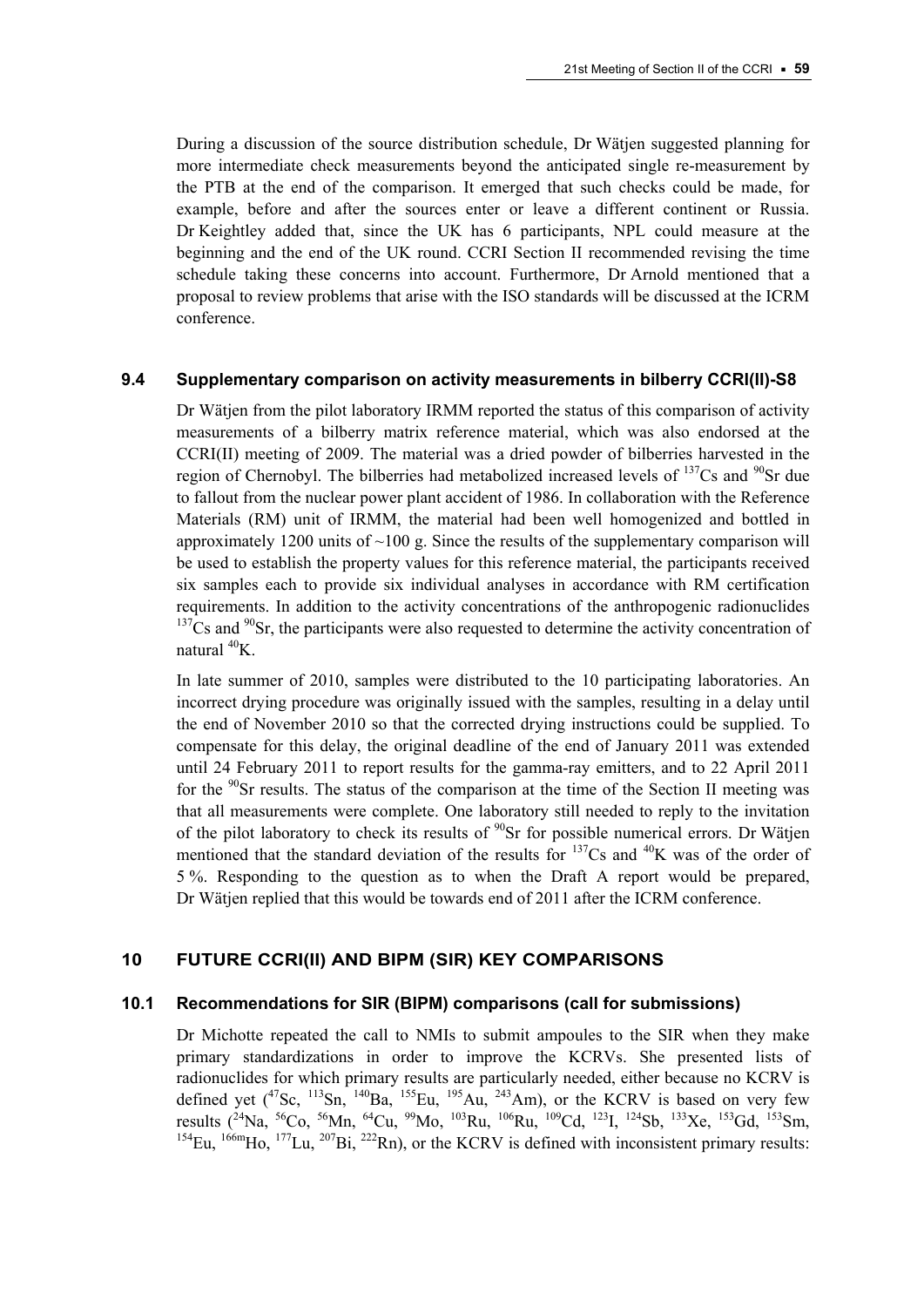$57C_0$ ,  $58C_0$ ,  $67Ga$ ,  $75Se$ ,  $111In$ ,  $144Ce$ ,  $169Yb$ ,  $201Tl$ , and  $203Hg$ . Dr Keightley mentioned that the BIPM will soon receive an ampoule of <sup>153</sup>Gd from the NPL.

### **10.2 Recommendations for CCRI(II) comparisons**

10.2.1 Rolling ten-year plan

As decided earlier in this Section II meeting, the  $131Cs$  comparison will be postponed until it is clarified whether this nuclide is important for the wider community; instead, a  $^{99}$ Tc comparison will be started soon with the NPL as the pilot laboratory supported by NIST. Laboratories interested in this new key comparison were: LNMRI/IRD, IFIN-HH, CNEA, NMISA, BARC, KRISS, NMIJ, NIM, NIST, CIEMAT, PTB, IRMM, NPL, VNIIM, CMI, RC, IRA, LNE-LNHB, ENEA-INMRI, BIPM, and possibly BEV.

In view of key comparison results being phased out from the KCDB, everyone was reminded that  $^{109}$ Cd,  $^{228}$ Th,  $^{222}$ Rn,  $^{123}$ mTe,  $^{137}$ Cs,  $^{133}$ Xe are radionuclides which can be measured in the SIR and thus can be used – after primary standardization – to prevent CMCs from becoming invalid. Dr Karam further remarked that the scheduled years in the present 10-year plan should not be taken too strictly as a new rolling 10-year plan will be prepared by the KCWG shortly.

### **10.3 Registration of new RMO key comparisons**

Representatives from the APMP announced that it is planning a key comparison of  $^{59}Fe$ activity measurements. APMP was invited to submit a comparison proposal form.

## **11 WORKING GROUP REPORTS**

### **11.1 Uncertainties (Working Group Coordinator: M. Unterweger)**

Dr Unterweger reported on the meetings of the Uncertainties WG that took place in April 2010, November 2010 and June 2011. The meeting just prior to this Section II meeting had been held as a first joint meeting with the Key Comparison WG. A *BIPM Monographie* (or a special issue of *Metrologia*) dealing with uncertainty analysis for various radionuclide measurement techniques is in preparation. A draft should be available by the next CCRI(II) meeting. The WG had prepared a recommendation for CCRI(II) to encourage the radionuclide metrology community to detail exactly how a reported measurement uncertainty was derived in order to correctly follow the GUM. Following a discussion it was decided to accept the recommendation that the GUM requirement to provide detailed information on how the uncertainties are derived should be followed.

## **11.2 Realization of the becquerel at the basic level (Working Group Coordinator: U. Wätjen)**

The coordinator presented the progress that had been achieved since a bilateral stocktaking meeting between the IRMM and the BIPM in Sèvres, shortly after a new post-doc researcher had been recruited by the IRMM in 2010 to undertake this project. The previous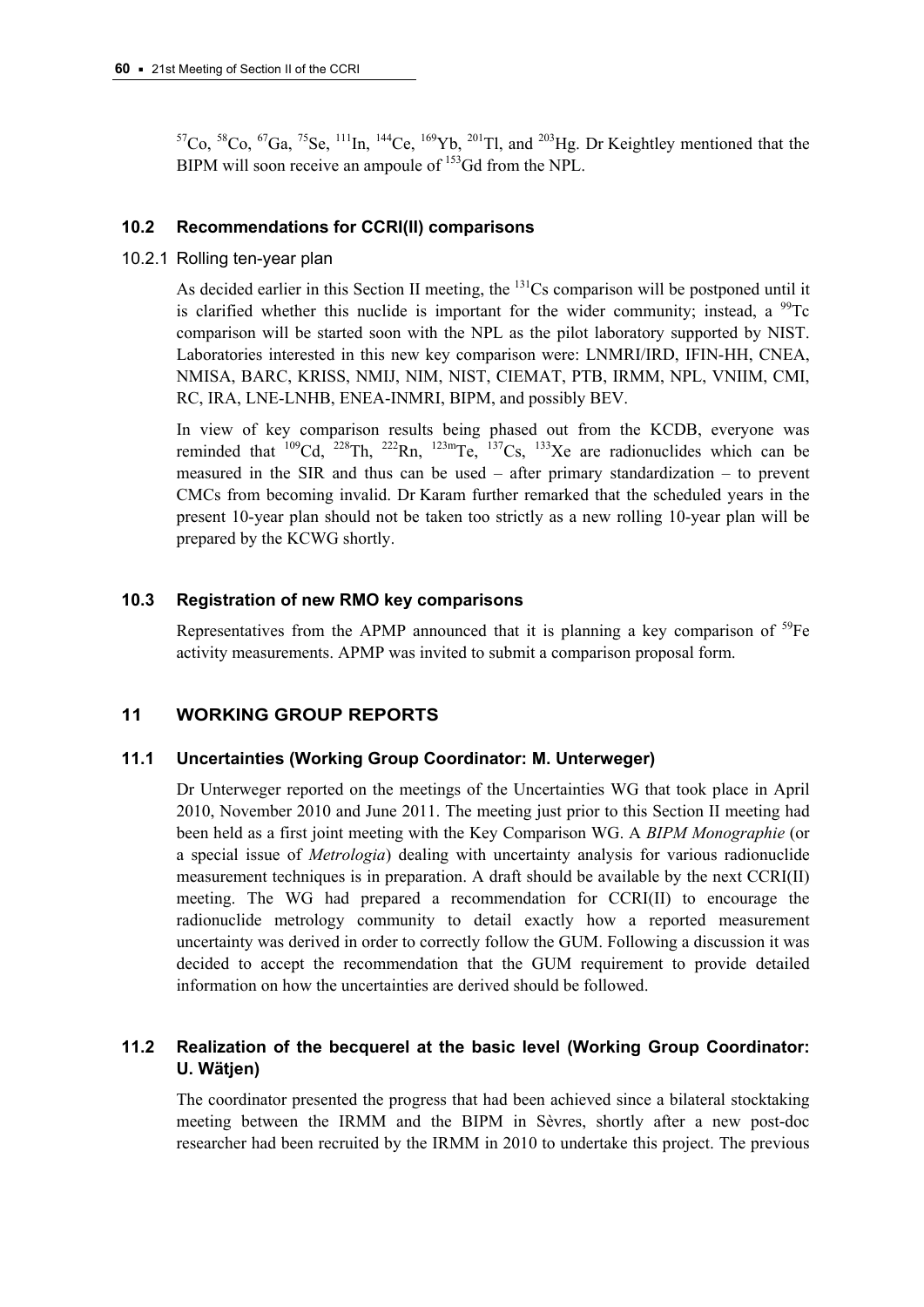WG meeting in June 2009 had concluded that a new design of a reproducible ionization chamber (with better definition of the measurement volume, consideration of the impact of an additional wall on efficiency variation/reproducibility, geometric efficiency losses, etc.) was needed. In two WG meetings held in November 2010 and April 2011, the results of the work achieved had been discussed and further research to be undertaken, mostly at the IRMM, was agreed.

Key elements of this progress were software developments (e.g., Geant4 MC simulation package incorporated into a ROOT environment), making the analysis of simulation results much more flexible; examples were presented that demonstrated the possibility of considering a segmented inner well (short central part), which would be easier to machine to the required tolerances, and mesh-structured materials or rolled metal sheets as alternatives for the electrode. Dimensional and radio-purity specifications of the lead shield, the need for a new source holder (designed for reproducible source positioning), and the need to understand and control stray capacitance and leakage current (for low current measurements) were also discussed. Since the wall thickness and inner diameter were shown to be the critical parameters of ampoules in the low-energy region, the working group decided it was worthwhile to distinguish between general use or low-energy applications and reproducibility testing of the chambers. Several options were considered (non-destructive methods, select sub-batches of ampoules and plastic ampoules for chamber testing).

It has become clear that a Be alloy as the inner well material would be a viable, but expensive solution. A company was identified that could produce the well tube in Be S200F alloy within the fine tolerances required. The costs, however, would be between 44 000 US \$ and 59 000 US \$ per tube depending on the number of units ordered. Simulations had shown that with this Be alloy all the challenging requirements for a reproducible signal response at low-energy (down to 20 keV) gamma-radiation would be fulfilled. In view of the high costs, however, two alternatives – the machining of the tube in Mg alloy or in three sections of Al – would still be evaluated, and Be will be considered only if the other options fail to produce the required results. Micro x-ray computed tomography was identified as a method to select a sub-batch of ampoules with small dimensional tolerances in wall thickness and inner diameter for testing purposes. Further progress will largely depend on experimental work with the existing ("old design") prototype chamber at the IRMM, which will be used to test new components such as the inner well machined from Mg alloy, and to validate MC simulations. At the time of this Section II meeting, a new source holder was already available, and work on a stable lowcurrent source to allow testing of the electrometer system was being pursued.

The costs for constructing a "new design" prototype were discussed; depending on the material to be used (e.g., Be alloy), costs may be between 60 k€ and 100 k€. Even if a suitable electrometer system were available and Be alloy were not needed for the inner well, the machining costs of the ionization chamber itself, following the new design, were estimated at 20 k€ to 30 k€. The coordinator considered it feasible that a definite design can be achieved, and one or more prototype chambers built, within the next BIPM programme of work for 2013-2016. The next BqWG meeting was announced for 16 November 2011.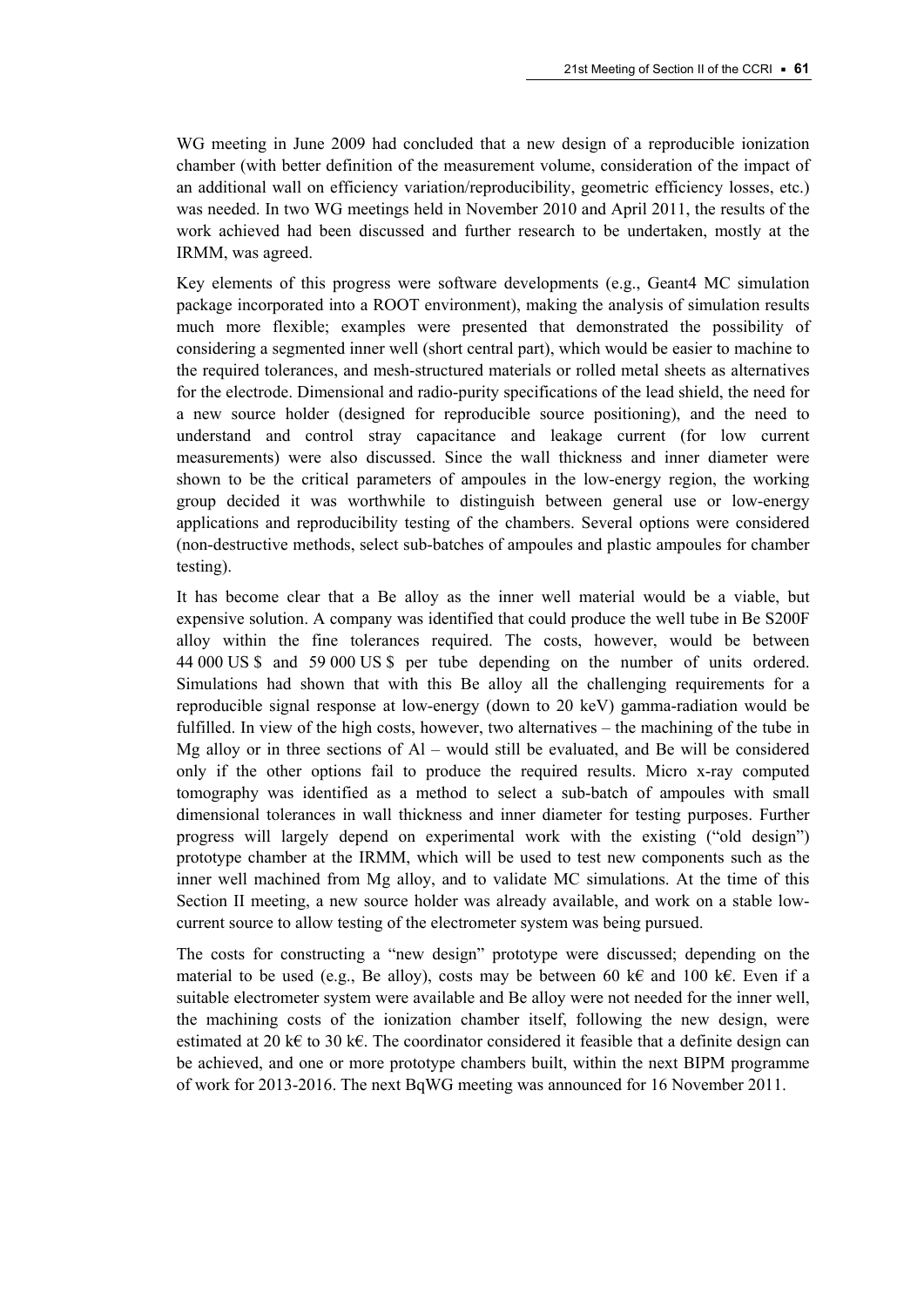# **11.3 Extension of the SIR to pure beta emitters (Working Group Coordinator: J.-M. Los Arcos)**

The coordinator gave an extensive presentation on the recent progress made by the WG in developing and implementing a self-consistent scheme for including the alpha- and betaemitters within the SIR. From previous WG meetings (three since the last CCRI(II) in 2009), the specifications for the operation of the ESIR at the BIPM can be summarized as: NMIs should be able to standardize a pure beta-emitting radionuclide and to send a solution to the BIPM for contribution to the ESIR and the BIPM should have a measurement method to establish degrees of equivalence. The reference scintillation cocktail needs to have a welldefined and highly reproducible composition, for example XAN6040 has been shown to function well with about 20 radionuclides; it can be prepared in the laboratories with high reproducibility and has an efficiency comparable to commercial products. Two operational comparison approaches have been proposed: the "apparent activities" method based on TDCR or CIEMAT/NIST models, and the "apparent efficiencies" method. The latter method does not require a standardized tracer nuclide, any decay model, nuclear data, or even standard nuclides. It does not depend on instrument, scintillator or volume. It is based on the definition of a universal cross-efficiency curve for each radionuclide, which will continuously be improved by the cumulative contributions of the NMIs. It does however require a tracer nuclide, e.g.  ${}^{3}H$  or  ${}^{14}C$  that does not need to be standardized. Preliminary tests of this method were made in 2010 at CIEMAT, and Dr Los Arcos presented a number of results of cross-efficiency curves for 7 nuclides using  ${}^{3}H$ , and for 3 nuclides using  ${}^{14}C$  as the tracer. The best sensitivity is obtained with a tracer nuclide with a short half-life and low energy  $(^{3}H)$ , and the method is also applicable to  $^{3}H$  as the radionuclide for activity comparison.

A trial comparison of  $^{63}$ Ni and  $^{3}$ H was initiated during the WG meeting of November 2010 with 7 participating laboratories and 2 pilot laboratories; CIEMAT and BIPM. This was still in progress at the time of the Section II meeting. Both ESIR comparison approaches were being tested, the "apparent activities" method in the TDCR systems of the BIPM and the LNE-LNHB, and the "apparent efficiencies" method using commercial LSC counters at both the BIPM and the CIEMAT. The participating NMIs prepared and standardized <sup>63</sup>Ni solutions and sent aliquots of the solution to the BIPM and the CIEMAT for the comparison measurements. At the time of the CCRI(II) meeting, CIEMAT had measured  $^{63}$ Ni ampoules from the PTB, IRMM, NMISA and the LNE-LNHB using two LSC counters with 2 different volumes and the results had been evaluated. Some  ${}^{63}$ Ni and  ${}^{3}$ H measurements at the CIEMAT were still in progress. The measurements at the BIPM are reported in section 11.3.1 by Dr Ratel.

Dr Karam inquired about the time frame needed to decide whether the presented approaches to the extension of the SIR to beta emitters can be considered to be established. After completion of the present comparison, the coordinator sees the need to clarify several practical implementations and to write a *Monographie* documenting the whole procedure and operation of the ESIR. Dr Johansson stated that the NPL would like to participate in the trial comparison. This proposal was welcomed in particular as it could serve to demonstrate that there are no adverse effects of the methods over a longer time scale. The next ESIR WG meeting will take place on 16 November 2011.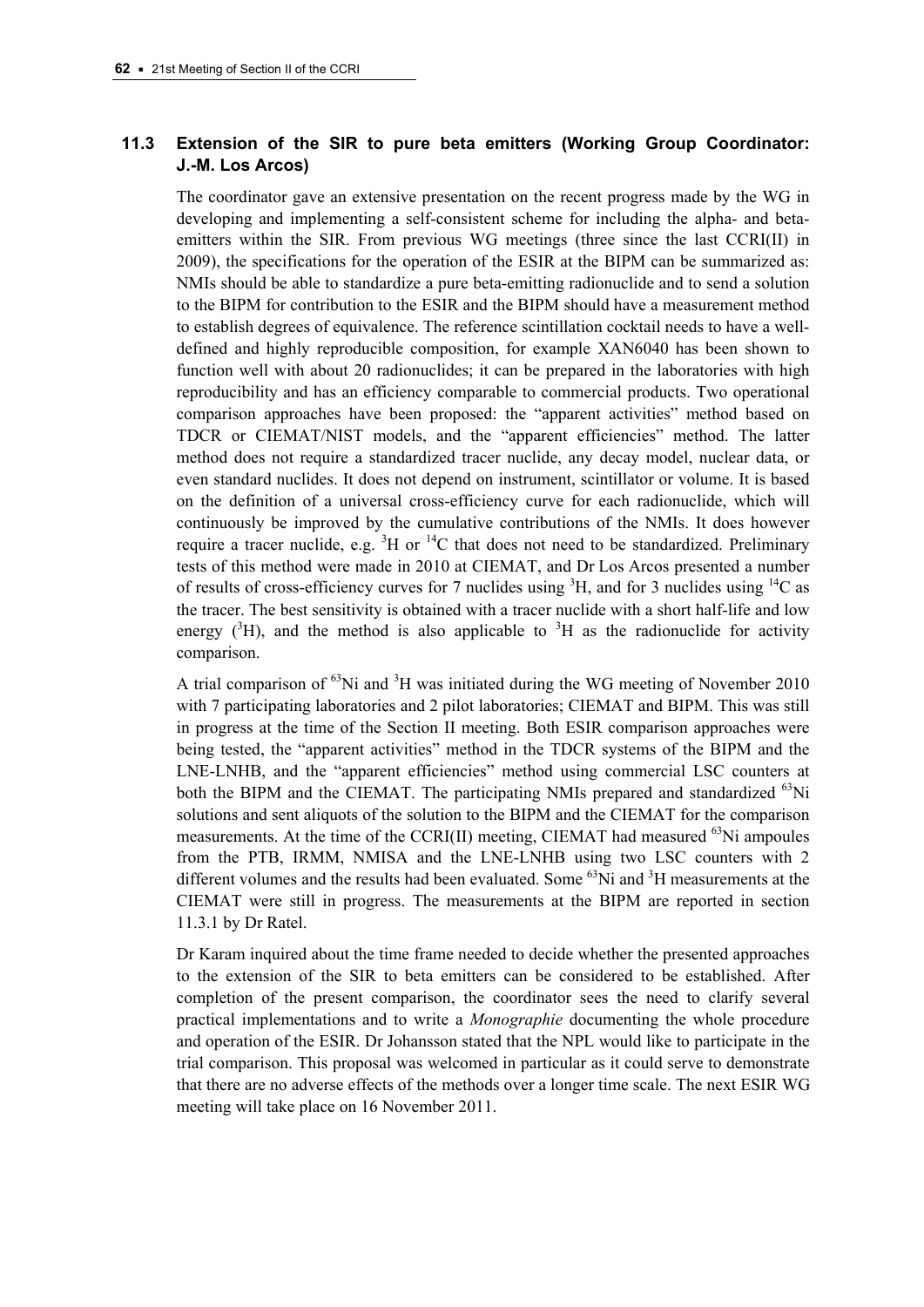#### 11.3.1 Pilot comparison with <sup>63</sup>Ni

Dr Ratel reported the status of the  $<sup>63</sup>Ni$  pilot comparison at the BIPM for the ESIR WG.</sup> Both methods to extend the SIR to  $\beta$  emitters were to be tested. Whereas the measurements for the TDCR approach proposed by NMISA were not yet complete, Dr Ratel presented the results of the measurements for the "apparent efficiencies" method with standardizations and ampoules of  $^{63}$ Ni from all 7 participants. Three commercial scintillators (Ultima Gold, Hionic Fluor and BioFluor+) were used to prepare samples gravimetrically. Measurements were performed in three LSC counters at the BIPM and LNE-LNHB. Quench curves were recorded using the  ${}^{3}H$  solution of the CCRI(II)-K2 comparison with the addition of nitromethane. The results presented in detail showed linear universal curves of  $\varepsilon$ <sup>(63</sup>Ni) versus  $\varepsilon$ <sup>3</sup>H) for Ultima Gold and also for Hionic Fluor, albeit at lower values. For BioFluor+, two groups of results were obtained that differed by 7 %, which may be due to an instability of the scintillator and this needs to be studied.

# **11.4 High-efficiency photon detection systems (Working Group Coordinator: G. Winkler**)

Dr Allisy-Roberts reported that despite some unavoidable delays, Prof. Winkler has recently completed the initial 25 pages of the anticipated *Monographie*, and is keen to finish the whole manuscript. Dr Maringer, who is in contact with him, added that Prof. Winkler is planning to finish the manuscript in 2012. At that time, a WG meeting could be held in Vienna, Austria.

#### **11.5 SIR Transfer Instrument (Working Group Coordinator: C. Michotte**)

Dr Michotte reported that the BIPM.RI(II)-K4 comparison for  $\frac{99 \text{m}}{2}$ Tc was running smoothly, explaining that she hand-carried the NaI detector part of the SIR Transfer Instrument (SIRTI) to keep the temperature of the crystal at acceptable in-cabin levels. Hence, there had been no need to hold a WG meeting since the last CCRI(II) meeting in 2009. Dr Michotte reported that the main achievements since 2009 included the close agreement of MC simulations with experimental efficiencies based on the three available results of the LNE-LNHB, NPL and the NIST. The effect of solution drops on the inner ampoule walls observed at the NIST (of the order of  $2.10^{-3}$  for 11 drops) was reproduced well by MC simulation. Due to the comparatively shallow well of the NaI crystal, the SIRTI response was found to be more sensitive to solution volume than to mass. Accordingly, the SIRTI protocol has been changed, requiring now 3.6 (1) cm<sup>3</sup> instead of 3.6 (2) g that is the case for the SIR. Other points mentioned were: the base thickness of SIR ampoules has a much smaller influence than the walls because of the small solid angle subtended; there are negligible effects from the shape of the ampoule head, the solution chemistry or the glass composition (as long as glass data from BIPM *Monographie* 6 are used). The two largest components in the uncertainty budget for SIRTI measurements are ampoule dimensions and filling height with  $7.10^{-4}$  and  $6.10^{-4}$ , respectively (relative standard uncertainty). For full traceability to SIR, the uncertainty components of the SIRTI link to SIR of  $1.6 \cdot 10^{-3}$  and the NMI standardization both need to be added to the budget that was presented.

The results of the KRISS comparison held in 2010 will be reported at the ICRM conference in September 2011 and the NMIJ measurements will also be made in September 2011,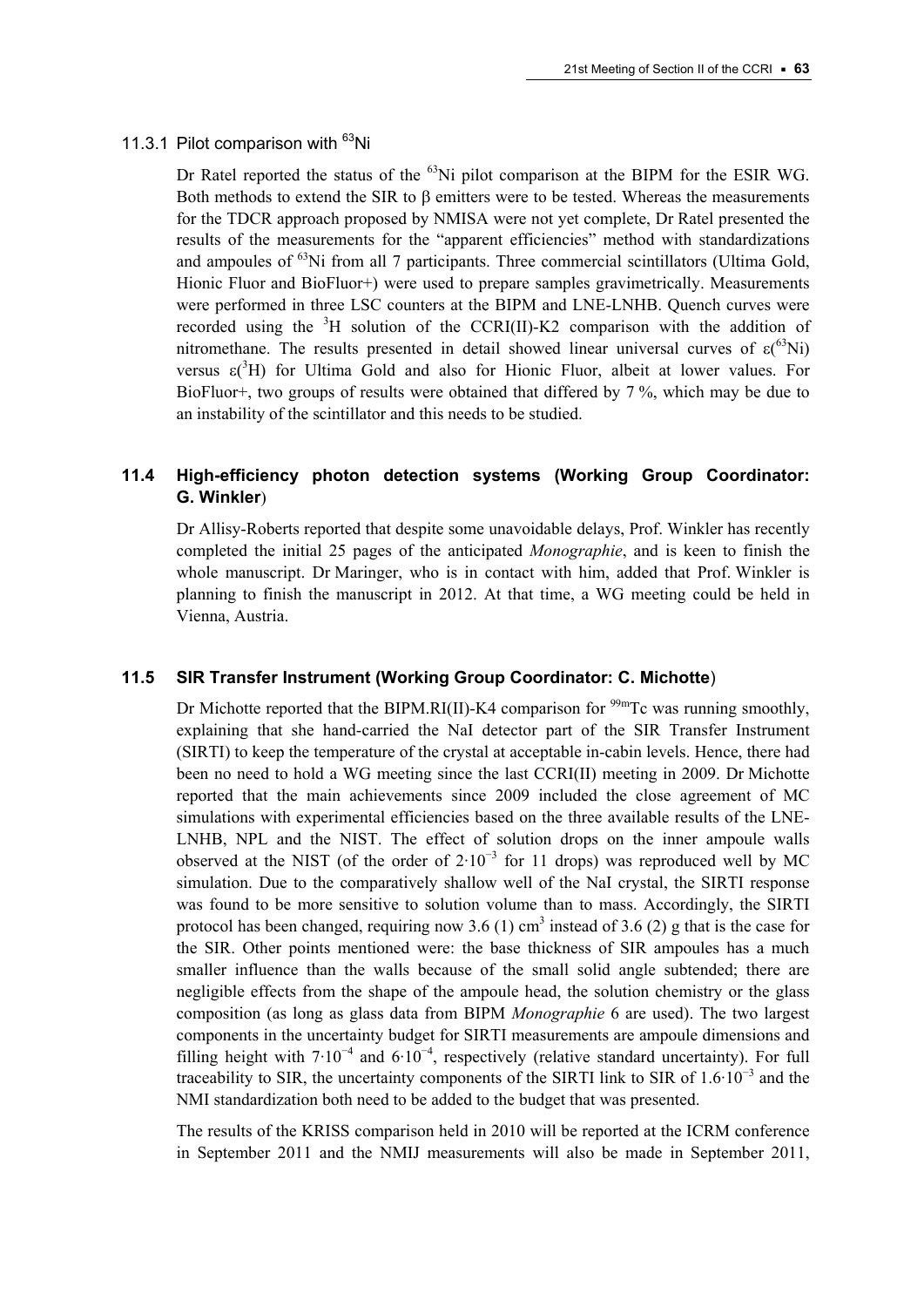having been postponed because of the earthquake in Japan in March 2011. A BIPM report on the SIRTI development is in preparation. The extension of the SIRTI to  $^{18}$ F is in progress and the first tests with a PVC liner to suppress electron contributions have been successful. A TI WG meeting is planned for May 2012.

# **12 TRENDS AND FUTURE METROLOGICAL NEEDS (PREVIOUSLY AGENDA ITEM 14)**

## **12.1 President's report for the CGPM**

All CC Presidents had been asked in March 2011 to submit a very brief report (of only 6 pages) for the CGPM. Dr Carneiro presented his report (document CCRI(II)/11-28), opening with CCRI at a glance, introducing the Section structure, traceability issues in ionizing radiation, the quantities covered and their units and ranges. Typical levels of uncertainties are 1 % at standard laboratories, and 5 % at the applied level (in nuclear medicine and radiotherapy). Indeed, CMCs in the ionizing radiation field are under pressure from the low uncertainty requirements in cancer treatment.

The CCRI is the third largest CC in terms of CMCs, with the majority coming from the SIR, the common scale of activity measurements for about 65 radionuclides. The SIR is a unique BIPM facility. The CCRI directly benefits the network of SSDLs operated by the WHO and the IAEA that includes many States whose institutes are not signatories to the CIPM MRA. Dr Carneiro believes that the CCRI profits greatly from the BIPM Ionizing Radiation Department, particularly CCRI Sections I and II.

Of the many achievements of the CCRI, the President highlighted the proposal for a medical-type linear accelerator at the BIPM, the adoption of a strategic plan for the CCRI, and reflected on the first 50 years of the CCRI. The plans for the linear accelerator are based on very solid arguments, the most important being the ability to assure the equivalence in dosimetry for radiotherapy, particularly for countries which do not have their own standards facilities. The strategic plan structures the future actions of the CCRI into short-, mediumand long-term actions, and sets priorities, which will be continuously updated to take account of the progress achieved and to ensure their validity. The President appreciated very much the special sessions two years ago that celebrated the achievements of the CCRI over 50 years.

End users of radiation metrology include the 7 million patients treated by radiotherapy, the 33 million people diagnosed or treated using nuclear medicine and the 360 million people diagnosed using x-rays each year. In addition, about 11 million workers are monitored because of potential exposure in their profession. Dr Carneiro commented that the global need for emergency monitoring became prominent in the aftermath of the Fukushima accident, when the level of awareness of the need for radiation metrology associated with nuclear energy increased dramatically, especially in Japan.

One of the peculiarities of the CCRI is that a large part of ionizing radiation metrology is undertaken by designated institutes rather than NMIs, and the CCRI is working towards a means of integrating them more closely. The 3864 CMCs of the CCRI are supported by 193 active key and supplementary comparisons, 137 of these are executed as BIPM comparisons demonstrating the strong engagement of the BIPM in the work of the CCRI.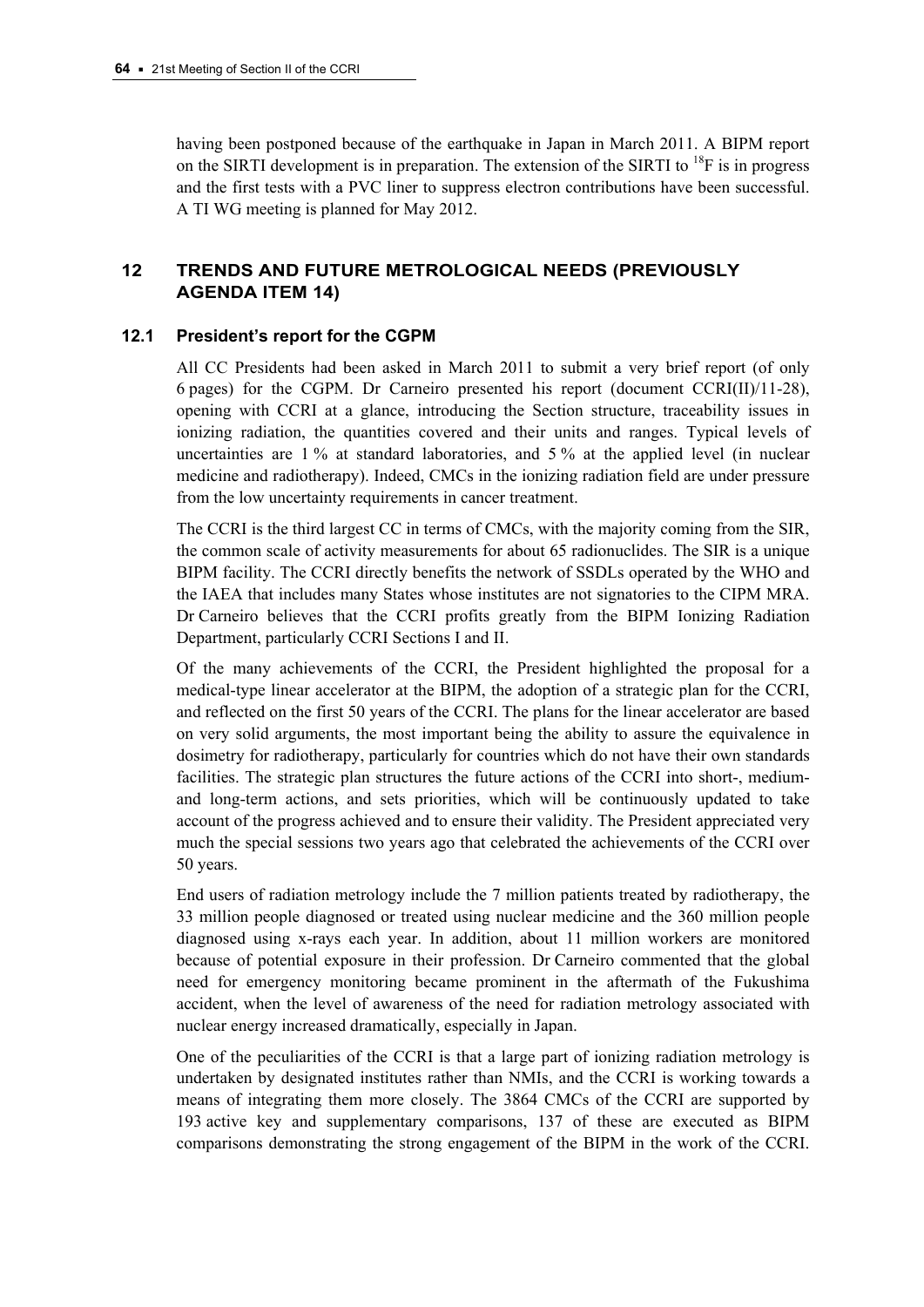The measurement methods matrix (MMM) has proved its usefulness by cross-linking comparisons of one radionuclide to nuclides requiring similar measurement approaches.

Future challenges include the transfer of traceability from primary standards to patient treatment to ensure optimized treatment in radiotherapy and nuclear medicine. In spite of the nuclear power accident in Japan following the devastating earthquake and tsunami of 11 March 2011, the world will need nuclear power to bridge the energy gap until a viable sustainable energy supply can be established. Increased efforts in ionizing radiation metrology will be required, namely to improve neutron cross-section data for modern generations of power plants, to provide metrology for environmental monitoring of radioactivity as well as for security needs in protecting the public against ever-present terrorist threats, by monitoring radioactive and nuclear material. With the priority actions planned for the period 2013 to 2018, the CCRI is well prepared and forward-looking to take up these challenges.

Discussing the President's report, Dr Arnold suggested that natural radiation sources be mentioned because radon, for example, produces about half of the natural radiation dose to which populations are exposed. Prof. Chavaudra inquired about work on low-energy beta emission spectra as these are important to assess the dose from medical procedures. He was reminded that the BIPM *Monographie* 5 contains emission spectra. Dr Carneiro asked for pictures of metrology equipment being used with reference to its size, as such material would be very useful for his presentation to the CGPM.

## **12.2 Strategy for the CCRI (draft paper)**

All the CC chairs had been charged with producing a strategy document for the CIPM. The boundary conditions are such that the CIPM, as the management body of the BIPM, cannot decide the BIPM budget; that is the prerogative of the CGPM, and certainly not the budgets of the participating NMIs. Therefore, a CC strategy paper should contain the agreed BIPM programme of work and the NMIs with time estimates, which would provide a reference for stakeholders.

The draft paper presents the mission and tasks of the CCRI, and includes the internal structure of CCRI Sections and Working Groups. A full list of stakeholders is given, listing end-user stakeholders such as laboratories requiring calibrations separately. The vision and strategy of the CCRI are phrased to respond to present, emerging and long-term needs in timescales of 8 to 12 years, and to provide for the engagement and distribution of work among the stakeholders.

All actions are listed, structured into short-term actions with a time scale of 1-4 years, i.e. within the present programme of work, but also including ongoing actions, such as ongoing BIPM comparisons. Medium-term actions cover a timescale of 4-8 years, i.e. the BIPM programme of work for 2013 to 2016. The 5 long-term actions cover 12 years or more. The supervision of WGs is explicitly mentioned as a task of the CCRI and its Sections. The further description of stakeholders and actions needs to be refined and the Section chairmen will assist with this task. The draft paper closes with a detailed description of the WGs based on their individual remits and objectives.

Dr Karam reminded participants that the purpose of the strategy paper is to aid the CCRI and the BIPM. Since the MMM is of such importance in structuring the Section's future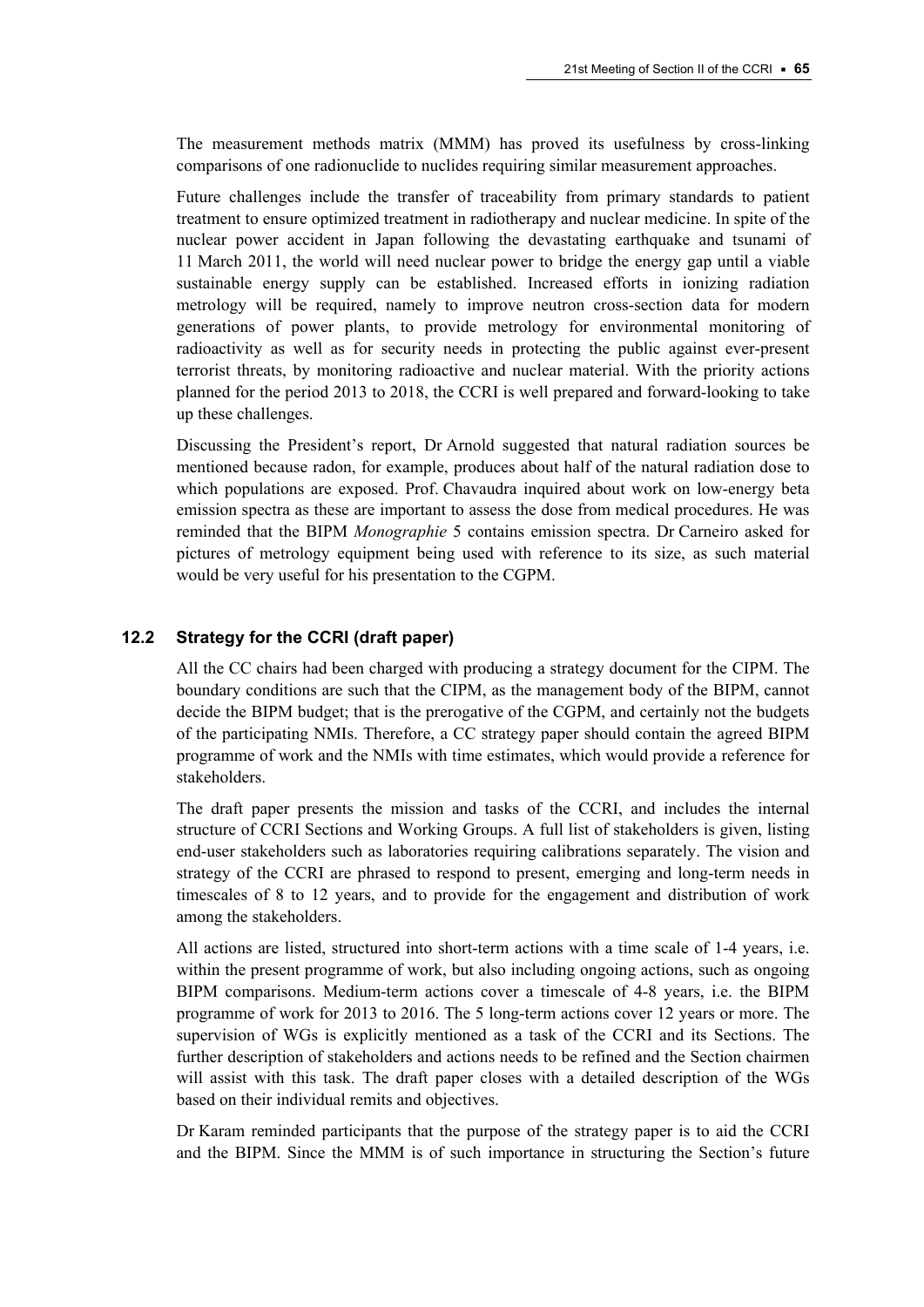comparison work, it should be more prominent and have a separate action line. All WG coordinators are asked to review the description of the work and to add timing information. Dr Borrás raised the question whether this document will be openly accessible. In that case, the stakeholders should be informed of its existence. Moreover, if CCRI Section III covers neutron dosimetry (not only fluence), this fact and its stakeholders should be added to the document. With respect to open access, the President raised the concern that if the document should contain a SWOT analysis at a later stage (describing CCRI in terms of strengths, weaknesses, opportunities, threats), that part of the document should not be made public.

### **12.3 Roadmaps update**

The members present at the CCRI(II) meeting were unaware if EURAMET has produced a roadmap update specifically for ionizing radiation metrology.

### **12.4 ICRM 2011 progress report**

Dr Yunoki gave an update on the preparations for the ICRM conference to be held in Tsukuba, Japan, from 19 to 23 September 2011. There will be a special session on the Fukushima accident. Gilbert Le Petit of the CEA, France, will give a presentation entitled "Analysis of the Fukushima accident by the French national data centre". Dr Sasaki Yasuhito of NIRS/Japan will give a presentation, although the title is not yet known. A third presentation by a Japanese speaker is awaiting confirmation.

# **13 CURRENT AND FUTURE BIPM PROGRAMME: REPORT FROM THE RI DEPARTMENT; BIPM FUTURE PROGRAMME (PREVIOUSLY AGENDA ITEM 12)**

Dr Allisy-Roberts presented a report from the BIPM Ionizing Radiation Department. The radionuclide metrology team consists of four members working on seven metrological activities. Central to the work of the team, and also to CCRI Section II, are the SIR and the SIR Transfer Instrument (SIRTI) as an extension of the SIR to short-lived radionuclides. A strengthening of the BIPM's own potential in primary standardization by purchasing a NaI well detector for the gamma sum counting method, earlier recommended by the CCRI(II), had not been accepted due to budgetary constraints. Similarly, the extension of the SIR to alpha-emitters had not been approved. The evaporator for thin film coatings, crucial for the preparation of solid sources used in primary standardization, will need to be replaced.

The electronics upgrade of the SIR was fully validated. Fifteen laboratories had participated in the ongoing SIR comparison submitting 60 ampoules with solutions of 31 different radionuclides, including for the first time  $^{64}$ Cu and  $^{125}$ Sb. Twenty comparison reports had been published. The uncertainty budget for measurements with the SIRTI was supported by the MC simulations, and the gamma-ray spectrometry laboratory for impurity measurements of submitted SIR ampoules had been refurbished. During the past four years the BIPM has collaborated with NMIs or DIs from 31 countries and with two international organizations, and had contact in writing with standards laboratories from seven more countries. The Ionizing Radiation Department published 73 external papers and 6 BIPM reports, and it had supported the publication of two special issues of *Metrologia*, on radiation dosimetry in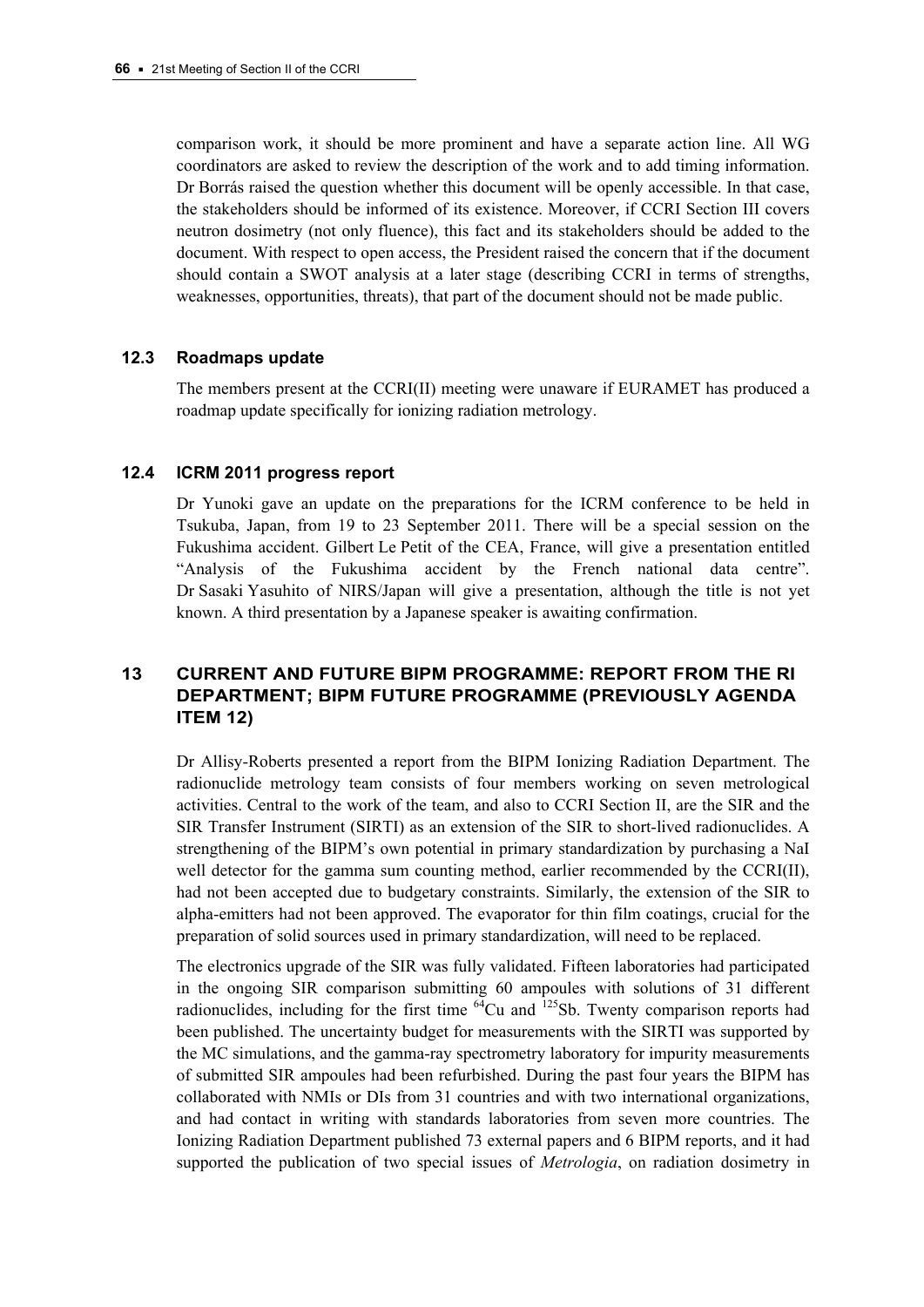2009 and neutron metrology in 2011 (a special issue on radionuclide metrology had been published in 2007), two further volumes (no. 4 and 5) of *BIPM Monographie 5* on radionuclide decay data, and updates of the *Measurement Methods Matrix*. Furthermore, the Department has supported all CCRI meetings, the 3 Sections and 12 working groups as well as meetings of the CCAUV and its working groups, and has acted as *rapporteur* in 8 meetings of JCGM/WG1. Finally, the department liaised internationally with the ICRU, IAEA Scientific Committee and the ICRM.

Dr Ratel presented the improvements made to the TDCR system of the BIPM; the new design of the optical chamber to allow more accurate location of the photomultiplier tubes was constructed from Al painted with TiO<sub>2</sub>. To implement the Compton efficiency tracer method, an external <sup>241</sup>Am tracer, a HPGe detector and modifications to the electronics were foreseen as requirements. The optical efficiency of the new chamber is about 50 %.

Dr Allisy-Roberts reported that one of the most important future projects for the BIPM is the proposal for a clinical-type linear accelerator at the BIPM. There are currently about 9000 clinical accelerators world-wide, and more than 7 million patients are treated for cancer with these facilities each year. For successful treatments, without medical complications, each treatment needs to be accurate to within 5 %. According to an IAEA/WHO audit of 681 clinical accelerator centres, 11 % of all doses delivered are outside acceptable limits. The advantages of an accelerator at the BIPM, as a primary reference facility, would be to provide international equivalence for those countries that have accelerator standards at their NMI as well as providing direct calibrations in accelerator beams to reduce uncertainties and treatment errors for those countries that do not have accelerator standards at their NMI. Consequently, a BIPM accelerator would serve all Member States.

Dr Karam underlined that the members of CCRI Section II should be encouraged to provide the necessary technical input to the appropriate policy makers in their country in support of an accelerator at the BIPM, which would be used to serve the global community. Such input could aid their governments' decisions.

## **14 NMI RESEARCH PROJECTS (PREVIOUSLY AGENDA ITEM 13)**

## **14.1 IRA**

Prof. Bochud presented a summary of the IRA and its standards dissemination work for Switzerland via inter-laboratory comparisons for gamma-ray spectrometry. In evaluation of these comparisons, the IRA has been applying ISO standards since the comparisons of 2009 and 2010. The IRA is planning to improve its reference ionization chamber and as a result it is considering using <sup>166m</sup>Ho as a reference solution because of its long half-life of 1200 a. The uncertainty, though, was prohibitively large at 180 a. Its project to determine the halflife of <sup>166m</sup>Ho, which was mentioned two years ago when the results were equivocal, now gave a result of  $(1132.6 \pm 3.9)$  a. Prof. Bochud reported that the IRA has developed a mechanical system to determine wall and base thicknesses of ampoules with 10  $\mu$ m precision.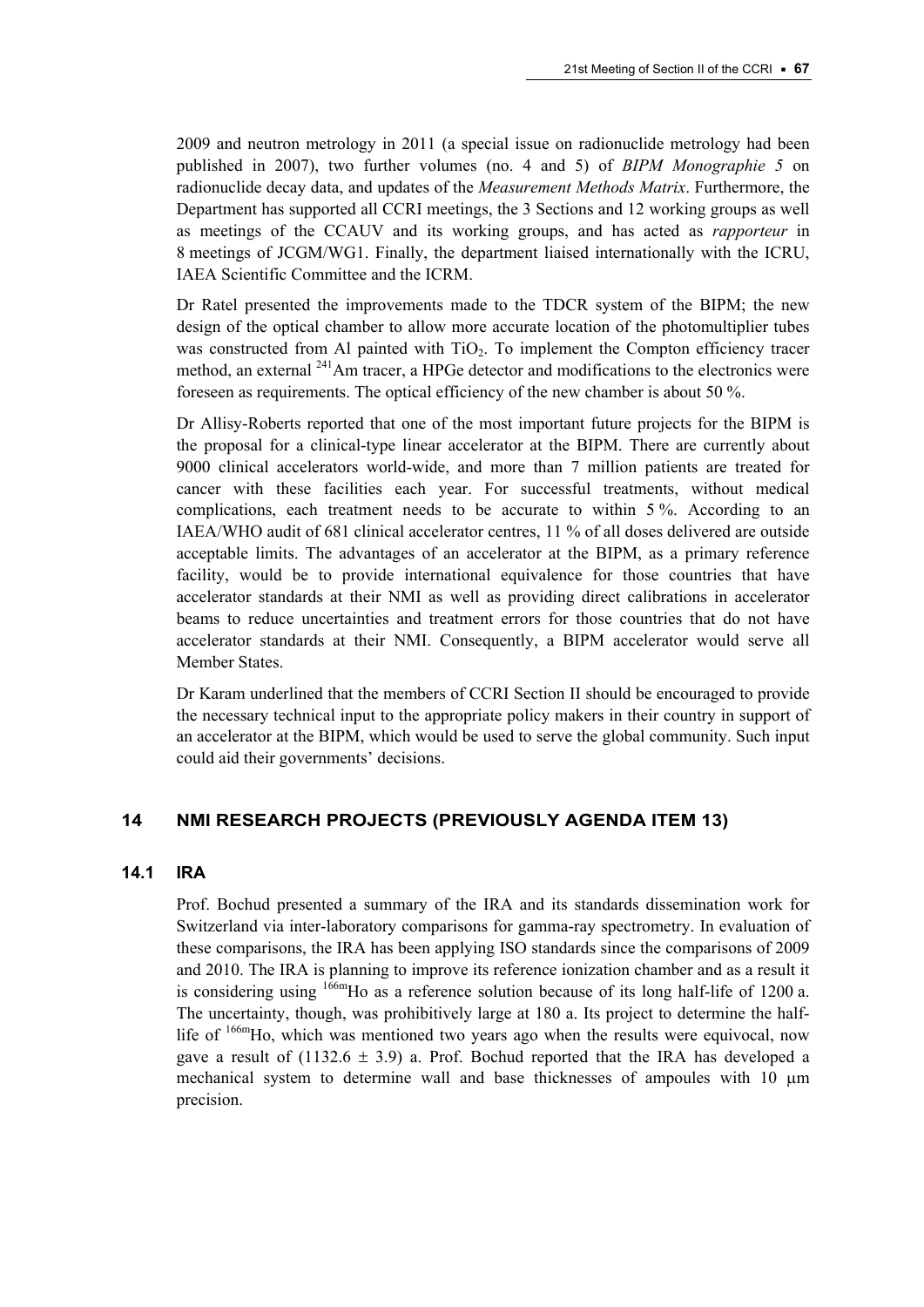### **14.2 NRC-INMS**

Dr Galea presented the work of the NRC-INMS to re-establish radionuclide metrology in Canada. The  $4\pi\beta-\gamma$  equipment is operating again as it was in 2000; hardware and software upgrades are planned for data acquisition. Ionization chambers are operational again, and a nation-wide radionuclide calibrator service will be re-launched soon. Research activities support nuclear forensics and protection from chemical-biological-radiological-nuclearexplosives (CBRNE) terrorist threats; a new radiochronometer for nuclear forensics is one of the goals. In the field of producing radionuclides for nuclear medicine, the  $100$ Mo photoneutron reaction  $^{100}$ Mo( $\gamma$ ,n)<sup>99</sup>Mo will meet Canada's demands for <sup>99m</sup>Tc.

The CCRI(II) chairman, Dr Karam, who is also SIM TC chairman for ionizing radiation, explicitly stated how pleased she was that Canada was re-establishing a radionuclide metrology laboratory.

### **14.3 LNMRI/IRD**

Dr da Silva presented an overview of the standardizations performed at the LNMRI/IRD during the past few years: coincidence and anti-coincidence counting for standardization of  $177$ Lu,  $123$ I,  $111$ In, and  $18$ F; sum peak counting for  $123$ I,  $111$ In,  $18$ F,  $65$ Zn, and  $22$ Na; anticoincidence counting for  $243$ Am/ $239$ Np and  $166$ mHo; the CIEMAT/NIST method applied to <sup>14</sup>C, <sup>32</sup>P, <sup>3</sup>H, and <sup>242</sup>Pu. The half-lives of <sup>177</sup>Lu, <sup>57</sup>Co, <sup>111</sup>In, <sup>123</sup>I and P<sub>1</sub>(<sup>177</sup>Lu) were also determined. At the international level, the LNMRI/IRD participated in the  $177$ Lu key comparison. With location distances of more than 2000 km in the Brazilian network of nuclear medicine laboratories, it is difficult to establish traceability for short half-life radionuclides. Dr da Silva showed results of comparisons among 42 nuclear medicine departments with deviations of up to 30 % for some. In response to a question about what LNMIR/IRD does when it finds such non-conformities, Dr da Silva replied that they discuss the results with the laboratories and give advice on procedures. LNMIR/IRD also provides support to producers of  $^{123}$ I and  $^{99m}$ Tc in Brazil.

### **14.4 NMIJ/AIST**

Dr Yunoki presented the results of the APMP.RI(II)-K2.I-131 comparison. Improvements to the method of inkjet printing of large area sources using primer, undercoating, ink, and topcoat layers have been made. Excellent uniformity can be obtained, any shape can be produced, and a range of three to four orders of magnitude in activity can be achieved. These large area sources fulfil the criteria of Class 1 reference sources of ISO-8769.  $^{123}I$ brachytherapy seeds were standardized. There are plans to restart calibration services for radioactive gas, to improve the TDCR system, and to provide environmental radioactivity reference standards.

## **14.5 ANSTO**

Dr Reinhard reported that the ANSTO had initiated major capital works to refit the activity standards laboratories. The upgrade will provide a modern laboratory infrastructure designed to meet safety and regulatory compliance requirements. Recommissioning of the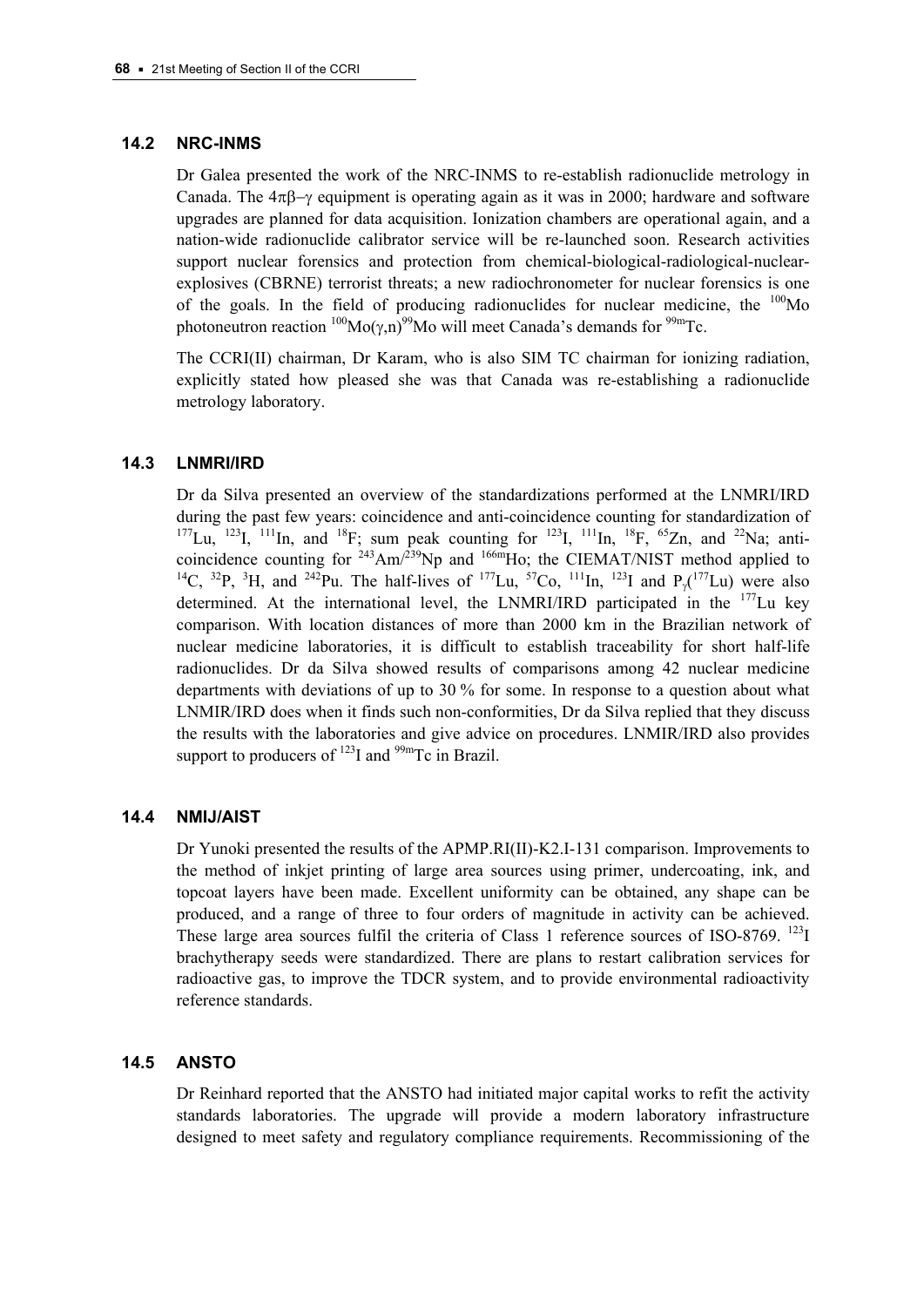laboratories and the resumption of metrology functions is expected in the fourth quarter of 2011.

## **14.6 BARC**

Dr Joseph reported that the BARC  $4\pi\beta-\gamma$  (PC) coincidence system was recently complemented by a liquid-scintillation based  $4\pi\beta(LSC)$ - $\gamma$  coincidence system. The CIEMAT/NIST method at the BARC was validated with a 131I sample received under the framework of the APMP  $^{131}I$  comparison. The national audit for  $^{131}I$  is ongoing. In November-December 2010, BARC undertook an audit in which 90 % of the results obtained from nuclear medicine laboratories were within  $\pm 10\%$ 

## **14.7 BEV**

Dr Maringer reported that the BEV's main work is verification and type approval, i.e., activities of legal metrology. The BEV recently built a large area standard, and plans to build a  $4\pi y$  NaI well high-efficiency sum counting system making use of an existing NaI crystal of about 50 cm diameter and 50 cm height with a 5 cm well.

## **14.8 LNE-LNHB**

Dr Frechou reported that the management of the LNE-LNHB had decided to stop the work with the <sup>222</sup>Rn gas standardization. Consequently, this system will no longer be available. The Section II chair Dr Karam commented that since a CCRI(II) comparison on  $^{222}$ Rn activity is likely to be held in 2013, this it might be an incentive for the management of the LNE-LNHB to reconsider their decision on the  $^{222}$ Rn system. It was noted that the laboratories interested in a  $^{222}$ Rn comparison in 2013 are NIST, IFIN-HH, NMIJ, PTB, LNE-LNHB, IRA, ENEA-INMRI, KRISS, and possibly NPL and CMI.

## **15 REGIONAL REPORTS**

## **15.1 RMO activities: AFRIMETS, APMP, COOMET, EURAMET, SIM**

The following documents are available on the website: AFRIMETS CCRI $(II)/11-16$ , COOMET CCRI(II)/11-26, EURAMET CCRI(II)/11-27, SIM CCRI(II)/11-04.

## 15.1.1 SIM

Dr Karam presented the activities of SIM consisting of: Canada, USA, Mexico, Argentina, and Brazil. All have CMCs in radionuclide metrology except for Canada, the activities of which are under development. The CMCs of Mexico have been greyed out because a quality system is not yet in place. The member NMIs and DIs are participating in BIPM and CCRI(II) key and supplementary comparisons, in SIM regional and IAEA comparisons, and in proficiency tests organized in Latin America. A SIM workshop on radiation metrology will be held during November 2011 in Buenos Aires, Argentina. The agenda includes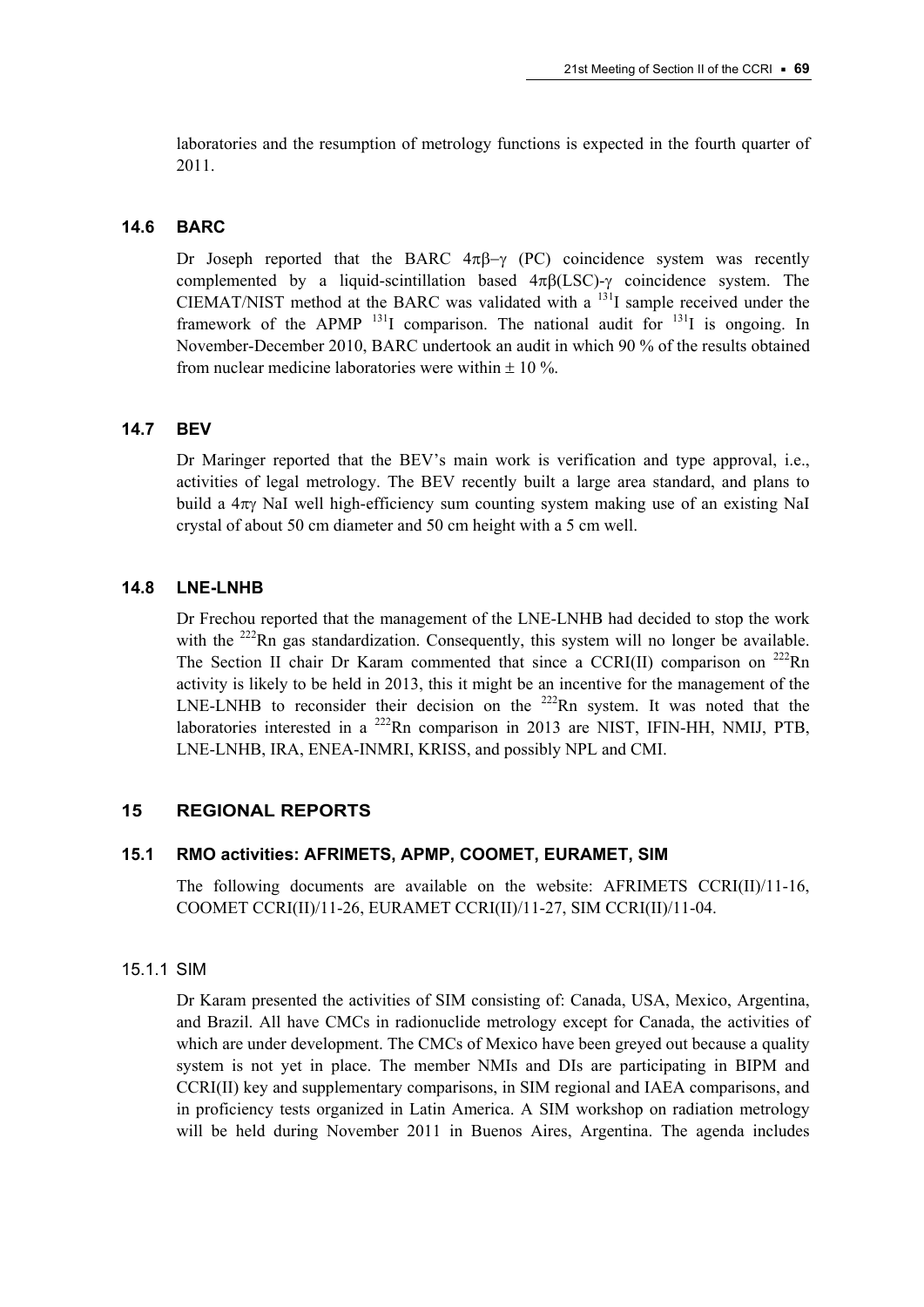regulatory compliance issues, quality systems, and applications in health and industry, safety and security.

Highlights from SIM members included the fact that NRC is now providing  $^{192}$ Ir brachytherapy calibrations with a graphite calorimeter. Recently a bilateral comparison between NIST and the BIPM was conducted of absorbed dose to water for high-energy accelerator photon beams. The LNMRI/IRD improved its  $4\pi\beta-\gamma$  counting system and performed several standardizations reported by Dr da Silva. The ININ measured the neutron spectrum in the TRIGA Mark-III reactor for the calibration of neutron detectors in the neutron beam reference field. The CNEA has a new building for its radioactivity group.

### 15.1.2 EURAMET

Dr Maringer presented the EURAMET activities on behalf of the TC IR chairman Hans Bjerke. Some of the highlights were the determination of alpha-emission probabilities of <sup>240</sup>Pu in the frame of a EURAMET project, presented at the ICRM conference 2009 in Bratislava, Slovakia. The project "Metrology for New Generation Nuclear Power Plants" in the frame of the European Metrology Research Programme (EMRP) was started, and the new EMRP projects for metrology in radioactive waste management and for the metallurgical industry are accepted and at present in the negotiation phase. The members of the EURAMET have 1165 CMCs in radioactivity. There were changes in the membership, DIs for Belgium and Lithuania have nominated their contact persons, the previous Latvian standards laboratory for ionizing radiation was split in two and is not linked to metrology at this time. Finally, the EURAMET TC IR had discussed the challenges with piloting and the delayed reporting of comparisons. The solution suggested was quite similar to the decisions taken by CCRI(II) to report comparisons in specific short notes of about 2 to 3 pages of text to the corresponding CCRI KC WG. Dr Allisy-Roberts welcomed the idea of a short report and suggested that Section II should take it up. At the request of the Section chairman it was clarified that, at the time of this meeting, it was not known which institute in Latvia is undertaking IR metrology; meanwhile, all the Latvian CMCs have been greyed out until the situation becomes clear.

#### 15.1.3 APMP

Dr Yunoki presented the APMP activities on behalf of its previous IR section chairman Ming-Chen Yuan. The APMP is organized similarly to the CCRI sections in 3 working groups; CMCs are reviewed by the WGs with 3 reviewers each. Recently, the APMP performed the RMO APMP.RI(II)-K2 comparison for  $^{131}$ I and two supplementary comparisons, one on the surface emission rate of beta-particles from  $36$ Cl, the other one on IC calibration factors relative to  $^{166m}$ Ho. An APMP.RI(II)-K2 comparison on  $^{59}$ Fe is planned. The APMP members have about 1100 CMCs in radioactivity. The new chairman since October 2010 (after their IR section meeting) has been Prof. Yang Yuandi from China.

#### **15.2 CCRI RMO WG on CMCs**

In May 2011 the CCRI RMO WG met at the BIPM headquarters. The metrology part of RMTC, Latvia, has been renamed as LATMB as a new Metrology Bureau of the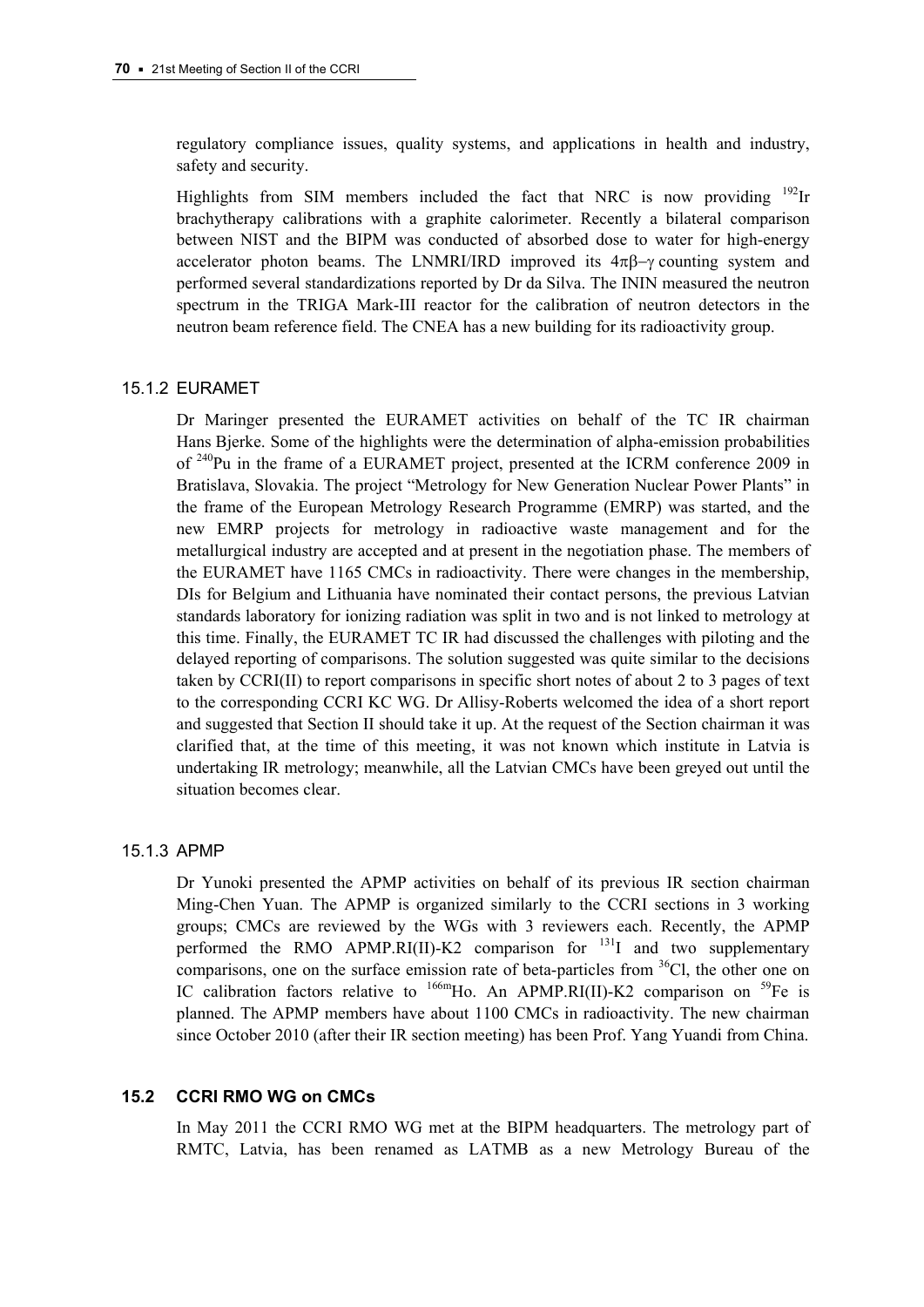*Standardisation, Accreditation and Metrology Centre (SAMC)*. The Latvian CMCs were greyed out because the metrological link had been broken. Hans Bjerke (TC chair of EURAMET) will ask the LATMB management if and how it intends to resume metrology in ionizing radiation.

The JCRB requests that separate CMC files be submitted per country and (sub)discipline, in order not to delay the whole list for a comment in one discipline. The CMCs that have been greyed out for 5 years will be removed, unless action is taken in the following year; laboratories will be informed one year prior to removal. In order to constrain the number of authors in comparison reports, an author must have made a substantial intellectual contribution. Since a comparison result demonstrates the institutional capability, in principle one author can represent the institution. It was observed that the KRISS rice comparison was still awaiting registration as a CCRI(II) supplementary comparison.

With respect to the comparison process it was noted that, for activity, the accepted Draft A is the point at which a SIR comparison result can support a CMC (column P), since it can no longer be changed. For other comparisons, approval by all participants of the Draft A gives a basis for the Draft B that can then be used to support CMCs. The RMO WG should not review CMCs in detail, now that the review process has stabilized. A mechanism needs to be established, though, to report if difficulties arise in the inter-RMO review process. The next meeting was proposed for May 2012.

## **16 INTERNATIONAL REPORTS (IAEA, ICRU, IOMP, IRPA, EFOMP)**

The IAEA report is available on the website. The ICRU apologized that it could not send a representative this time.

## **16.1 International Organization for Medical Physics (IOMP)**

Prof. Chavaudra presented the International Organization for Medical Physics (IOMP) report. The IOMP represents 18 000 medical physicists who work in clinical, academic and research institutions. It should be noted, however, that medical physics covers more than just clinical radiation medical physics. The IOMP has delegates from 75 member countries and 4 regional organizations; 2 new ones are currently being formed. It cooperates with 10 international organizations. The IOMP is heavily involved in training; it has regional medical physics training centres, typically at the reference site of a company in a hospital. It organizes conferences, workshops etc., and it contributes to standardization work. IOMP publishes its own journal and supports several member organizations' official journals. Support for developing countries consists of an equipment donation programme, library support programme, travel assistance and support in forming national organizations.

Dr Allisy-Roberts and Dr Karam emphasized the importance of CCRI relationships with international organizations, because these are the links to the wider user community, through these relationships timely information on the future needs of end users can be received.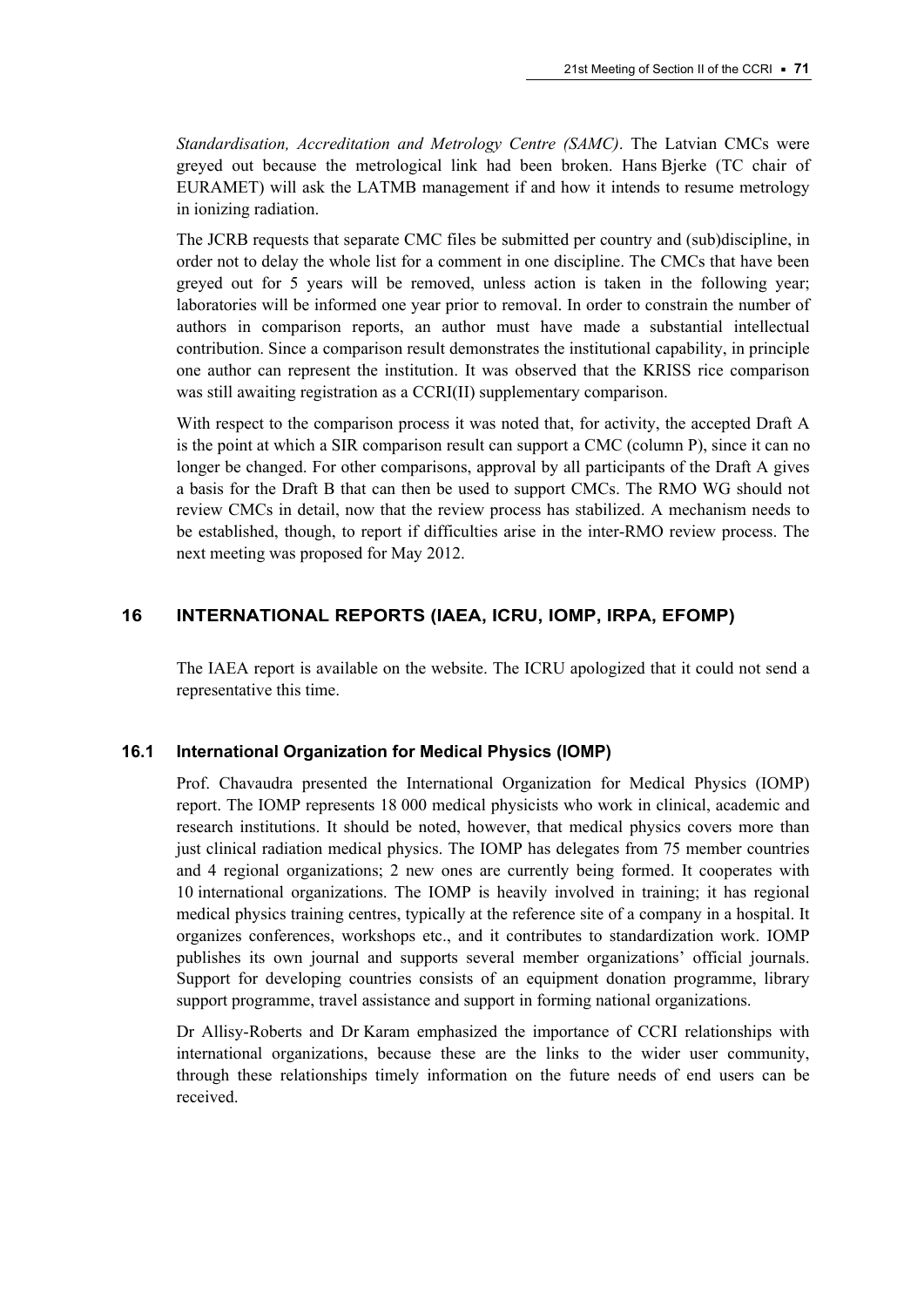# **16.2 European Federation of Organisations for Medical Physics (EFOMP)**

Dr Borrás presented the European Federation of Organisations for Medical Physics (EFOMP) report. Thirty-seven national organizations are members of EFOMP, including South Africa, Algeria and Israel. The EFOMP gives policy advice, devises procedures for acceptance testing e.g. of radionuclide calibrators, and provides guidelines for QS. Its main committees are the science committee and the education and training committee. The education and training committee encourages national member organizations to support competence and excellence through courses, seminars, workshops and conferences. A sixweek European School of Medical Physics is organized, where the sixth week is devoted to dosimetry and radiological protection. The EFOMP networks with numerous organizations, and is involved in the revision of the international basic safety standards (BSS). One of the provisions of the international BSS reads "The medical physicist shall ensure that (amongst others) calibration of all dosimeters used for dosimetry of patients and for the calibration of sources is traceable to a standards dosimetry laboratory."

# **17 PUBLICATIONS**

## **17.1 BIPM Monographs and future projects –** *Monographie 5 volume 6*

Volume 5 of *Monographie 5* has been published and a contents table of all 5 volumes is available on the BIPM website. For radionuclides that are not yet included, a link for online access to the LNE-LNHB database is given. The comments on the evaluations that detail how these evaluations were made are also available on the BIPM website and in the LNE-LNHB database. It is also included on the CD that is supplied with the printed volume. Volume 6 will be published in the near future. Dr Allisy-Roberts demonstrated examples of the search facility and the structured results page.

# **17.2 CCRI(II) bibliographies**

The bibliographies are available on the open access part of the CCRI(II) website. CCRI(II) members were reminded to send a separate list of publications, together with the laboratory report, at least biennially or more frequently, if they so wish.

# **18 NMI LABORATORY REPORTS (TO BE NOTED FOR THE RECORD)**

The NMI laboratory reports are available on the open access section the BIPM website. This allows all NMIs to follow the work of their colleagues in other countries, with a view to supporting knowledge transfer and research collaboration. Three laboratories presented highlights of their work during the CCRI(II) meeting.

## **18.1 VNIIM report**

Dr Shilnikova presented the work in secondary standardization to support nine medical institutions in St. Petersburg, Russian Federation. She mentioned international cooperation in the framework of the CCRI(II)-S7 uncertainty comparison, the construction of a TDCR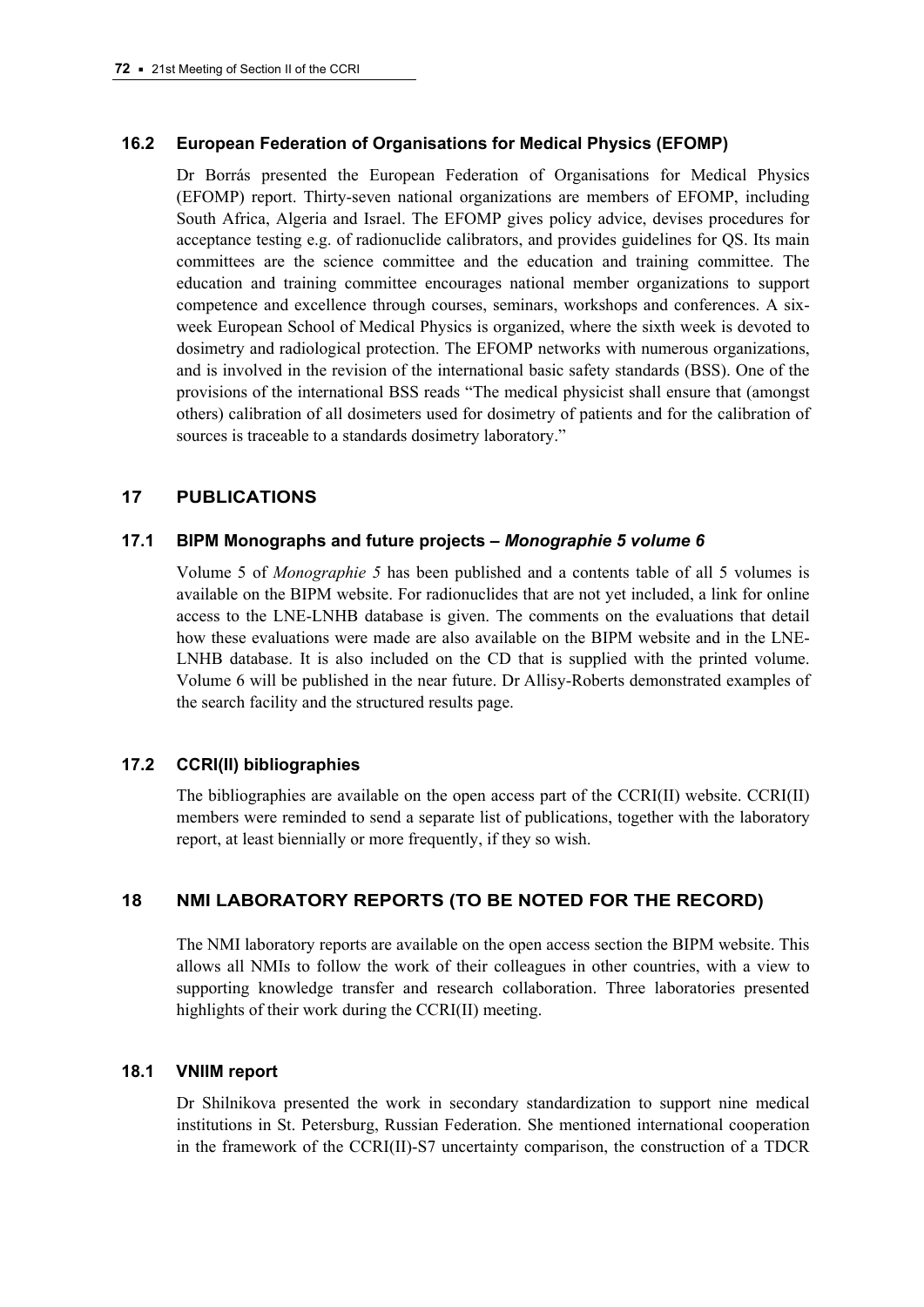system in collaboration with LNE-LNHB and PTB, and participation in the ICRM and LSC conferences. Metrology support is given to proficiency testing for 50 Russian laboratories. Future plans envisage participation in the  $99m$ Tc comparison, completion of the TDCR in 2011, and modernization of the VNIIM measurement standards after 2012. Dr Karam commented that this report demonstrated the excellent interaction between the primary laboratory and the secondary laboratories within the Russian Federation.

### **18.2 IFIN-HH report**

Dr Sahagia gave a presentation on the new Romanian  $^{222}$ Rn primary standard; the generation system is based on a Pylon  $^{226}$ Ra source. In the future, IFIN-HH will participate in the K2 comparison on 222Rn, and it will construct a Rn chamber to calibrate Rn measurement equipment.

# **18.3 ENEA-INMRI report**

Dr Capogni presented the extensive list of national standards maintained by the INMRI, Italy, among them a Rn-in-water generator, a Rn chamber of 1 m<sup>3</sup> volume, and a  $2\pi$ windowless gas flow proportional counter for surface emission rate measurements of alphaand beta-particles. The development of a primary standardization of  $^{64}$ Cu was published, and traceability was established for a production centre close to Rome. The INMRI is receiving a growing number of requests from nuclear medicine departments to establish traceability for  $131$  and has three measurement methods available.

# **19 CCRI(II) MEMBERSHIP ISSUES**

### **19.1 CCRI Membership**

Dr Allisy-Roberts reminded CCRI Section II that the laboratories are members and that the laboratories' directors nominate persons as delegates. She presented briefly the status of current membership. On her recommendation, CCRI(II) decided to add EFOMP as observer to CCRI Section II. It was further decided to invite SMU as observer; the invitation letter will be written by the BIPM.

### 19.1.1 VSL - cessation of radionuclide metrology

Section II accepted VSL's self-recommendation to be removed as an observer from CCRI(II). The laboratory no longer pursues radionuclide activity metrology.

# **19.2 Working Group Membership**

Convenors of WGs should consider reducing their membership lists in line with their objectives and anticipated outcomes. Official members will be included in the strategy document annex. Additional guests can be invited.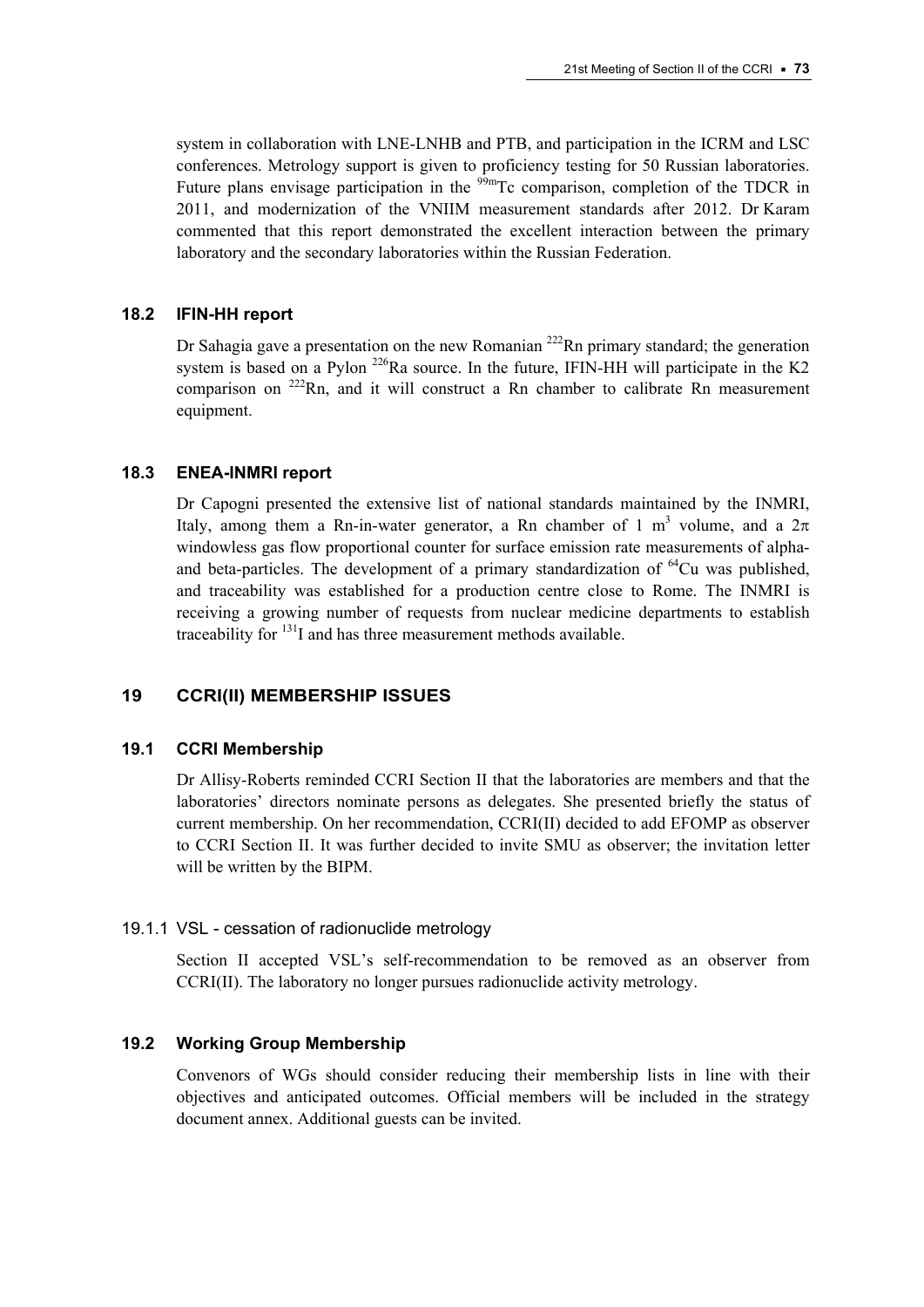# **20 DATE OF THE NEXT MEETING**

As the CIPM has changed its calendar of meetings to biannual, the schedule for the next meeting of CCRI(II) in 2013 is completely open. It may be held in April, June or in the autumn (of 2012). It will be announced as soon as a decision is made by the CIPM.

The chairman conveyed her thanks to the BIPM, the Executive Secretary and the BIPM ionizing radiation team, to the rapporteur, and to all delegates for their contributions and participation. The President of CCRI, Dr Carneiro closed the meeting by thanking all those present for their contributions, and commenting how impressed he was with the progress made during the last two years.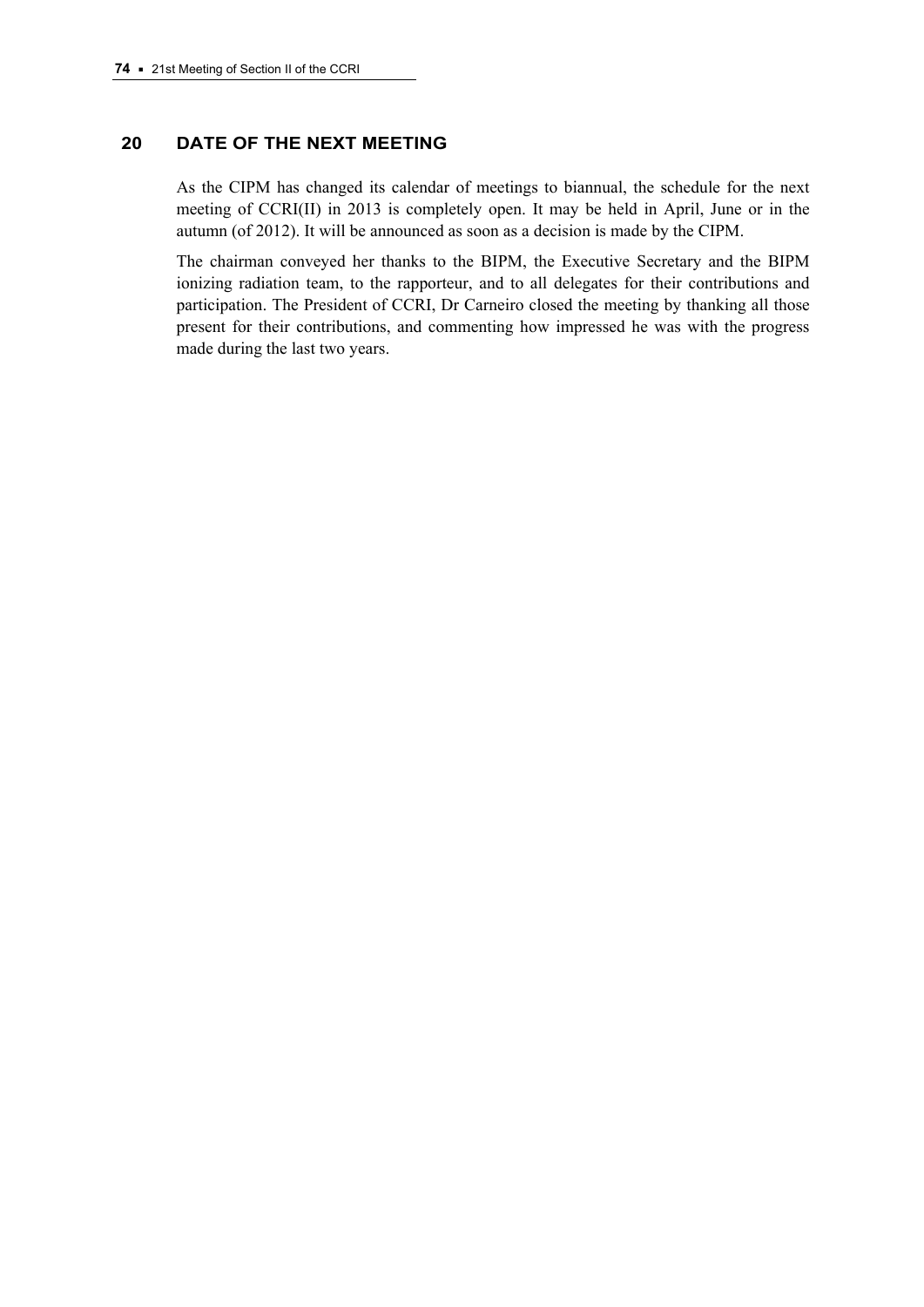### **APPENDIX R(II) 1. Working documents submitted to the CCRI(II) for its 21st meeting**

Open working documents of the CCRI(II) can be obtained from the BIPM in their original version, or can be accessed on the BIPM website:

[http://www.bipm.org/cc/AllowedDocuments.jsp?cc=CCRI\(II\)](http://www.bipm.org/cc/AllowedDocuments.jsp?cc=CCRI(II))

Documents restricted to Committee members can be accessed on the [restricted website](http://www.bipm.org/cc/CCRI(II)/Restricted/WorkingDocuments.jsp).

Document CCRI(II)/ 11-00 Draft agenda – updated, P.J. Allisy-Roberts, 4 pp. 11-01 Proposed new rule for the production of SIR reports when the KCRV changes, C. Michotte, 1 p. 11-02 IFIN-HH Laboratory report 2011, M. Sahagia, 7 pp. 11-03 NIST report to the CCRI(II) June 2011, M. Unterweger, 35 pp. 11-04 SIM report to the CCRI(II) June 2011, L. Karam, 9 pp. 11-05 Call for participation in the BIPM.RI(II)-K4.Tc-99m, C. Michotte, 1 p. 11-06 IRA-METAS report for 2011, F. Bochud, 2 pp. 11-07 April 2010 meeting report of the KCWG, L. Karam, 4 pp. 11-08 Report and recommendations of the KCWG(II), November 2010, L. Karam, 6 pp. 11-09 Presentation of the IOMP, J. Chavaudra, 13 pp. [11-10](http://www.bipm.org/cc/CCRI(II)/Restricted/21/CCRI(II)-11-10.pdf) Radionuclide Measurement Methods Matrix, L. Karam, 8 pp. 11-11 NRC Radionuclide metrology update for 2011, R. Galea, 3 pp. 11-12 Radionuclide report from the IRD-LNMRI, Brazil – revised, C. de Silva, 5 pp. 11-13 NMIJ progress report in radionuclide metrology, A. Yunoki, 2 pp. 11-14 Proposals for KCRV updates, C. Michotte, 8 pp. 11-15 Review of the activities at the NMISA, F. van Wyngaardt, 3 pp. 11-16 Report of the AFRIMETS laboratories to the CCRI, Z. Msimang, 2 pp. [11-17](http://www.bipm.org/cc/CCRI(II)/Restricted/21/CCRI(II)-11-17.pdf) Recommendations for SIR comparisons, C. Michotte, 1 p. 11-18 Recent activities in activity measurement at the CMI, J. Sochorova, 2 pp. 11-19 CIEMAT report, E. García-Toraño, 3 pp. 11-20 Summary of comparison status (KCDB), L. Karam, 3 pp. 11-21 Progress report of the BARC in radionuclide metrology, A.K. Mahant, 1 p. 11-22 Report of the Transfer Instrument Working Group, C. Michotte, 7 pp. 11-23 KCRVs obtained with different rules, C. Michotte, 11 pp. 11-24 Simulation tests for the KCRV, S. Pommé, 6 pp. 11-25 KRISS Progress Report on Radionuclide Metrology (2009-2011), Tae Soon Park, 2 pp. 11-26 COOMET report for ionizing radiation, V. Yarina, 3 pp. 11-27 EURAMET report on ionizing radiation, H. Bjerke, 12 pp. 11-28 President's report for the CGPM, K. Carneiro, 6 pp. 11-29 Strategy paper for the CCRI – updated, K. Carneiro, 15 pp. 11-30 CCRI RMO WG Report, A. Aalbers, 8 pp. 11-31 Linearity of the new SIR, C. Michotte, 10 pp. 11-32 Draft protocol for a comparison of activity in a rice matrix, Sang-Han Lee, 3 pp.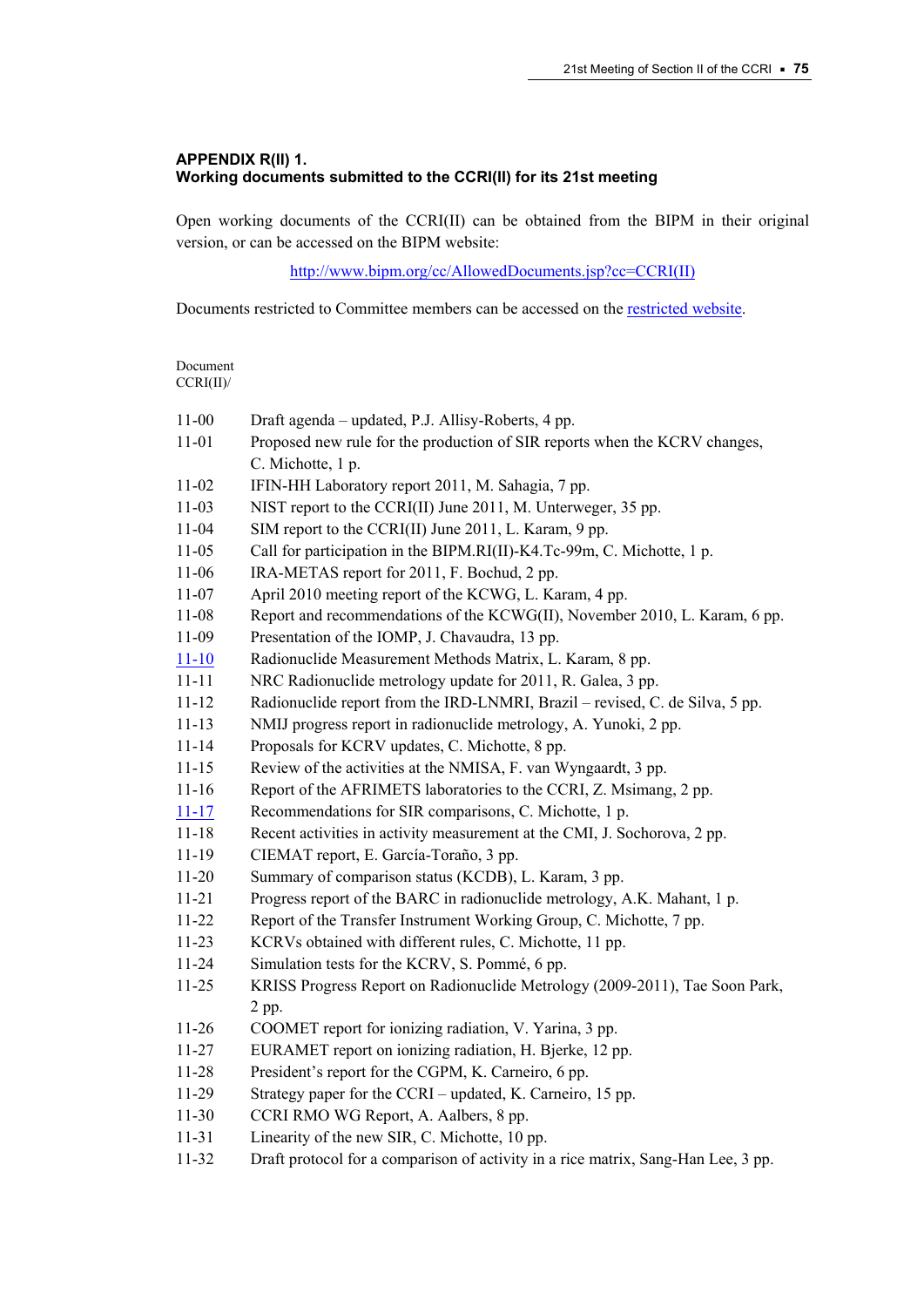- 11-33 Activity Standards at ANSTO, M. Reinhard, 3 pp.
- 11-34 Report from the VNIIM, T.I. Shilnikova, 2 pp.
- 11-35 ENEA-INMRI report on radionuclide measurements, M. Capogni, 10 pp.
- 11-36 Radionuclide Metrology progress at the MKEH, L. Szücs, 2 pp.
- 11-37 Review of POLATOM radionuclide metrology, R. Broda, 3 pp.
- 11-38 Report of the BIPM RI Department, P.J. Allisy-Roberts, 11 pp.
- 11-39 Report of the Uncertainties Working Group, M. Unterweger, 3 pp.
- 11-40 BIPM Proposed Work Programme 2013 to 2016, M. Kühne, 29 pp.
- 11-41 IRMM Radionuclide Metrology Report, U. Wätjen, 4 pp.
- 11-42 Draft A Report for the Lu-177 comparison, B. Zimmerman, 27 pp.
- 11-43 Radionuclide metrology report from the NPL, L. Johansson, 7 pp.
- 11-44 Protocol for CCRI(II)-S9 comparison LASCE, P. De Felice, 4 pp.
- 11-45 Participants in CCRI(II)-S9, P. De Felice, 1 p.
- 11-46 Report of the Bq WG, U. Wätjen, 11 pp.
- 11-47 Progress report from the LNE-LNHB, C. Bobin, 3 pp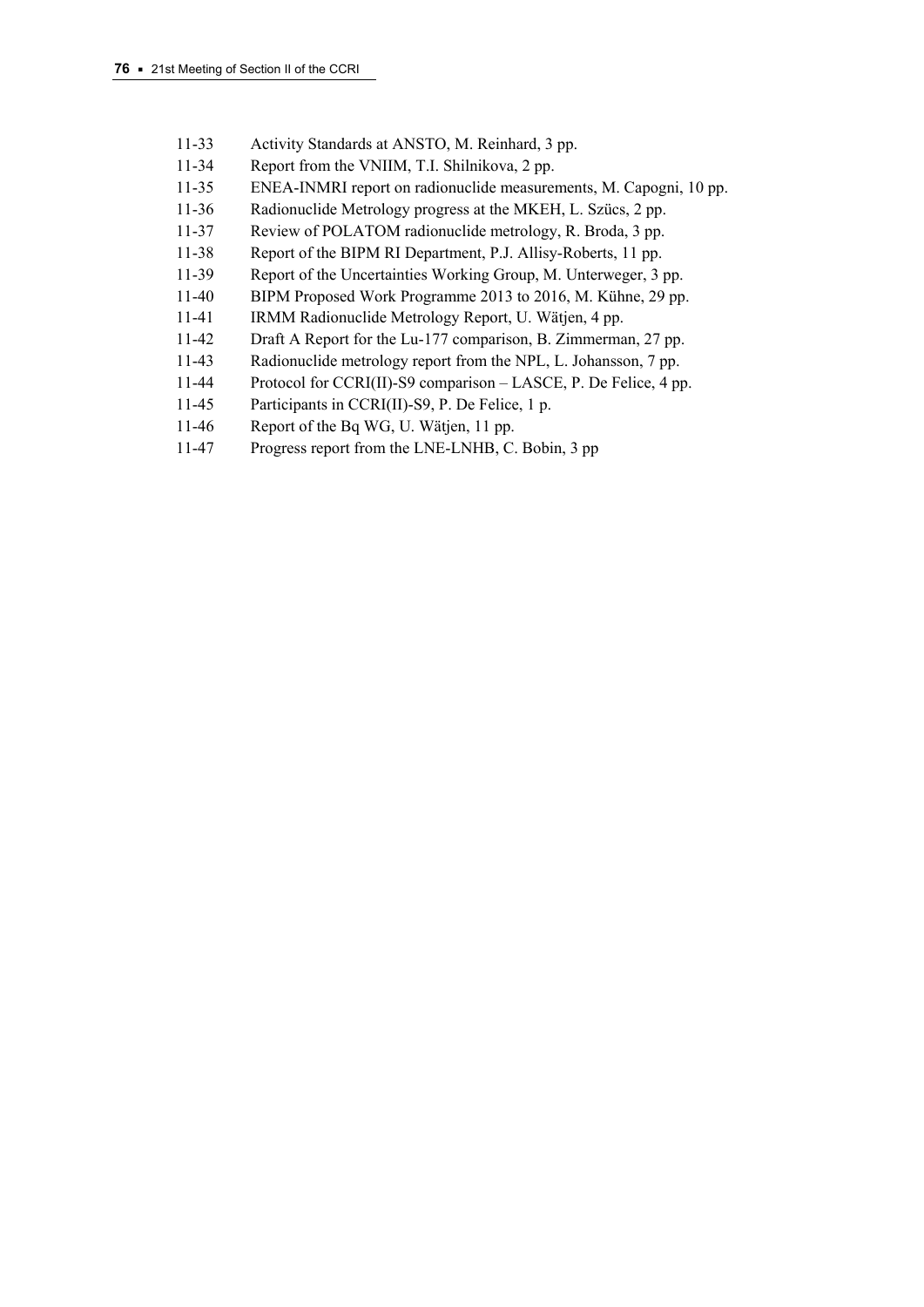# **CONSULTATIVE COMMITTEE FOR IONIZING RADIATION**

Section III: NEUTRON MEASUREMENTS Report of the 19th meeting (30 March to 1 April 2011)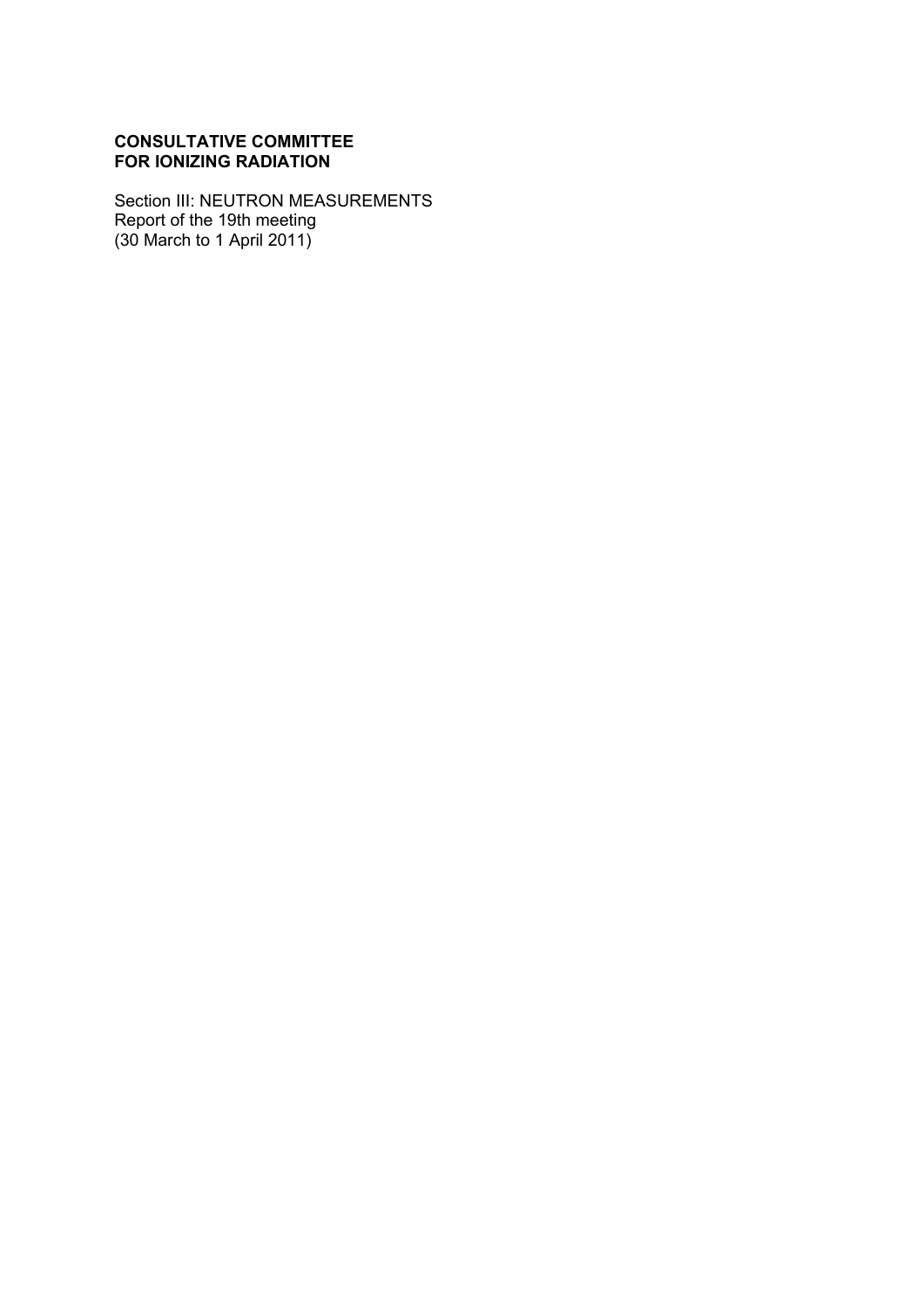#### **Abstract**

Eleven NMIs and the IRMM were represented together with observers from the IAEA and the China Institute of Atomic Energy (CIAE) and a guest from the NRC-INMS, Canada.

Four comparisons were discussed. The CCRI(III)-K9.AmBe on neutron source emission rate is complete and scheduled for publication. The results were generally good but a small-scale follow-up comparison is planned. Only four out of seven possible participations in the thermal neutron fluence comparison CCRI(III)-K8 have been completed. However, two sets of results are somewhat discrepant and further investigation is under way to understand the causes.

A new comparison for monoenergetic neutron fluence, CCRI(III)-K11 will take place at the LNE-IRSN AMANDE facility at Cadarache in the south of France in the autumn of 2011. The protocol was approved to compare fluence measurements at four energies. The number of energies at which standards are provided presents a problem for comparisons.

Arguments for a comparison of calibrations of new electronic personal dosimeters were discussed, but it was considered that the required accuracy was low and no volunteers came forward to organize such a comparison at present. Spectrometry comparisons were discussed, although no decisions were taken. Participants were encouraged to formulate ideas for discussion at the next CCRI(III) meeting in 2013.

RMO reports were provided, by the SIM and the COOMET. Two EURAMET comparisons were presented: a long-counter comparison (EURAMET 396), for which preliminary results have been published in a special issue of *Radiation Measurements*; and EURAMET 1104 on the measurement of the low-energy part of the <sup>241</sup>Am-Be spectrum. An APMP supplementary comparison was proposed for the calibration of ambient dose equivalent survey meters in source-based neutron fields.

The NMIs presented the work of their laboratories and it was noted that this is a much appreciated opportunity to share information on research and development in the field. The Japanese presentation, coming soon after the earthquake and tsunami, provided graphic evidence of the damage caused at the NMIJ, recovery from which is expected to take at least 6 months.

It is hoped that discussion of delays to the special edition of *Metrologia* will provoke sufficient reaction so that the 2011 deadline for publication can be achieved.

A brief review of the neutron section of the CCRI Strategy Document resulted in a few modifications. A statement about the loss of expertise in the preparation of neutron reaction targets proposed by the PTB representative at the CCRI(III) was strongly supported by the IRMM.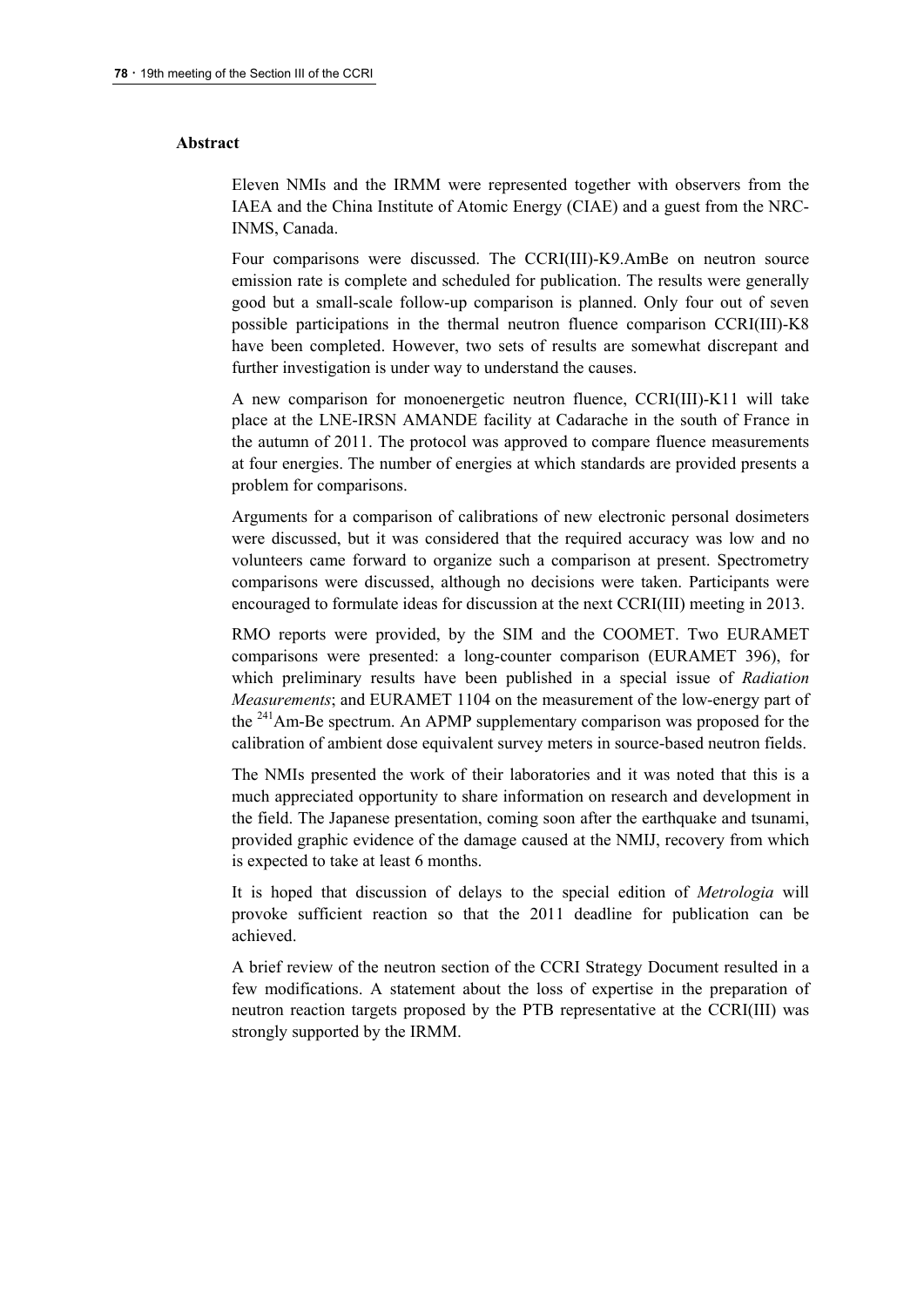### **1 OPENING OF THE MEETING**

Section III (Neutron measurements) of the Consultative Committee for Ionizing Radiation (CCRI) held its 19th meeting at the Pavillon de Breteuil, Sèvres, from 30 March to 1 April 2011.

The following representatives of member organizations were present:

P. Cassette (LNE-LNHB), M.S. Dewey (NIST), V. Gressier (LNE-IRSN), H. Harano, (NMIJ), M. Kralik (CMI), T. Matsumoto (NMIJ), N.N. Moiseev (VNIIM), R. Nolte (PTB), S. Oberstedt (IRMM), H. Park (KRISS), N. Roberts (NPL), D. Thomas (Chairman, NPL), W. Walsan (LNMRI/IRD), H. Zhang (NIM).

Observers: M. Kellett (IAEA), J. Chen (CIAE), H. Ye (CIAE).

Guest: J.-P. Archambault (NRC-INMS).

BIPM members also present for all or part of the meeting: P.J. Allisy-Roberts (Executive Secretary of the CCRI), O. Altan (JCRB Executive Secretary), M. Kühne (Director), S. Picard, C. Thomas (KCDB coordinator).

Apologies were received from: K. Carneiro (President of the CCRI), J. Leena (BARC), J.M. Los Arcos (CIEMAT), H.-G. Menzel (ICRU), S. Röttger (PTB), V. Sathian (BARC).

### **2 WELCOME**

Prof. Kühne, Director of the BIPM, welcomed the delegates to the BIPM. He apologized for not being able to attend the entire meeting because he was chairing another meeting during the week. The statement by Prof. Kühne that, 'ionizing radiation is important to us' was appreciated. The President of the CCRI, Dr Carneiro, was unable to attend because of recent surgery. The delegates expressed their sympathy and warm wishes for his full recovery.

Dr D. Thomas, Chairman, invited the delegates to introduce themselves. The representatives from Japan described the situation at their damaged laboratory following the earthquake on 11 March 2011. In addition to the general disruption, the lack of electrical power was perceived as the main problem. The Japanese delegation thanked the National Metrology Institutes (NMIs) and their Governments for the aid and support that Japan has received.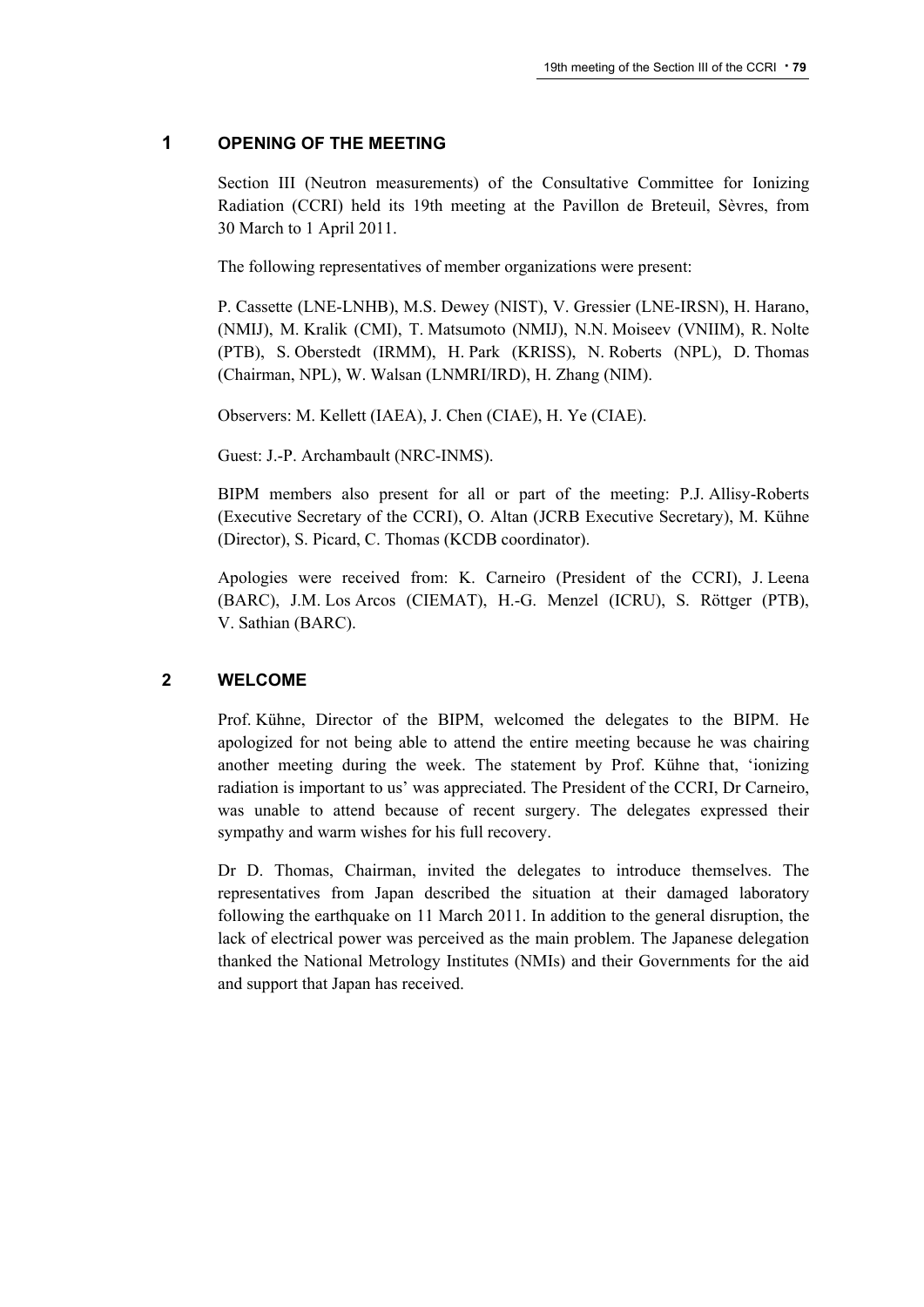### **3 APPOINTMENT OF THE RAPPORTEUR**

Dr Dewey, NIST, was appointed as the Rapporteur of the meeting. He was thanked for undertaking this task at this and previous meetings.

### **4 CHANGES OR ADDITIONS TO THE AGENDA**

Mr Roberts, NPL, requested the addition of some EURAMET comparisons for discussion. There were a few other minor modifications.

# **5 REPORT OF THE PRESIDENT ON THE 21st MEETING OF THE CCRI (2009), AND MATTERS ARISING FROM THE 18th MEETING OF THE CCRI(III) 2009**

In the absence of the President of the CCRI, it was agreed to raise any issues for discussion during the appropriate agenda items.

### **6 SPECIAL ISSUE OF** *METROLOGIA***: PROGRESS REPORT BY THE BIPM EDITOR AND THE CCRI(III) CHAIRMAN**

No one was present to represent *Metrologia* but Dr D. Thomas gave an update of the situation. All three guest editors were present (Dr D. Thomas, Dr Nolte and Dr Gressier). There is still a need for reviewers, including some who are not neutron experts. Dr D. Thomas reviewed the status of the nine papers that will be included. All nine papers are expected to meet the target publication date, with the last due to be received at the *Metrologia* office by 1 September 2011. Dr D. Thomas noted that colour is expensive to reproduce and the preference is for the papers to include highquality black and white images unless the authors pay the additional costs. Colour is a free option in the electronic version. Individual contributions can vary in length, but the sum of the entire special issue must not exceed the agreed page limit.

### **7 CCRI STRATEGY PLAN CCRI(III)/11-03 DR CARNEIRO**

Dr D. Thomas reviewed Dr Carneiro's document "Strategy paper for the CCRI" with the CCRI(III) participants. Dr D. Thomas invited each member of the CCRI(III) to suggest how NMIs can assist people who make or use neutron measurements. In particular, users of radionuclide neutron sources, who need to know emission rates accurately, and users of accelerator-based neutron standards. Contributions should be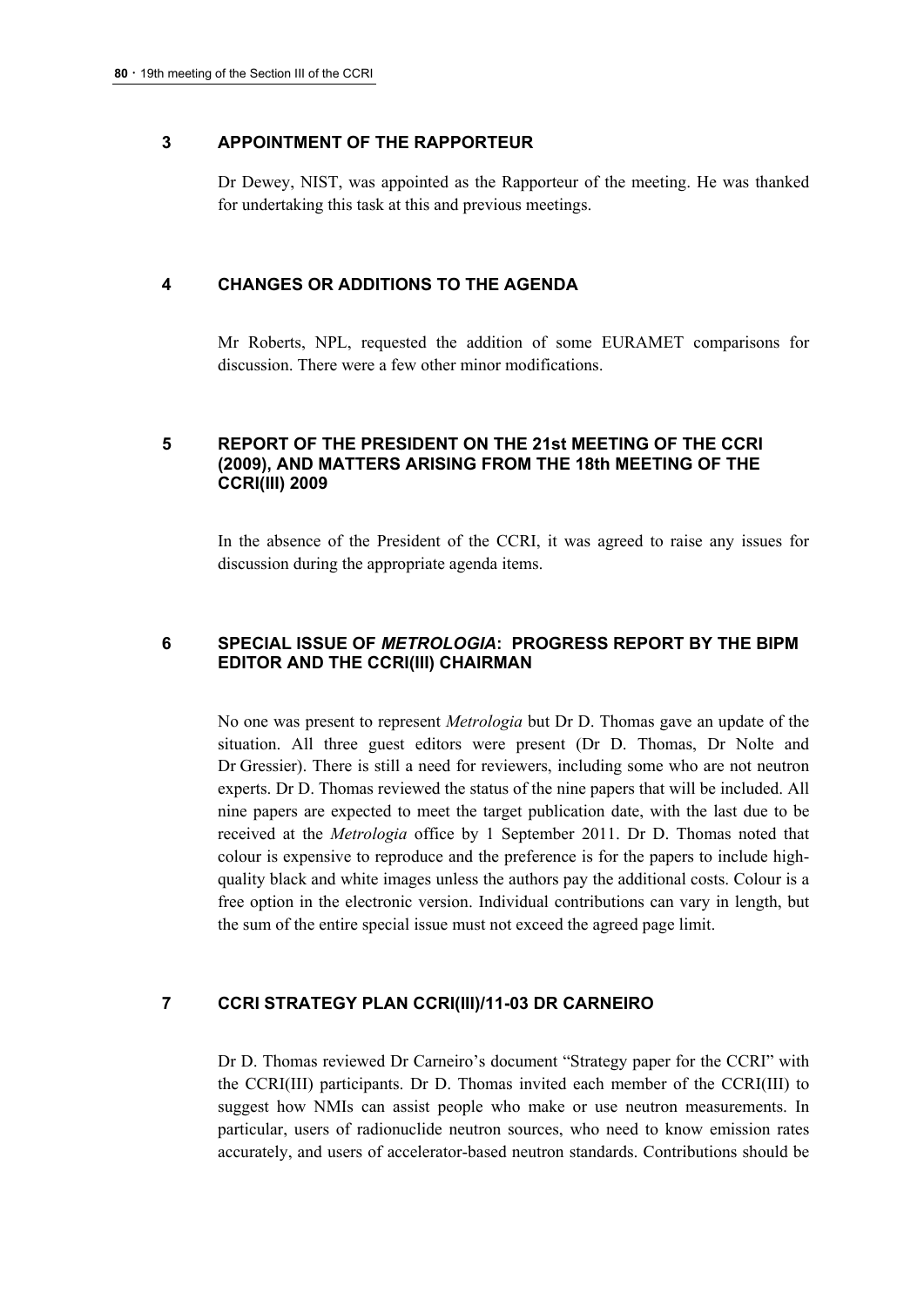sent to the Chairman of the CCRI(III) and to the President of the CCRI for inclusion in the version of the document to be presented to the CIPM in October 2011.

#### **8 CCRI(III) COMPARISONS**

#### **8.1 Present comparisons**

### 8.1.1 CCRI(III)-K11 neutron fluence: Protocol for approval CCRI(III)/11-01; V. Gressier (LNE-IRSN)

This exercise, as stated in the protocol, aims to compare measurements of the fluence of monoenergetic neutrons with energies of 27.4 keV, 565 keV, 2.5 MeV and 17 MeV. The protocol is similar to that for the CCRI(III)-K10 comparison; and fulfils the need to repeat these measurements every 10 years. All measurements will be performed at the LNE-IRSN AMANDE facility in France. The neutron fields will be produced in the low-scatter experimental hall of the facility using a 2 MV Tandetron accelerator. The measurements are planned to be performed between 5 September 2011 and 21 October 2011. It is envisioned that two groups will carry out measurements during a five-day period. The CIAE, LNMRI/IRD, IRMM, NIST, NPL, PTB, VNIIM and the NMIJ have requested to participate. Two empty standard Nuclear Instrument Modules (NIM) racks (12 slots each) will be made available for the NMIs' electronics. Concern was expressed that there would not be enough safe high voltage (SHV) connectors available. A remote-controlled multi-parameter scalar (including all monitors), cables, connectors and shadow cones will be available. Preparations for shipping equipment internationally will commence shortly to avoid any problems. Dr Gressier invited participants to supply their preferred dates within the six weeks. The final schedule will be communicated to Dr Allisy-Roberts. A final report from the evaluator will be sent to all members of CCRI(III) for discussion and approval by 31 October 2012.

### 8.1.2 CCRI(III)-K8 thermal neutron fluence: Progress report; R. Nolte (PTB)

Dr Nolte informed delegates of the status of this comparison. Only four laboratories have obtained results, the NMIJ, NPL, CIAE and the PTB. The VNIIM was unable to participate due to customs issues with the transfer instrument. The NIST did not have the resources to complete the measurements prior to a 10 month reactor shutdown. The LNE-IRSN could not obtain the  $^{252}$ Cf source necessary for its thermal pile facility. The four participants used activation of gold as a standard. Outlying results made it desirable to use the largest consistent subset (LCS) to calculate the weighted mean; however the validity with only four results is questionable. Dr Nolte recommended that: the comparison is stopped immediately; the 200 kPa SP9 detector results are used to determine the KCRV of the results; and the results for the other detectors are stated in the report. To understand the discrepancies, Dr Nolte requested each participant to evaluate directly  $(R_{SP9-200}/M)/(R_{Au}/m_{Au}/M)$  for the sub-Cd spectrum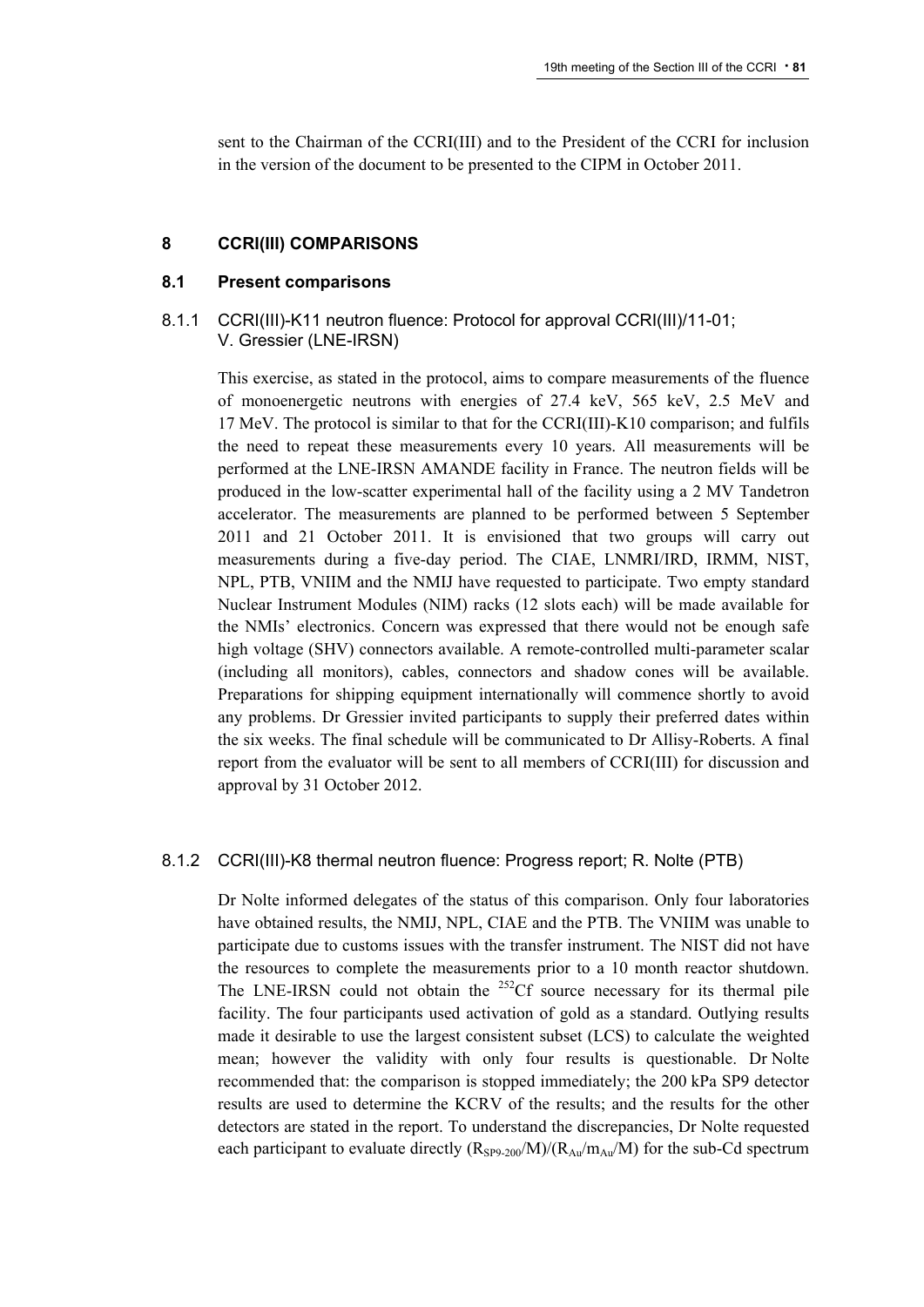(thereby checking the normalization). Dr Nolte requested that this ratio be sent to him by the end of May 2011. A critical review of all reports submitted by the participants is required. Dr Allisy-Roberts commented that the comparison could be converted into a pilot study if no conclusion could be reached on the results; concern was expressed that this would not support CMCs. However, for a key comparison, laboratories with results that are outliers should be informed of this fact to enable them to ensure that no arithmetic or transposition errors have occurred. It was agreed that the measurements have been completed and that Dr Nolte will produce a Draft A report once all the required information has been collected.

### 8.1.3 CCRI(III)-K9.AmBe emission rate – publication

It was stated that this work will be published as soon as possible and the results entered in the KCDB at the same time.

### 8.1.4 CCRI(III)-K9.AmBe.1 emission rate – source provision

Two laboratories, the CIAE and the LNE-LNHB, requested that repeat measurements be undertaken, and the NIM asked to join this comparison via a bilateral comparison. Measurements are planned with the NPL as the link laboratory. The NIM is unable to commence work before 2012 and the comparison will require a new  $^{241}$ Am-Be source. The NIM proposed to obtain a source approximately three times more intense than that used previously. The source will be shipped in a type B container via the BIPM.

### **8.2 Future needs for comparisons**

### 8.2.1 Comparison of personal dosimeter calibrations

A comparison of personal dosimeter calibrations had been raised at the previous meeting and again engendered considerable discussion. It was agreed that this item could be deferred due to the lack of volunteers to pilot the comparison. Before such a comparison can be undertaken, it is necessary to clarify the procedure to satisfy questions concerning room return, phantom positioning, and the specifications of the <sup>241</sup>Am-Be source that might be used. The NPL offered to provide two dosimeters for calibration by each participant. The NIST has registered CMCs for this purpose, and could provide guidance for the protocol. Dr Dewey will ask his colleagues at the NIST and report back to CCRI(III). A protocol will be written and supplied to everyone for comment. It was noted that personal dosimeter calibration would be a supplementary comparison because it would involve a secondary quantity; personal dose equivalent.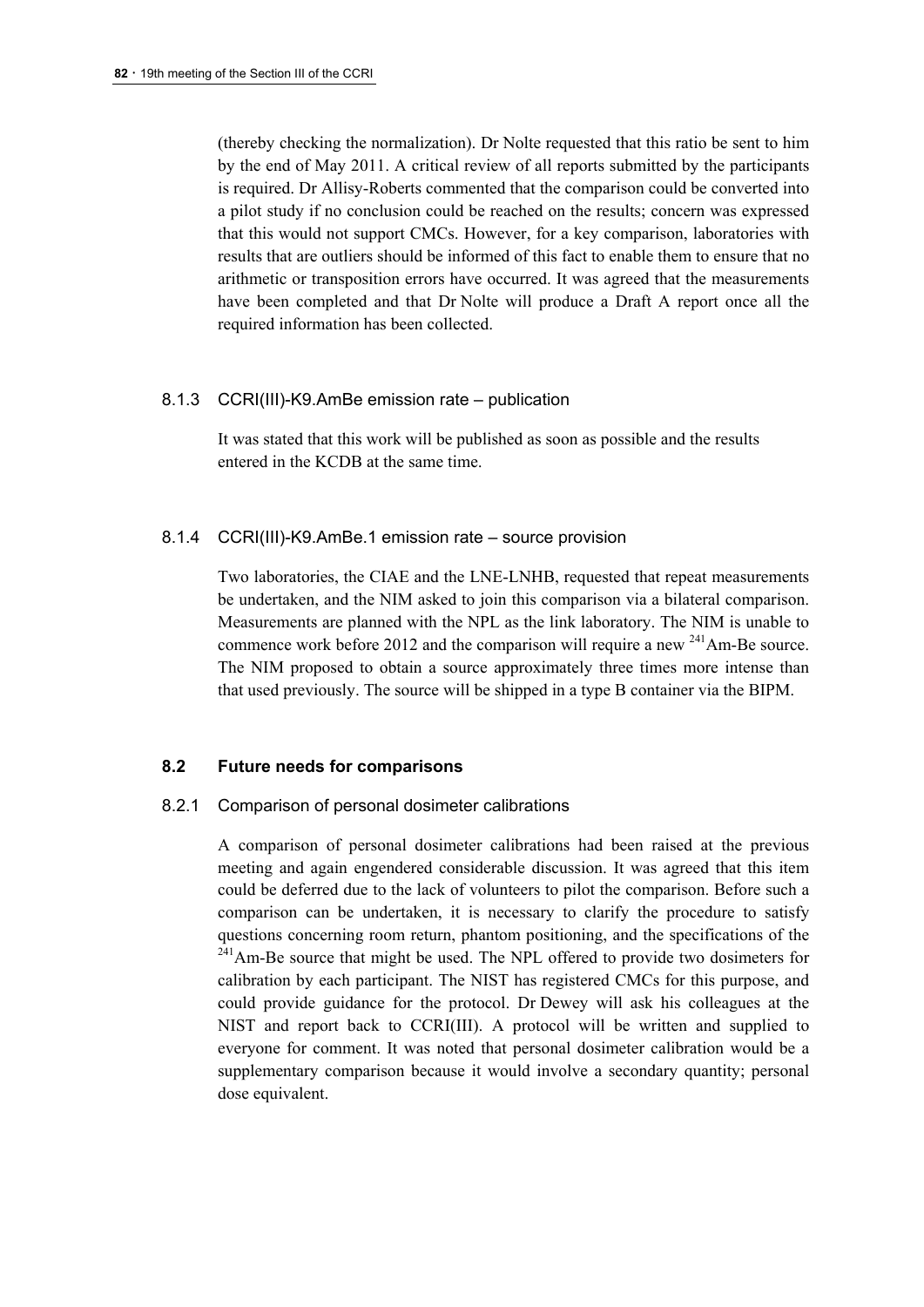### **9 RMO NEUTRON COMPARISONS**

#### **9.1 Present comparisons**

9.1.1 EUROMET.RI(III)-S2 - EUROMET 822 – Comparison of neutron fluence measurements for neutron energies of 15.5 MeV, 16 MeV, 17 MeV and 19 MeV

This is complete. Preparation of the Draft B report is under way.

#### 9.1.2 EUROMET.RI(III)-S1 comparison of neutron survey meter calibrations

A number of problems were experienced during operation; instruments failed and although repaired proved not to be robust enough to continue. A completed report on the partial comparison is available and could be published. It was agreed that the comparison should be extended with new instruments as EURAMET.RI(III)-S1.1, but there were no volunteers to pilot the study. No decisions were reached.

#### 9.1.3 EURAMET 936

Mr Roberts discussed neutron field measurements made by the NPL, PTB and the LNE-IRSN. The following neutron fields were measured: radionuclide sources  ${}^{252}Cf$ ,  $^{241}$ Am-Be,  $^{241}$ Am-Li,  $^{241}$ Am-B, and  $^{241}$ Am-F; and mono-energetic energies 144 keV, 565 keV, 1.2 MeV, 5 MeV and 17 MeV. The comparison included four long counters of three different types described in the report. There was good agreement with the radionuclide source measurements, although the NPL standard long-counter result was just outside one standard uncertainty from the mean, and good agreement with the measurements of the mono-energetic energies. The results were presented at the NEUDOS11 conference and published in a special issue of *Radiation Measurements,* 2010, **45** (10). The comparison has not been registered in the KCDB.

#### 9.1.4 EURAMET 1104

Mr Roberts discussed this ongoing comparison of neutron source spectra, which aims to improve the content of the ISO-8529 standard and consequently is not registered in the KCDB. The comparison fulfils the need for accurate measurements of  $^{241}$ Am-Be spectra with different size sources, encapsulation, and constituting materials. Bonner spheres were used to measure spectra from three different activity  $241$ Am-Be sources at the NPL, namely 37 GBq, 370 GBq and 555 GBq (1, 10, and 15 Ci). The INFN-LNF, PTB, LNE-IRSN, NPL and the UAB are participants in the exercise although to date measurements have only been performed by the INFN-LNF, NPL, and the UAB. Preliminary analysis indicates that there are more low energy neutrons than expected in the 370 GBq and 555 GBq sources. The INFN and the UAB will finalize the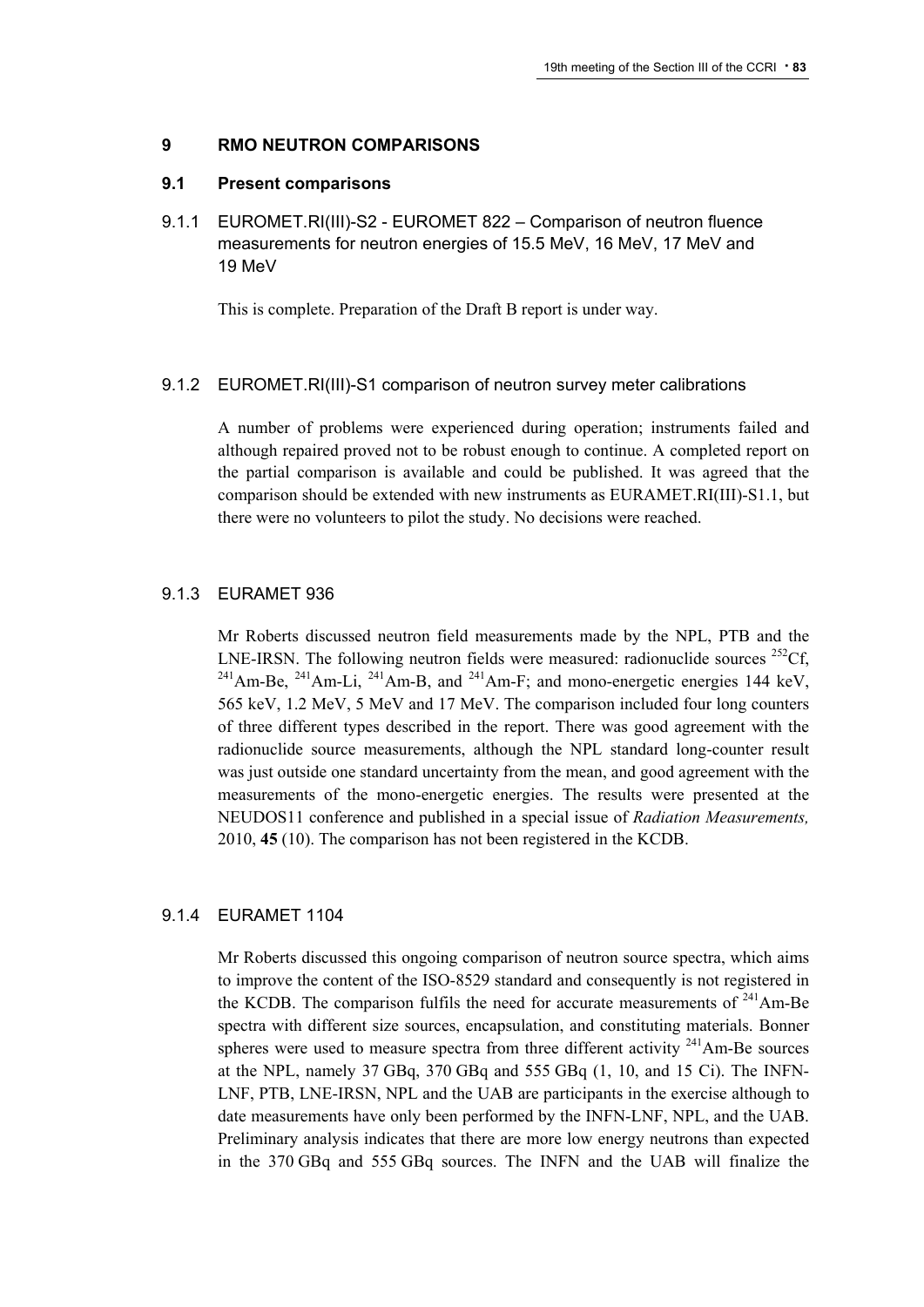unfolding, and a decision will be taken on whether there is value in the PTB and the LNE-IRSN making further measurements.

#### **9.2 Planned RMO comparisons**

# 9.2.1 APMP.RI(IIII) supplementary comparison for neutron survey meters – proposed

A comparison of the calibration of ambient dose equivalent meters in neutron radiation fields is proposed using one of the following neutron fields:  $^{252}$ Cf,  $^{252}$ Cf  $(D<sub>2</sub>O$  moderated) or <sup>241</sup>Am-Be. Candidate ambient dose equivalent meters include the LB6411 (Berthold) and the Studsvik 2222A (or 2202D). Possible calibration procedures are: shadow-cone method, generalized-fit method, semi-empirical method and reduced-fitting method. Dr Allisy-Roberts recommended that the proposal be registered in the KCDB if the intention is to go ahead, and that a protocol is established.

#### **9.3 Future needs (RMO key or supplementary comparisons)**

Dr Gressier discussed the possibility of spectral evaluation and comparison for realistic (or "true") fields. Further discussion followed on whether or not there are CMCs for spectra, and if spectral measurements could be incorporated into the KCDB. Dr Allisy-Roberts commented that spectra could be incorporated into the KCDB if measurement uncertainties can be characterized. Each member was invited to think about these ideas for discussion at the next CCRI(III) meeting.

Dr Kralik suggested a comparison involving spectral fluence measurement around casks containing spent fuel in the Czech Republic (a real working field environment). The fluence is typically around 1000 neutrons  $cm^{-2}$ . It is predicted that measurements could be carried out in 2015. This is related to work that the CMI will undertake and other laboratories may participate using their Bonner spheres. This would make such a comparison a real possibility.

# **10 EXCHANGE OF INFORMATION ON NEUTRON METROLOGY IN PROGRESS AT PARTICIPANTS' LABORATORIES, PART 1**

# **10.1 CIAE (C. Jun) – CCRI(III)/11-02**

Dr Jun described recent activities at the CIAE. The 5SDH-2 tandem accelerator has been pulsed to undertake neutron time-of-flight (TOF) spectroscopy of monoenergetic beams to improve their characteristics. A Bonner sphere system has been developed to measure neutron fields for radiation protection purposes. A tissueequivalent proportional counter has been developed for microdosimetry. Mono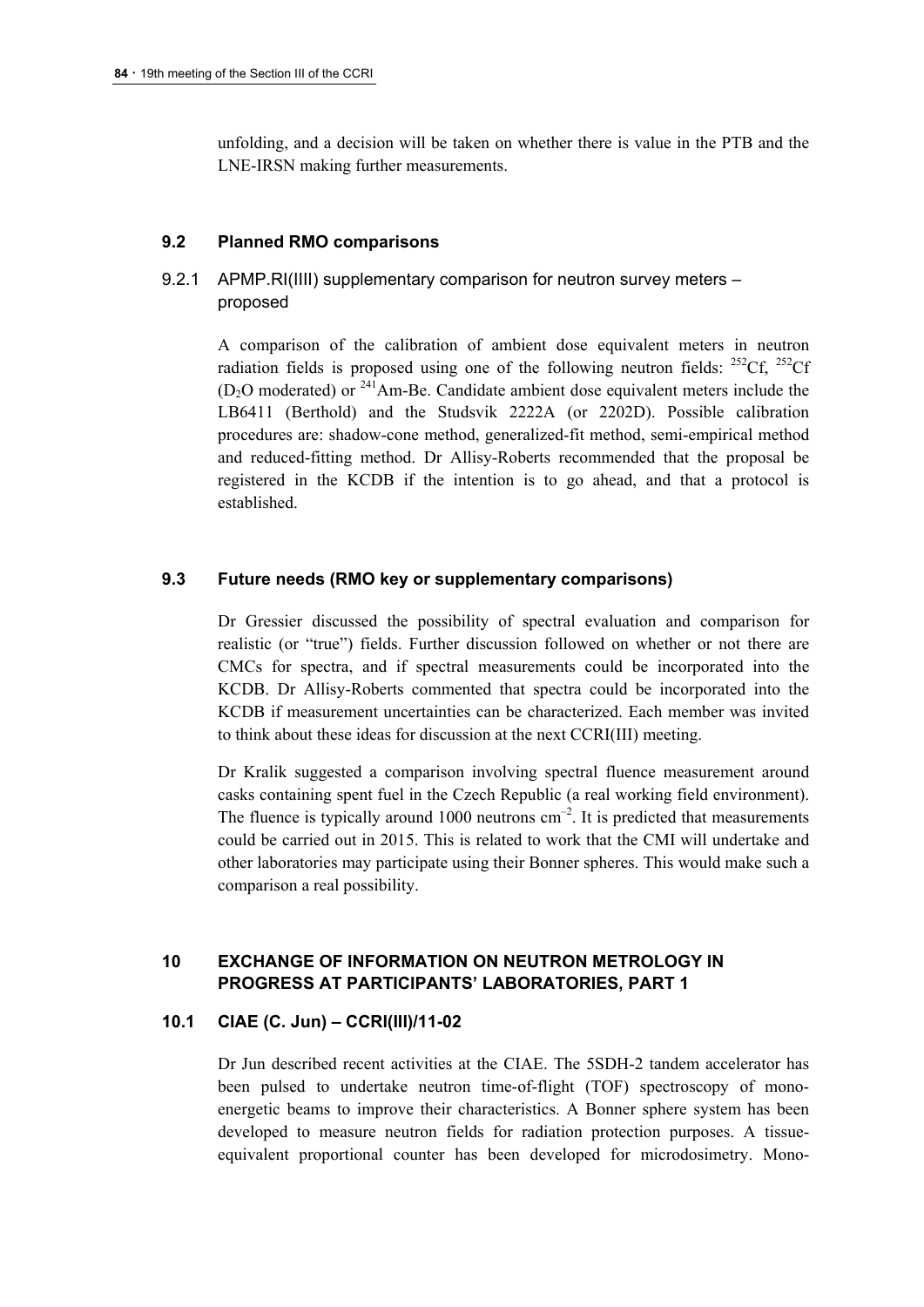energetic neutron beams at 8 keV and 24 keV are being developed. Work on simulated workplace neutron fields will continue.

### **10.2 NIST (S. Dewey) – CCRI(III)/11-04**

Dr Dewey advised that the NIST Center for Neutron Research is upgrading the reactor guide hall. Four new guide tubes will be installed in a newly constructed guide hall; one guide will become the new fundamental physics beam line to be operated by the Neutron Interactions and Dosimetry group. The NIST have obtained the first data taken in an electron-antineutrino correlation measurement in neutron beta decay; the status of the ultra-cold neutron lifetime experiment; a measurement of the radiative decay mode of the neutron; and an experiment aiming to measure neutron fluence with sub-0.1% relative accuracy. The NIST is currently operating both a large and a mini Mn bath facility.

### **10.3 PTB (R. Nolte) – CCRI(III)/11-06**

Dr Nolte described the difficulties at the PTB arising as a result of a broken belt on the Van de Graaff generator. This negatively impacted the calibration business for a year. Currently PTB is running with an old belt and new belts have been sourced and ordered. The South African partners of PTB have obtained funding for an upgrade of the TLABS neutron beam line and are working on knowledge transfer to the TLABS/UCT. The PTB has also had problems with the recoil proton telescope radiators. It hopes to collaborate with the IRMM sample production group to solve this problem. A new thermal calibration field has been designed. It will utilize a graphite pile and sixteen  $241$ Am-Be sources. Construction is anticipated in 2011 and characterization in 2012. Dr Nolte summarized PTB's involvement with the EFNUDAT<sup>[1](#page-84-0)</sup> and TRAKULA<sup>[2](#page-84-1)</sup> projects. The EFNUDAT supported TSL and n-TOF efforts and was worth the time invested; the ERINDA project will be its follow-up. The TRAKULA project refers to nuclear-physics investigations of relevance for the transmutation of long-lived actinides. Through this project the PTB will maintain competencies in the fields of nuclear safety and radiation research. The PTB will start construction of a new facility based on a 5 MV Tandetron in 2014. The laboratory is under severe pressure due to redundancies imposed by the German government, consequently, participation in collaborative ventures and prioritization will become increasingly important.

<span id="page-84-0"></span><sup>1</sup> **E**uropean **F**acilities for **NU**clear **DAT**a measurements

<span id="page-84-1"></span><sup>2</sup> **Tra**nsmutationsrelevante **k**ernphysikalische **U**ntersuchungen **l**anglebiger **A**ktinide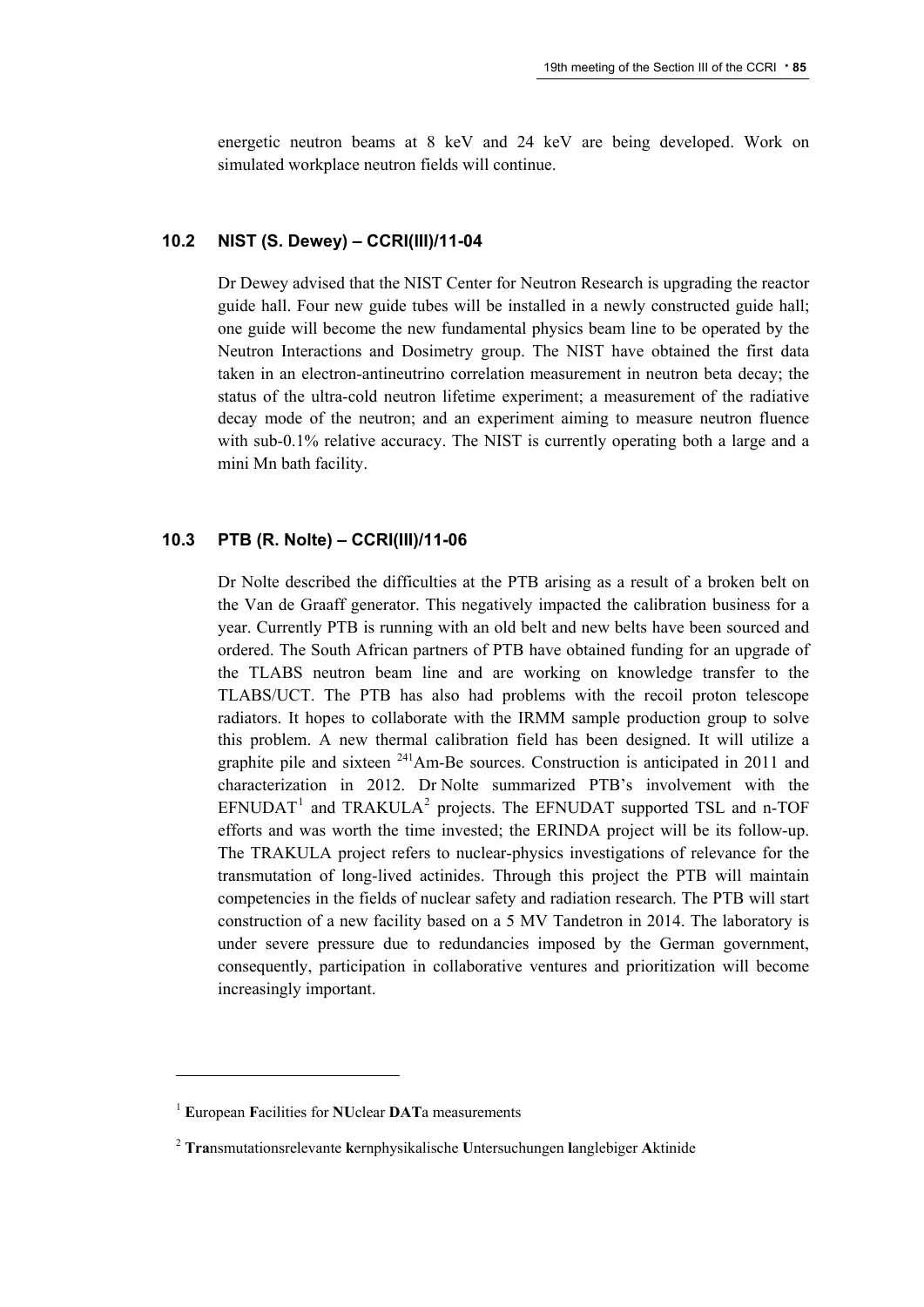### **10.4 NIM (Z. Hui) – CCRI(III)/11-07**

Dr Hui discussed the main activities of NIM (China) in neutron metrology from 2009 to the present and outlined the plans for the next five years. The NIM has conducted many routine survey meter calibrations in the reference radiation neutron field. The NIM intends to participate in the APMP comparison of the calibration of neutron ambient dose equivalent meters. In 2009 it established a new Mn bath system. The bath, circulation system, and gamma-ray measuring system were changed and an automated system was designed to transport the source into the bath. Future plans are to: improve their neutron reference radiation field; purchase a Bonner sphere system; and rebuild the thermal neutron standard.

#### **10.5 KRISS (H. Park) – CCRI(III)/11-09**

Dr Park described the neutron spectroscopy programme at the KRISS which uses an extended Bonner sphere set (extended towards energies as high as 10 GeV). The KRISS has measured the energy spectrum of cosmic neutrons as well as the energy spectrum in an underground laboratory. The KRISS has also carried out activation foil-based spectrometry with its Bonner spheres. The laboratory has constructed a long counter and continues to make measurements with a Mn bath. The KRISS will continue its Bonner sphere programme and will carry out neutron spectroscopy with liquid scintillation counters. The KRISS will also build a thermal neutron field and participate in the APMP comparison for the calibration of ambient dose equivalent meters.

#### **10.6 LNE-IRSN (V. Gressier) – CCRI(III)/11-16**

Dr Gressier described recent developments in the LNE-IRSN's neutron metrology programme. The SIGMA thermal neutron facility was shut down and its participation in the CCRI(III)-K8 comparison cancelled. The LNE-IRSN participated in the EURAMET 936 project, which saw its new long counter design being compared favourably with those of the NPL and the PTB. The LNE-IRSN is aiming for COFRAC accreditation in summer 2011 for its calibration work. It is preparing for the CCRI(III)-K11 comparison of neutron fluence measurements in mono-energetic neutron fields which, will take place at the AMANDE facility in autumn 2011. Dr Gressier described problems with the tritium targets; to solve these issues, new tritium targets on gold backings have been ordered. The LNE-IRSN has made many measurements to characterize and improve the quality of its mono-energetic neutron beams, and has improved the performance of the recoil proton telescope technique. Future developments include: a new microbeam for the irradiation of cells at AMANDE (2012 to 2014); investigations into development of high-energy quasi mono-energetic neutron fields at 230 MeV (2013 and later); and a new facility capable of producing neutron fields for the ITER (fusion) project (2015 or later).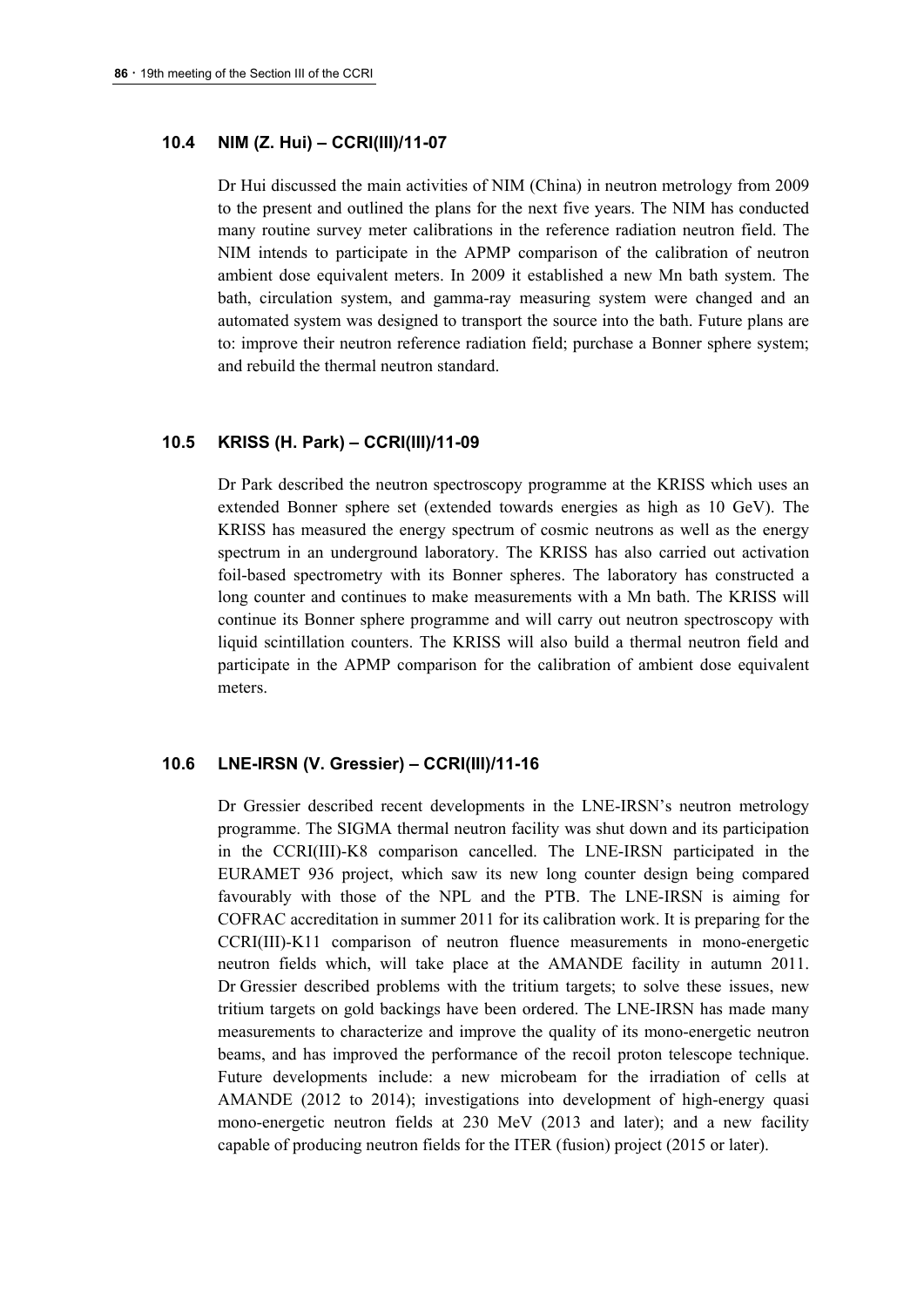### **11 CIPM MRA**

# **11.1 CCRI RMO CMC Working Group report (2009) and Validity of Comparisons**

This session involved a wide-ranging discussion of CMCs. The most important points are summarized below:

- a) No CMCs in neutron measurements from Mexico are indicated in the KCDB. A single CMC in neutron measurements was greyed-out on 23 March 2007 while awaiting approval of its quality system (QS). Mexico will be informed that if it is unable to substantiate its CMC, then its CMCs will be removed from the KCDB. This is the only neutron CMC with greyed-out status.
- b) The Bhabha Atomic Research Centre (BARC) had been invited to this CCRI(III) 2011 meeting, but was unable to send a representative to attend.
- c) When bilateral comparisons are organized, Dr Allisy-Roberts must be informed well in advance so that they can be registered in the KCDB. Registration cannot take place if the comparison has already been held and the report published. It was generally acknowledged that neutron measurements take an unusually long time to complete; therefore the CIPM has already agreed to accept a longer period of validity for neutron comparisons.
- d) Dr Allisy-Roberts quoted from a JCRB document, which describes the use of comparisons to support CMCs. This information is repeated in the CCRI RMO WG document that would be discussed at the May 2011 meeting and presented to the CCRI. Supporting comparisons can be BIPM, CCRI, RMO or IAEA comparisons. If there are no comparisons, a supporting scientific publication should be cited. In the CMC Excel files submitted for review, column P, ("Evidence supporting this measurement/calibration service") must now be completed. The CCRI(III) accepted that when a more recent measurement (within 10 years) supports the measurement of other neutron energies, which use the same measurement techniques and equipment, it is not necessary to repeat the older comparison. This will be made clear in the CCRI report on the Validity of Comparisons and circulated for comment prior to publication on the CCRI website. The indication "Approved for provisional equivalence" appears on some old entries and is a problem which needs to be addressed by indicating the replacement comparisons.
- e) Two recently submitted CMC files raise issues which will be more easily resolved if during submission for regional review, they are submitted in separate files by subject, i.e. neutron CMCs should be submitted separately from radioactivity and dosimetry CMCs, and submitted by country to prevent any delay of the review. The two laboratories which submitted the recent CMC files were advised to respond to the review comments as soon as possible to complete the process.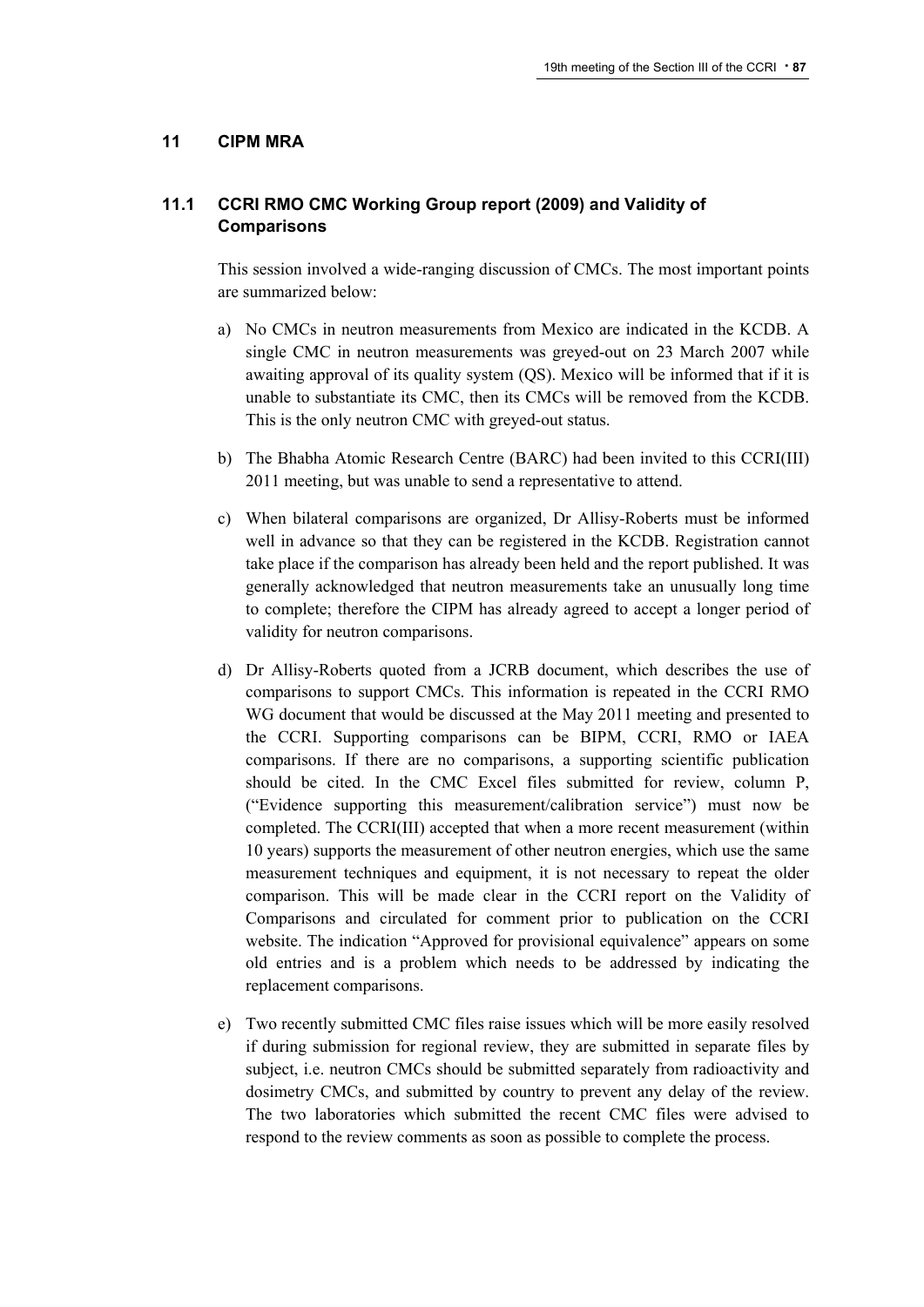f) The restricted access JCRB website enables access to live Excel files, which must be used for all subsequent submissions to avoid unnecessary duplication.

# 11.1.1 RMO activities: AFRIMETS; APMP; COOMET CCRI(III)/11-15; EURAMET; SIM CCRI(III)/11-05.

A document provided by COOMET is available on the CCRI(III) section of the BIPM website, but no report was given at the meeting because there is no regional activity concerning neutrons.

Dr Dewey reported on recent activities by SIM. In November 2009, the SIM Metrology Working Group 6, MWG 6, (ionizing radiation and radioactivity) met at the LNMRI/IRD. The LNMRI/IRD hopes to participate in  $H^*(10)$  and  $H_n(10)$ comparisons in the near future. During the SIM RMO meetings in Buenos Aires, Argentina, in early November 2011, there will be a 1.5 to 2 day radiation metrology workshop. It will cover: the basics of radiation physics; the types of techniques used, sources and handling of uncertainties; the role of the CIPM MRA (i.e., international metrology and comparisons, quality systems); and radiation applications (health, safety, security, industry, etc.). Discussions or presentations on regulatory aspects are also being considered, since these are unique to this particular field of metrology. Many of the participants will be new to radiation metrology (even if medical physics or nuclear power is part of their communities), so members of MWG 6 will be prepared to present information on the various laboratories (and how they support radiation use throughout the SIM). In March 2010, the NIST Ionizing Radiation Division was assessed, as is required every five years, to allow continuance of selfdeclaration of conformity with the NIST Quality System and, on 1 October 2010, a letter from the NIST Assessment Review Board to the NIST Measurement Services Advisory Group stated that the NIST Ionizing Radiation Measurement Services conformed to the NIST Quality System. The LNMRI quality system was peer reviewed in August 2009 (technical and management requirements) for Dosimetry, Radioactivity and Neutrons, and was re-approved (for five years) at the QSTF meeting in Lima, Peru, in October 2009. The LNMRI/IRD may modify its neutron CMCs, once their participation in comparisons of  $H_p$  and  $H^*$  are completed.

### **11.2 BIPM-KCDB: Appendix C submissions for discussion and approval**

The responsibility for monitoring and reviewing neutron CMCs has been delegated by the CCRI RMO WG to the CCRI(III). Dr Gressier reported that he had a new CMC to submit. Dr Allisy-Roberts suggested that any CMCs that have nothing reported in column P ("Evidence supporting this measurement/calibration service") should be reviewed. Nine neutron CMCs are in this category. The responsibility for each CMC lies with the owner NMI. NMI's should not cite comparisons that are no longer valid in support of their CMCs. It was suggested that a one day CCRI(III) meeting will be held immediately prior to the next CCRI(III) meeting and all neutron CMC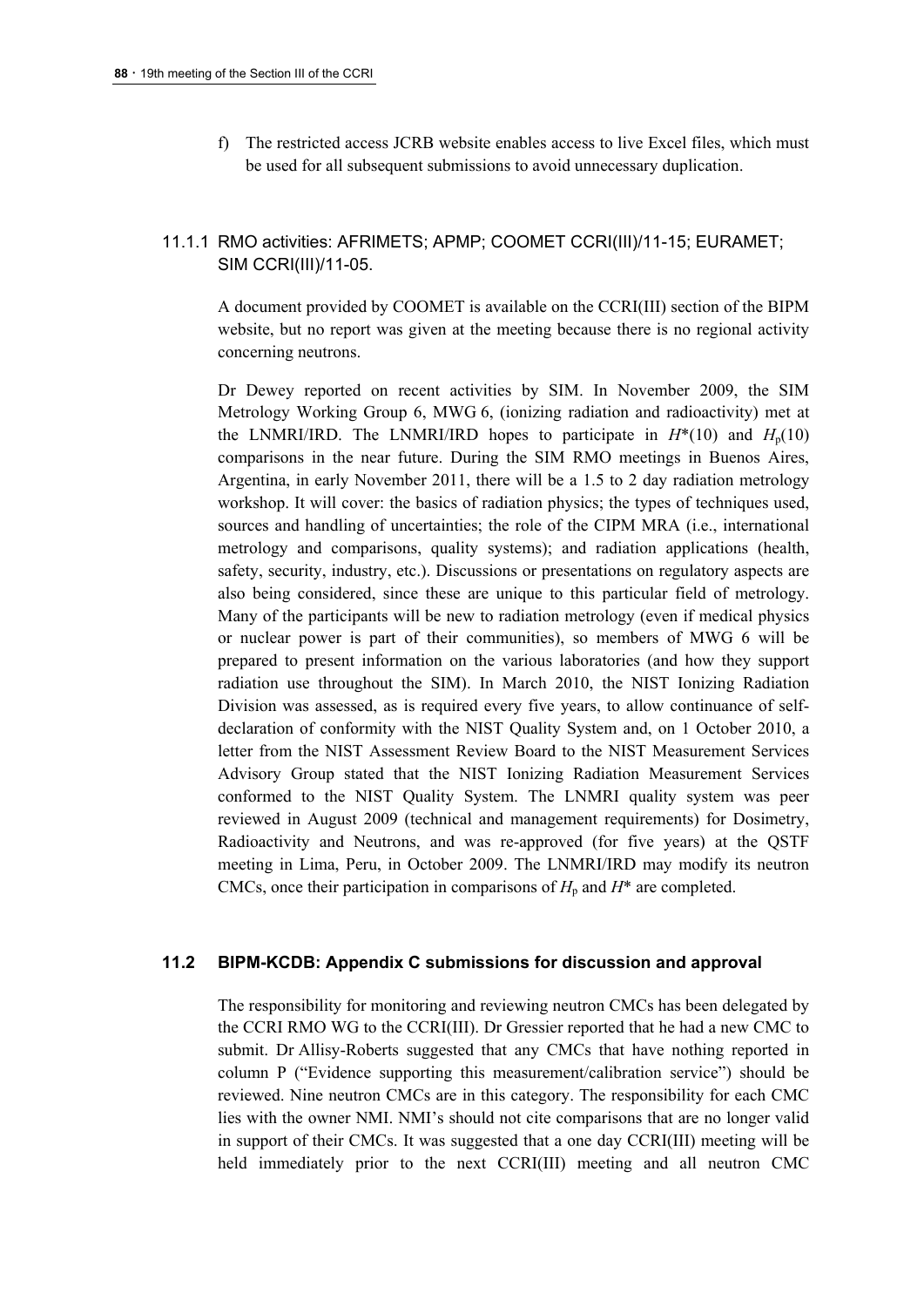participants will be invited. It was noted that removing a CMC from the KCDB can be politically sensitive unless the request comes from the NMI itself.

# **12 EXCHANGE OF INFORMATION ON NEUTRON METROLOGY IN PROGRESS AT THE PARTICIPANTS' LABORATORY PART 2**

#### **12.1 LNMRI (W.W. Pereira) – CCRI(III)/11-10 and CCRI(III)/11-11**

Since the previous meeting in 2009, the LNMRI has modified the source-monitor positioning system in its low-scattering neutron facility. One project is funded and has commenced; current work compares experimental and simulation data to revalidate model parameters. In November 2009, LNMRI hosted a SIM meeting at its institute and also during 2009 the NIST and the LNMRI conducted a neutron metrology course at a neutron workshop in Petropolis. Two annual internal audits of the LNMRI quality system were conducted and validation has been extended. The LNMRI neutron laboratory employs three researchers and expects to hire one new technical staff member. The number of survey meter calibrations continues to increase in its laboratory due to oil exploration off the Brazilian coast. The LNMRI is developing a new system to calibrate its Mn bath and will no longer operate the reactor previously used. LNMRI continues to refine its MCNP model for its Mn bath. Neutron spectra and doses inside radiotherapy rooms are being studied. A national comparison is being prepared to evaluate results from laboratories that offer individual monitoring of personal doses.

### **12.2 CMI (M. Kralik) – CCRI(III)/11-12**

The CMI is continuing to revitalize its 14 MeV generator. Measurements with Bonner sphere spectrometers (BSS) around pulsed sources using passive thermal neutron detectors continue. Work to test and calibrate neutron area and personal dosimeters in ISO 8529-1 neutron fields continues using  $241$ Am-Be and  $252$ Cf sources. Verification and calibration of personal dosimeters that have scales from 10  $\mu$ Sv/h to 10 Sv/h is challenging; the source should be 75 cm from the face of the ISO water phantom. To measure photo-neutron spectra around radiotherapeutic linear accelerators, Bonner spheres with passive thermal neutron detectors are used. A problem was discovered when conventional detectors were unable to measure the neutrons produced by means of high-energy bremsstrahlung photons impinging on a Pb target at a microtron facility. The solution was to use BSS with an activation detector (manganese foils) inside. MCNP5 and MCNPX codes are used routinely in the laboratory.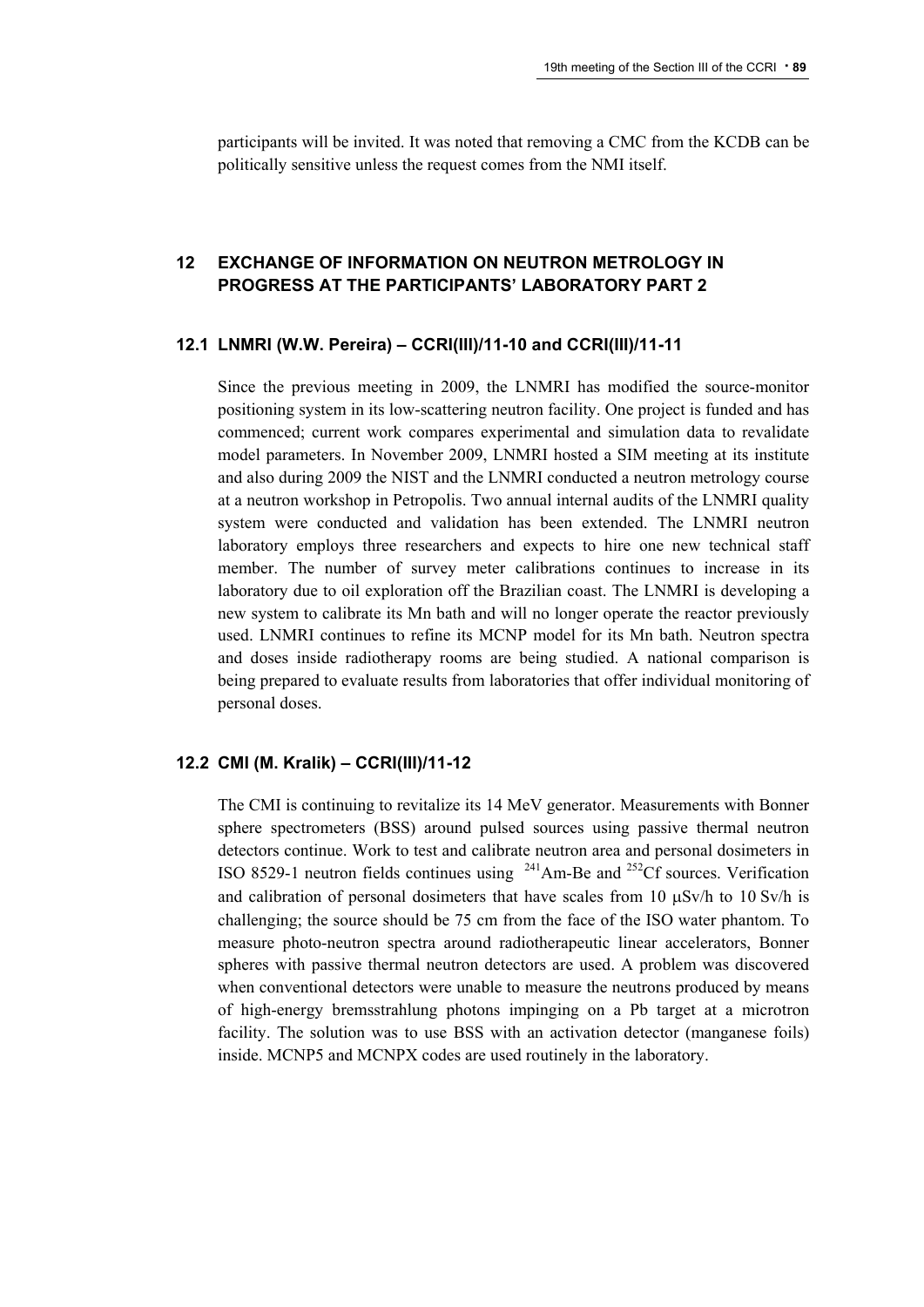### **12.3 NPL (D. Thomas) – CCRI(III)/11-13**

The NPL's facilities include a Mn bath (with many radionuclide sources), a thermal pile, a large low-scatter area, and a 3.5 MV Van de Graaff. A software package allows the NPL to convert CAD drawings into MCNP input files. In their Mn bath, the NPL achieves long-term stability with an <sup>241</sup>Am-Be source, but its <sup>226</sup>Ra-Be( $\gamma$ ,n) source appears to be losing strength (1.3 % since the bath was relocated in 2008). This phenomenon is not yet understood. The NIST observed similar behaviour when its <sup>226</sup>Ra-Be( $\gamma$ ,n) source, NBS-2, began to leak. The NPL is using MCNP to calculate the response of its long counter as a function of energy (it should be flat). At energies higher than 6 MeV its long counter responses start to fall off. It is important to know the effective centre of this counter. The NPL has made many effective centre measurements, but the results obtained have inconsistencies which are not yet understood. The NPL is investigating problems with its time-of-flight system with 5 MeV neutrons. Dr D. Thomas described issues with Westcott thermal fluence measurements. The NPL is testing a digital neutron spectroscopy system, to tune processing algorithms to better discriminate neutrons from gamma rays. A charge comparison algorithm gave the best performance. Finally, the NPL has introduced its new CIPM MRA brochure. Many NPL certificates now display the CIPM MRA logo and statement, indicating mutual recognition of national measurement standards and of calibration and measurement certificates issued by National Metrology Institutes.

### **12.4 VNIIM (N.N. Moiseev) – CCRI(III)/11-14**

Dr Moiseev described the VNIIM facilities for radionuclide source emission rate measurements, fast neutron fluence-rate measurements, thermal neutron fluence-rate measurements, and calibrating neutron dosimeters and radiometers in the ISO-8529 recommended fields. During the past year VNIIM has conducted CCRI(III)-K8 key comparison measurements. The VNIIM has also developed a new device for gold foil induced activity measurements using a beta-gamma coincidence technique with geometry close to  $4\pi$  for both particles. It has also calibrated a hyper-pure (HP)-Ge gamma-spectrometer up to 9 MeV using the  $(n,2\nu)$  and  $(n,\nu)$  reactions.

#### **12.5 NMIJ (T. Matsumoto) – CCRI(III)/11-17**

The NMIJ is developing high-energy neutron reference fields from 45 MeV to 75 MeV at the TIARA<sup>[3](#page-89-0)</sup> facility. To determine the fluence and spectrum it is developing a proton recoil telescope which incorporates a liquid scintillator detector. Dr Nolte, PTB, requested information on the photomultiplier tubes used in the

<span id="page-89-0"></span><sup>&</sup>lt;sup>3</sup> Takasaki Ion Accelerators for Advanced Radiation Application at the Japan Atomic Energy Research Institute (JAERI)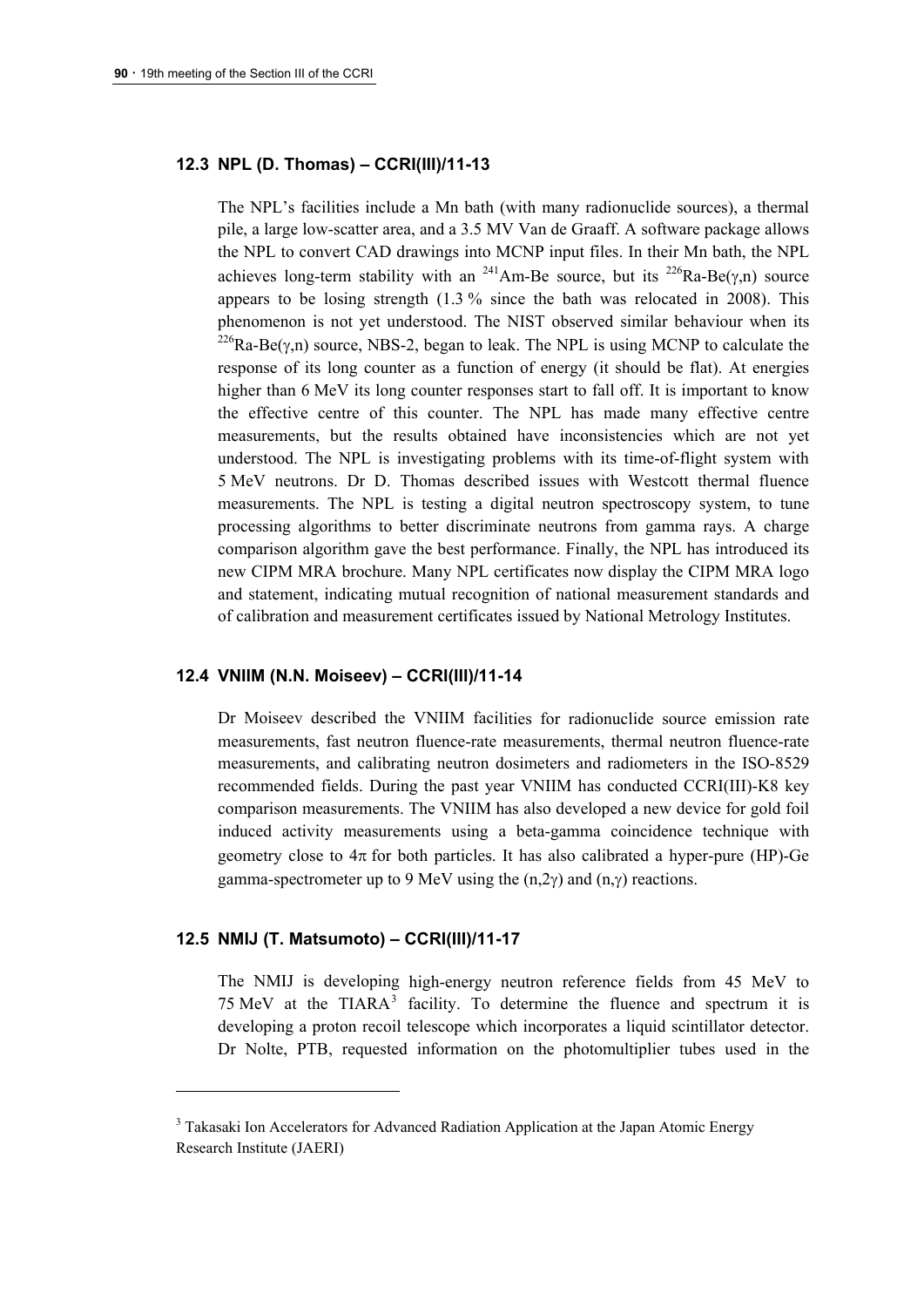scintillator measurements. NMIJ is also: developing high energy reference fields in the range 1[4](#page-90-0)0 MeV to 400 MeV at the  $RCNP<sup>4</sup>$ , using Bonner spheres for measurements at 250 MeV and 390 MeV; installing a pulsing system on the 4 MV Pelletron accelerator; and developing a thermal neutron calibration method using a research reactor. It has started calibration services based on the Japan Calibration Service System (JCSS) for thermal neutron fluence-rate and neutron emission-rate for the traceability of neutron measurements in Japan. On 11 March 2011, the NMIJ was struck by a large earthquake and sustained some damage. It is estimated that it will take approximately six months to assess the extent of the damage. The development of a heavy water moderated  $^{252}$ Cf neutron fluence is in progress to simulate realistic spectra and the calibration service will commence in 2011. Development of a 19 MeV mono-energetic neutron fluence standard is in progress and the calibration service will begin in 2012. The NMIJ will start the JCSS for neutron fluence rate and neutron emission rate in 2011.

#### **12.6 NRC (J.P. Archambault) – CCRI(III)/11-08**

The NRC is re-establishing a neutron measurement capability. At present it has two staff members. The NRC has  $^{241}$ Am-Be,  $^{241}$ Am-B,  $^{238}$ Pu-Be, and  $^{226}$ Ra-Be sources and it operates a large low-scatter room. It is installing a thermal neutron flux standard, using six 241Am-Be sources and a graphite pile, a Mn bath, and a water-based neutron spectrometer (using  $BF_3$  proportional counters). The NRC is relying heavily upon MCNP5 to validate their designs. It does not have an accelerator.

### **12.7 LNE-LNHB (P. Cassette) – CCRI(III)/11-18**

Dr Cassette described the further development of the LNE-LNHB Mn bath facility for the calibration of neutron source emission rates, including installation of a shielded cell in order to improve radiation protection. Work involved Monte Carlo simulations of neutron-bath interactions, and the design, realization, and validation of a new online activity measurement system for <sup>56</sup>Mn, based on the  $4\pi$ -Cerenkov- $\gamma$  coincidence method. The LNE-LNHB will participate in the CCRI(III)-K9.AmBe.1 comparison, traceable to CCRI(III)-K9.AmBe via the NPL. The Mn bath will measure emission rates between  $10^5$  s<sup>-1</sup> and  $10^9$  s<sup>-1</sup>; its on-line measurement avoids the necessity of producing a very active source by in-reactor irradiation and consequently deals with short half-life and radiation protection issues. The challenges to this technique are: accounting for cross-talk between the Cerenkov and gamma channels due to Compton scattering of the gamma rays; calculation of the effective measurement volume; and precise determination of the mass of the solution. The LNE-LNHB will check the results with those obtained using the previous method of calibration of the Mn bath. This work is the subject of a PhD thesis.

<span id="page-90-0"></span><sup>&</sup>lt;sup>4</sup> Research Centre for Nuclear Physics, Osaka University, Japan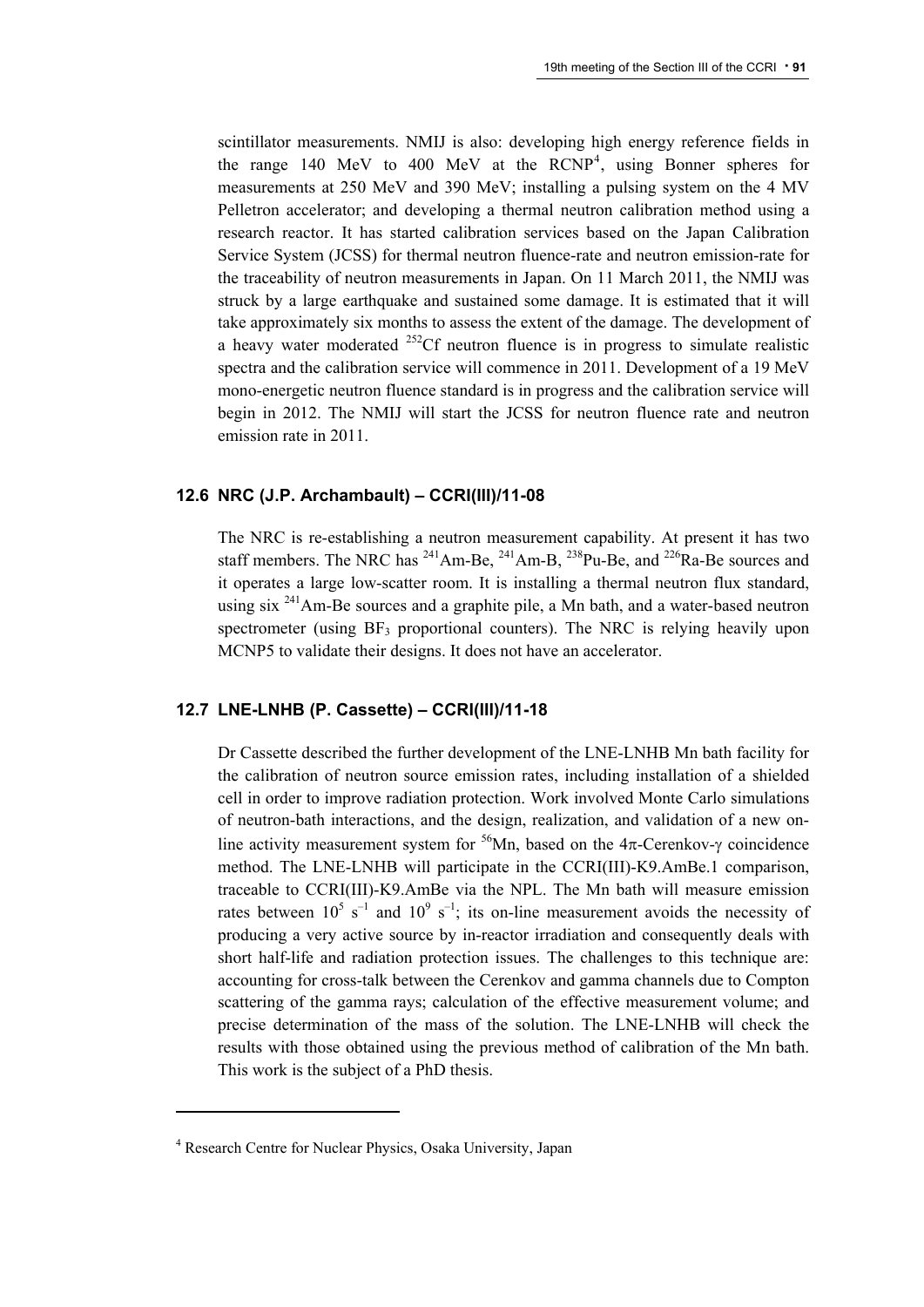### **13 INTERNATIONAL ORGANIZATIONS**

#### **13.1 IRMM (S. Oberstedt)**

Dr Oberstedt described the IRMM standard neutron cross-section measurements. The neutron facilities include the GELINA<sup>[5](#page-91-0)</sup> neutron TOF facility and the MONNET<sup>[6](#page-91-1)</sup> mono-energetic neutron source. The programme involves neutron cross-section data relevant for fourth-generation (Gen-IV) reactors and transmutation of nuclear waste, fission fragment characteristics, cross-section standards, and instrument development. They have Bonner spheres, BF<sub>3</sub> (long) counters, Li-glass detectors and a proton recoil telescope. In the near future one new staff member will be employed particularly to: oversee neutron metrology tasks; establish a firm link to standards; refurbish the proton recoil telescope; and refurbish the Van de Graaff generator.

#### **13.2 IAEA (M. Kellett)**

Dr Kellett described the International Atomic Energy Agency's nuclear data section, which among other things provides access to data via its website [http://www](http://www-nds.iaea.org/)[nds.iaea.org/.](http://www-nds.iaea.org/) Dr Kellett spoke specifically about coordinated research projects, data development projects, publications, training workshops at the International Centre for Theoretical Physics (one or two week courses with lectures and exercises, mainly for scientists from developing countries, but young scientists from developed countries also attend), and specially developed libraries. IAEA makes many documents available free in PDF format at [http://www-nds.iaea.org/reports-new/tecdocs/.](http://www-nds.iaea.org/reports-new/tecdocs/) Dr Kellett disseminates a reference database for neutron activation analysis and updates a decay data library for actinides.

# **14 PRESENT AND FUTURE MEMBERSHIP OF THE CCRI(III) - UPDATED BIBLIOGRAPHY AND A LABORATORY REPORT**

The NRC (Canada) was represented at the CCRI(III) for the first time. Neither the BARC (India) nor the CIEMAT (Spain) was present. It was proposed that the BARC, the CIEMAT and the ENEA (Italy) should be encouraged to participate fully in the work of CCRI(III), since much work with neutrons is conducted by these three laboratories. The criteria for institutional membership is that an institute must be an NMI or be designated as holding national measurement standards in the metrology area, that it be active in research, demonstrated by publications, and that it participates in international comparisons with results in the KCDB. It was noted that experts can always be invited as guests of the President.

<span id="page-91-0"></span><sup>5</sup> Geel Electron LINear Accelerator.

<span id="page-91-1"></span><sup>6</sup> **mon**oenergetic **ne**u**t**ron source, at the IRMM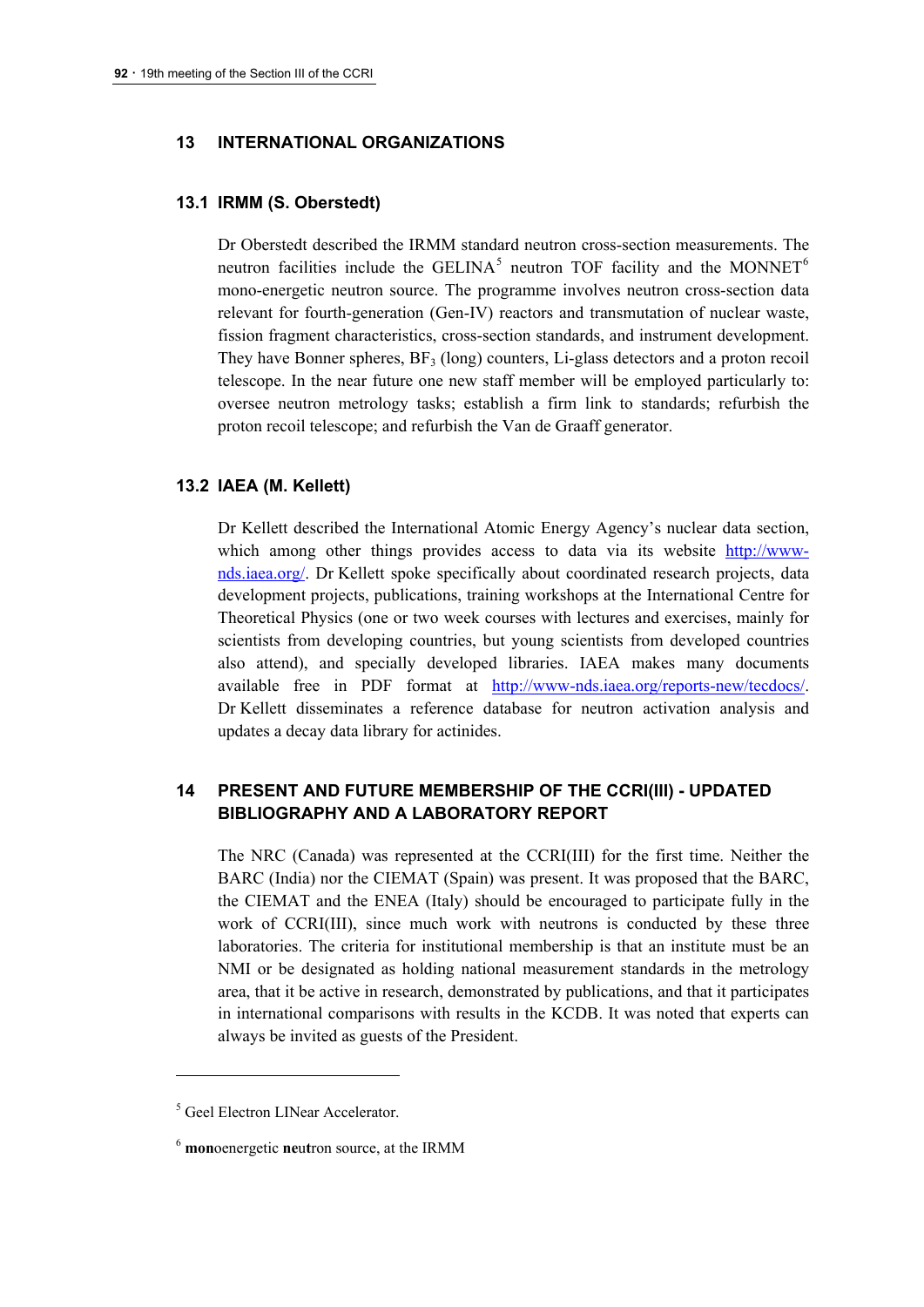# **15 WORK PROGRAMME OF THE BIPM IONIZING RADIATION SECTION (PRESENTATION TO THE CIPM IN OCTOBER 2010, FOR INFORMATION); PROGRAMME PLAN FOR 2013 TO 2016 – M. KÜHNE**

A discussion took place about the BIPM proposal to establish a  $LINAC<sup>7</sup>$  $LINAC<sup>7</sup>$  $LINAC<sup>7</sup>$  facility for high-energy photon dosimetry. The high initial investment cost of such a facility will make this a challenge for Members States to fund.

# **16 CCRI REPORT TO THE CGPM (K. CARNEIRO) – CCRI(III)/11-19**

### **16.1 Discussion on the Strategy Plan**

The majority of the discussion dealt with Section 4 of the report concerned with the future outlook for ionizing radiation metrology. It was suggested that neutron metrology be mentioned in the first paragraph of that section; in particular a statement should be included concerning the biological effects of neutrons, perhaps arguing for an effort to reduce uncertainties. The second paragraph discusses neutron crosssections, and it was suggested that more content is appropriate. Finally, it was suggested that a discussion of neutron metrology should be included in the third paragraph, with something to the effect that security against nuclear attacks requires more measurement strategies. Recommendations for modifications should be sent to Dr Allisy-Roberts or the CCRI President, Dr Carneiro, as soon as possible.

### **16.2 Statement on neutron reaction targets**

The CCRI(III) proposes the inclusion of a statement about the future availability of neutron reaction targets. Recommendations were made during the meeting and a final version of the statement was prepared for approval by the CCRI in June 2011. [N.B. The approved version has been added to the CCRI(III) documents as CCRI(III)/11- 41.]

# **17 CCRI(III) WORKING DOCUMENT STATUS**

It was agreed that the laboratory working documents could be open access and PDF versions of presentations will be made available on the restricted access website.

### **18 OTHER BUSINESS**

There was no additional business.

<span id="page-92-0"></span> $\frac{7}{1}$  Linear accelerator of a clinical type for metrology purposes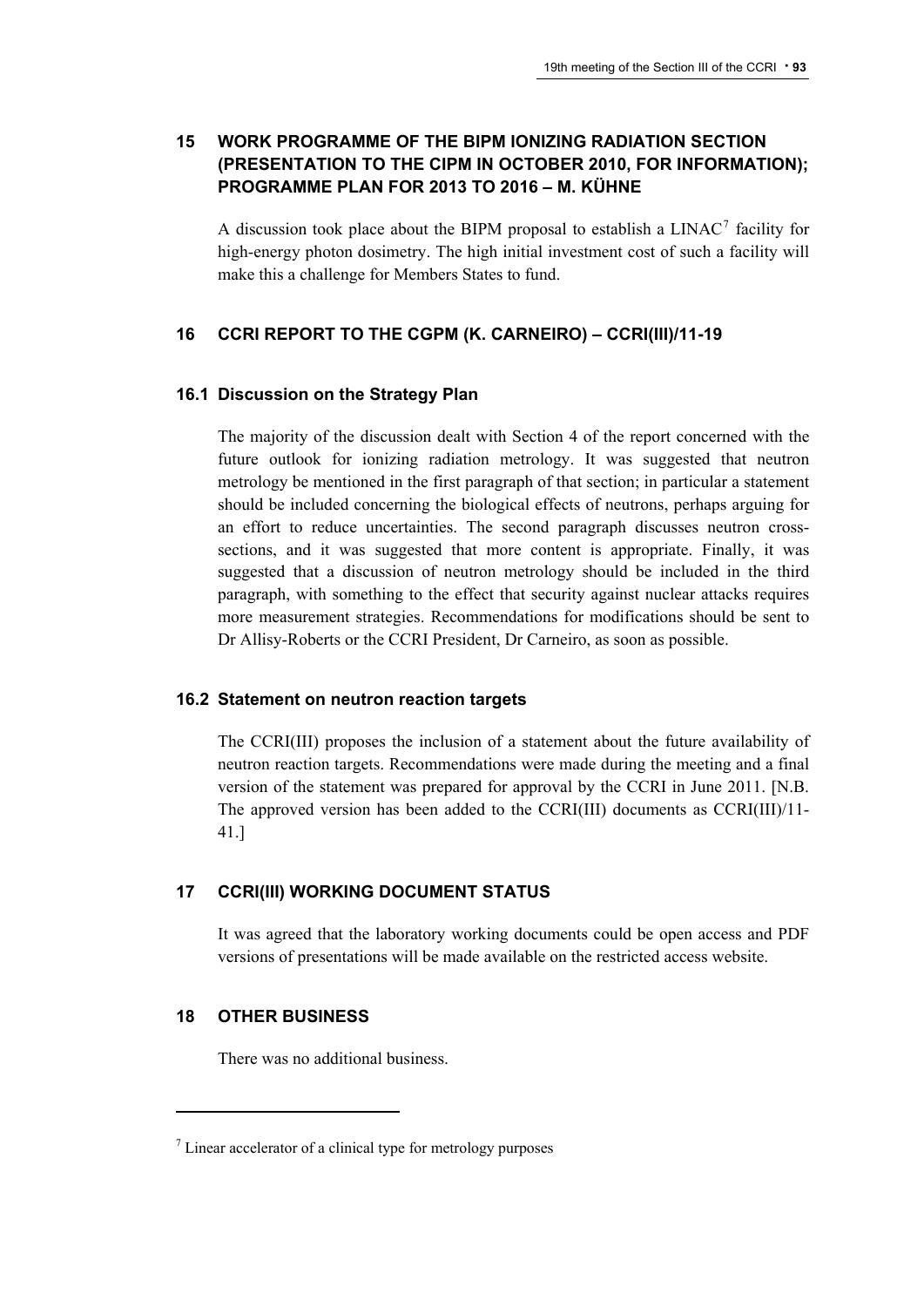# **19 DATE OF THE NEXT MEETING**

The CIPM meeting schedule has been changed and it seems likely that April 2013 will not be available, so members were requested to send exclusion dates in 2013 to Dr Allisy-Roberts. It might be possible to hold the meeting in the autumn. A suggestion was made to start the meeting later so that European visitors could arrive in the morning. A starting time of 14:00 was suggested as the CCRI(III) meeting seems to last for about 2.5 days. Finally, the BIPM and the Executive Secretary were warmly thanked for having hosted the meeting.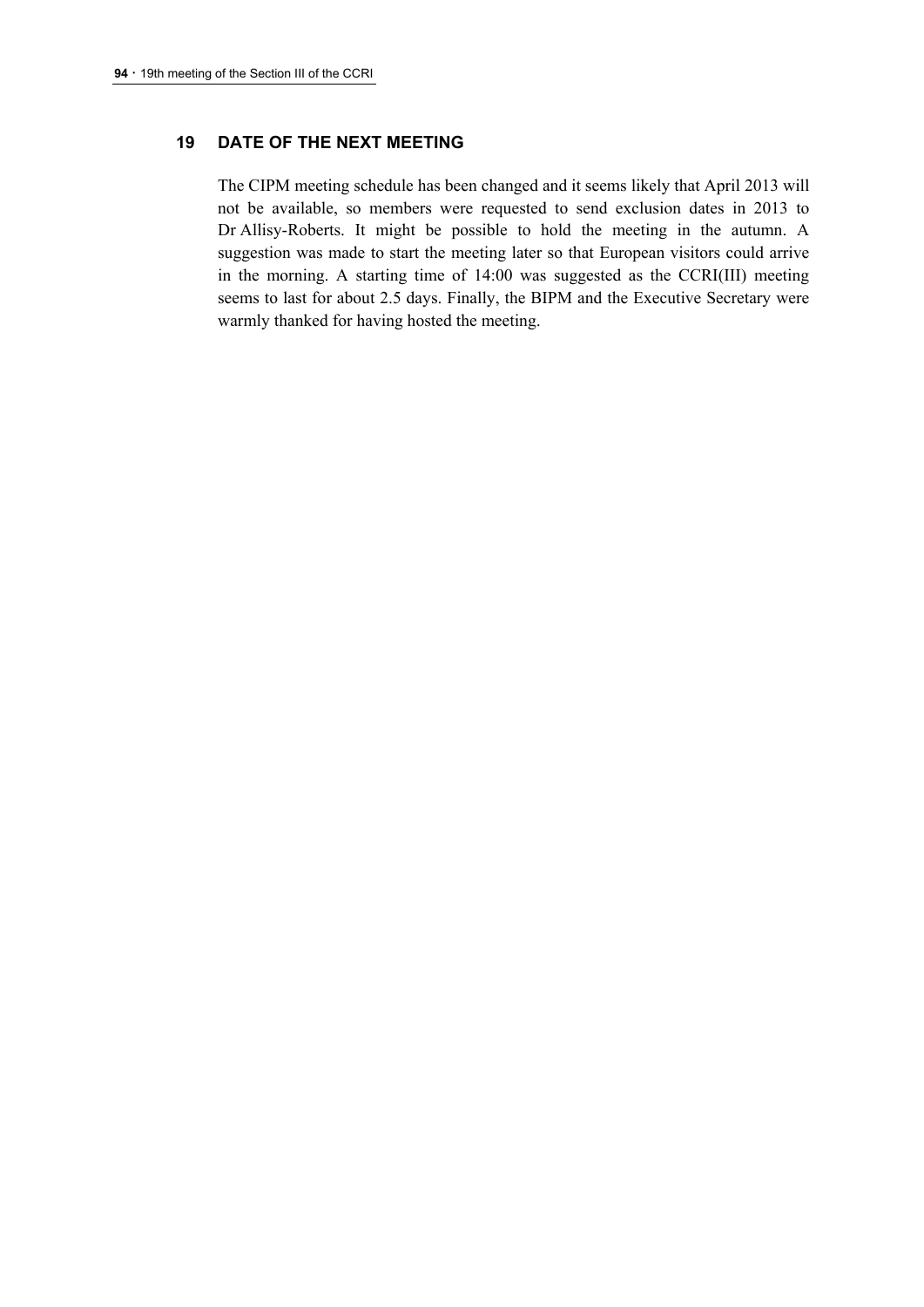#### **APPENDIX R(III) 1. Working documents submitted to the CCRI(III) for its 19th meeting**

Open working documents of the CCRI(III) can be obtained from the BIPM in their original version, or can be accessed on the BIPM website:

[http://www.bipm.org/cc/AllowedDocuments.jsp?cc=CCRI\(III\)](http://www.bipm.org/cc/AllowedDocuments.jsp?cc=CCRI(III))

Documents restricted to Committee members can be accessed on the [restricted website](http://www.bipm.org/cc/CCRI(III)/Restricted/WorkingDocuments.jsp).

Document CCRI(III)/

| $11 - 00$ | Final agenda, P.J. Allisy-Roberts, 2 pp.                                               |
|-----------|----------------------------------------------------------------------------------------|
| $11 - 01$ | Draft protocol for the key comparison CCRI(III)-K11, V. Gressier, 7 pp.                |
| $11 - 02$ | Neutron metrology activities at the CIAE, Chen Jun, 9 pp.                              |
| $11-03$   | CCRI Strategy Document (draft), K. Carneiro, 14 pp.                                    |
| $11 - 04$ | NIST report to the CCRI(III) meeting 2011, M.S. Dewey, 7 pp.                           |
| $11-05$   | Report from the SIM, L. Karam, 2 pp.                                                   |
| $11 - 06$ | Recent developments in neutron metrology at the PTB, R. Nolte, 2 pp.                   |
| $11 - 07$ | NIM recent activities in neutron metrology, Zhang Hui, 5 pp.                           |
| $11 - 08$ | Neutron metrology at the NRC, Canada, J.P. Archambault, 4 pp.                          |
| $11 - 09$ | Recent activities in neutron metrology at the KRISS, H. Park, 13 pp.                   |
| $11 - 10$ | Short report from the LNMRI Neutron Laboratory, W.W. Pereira, 3 pp.                    |
| $11 - 11$ | Radiation Measurements publication - alternative irradiation system, S.P. Leite, 3 pp. |
| $11 - 12$ | Progress report on neutron metrology at the CMI, M. Kralik, 2 pp.                      |
| $11 - 13$ | Recent developments in neutron metrology at the NPL, D. Thomas, 12 pp.                 |
| $11 - 14$ | Recent activity of the VNIIM Neutron Group, N. N. Moiseev, 1 p.                        |
| $11 - 15$ | COOMET activity report for ionizing radiation, V. Yarina, 3 pp.                        |
| $11 - 16$ | Developments in neutron metrology at the IRSN, V. Gressier, 8 pp.                      |
| $11 - 17$ | Recent activities in neutron standardization at NMIJ/AIST, T. Matsumoto, 7 pp.         |
| $11 - 18$ | Neutron cross-section measurements, S. Oberstedt, 31 pp.                               |
| $11 - 19$ | Draft Report to the CGPM on the CCRI activities, K. Carneiro, 9 pp.                    |
| $11 - 20$ | BIPM RI Department presentation to the CIPM in October 2010, P.J. Allisy-Roberts,      |
|           | 53 pp.                                                                                 |
| $11 - 21$ | Presentation of the BIPM's programme proposal for 2013 to 2016, M. Kühne, 29 pp.       |
| $11 - 22$ | PTB presentation on neutron metrology, R. Nolte, 18 pp.                                |
| $11-23$   | CCRI(III)-K8 progress presentation, R. Nolte, 17 pp.                                   |
| $11 - 24$ | NMIJ presentation on neutron metrology, T. Matsumoto, 52 pp.                           |
| $11 - 25$ | LNMRI presentation on neutron metrology, W. Wagner, 16 pp.                             |
| $11-26$   | CIAE presentation on neutron metrology, Chen Jun, 17 pp.                               |
| $11 - 27$ | NIM presentation on neutron metrology, Zhang Hui, 8 pp.                                |
| 11-28     | VNIIM presentation on neutron metrology, N. Moiseev, 10 pp.                            |
| 11-29     | NPL presentation on neutron metrology, N. Roberts, 14 pp.                              |
| $11-30$   | NIST presentation on neutron metrology, S. Dewey, 12 pp.                               |
| $11 - 31$ | LNE-LNHB presentation on neutron metrology, P. Cassette, 21 pp.                        |
| 11-32     | LNE-IRSN presentation on neutron metrology, V. Gressier, 12 pp.                        |